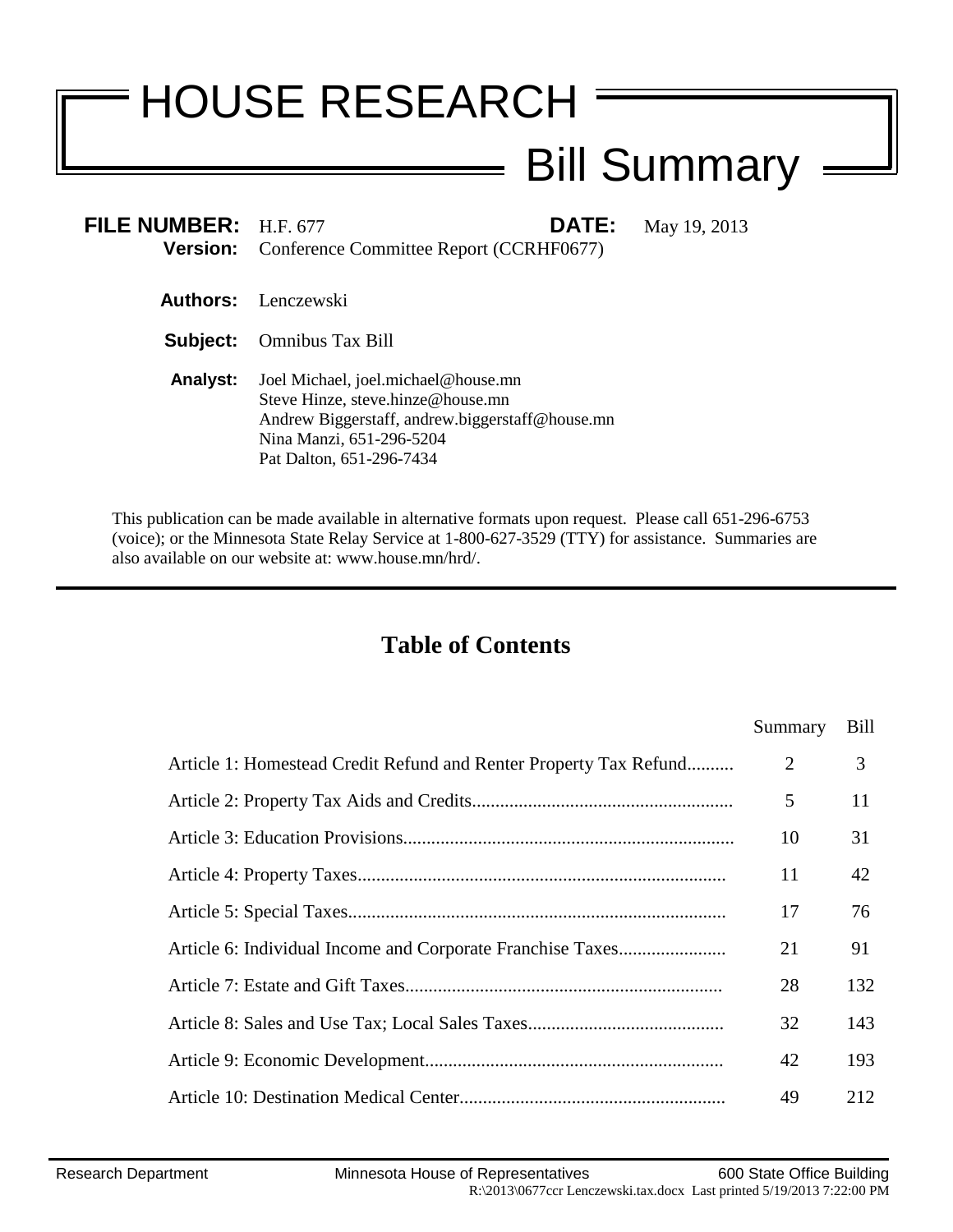|                                                                    | 56 | 235 |
|--------------------------------------------------------------------|----|-----|
|                                                                    | 58 | 247 |
|                                                                    | 62 | 264 |
|                                                                    | 66 | 278 |
|                                                                    | 77 | 335 |
|                                                                    | 78 | 341 |
| Article 17: Department of Revenue Property and Minerals Provisions | 80 | 348 |
|                                                                    | 82 | 367 |

#### **Section**

## **Article 1: Homestead Credit Refund and Renter Property Tax Refund Overview**

Modifies the renter and homeowner property tax refund programs by: decreasing the income threshold percentages used to determine eligibility for the homeowner program for income levels over \$19,530, making corresponding decreases in the income threshold percentages under the renter property tax refund, and increasing the maximum refund for renters across all income ranges. Renames the homeowner program the "homestead credit refund." Provides that most voluntary contributions to retirement plans are not included in household income, and all distributions from retirement plans are included in household income. Requires the commissioner to match property tax data submitted by the counties with income tax and other data collected by the Department of Revenue and notify homeowners whom the commissioner estimates may be eligible for a homestead credit refund of at least \$1,000.

**1 Household income.** Modifies the definition of household income used for the property tax refund program (for both homeowners and renters) by excluding a portion of contributions to voluntary retirement plans, and including all distributions from such plans. Also modifies the addition for the federal tuition deduction to reference the Internal Revenue Code and strikes the obsolete addition for unemployment benefits.

> **Background.** The definition of household income used for the property tax refund program begins with federal adjusted gross income (FAGI), but then requires the taxpayer to add a number of income sources not included in federal adjusted gross income such as nontaxable Social Security benefits, worker's compensation benefits, veteran's benefits, etc.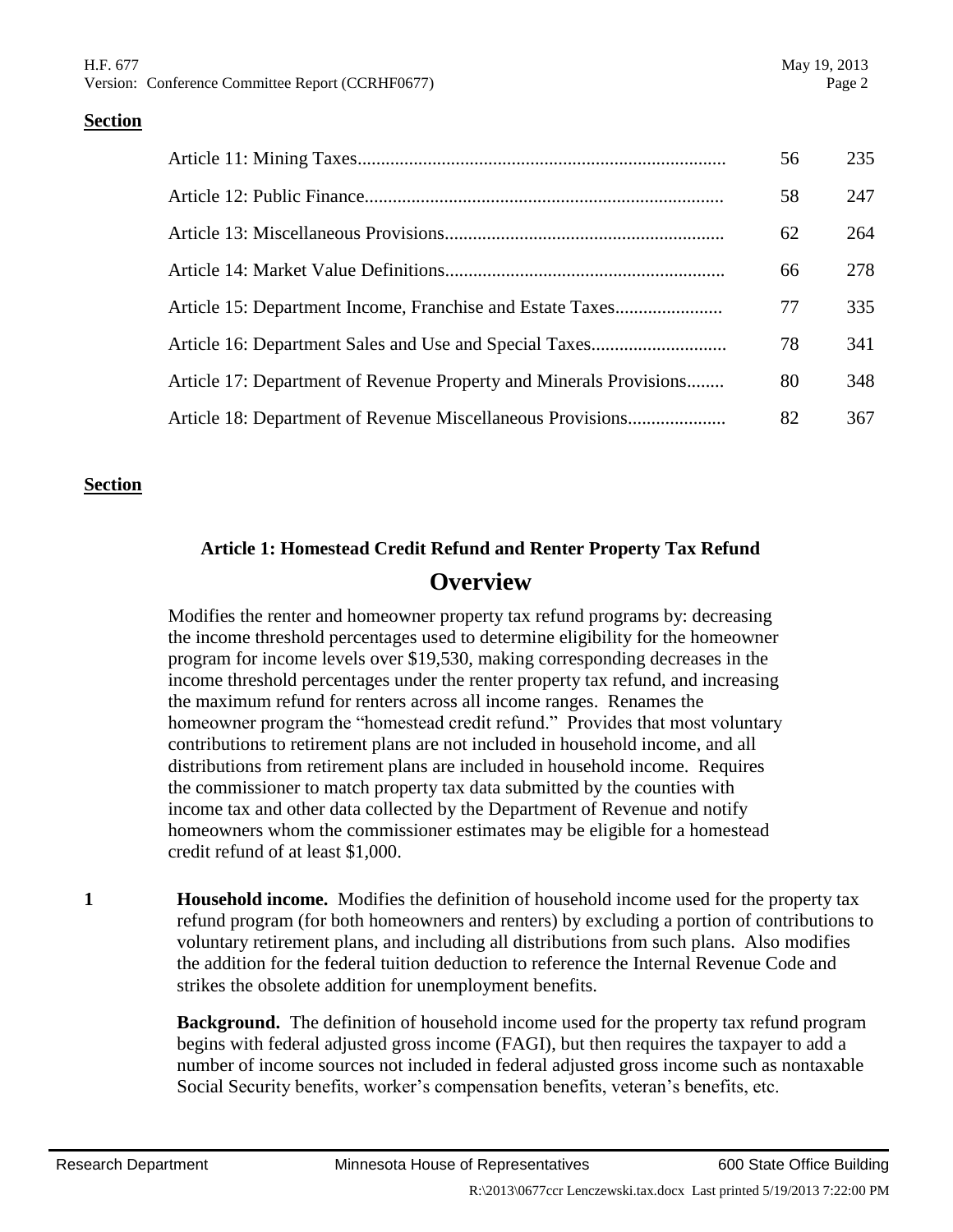**Contributions.** Current law includes contributions to all voluntary retirement plans in household income. Contributions to Roth individual retirement accounts (IRAs) and other Roth plans are included in FAGI in household income, and property tax refund claimants are required to add to household income nontaxable contributions to voluntary retirement programs such as IRAs, SEP and Keogh plans, 401(k)s, and deferred compensation plans.

This section allows claimants to exclude from household income up to \$5,500 in contributions, including contributions to Roth IRAs and other Roth plans. The limit on contributions is defined by reference to the contribution limit for IRAs in effect for the tax year, which equals \$5,500 for tax year 2013.

**Distributions.** Current law includes distributions from all voluntary retirement plans, except distributions from Roth style accounts and plans, to be added to household income.

This section requires claimants to include Roth distributions in household income.

**Effective date.** Effective for refunds based on taxes payable in 2014 and rent paid in 2013.

<span id="page-2-0"></span>**2 Homestead credit refund.** Names the homeowner property tax refund the "homestead credit refund," and provides a new schedule for the refund. The new schedule decreases the threshold percentage used to determine eligibility for the refund, for homeowners with household income between \$19,500 and \$105,300, with the threshold decreasing to 2.0 percent for homeowners with household incomes from \$19,500 to \$64,930, and the threshold percentage at the highest income levels eligible decreasing from 3.5 percent to 2.5 percent. The schedule also updates the income brackets and maximum refunds to the amounts projected to be in effect under current law for refunds based on taxes payable in 2014. The reduction in the threshold percentage allows for the number of income ranges in the schedule to be decreased from 27 to 23. Effective beginning with refunds based on taxes payable in 2014.

> **Background.** The refund is also sometimes called the "circuit breaker" and is a state-paid refund that provides tax relief to homeowners whose property taxes are high relative to their incomes. The refund equals a percentage of property taxes paid over a threshold of income, up to a maximum amount. The income measure used is household income, a broad measure that includes most taxable and nontaxable income, after adjustment for household size. The refund schedule has 27 income brackets: the threshold percentage increases as income increases, the percentage of taxes over the threshold paid by the homeowner (the copayment) also increases as income increases, and the maximum refund decreases as income increases. For refunds based on taxes payable in 2014, the maximum income eligible is projected to be \$105,500.

<span id="page-2-1"></span>**3 Renter property tax refund.** Decreases the threshold percentages under the renter property tax refund to be no higher than the threshold percentages proposed for the homestead credit refund in section [2.](#page-2-0) The effect is to decrease the thresholds to be two percent for household incomes from \$31,030 to \$57,170, the maximum income eligible. Under current law threshold percentages for incomes from \$31,030 to \$57,170 increase as income increases from 2.2 percent to 3.5 percent. The reduction in the threshold percentage allows for the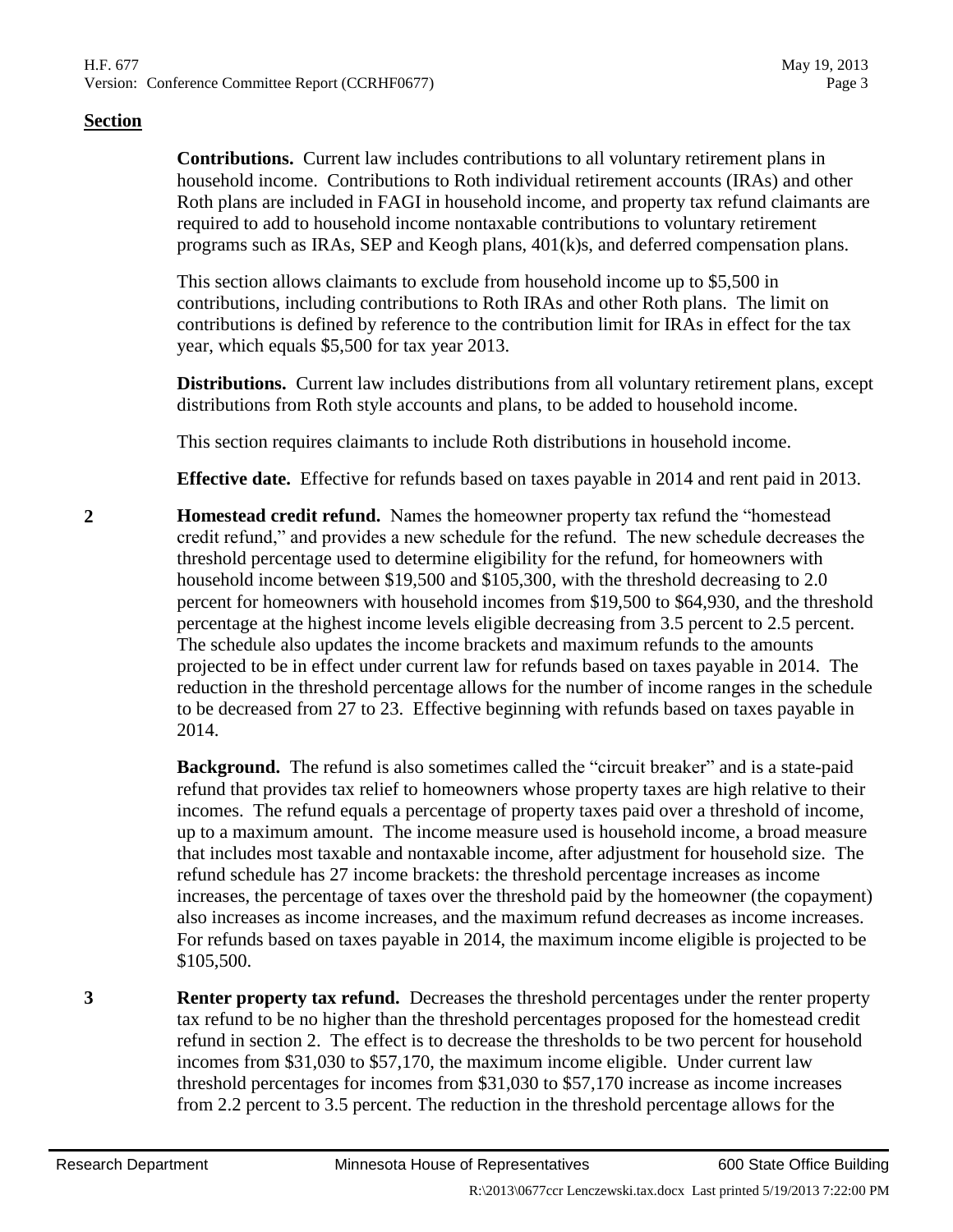number of income ranges in the schedule to be decreased from 29 to 22.

Also increases the maximum refund allowed under the renter property tax refund across all income ranges, with the maximum at the lowest income ranges increasing from \$1,620 to \$2,000.

Effective beginning with refunds based on rent paid in 2013.

**Background.** The refund is also sometimes called the "renters' credit," and is a state-paid refund that provides tax relief to renters whose property taxes are high relative to their incomes. Property tax for renters is defined to equal 17 percent of rent paid. The refund equals a percentage of property taxes paid over a threshold of income, up to a maximum amount. The income measure used is household income, a broad measure that includes most taxable and nontaxable income, after adjustment for household size. The refund schedule has 29 income brackets: the threshold percentage increases as income increases, the percentage of taxes over the threshold paid by the renter (the copayment) also increases as income increases, and the maximum refund decreases as income increases. For refunds based on taxes payable in 2014, the maximum income eligible is projected to be \$57,170.

- **4 Homestead credit refund and renter property tax refund; inflation adjustment.** Updates the annual inflation adjustment of the income brackets and maximum refunds for the homestead credit refund and renter property tax refund to be calculated relative to the schedules provided in sections [2](#page-2-0) and [3.](#page-2-1)
- **5 Notification of potential eligibility; report.** Directs the commissioner to undertake a onetime effort in 2014 to notify homeowners who may be eligible for a homestead credit refund of at least \$1,000, using data from the most recent income tax returns and homestead credit refund claims matched with information about current year homestead property tax information provided by county auditors. Effective for refunds based on taxes payable in 2014, with the notifications due by August 1, 2014.

Requires two reports to the legislature on the notification project, a preliminary report by March 15, 2015, and a final report by February 15, 2016. The reports are to include information on:

- $\rightarrow$  the count and dollar amount of homestead credit refund claims anticipated prior to the notification;
- $\rightarrow$  the number of notifications issued by county;
- the count and dollar amount of claims, with preliminary information provided in the 2015 report, and final information in the 2016 report; and
- information on any other outreach efforts conducted by the department.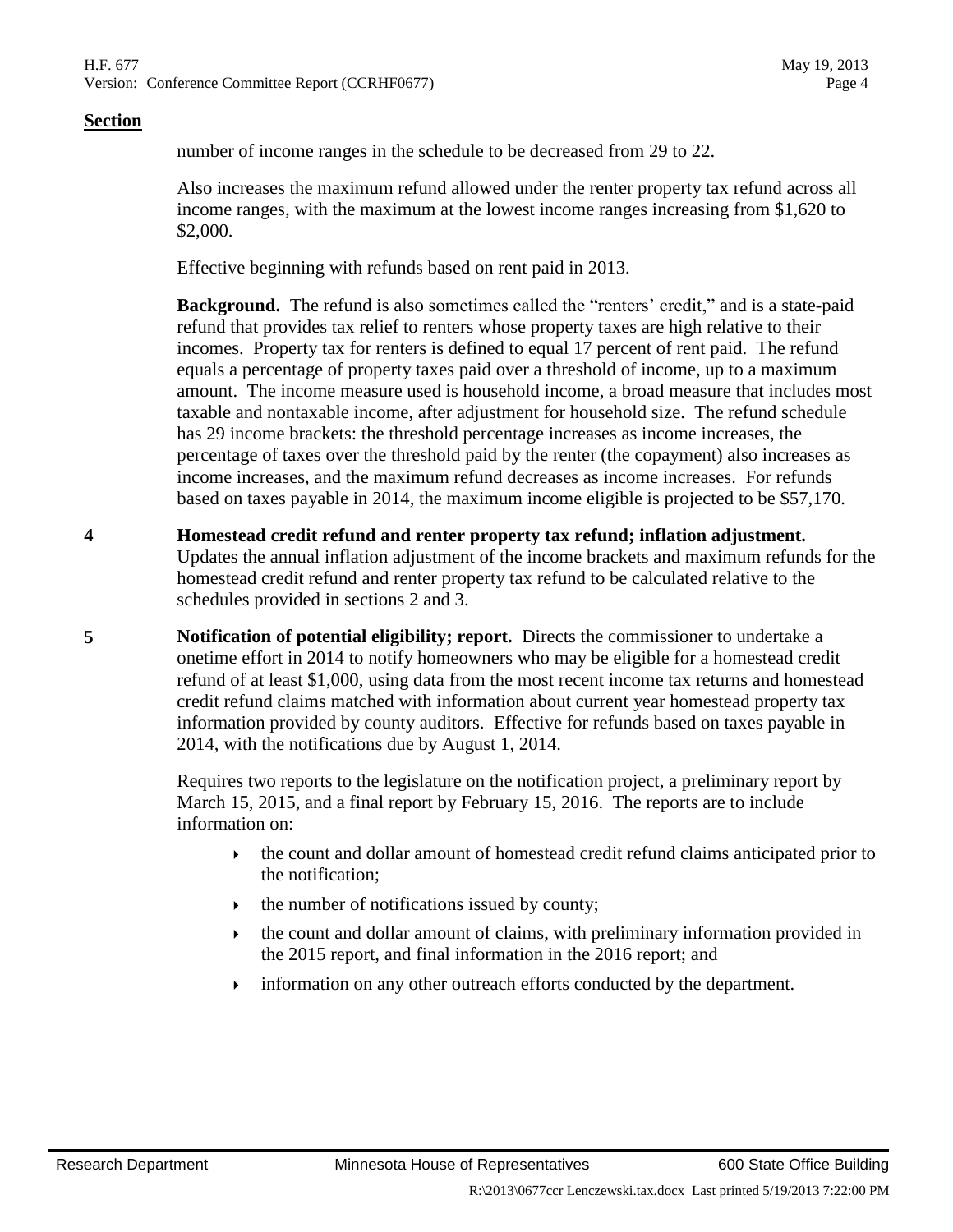## **Article 2: Property Tax Aids and Credits Overview**

- Replaces the current LGA formula with a new formula that makes adjustments to an individual's city aid based on its "aid gap" or the difference between its current aid and its unmet need as measured by the formula.
- The LGA appropriation is increased from the current \$426 million to \$507.6 million for 2014, which includes a one-time payment to Red Wing. The appropriation is increased by \$2.5 million/year for 2015 and 2016 and then frozen at the 2016 amount.
- Increases the appropriation for County Program Aid (CPA) by \$40 million per year, from \$166 million to \$206 million.
- The payments in lieu of taxes (PILT) program is modified by reclassifying certain land, increasing certain payments, and eliminating extra payments for certain types of property. Some of the changes, as indicated, were recommended in a 2012 Department of Natural Resource report.
- Provides 415.5 million in additional state aid for fire and police pension support.
- Makes a number of modifications to the sustainable forest incentive act program.

Increases the disparity reduction credit, which reduces tax burdens on commercialindustrial properties in four cities on the North Dakota border.

- **1 Disparity reduction credit.** Increases the credit by providing that the credit will be the amount necessary to reduce the effective tax rate on commercial-industrial and apartment properties in the four border cities to 1.9 percent, versus the current 2.3 percent.
- **2 Forest land.** Excludes land exceeding 60,000 acres that is subject to a single conservation easement and any land that becomes subject to a conservation easement after May 30, 2013, from participation in the Sustainable Forest Incentive Act (SFIA) program.
- **3 Eligibility requirements; SFIA.** Requires that claimants enrolling more than 1,920 acres in the program must also allow motorized access on established and maintained roads and trails, unless the road or trail is temporarily closed for safety, natural resource or road damage reasons.
- **4 Length of covenant; SFIA.** Allows a participant to terminate its covenant in the program if future changes are made to the payment formula.
- **5 Calculation of SFIA incentive payment.** Removes the \$100,000 per recipient cap on SFIA payments.
- **6 Police and firefighter retirement supplemental state aid.** Provides for annual state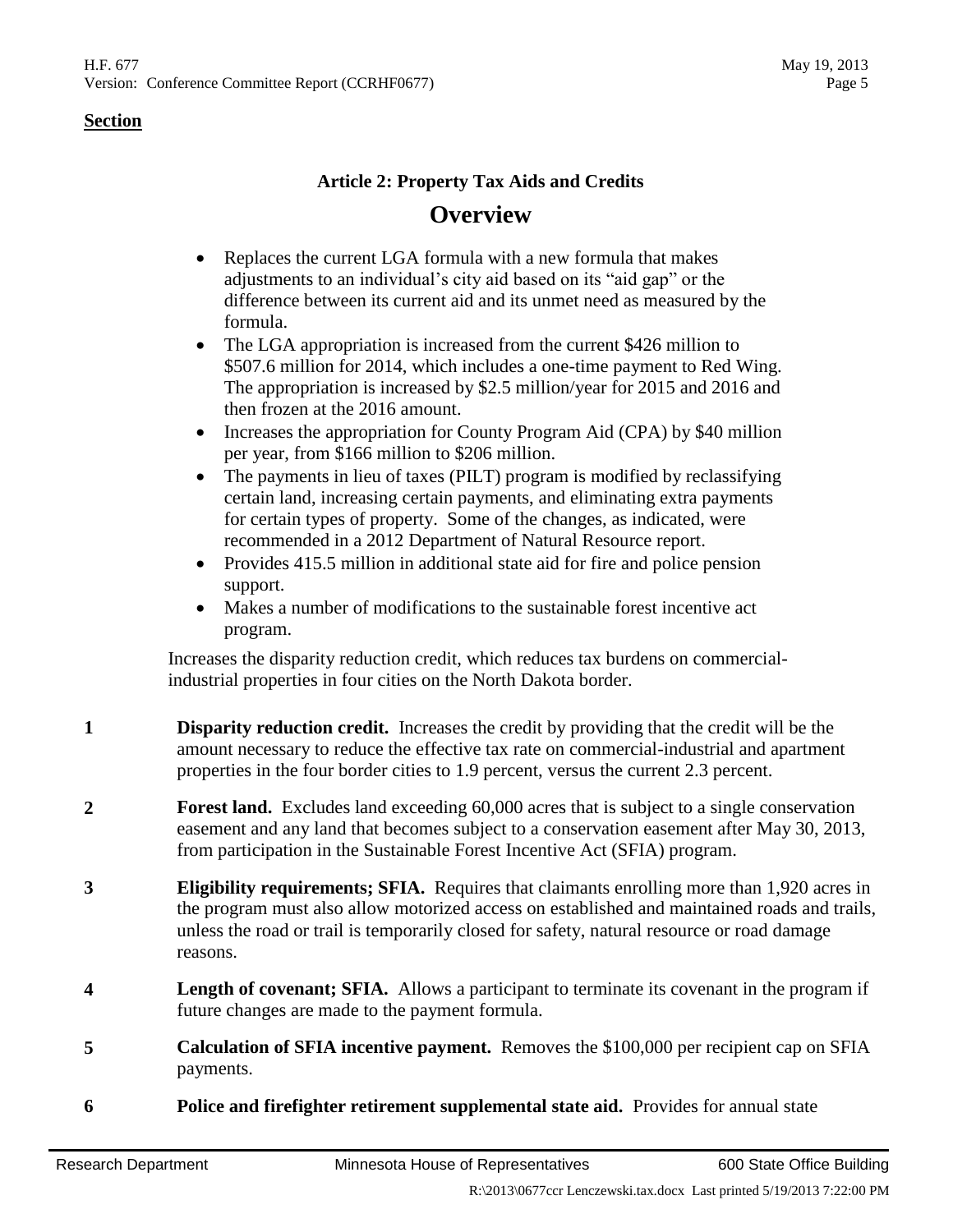payments of \$15.5 million per year to support police and firefighter pension funds. Each year, \$9 million will be paid to PERA for the police and fire fund, \$5.5 million per year will be paid by formula to municipalities with voluntary firefighters, and \$1 million will be paid to the Minnesota State Retirement System for deposit in the state patrol fund.

- **7 Pre-1940 housing percentage.** "Pre-1940 housing percentage" is defined as 100 times the ratio of total occupied and vacant housing units built before 1940 to the total number of occupied and vacant housing units in the city. Clarifies that 2010 housing data is used in calculating 2014 aid payments. For East Grand Forks, the ratio of pre-1940 housing units as of the 1990 census to the total current number of housing units is used to adjust for past floods in the city. This is a need factor for medium and large cities.
- **8 Percent of housing built between 1940 and 1970.** "Percent of housing built between 1940 and 1970" is defined as 100 times the ratio of total occupied and vacant housing units built in 1940 and later, but before 1970, to the total number of occupied and vacant housing units in the city. Clarifies that 2010 housing data is used in calculating 2014 aid payments. This is a need factor for large cities.
- **9 City revenue need.** Defines city revenue need per capita for each size of city:
	- For cities with a population over  $10,000$  (large cities): Revenue need  $= 1.15$  times the sum of (1) 4.59 times the pre-1940 housing percentage, (2) 0.662 times the percent of housing built between 1940 and 1970, (3) 169.415 times the jobs per capita, (4) a sparsity adjustment, and (5) 307.664.
	- For cities with a population between 2,500 and 10,000 (medium cities): Revenue need  $= 1.15$  times the sum of (1) 572.62, plus (2) 5.026 times the pre-1940 housing percentage, minus (3) 53.768 times household size, plus (4) 14.022 times peak population decline.
	- For cities with a population less than 2,500 (small cities): Revenue need  $=$  410 plus 0.367 times the city population over 100. But the revenue need for these cities cannot exceed \$630 per capita.

Paragraph (d) provides a transition mechanism for cities between the three need formulas. For the population between 2,500 and 3,000, a city's need is based on both a percentage of its need under the small city formula and a percent of its need under the medium city formula with the percent based on the medium city formula increasing as the population nears 3,000. A similar transition is provided between the medium and large city need formulas for populations between 10,000 and 10,500.

Retains an inflation index for need measures similar to the one in current law.

**10 Jobs per capita.** "Jobs per capita" is the average number of annual employees from the quarterly census of employment and wages divided by a city's population. This is a need factor for large cities and the Department of Employment and Economic Development will be required to calculate this every two years for the 95 large cities.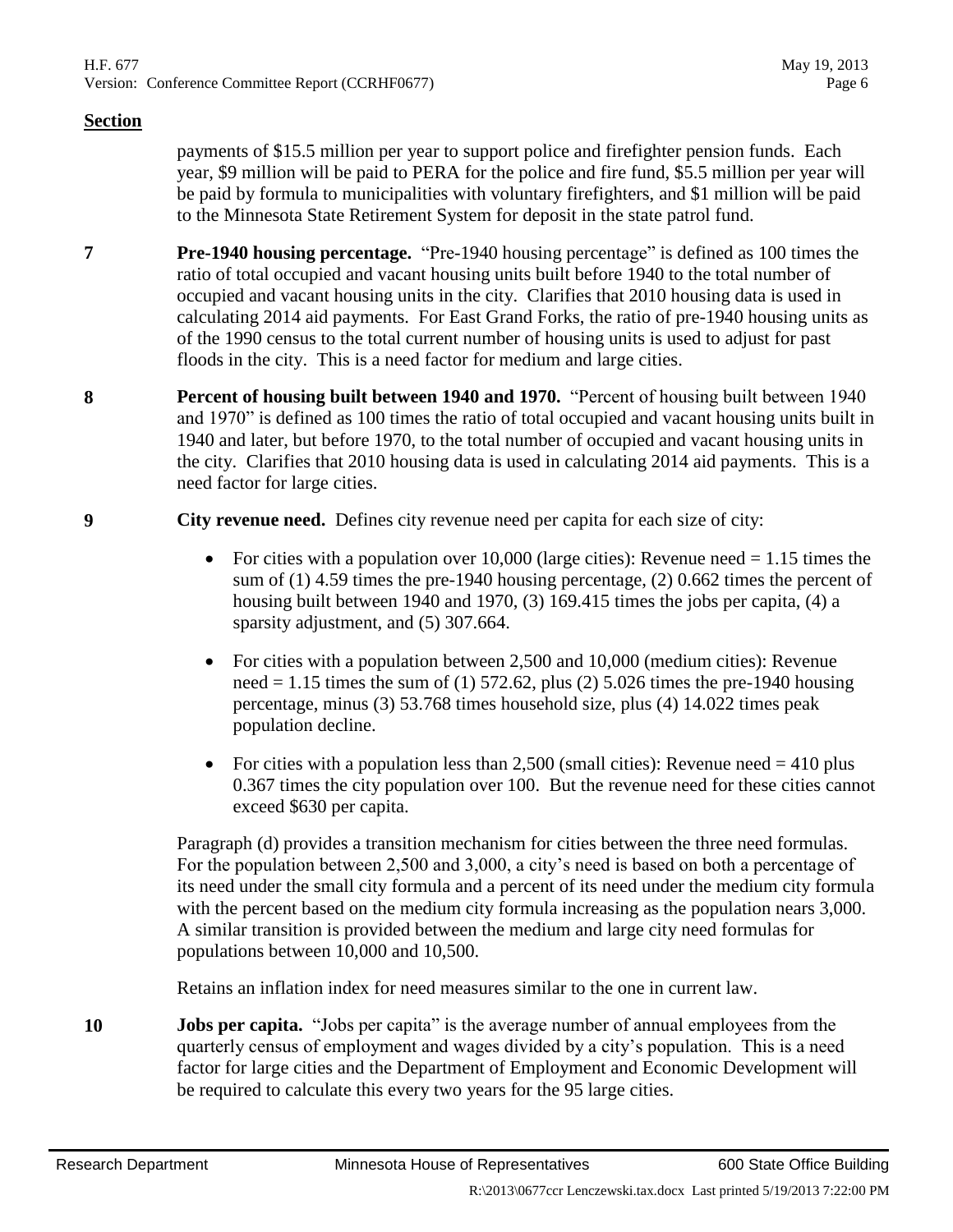- **11 Peak population decline.** "Peak population decline" is a city's population decline, if any, from its highest population listed in a decennial census from 1970 or later. This is a need factor for medium cities.
- **12 Sparsity adjustment.** Provides a formula adjustment in the large city revenue need measure of \$100 per capita for any city with a population density of less than 150 persons per square mile.
- **13 Town aid.** Provides aid payments to towns in 2014 and thereafter equal to the product of:  $(1)$  its agricultural property factor;  $(2)$  its town area factor;  $(3)$  its population factor; and (4) 0.0045. If the sum of all aids payable under this subdivision exceeds the limit, the distribution to each town must be reduced proportionately.
- **14 City formula aid.** "Formula aid" for Pay 2014 is a city's 2013 certified aid plus a percentage of the gap between its unmet need and its 2013 certified aid. For aids payable in 2015 and thereafter, "formula aid" is the city's formula aid from the previous year plus the gap between its unmet need and its certified (total) aid from the previous year.
- **15 City aid distribution.** A city's total aid is equal to the sum of its formula aid plus any adjustments in section [16.](#page-6-0) For aids payable in 2014, no city's total aid may be less than its 2013 aid. For aids payable in 2015 and thereafter, no city's total aid may decrease from the previous year by more than \$10 per capita or an amount equal to five percent of its levy in the previous year, whichever is less.
- <span id="page-6-0"></span>**16 Certified aid adjustments.** Provides for three aid adjustments from the formula. Paragraph (a) continues to provide the city of Warroad an extra \$150,000 per year for the next five years to compensate them for a commercial property devaluation. This had been a permanent adjustment under current law.

Paragraph (b) provides an extra payment of \$160,000 annually to the city of Mahnomen to compensate for tax base lose due to an Indian casino.

Paragraph (c) provides an extra payment of \$1 million to the city of Red Wing for 2014 only. The 2014 appropriation in section [17](#page-6-1) was increased so that this did not reduce payments to other cities.

- <span id="page-6-1"></span>**17 Payment dates.** Allows a city that is located in a disaster area for an event that occurred in April 2013 to get its entire 2013 LGA payment on July 20, 2013.
- **18 Cities.** Sets the total city aid appropriation at \$507.6 million for aids payable in 2014, \$509.1 million for aids payable in 2015, and \$511.6 million for aids payable in 2016 and thereafter.
- **19 Counties.** Increases county program aid by \$40 million per year for aids payable in 2014 and thereafter by increasing the appropriation for "need aid" and "tax base equalization aid" each by \$20 million. Makes technical language changes related to payments for local impact notes.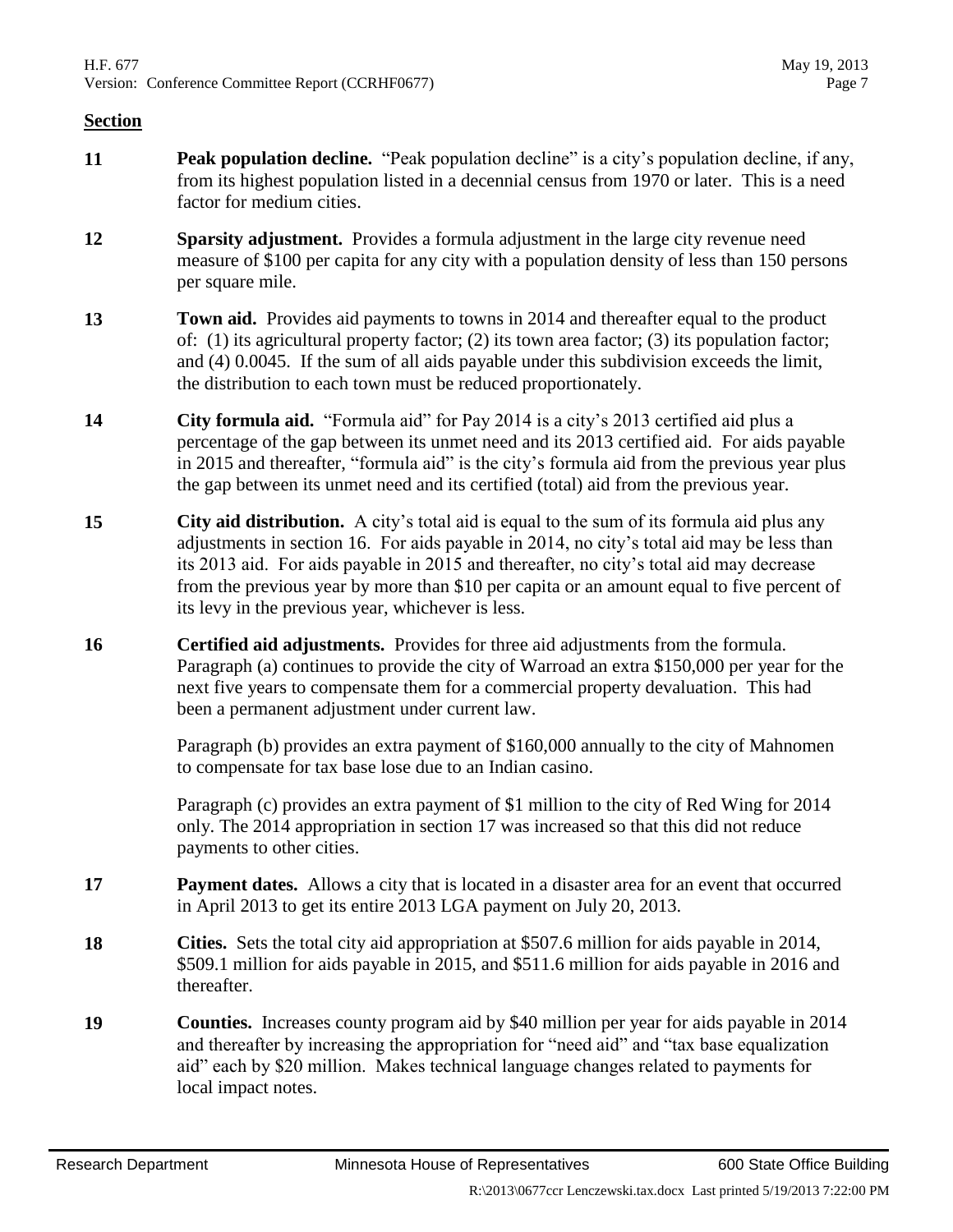- **20 Towns; appropriations.** Sets the town aid appropriation for aids payable in 2014 and thereafter at \$10,000,000.
- **21 Debt service aid; city of Minneapolis.** Provides that the state will make annual payments to the City of Minneapolis equal to 40 percent of the annual levy for payments for the city's library referendum bonds, beginning in 2016.
- **22 PILT; purpose statement.** Provides a purpose statement for payment in lieu of taxes (PILT) as recommended in a Department of Natural Resources PILT report published in December 2012.
- **23 PILT; acquired natural resources land.** Modifies the existing definition of "acquired natural resources land" to specifically exclude "wildlife management land."
- **24 PILT; other natural resources land.** Modifies the existing definition of "other natural resources land" to specifically exclude "acquired natural resource land" and "wildlife management land."
- **25 PILT; military game refuge.** Creates the new definition of "military game refuge" as land owned in fee by another state agency for military purposes and designated as a state game refuge. This land is the Camp Ripley game refuge that currently receives a payment under Chapter 97A.
- **26 PILT; transportation wetland.** Creates a new definition of "transportation wetland" as land administered by the Department of Transportation in which the state acquired, by purchase from a private owner, a fee title interest in over 500 acres of land within a county to replace wetland losses from transportation projects.
- **27 PILT; wildlife management land.** Creates a new definition of "wildlife management land" as land administered by the commissioner in which the state acquired, from a private owner by purchase, condemnation, or gift, a fee interest under the authority granted in Chapter 94 (lands, state forests) or 97A (game and fish) for wildlife management purposes and actually used as a wildlife management area.
- **28 PILT; payments.** Sets PILT payments as follows:
	- 1. *Acquired Natural Resources Land:* \$5.133, multiplied by the total number of acres or, at the county's option, three-fourths of one percent of the appraised value of land in the county, whichever is greater (no change from current law);
	- 2. *Transportation Wetland*: \$5.133, multiplied by the total number of acres of transportation wetland, or, at the county's option, three-fourths of one percent of the appraised value of all acquired natural resources land in the county, whichever is greater ( receives similar payment under current law);
	- 3. *Wildlife Management Land:* three-fourths of one percent of the appraised value of all wildlife management land in the county (eligible for an alternative \$5.133/ acre payment under current law);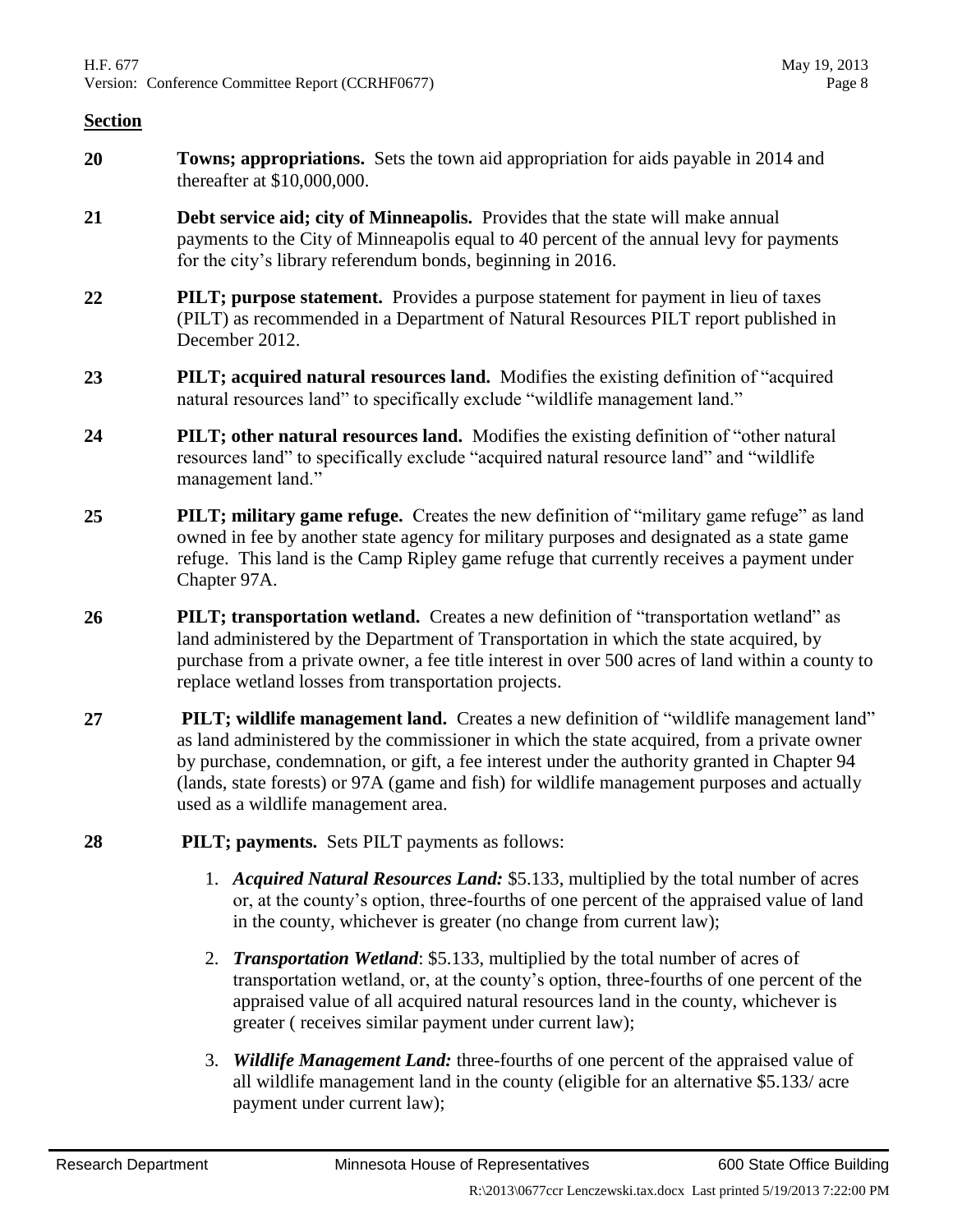- 4. *Military Refuge Land*: 50 percent of the dollar amount as determined under clause (1), multiplied by the number of areas of military refuge land in the county (same as current payment in Chapter 97A);
- 5. *County-Administered:* \$1.50 multiplied by the number of acres of countyadministered other natural resource land in the county (increased from \$1.283/acre payment in current law);
- 6. *Land Utilization Projects*: \$5.133 multiplied by the total number of acres of land utilization project land in the county (increased from \$1.23/ acre under current law);
- 7. *Commissioner-Administered***:** \$1.50 multiplied by the total number of acres of commissioner-administered other natural resources land in the county (increased from \$0.642/acre under current law).
- 8. *Local Drainage Assessments:* Without regard to acreage, \$300,000 for local assessments under section 84A.55, subdivision 9 (new provision) .
- **29 PILT; determination and certification of land.** Clarifies that the commissioner of natural resources shall determine and certify to the commissioner of revenue the number of wildlife management land and military refuge land within each county and the commissioner of transportation shall determine and certify to the commissioner of revenue the number of acres of transportation wetland within the county, to reflect the additional classifications of land.
- **30 PILT; determination of appraised value.** Changes the appraised schedule of acquired natural resources land from five years to six years to correspond to the schedule for appraising other tax exempt property. This was a recommendation in the 2012 DNR PILT report.
- **31 PILT; townships.** Requires that ten percent of the amount received by the county for each acre of acquired natural resource, transportation wetland, county-administered, landutilization, and commissioner administrated land must be paid to each organized township. This was a recommendation in the 2012 DNR PILTreport.
- **32 PILT; distribution for wildlife management land and military refuge land.** Requires the county treasurer to allocate payments for these lands among the county, town and school districts as if they were taxes on the land received in the year.
- **33 Mahnomen County; appropriations.** Increases the annual aid appropriations to taxing jurisdictions in Mahnomen County from \$600,000 to \$1.2 million. The payments are as follows - \$900,000 to the county of Mahnomen, \$160,000 to the city of Mahnomen and \$140,000 to Independent School district No. 432, Mahnomen.
- **34 SFIA covenant.** Releases lands from their SFIA covenants, if they are disqualified from participating in the program as a result of conservation easements.
- **35 SFIA reenrollment**. Allows lands that dropped out the SFIA program in response to the 2011 changes in the law to reenroll and qualify for 2013 SFIA payments, if they do so within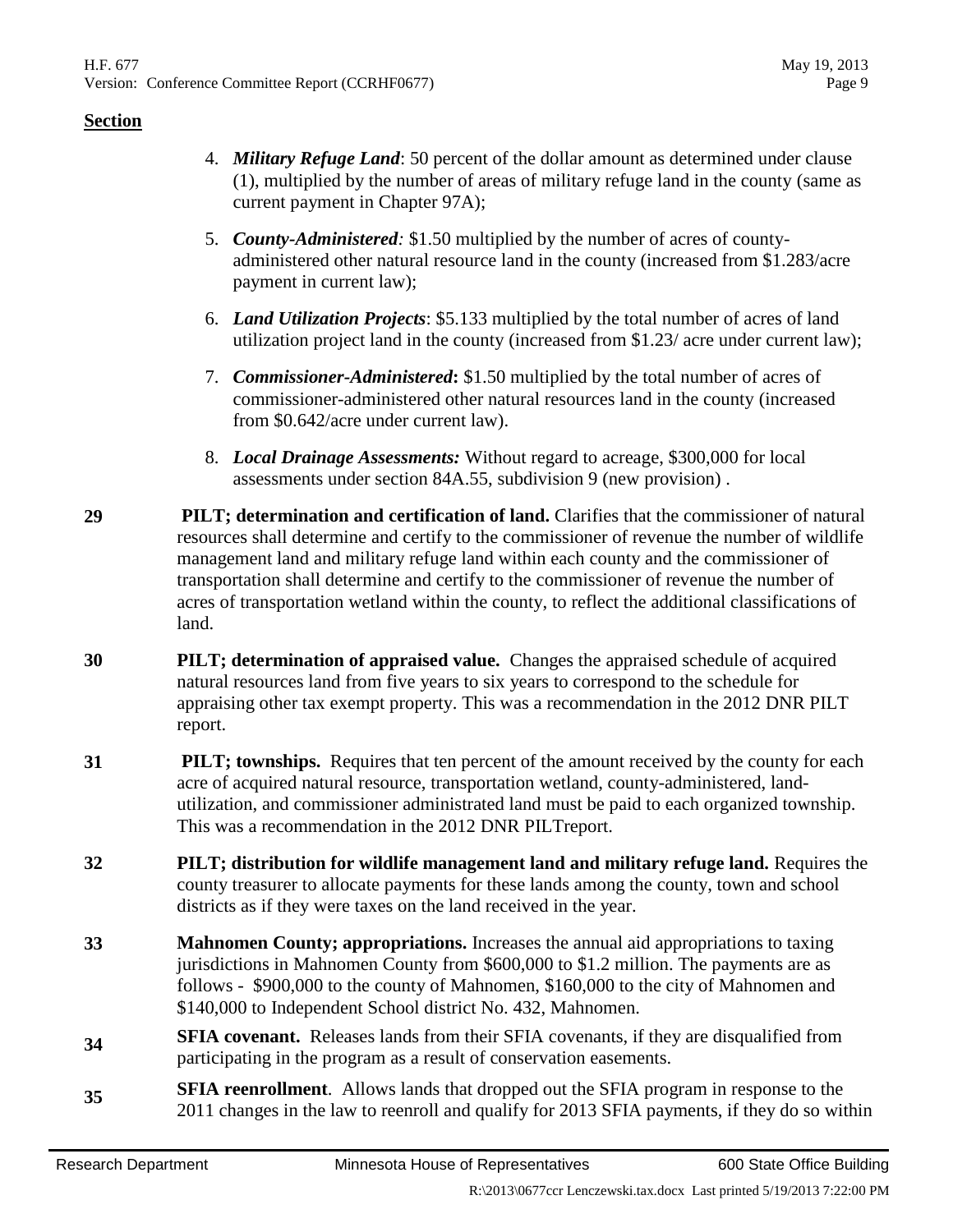60 days after enactment of the bill.

**36 Repealer.** Repeals a number of provisions needed for the current LGA formula that are no longer used in the new distribution formula as well as obsolete provisions related to aid reductions over the last several years.

> Repeals the additional or alternative PILT payments in Chapter 97A for goose crop lands, public hunting lands and Camp Ripley game refuge as well as a payment to Chisago county for land in St. Croix Wild River State Park under special law special law. This was a recommendation in the 2012 DNR PILT report.

#### **Article 3: Education Provisions**

## **Overview**

- Provides higher levels of referendum equalization
- Allows \$300 of referendum levy to be approved by the school board rather than the voters
- Creates location equity revenue program for metro and outstate regional center districts
- **1 Achievement and integration revenue.** Provision taken from education finance bill (H.F. 630), with the only difference that aid/levy split is set at 70/30.
- **2 General education revenue.** (technical) Provision taken from education finance bill (H.F. 630), that adds location equity revenue to general education revenue.
- **3 Location equity revenue.** Establishes a new component of general education revenue called location equity revenue. Sets the revenue amount equal to \$424 per adjusted pupil unit for any district located wholly or partially in the metropolitan area and \$212 per adjusted pupil unit for any other district that serves at least 2,000 students.

Provides the location equity revenue through an equalized aid and levy with an equalizing factor of \$510,000. Calculates and spreads the levy on referendum market value. Also allows districts the option to opt out of the location equity revenue program.

- **4 General education aid.** (technical) Provision taken from education finance bill (H.F. 630), that adds location equity aid to general education aid.
- **5 Referendum revenue.** Provision taken from education finance bill (H.F. 630), with modifications to create a new third tier of referendum equalization, with new (higher) equalization levels set for each tier. Also provides that \$300 per pupil unit for all districts is allowed to be board-approved rather than voter-approved.
- **6 Operating referendum freeze; fiscal year 2015.** For fiscal year 2015 only, prohibits a school district from authorizing an increase in its operating referendum, except to reauthorize an expiring referendum, unless either (i) the board has adopted a resolution to conduct a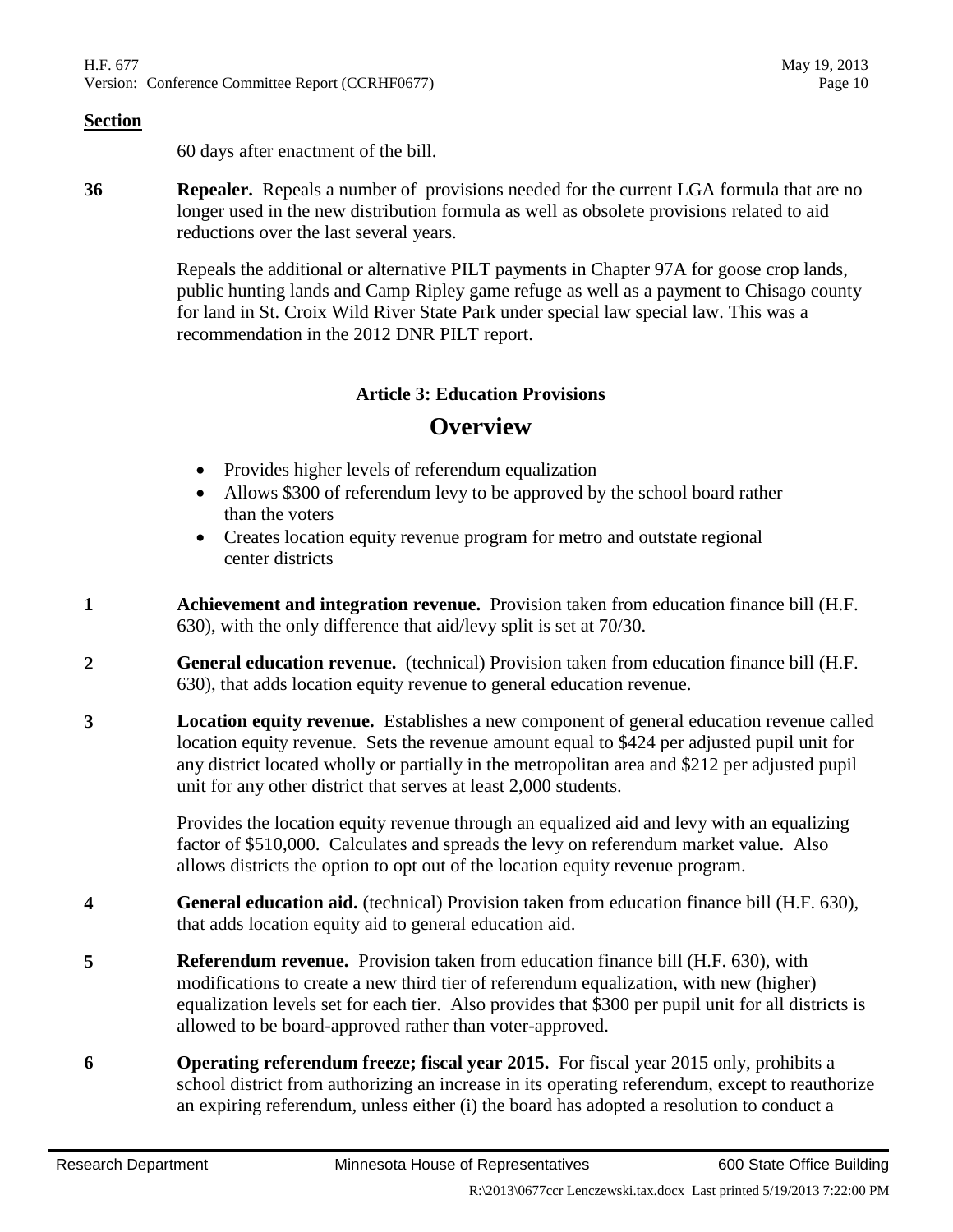referendum prior to June 30, 2013, (ii) the district did not have an operating referendum in fiscal year 2014, or (iii) the district is in statutory operating debt.

## **Article 4: Property Taxes Overview**

Makes miscellaneous changes to the property tax system, including:

- granting active duty military homeowners a four-month grace period to pay their property taxes;
- granting property tax exemptions for Target Center and the new St. Paul ballpark;
- providing a reduced class rate for certain low-income housing properties;
- providing for a study of a joint governing structure for the Target and Xcel centers;
- imposing levy limits for counties and cities for taxes payable in 2014 only;
- providing a one-year moratorium on changes in the taxable status of property involved in the production of biofuels and related industries, and requiring the commissioner of revenue to study the issue; and
- exempting Bloomington from the final four years of loan repayments to the fiscal disparities pool.
- **1 Evaluation and report.** Extends the maximum amount of time the Board of Water and Soil Resources (BWSR) has to evaluate a local water management entity's progress in accomplishing its plan to ten years (from five years) and allows the board to determine the frequency based on the budget and operations of the entity.
- **2 Tax levy authority.** Broadens tax levy authority by allowing a county, municipality, or township to levy for implementation funds for a comprehensive watershed management plan. Also clarifies that counties may levy for the reasonable costs to soil and water conservation districts for administering and implementing programs identified in the plans.
- **3 Financial assistance.** Requires a county that implements a water implementation tax to raise matching funds for base grants awarded by BWSR to levy at a rate that is sufficient to generate a minimum amount (to be determined by BWSR). Authorizes the use of funds raised by metropolitan county conservation fees (a \$5 fee on mortgage and deed recordings/registrations) to be used as matching funds for the base grants and to address high-priority needs in local water management plans or comprehensive watershed management plans.
- **4 Cost-sharing funds.** Eliminates cost-share fund allocation requirements that required 70 percent of cost-share funds to be allocated to certain areas and no more than 20 percent to be allocated for technical and administrative assistances. Requires funds for technical assistance to be used to leverage federal or other nonstate funds or address high-priority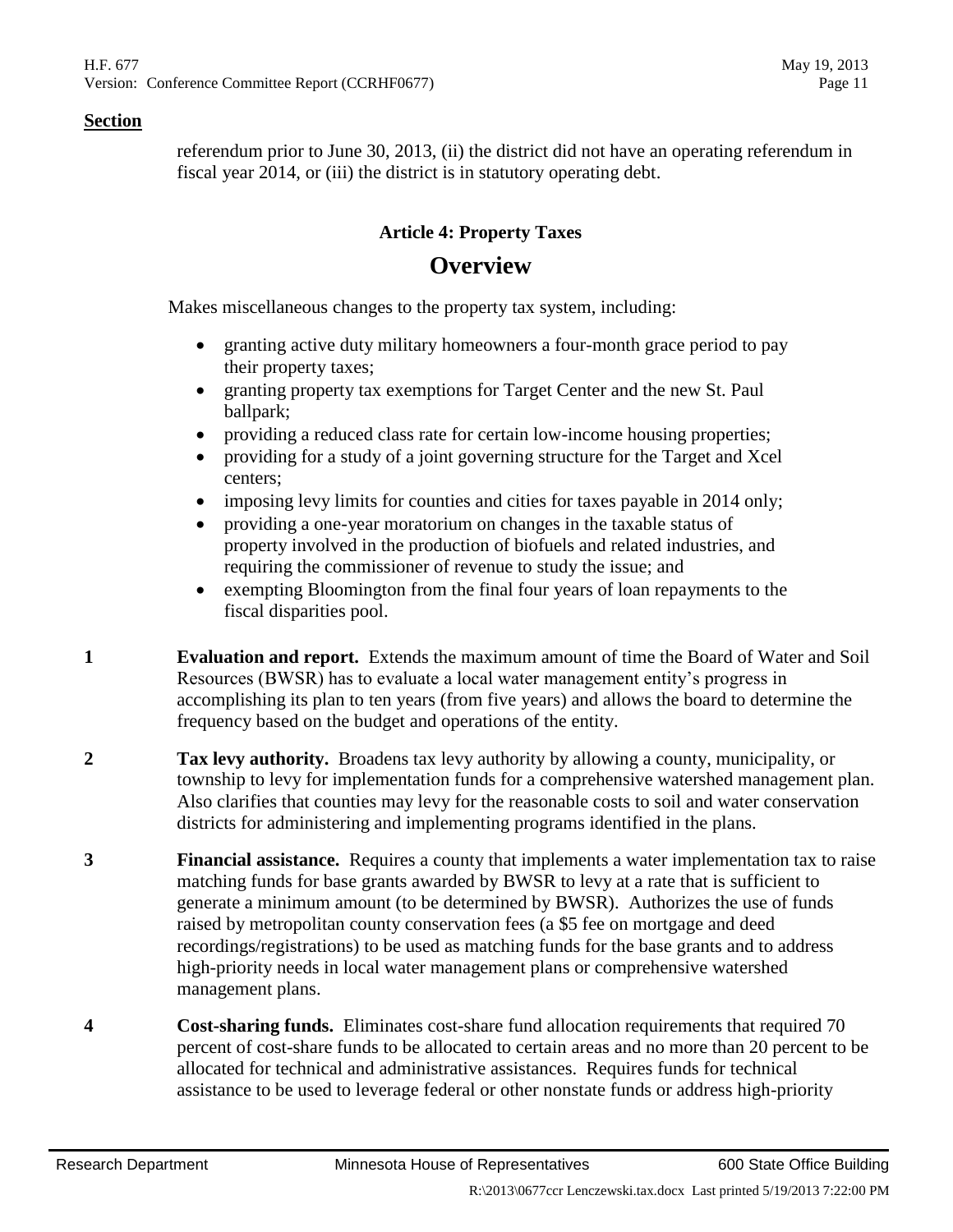H.F. 677 May 19, 2013 Version: Conference Committee Report (CCRHF0677) Page 12

#### **Section**

needs in local water management plans or comprehensive watershed management plans.

- **5 Authority.** Allows soil loss ordinances adopted by counties, cities, and towns to use the soil loss tolerance for each soil type developed by BWSR, in addition to those in the United States National Resources Conservation Service Field Office Technical Guide, which is currently the only approved source. (Soil loss tolerance is the maximum annual rate of soil loss by erosion that will permit crop productivity to be sustained.) Requires soil loss ordinances to be consistent with a comprehensive plan, local water management plan, or watershed management plan.
- **6 Manufactured homes and park trailers.** Exempts manufactured homes and park trailers from the motor vehicle registration tax and the personal property tax if held as inventory by a limited dealer. (Currently, the inventory exemption applies only to "licensed dealers.") References a new definition of inventory contained in section [13.](#page-11-0)
- **7 Manufactured home as dealer inventory.** Defines a manufactured home as dealer inventory if it is listed as inventory by a licensed or limited dealer, and is unoccupied and not available for rent. Under these conditions, it is considered part of dealer's inventory even if it is permanently connected to utilities (when located in a manufactured home park); or temporarily connected to utilities (when located at a dealer's sales center). Puts a 5-year limit on the time that an unoccupied home held in inventory is exempt.
- <span id="page-11-1"></span>**8 Assessor sanctions.** Provides that the state board of assessors may censure, warn, or fine an assessor in addition to their currently available possible sanctions of suspending, revoking, or refusing to grant a license. Provides that these new sanctions can also be applied against unlicensed assessors.
- **9 Report on disciplinary actions; assessors.** Requires the state board of assessors to make a biannual report on the sanctions recommended by the commissioner of revenue under section [14,](#page-12-0) and the disposition of those recommendations by the board.
- **10 Disposition of fines.** Provides that fines imposed under section [8](#page-11-1) must be deposited in the general fund.
- **11 Assessor accreditation.** Requires that every individual who appraises or physically inspects property for property tax valuation or classification purposes must become licensed as an accredited assessor by July 1, 2019, or by four years after becoming a licensed assessor, whichever is later.
- **12 Economic development; public purpose.** Increases the allowed time that a jurisdiction may hold property awaiting development off the tax rolls from nine years to 15 years under two conditions: (1) property acquired after January 1, 2000 and before December 31, 2010 regardless of location, or (2) property located in a city with a population under 20,000 located outside the metro area. *[Under current law, the allowable period is 15 years for cities under 5,000 population located outside the metro area, and nine years for all other cities.]*
- <span id="page-11-0"></span>**13 Certain property owned by Indian tribe.** Creates a property tax exemption for certain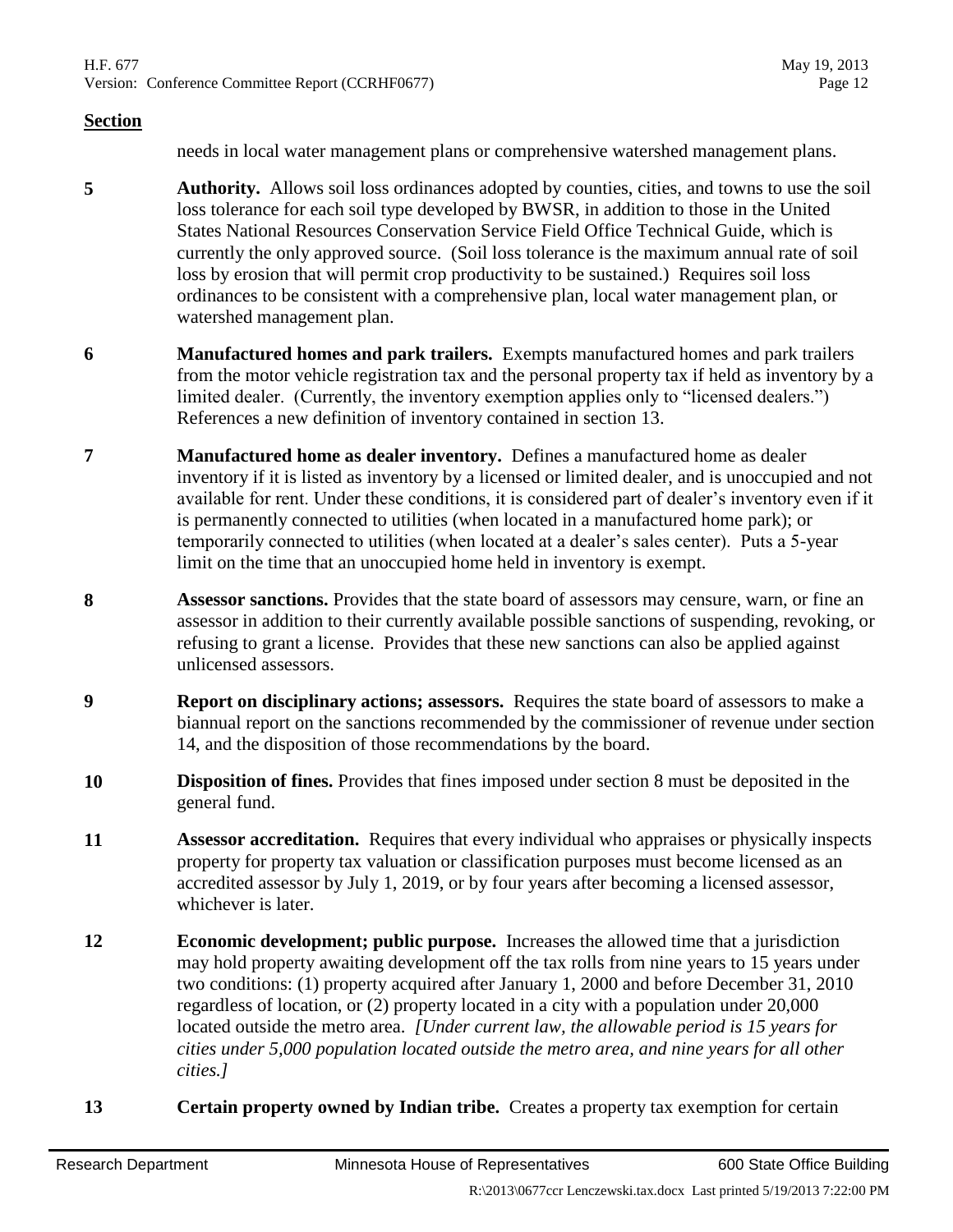property located in Minneapolis owned by a federally recognized tribal government used for tribal government activities or services to members of the tribe. The bill explicitly provides that the exemption applies only to property used for noncommercial and nonresidential purposes. Limits the exemption to no more than two contiguous parcels. Provides that the exemption expires with taxes payable in 2024.

<span id="page-12-0"></span>**14 Electric generation facility; personal property.** Provides a property tax exemption for the personal property of a new electric generation facility on which construction begins between June 1, 2013, and June 1, 2017, that: exceeds five megawatts of installed capacity, utilizes natural gas as a primary fuel, is owned and operated by a municipal power agency, is located within the service territory of a municipal power agency's utility that serves a metropolitan county, and connects directly with a municipality's substation.

These facilities are planned for the cities of Anoka, Chaska, North St. Paul, and Shakopee.

- **15 Assessor terms; vacancy.** Elimination of redundancy with regard to new language of section [16.](#page-12-1)
- <span id="page-12-1"></span>**16 Commissioner review of assessment practices.** Provides that the commissioner of revenue may conduct investigations of assessor malfeasance, and make recommendations to the state board of assessors for appropriate sanctions.
- **17 Conservation property tax valuation.** Provides that the value of real property subject to a conservation restriction or easement shall not be reduced by the assessor if the restriction is for a conservation purpose and the property is being used in accordance with the restriction. Provides that this section does not apply to restrictions or easements covering riparian buffers along lakes, rivers and streams that are used for water quantity, or to easements granted by a county that has adopted a program by referendum to protect farmland and natural areas since 1999.
- <span id="page-12-3"></span>**18 Class 4 property.** Provides for a reduced class rate of 0.25 percent for class 4d property (low-income housing) over \$100,000 in value per housing unit. Currently the entire class is subject to a class rate of 0.75 percent. Provides for indexing of the tier bracket based on the statewide average growth rate for apartment property values. Also makes a technical change.

Effective beginning with taxes payable in 2015.

- **19 Due dates; penalties.** Inserts a cross reference to section [20.](#page-12-2)
- <span id="page-12-2"></span>**20 Federal active service exception.** Grants a four-month grace period for complying with the property tax due dates for homestead property owned by an individual who is on federal active service. No late fees or penalties may be assessed during this period. The taxpayer must also provide proof of the dates of active federal service at the time of payment.
- **21 Delinquent property.** Provides that property owned by an individual who is on active federal service on the property tax due date shall not be deemed delinquent.
- **22 Confessions of judgment; class 3a property.** Removes the value cap of \$500,000 for class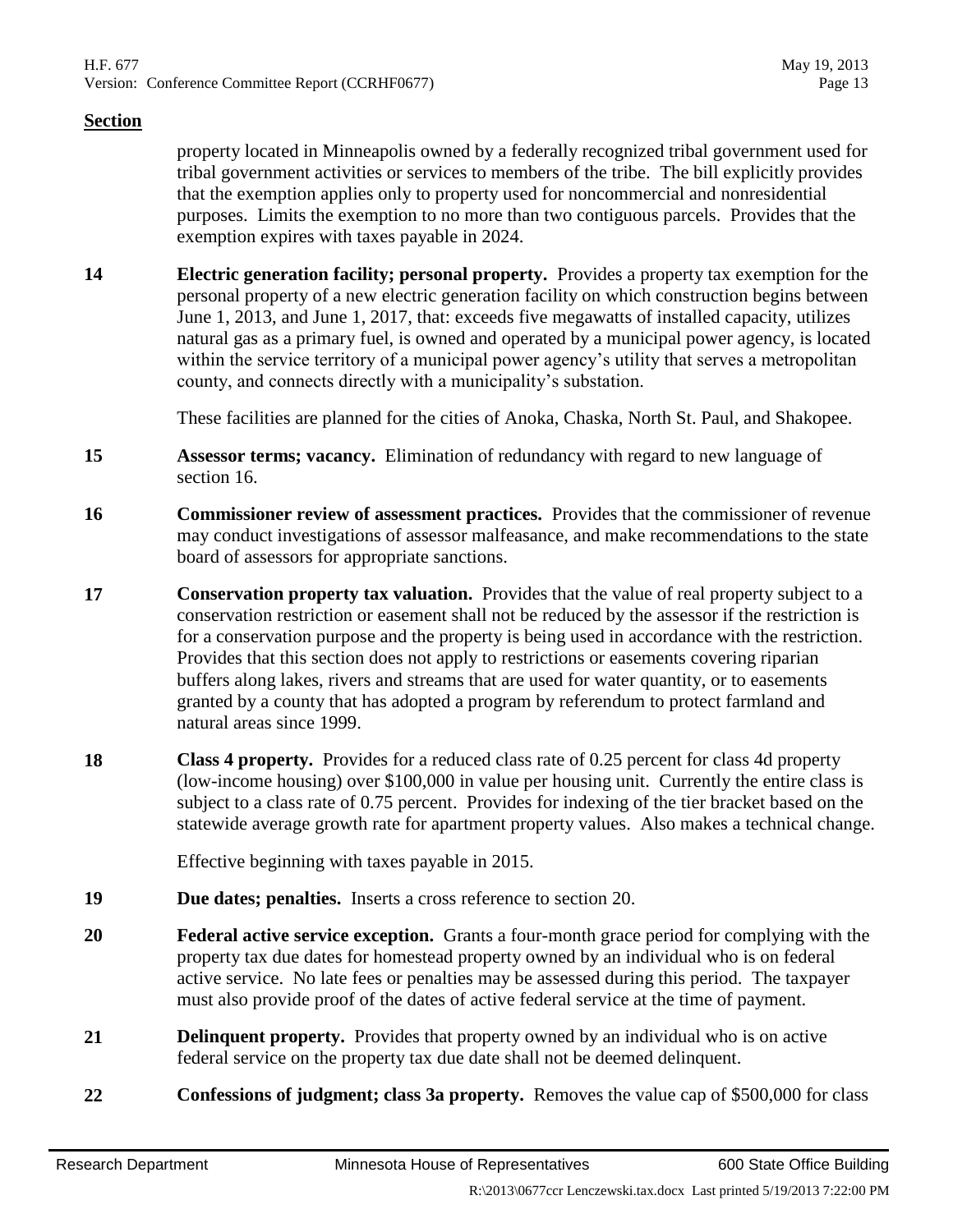3a property eligible for a confession of judgment and adds an approval requirement by the county auditor. Also allows assessment authorities or municipalities to waive or abate repayment of a portion of special assessments. Conditions including, but not limited to, environmental remediation may be required when considering eligibility.

- **23 Installment payments.** Adjusts amount and number of payments under confessions of judgment by allowing an initial payment of one-fifth the amount and four equal, annual installments.
- **24 Expiration of time for redemption.** Conforms cross-reference for redemption periods.
- **25 Period for redemption.** Removes five year period for redemption for homestead or seasonal residential recreational land, so that the redemption period for most properties is three years.
- **26 Hennepin and Ramsey Counties; mortgage registry tax authorization.** Codifies the authority for Hennepin and Ramsey Counties to levy an additional mortgage registry tax in the statute governing mortgage registry taxes.
- **27 Hennepin and Ramsey Counties; deed tax authorization.** Codifies the authority for Hennepin and Ramsey Counties to levy an additional deed tax in the statute governing deed taxes.
- **28 Expiration.** Extends Ramsey County's authority to levy additional mortgage registry and deed taxes by 15 years.
- **29 Expiration.** Extends Hennepin County's authority to levy additional mortgage registry and deed taxes by 15 years.
- **30 Special service districts.** Extends the allowable period for establishment of new special service districts without special authorization by 15 years.
- **31 Housing improvement districts.** Extends the allowable period for establishment of new housing improvement districts without special authorization by 15 years.
- **32 Bloomington computation.** Relieves Bloomington of its obligation to repay a loan it received from the fiscal disparities pool in the late 1980's and 1990's for the last four years of repayment, 2015-2018. Provides that the state will make the extra payments to the pool instead for those four years.
- **33 Cook-Orr Hospital District.** Modifies the levy authority of the Cook-Orr Hospital District by allowing the levy to be used to purchase equipment, parts, and replacement parts for ambulances, in addition to the existing authority to purchase ambulances. Also provides that the proceeds of the levy be divided equally between the Cook ambulance service and the Orr ambulance service.
- **34 Sawyer cemetery levy.** Reinstates and makes permanent Carlton County's authority to levy in and for the unorganized territory of Sawyer for cemetery purposes. Eliminates the \$1,000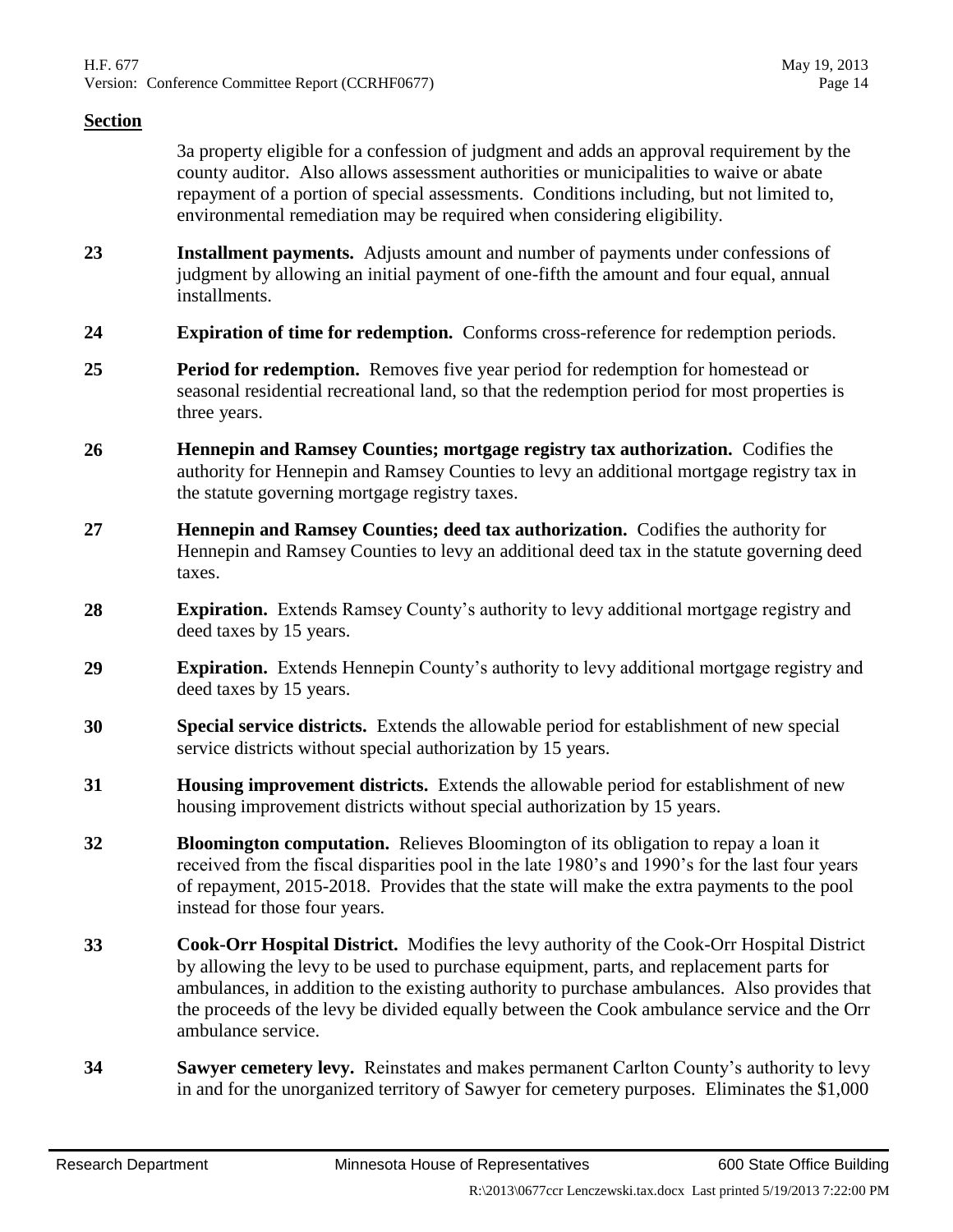annual cap on the levy. Requires local approval.

- **35 Northwest MN HRA levy authority.** Extends the authority of the Northwest Minnesota Multicounty Housing and Redevelopment Authority to levy up to 25 percent of its total levy authority on its own by five years, through taxes payable in 2018.
- **36 Cloquet area fire and ambulance taxing district; agreement.** Allows municipalities to join the district that are non-contiguous to current member-municipalities.
- **37 Cloquet area fire and ambulance taxing district; tax.** Requires the district board to determine the amount of the levy attributable to fire and ambulance services. Costs of ambulance services shall be levied at a rate not to exceed 0.019 percent of estimated market value and for municipalities that receive both fire and ambulance services the levy shall be at a rate not to exceed 0.2835 percent.
- **38 Marshall County farm homesteads.** Allows farmers in Marshall County who were forced to move away from their farms due to flooding in 2009 to continue to receive agricultural homestead classification on the farmland indefinitely, provided they continue to reside in Minnesota within 50 miles of the land. This provision was originally adopted in 2010 on a temporary (two-year) basis.
- **39 Entertainment facilities coordination.** Requires the cities of Minneapolis and St. Paul to report to the legislature by February 1, 2014, their study of providing a joint governing structure for the arenas in the two cities. Requires the commissioner of administration to contract with a consultant to conduct all or a portion of the study. Requires the two cities together to pay one-half of the cost of the study. Requires the cities to do the study with representatives of the primary professional sports team tenants of each facility.

Provides a general fund appropriation of \$50,000 to the commissioner of administration to pay up to one-half of the cost of the consultant contract.

- **40 Reimbursement for tax abatements.** Requires the commissioner of revenue to reimburse taxing jurisdictions for property tax abatements granted because of a tornado that damaged parts of Minneapolis and other parts of the northern metro area in 2011. The state authorized these abatements (with state reimbursements) in the 2011 tax bill, but Hennepin County's request for reimbursements was submitted after the deadline in the legislation.
- **41 St. Paul ball park; property tax exemption.** Grants a property tax exemption for a cityowned ball park primarily used by a minor league team. The ball park remains subject to special assessments. Requires local approval.
- **42 Target Center; property tax exemption.** Provides a property tax exemption for the Target Center. The exemption does not apply to any portion of the facility leased for business purposes unrelated to the operation of the arena, including a restaurant open more than 200 days a year. Requires local approval.
- **43 Public entertainment facility; construction manager at risk.** Allows the city of Minneapolis to contract with persons, firms, or corporations to perform projects to renovate,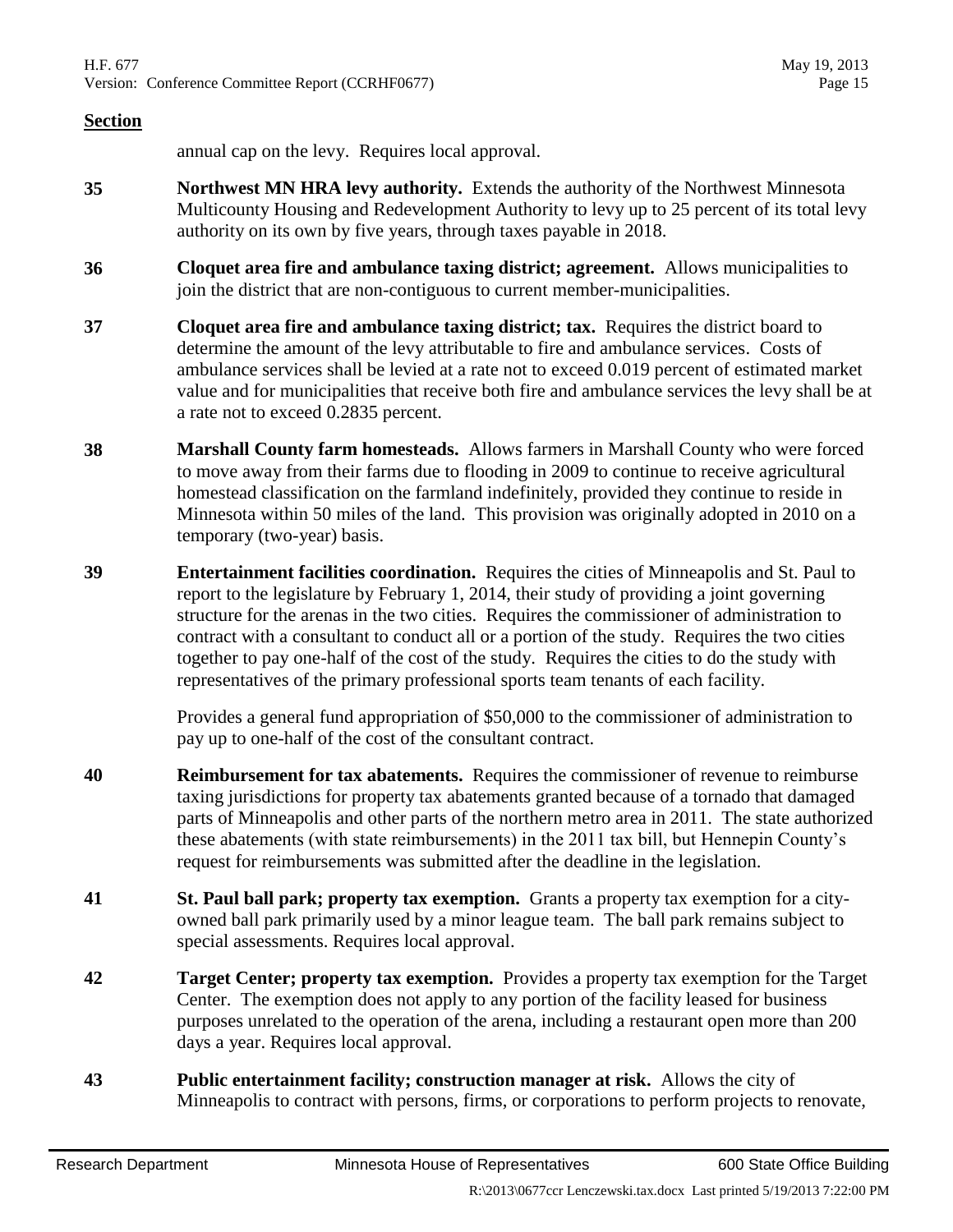H.F. 677 May 19, 2013 Version: Conference Committee Report (CCRHF0677) Page 16

#### **Section**

refurbish and remodel the Target Center under either the traditional design-bid-build or construction manager at risk, or a combination thereof.

- **44 Extension of property tax due date.** Extends the time resort owners and other seasonal business owners have to pay their first half property taxes by two weeks, from May 31 to June 14, for taxes payable in 2013 only.
- **45 Report on class 4d tier structure.** Requires the commissioners of revenue and housing finance to make a report to the legislature on the implementation and effect of the changes to the class 4d (low-income housing) tier structure found in section [18.](#page-12-3) The report is due by January 31, 2015.
- **46 Study and report on production property; moratorium on assessment changes.** Requires the commissioner of revenue to study the assessment of property used in the production of biofuels and other industries that use similar types of equipment, and report the findings of the study to the legislature by February 1, 2014. Prohibits assessors from changing current assessment practices with regard to the taxable status of property used in the production of biofuels and other industries that use similar types of equipment, for taxes payable in 2014 and 2015 only.
- **47 Property tax savings report.** Requires each county and each city with a population over 500 to include along with its certification of its proposed levy the amount of sales and use tax paid or estimated to have been paid in 2012. Requires the TNT notice to include a separate statement providing a list of sales and use taxes certified by the county and cities. At the TNT public hearing, the county and city must discuss the savings as a result of the sales tax exemption provided in article 8. Effective for notices for taxes payable in 2014 only.
- **48 Levy limits for taxes levied in 2013.** Establishes a levy limit for taxes payable in 2014 only for all counties over 5,000 population and all cities over 2,500 population. The levy limit base is the certified levy plus the certified county program aid (CPA) or local government aid (LGA) for taxes payable in 2012 or 2013, whichever is greater, increased by 3 percent. The levy limit is the levy limit base minus the certified CPA or LGA for 2014. In no case may the levy limit be less than the certified levy for taxes payable in 2012 or 2013, whichever is greater.
- **49 Appropriation; city of Moose Lake.** Provides for a \$2,000,000 appropriation in fiscal year 2014 to the commissioner of revenue for a grant to the city of Moose Lake for reimbursement for payments related to connection of state facilities to a sewer line.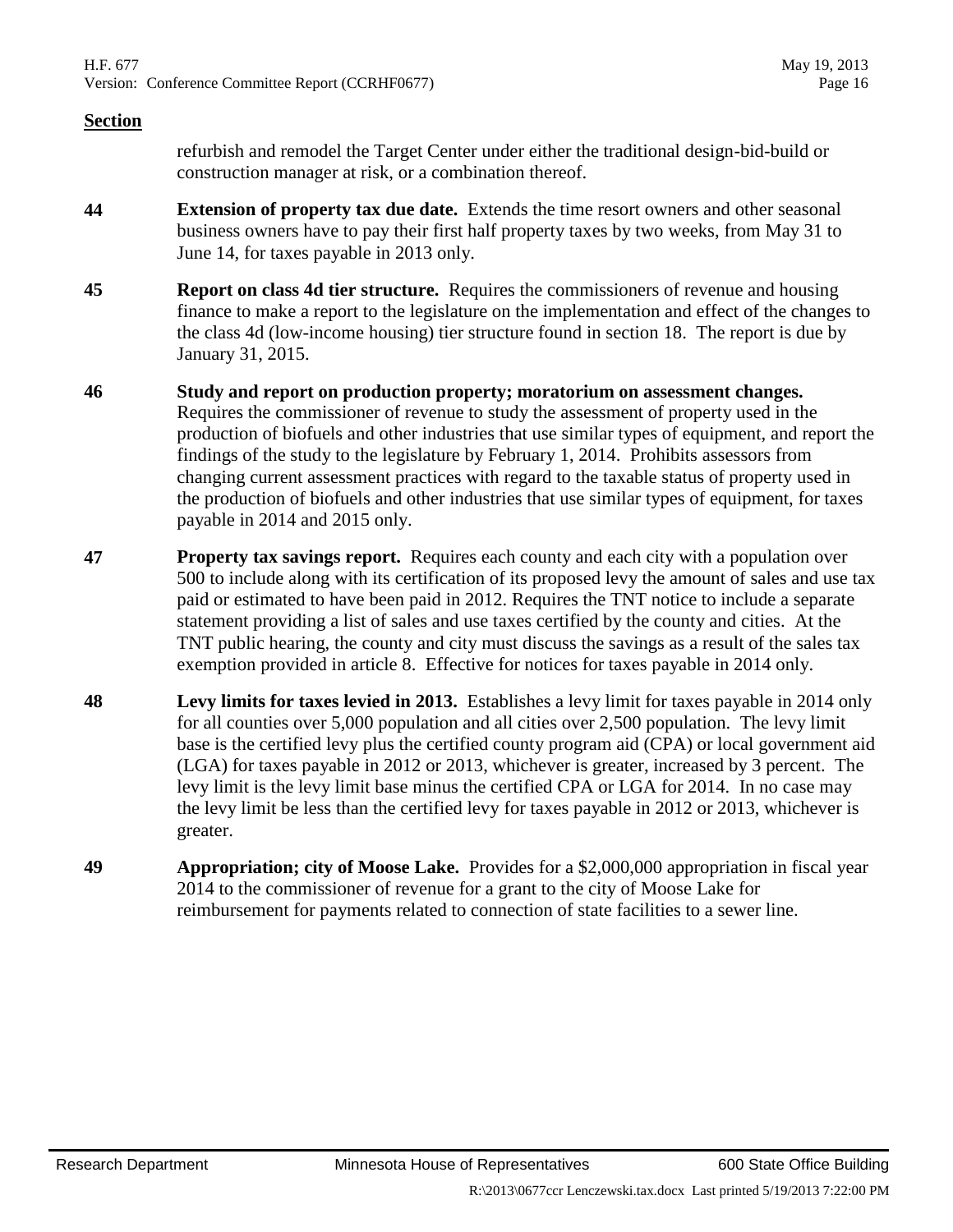## **Article 5: Special Taxes**

## **Overview**

This article makes changes in various special taxes. It:

- Modifies and increases tobacco taxes. It taxes "little cigars" as cigarettes, rather than under the other tobacco products tax, as provided by present law. The tax rate on cigarettes is also increased to 14.5 cents/cigarette on cigarettes weighing less than three pounds per thousand, and 28.3 cents/cigarette on cigarettes weighing more than three pounds per thousand. (That is an increase of \$1.60/pack of 20 cigarettes.) A minimum tax is imposed on moist snuff products equal to the excise tax on a pack of 20 cigarettes. Premium cigars are defined, and the tax is capped at either 70% of the wholesale cost or \$3.50 per cigar, whichever is less.
- The health impact fee and fund are repealed (offset by increases in the regular excise taxes). The article also indexes the cigarette excise tax rate to changes in sales prices.
- Expands the definition of "small brewer" to allow a person brewing up to 250,000 barrels per year to qualify for the small brewer tax credit.
- Makes changes to the taxes imposed on jet fuels as well as aircraft in lieu taxes. Directs that some of the revenues raised under these provisions are deposited into the state airports fund.
- Adjusts registration requirements for  $501(c)(3)$  organizations conducting raffles.
- **1 Health impact fee.** Deletes reference to health impact fee which is repealed in section [28](#page-19-0) of the bill. This section is effective July 1, 2013.
- **2 Jet fuel and special fuel tax.** Changes the tax rate on jet fuels and special fuels to 15 cents per gallon. This section is effective on July 1, 2014 and applied to sales and purchases made on or after that date.
- **3 Refund.** Expands the graduated refund on aviation gasoline provided in chapter 296 to include the airflight property tax under section 2970.72. This section is effective on July 1, 2014 and applied to sales and purchases made on or after that date.
- **4 Exemptions.** Exempts from the taxes imposed under chapter 297A the sale or purchase of equipment and parts necessary for repair and maintenance of aircraft as well as equipment or parts used to upgrade and improve aircraft. To qualify for this exemption, the aircraft must be operated under Federal Aviation Regulations, parts 91 and 135. This section is effective for sales and purchases made after June 30, 2013.
- **5 Deposit in state airports fund.** Directs that any tax collected from the sale or purchase of an aircraft taxable under chapter 297A is to be deposited in the state airports fund as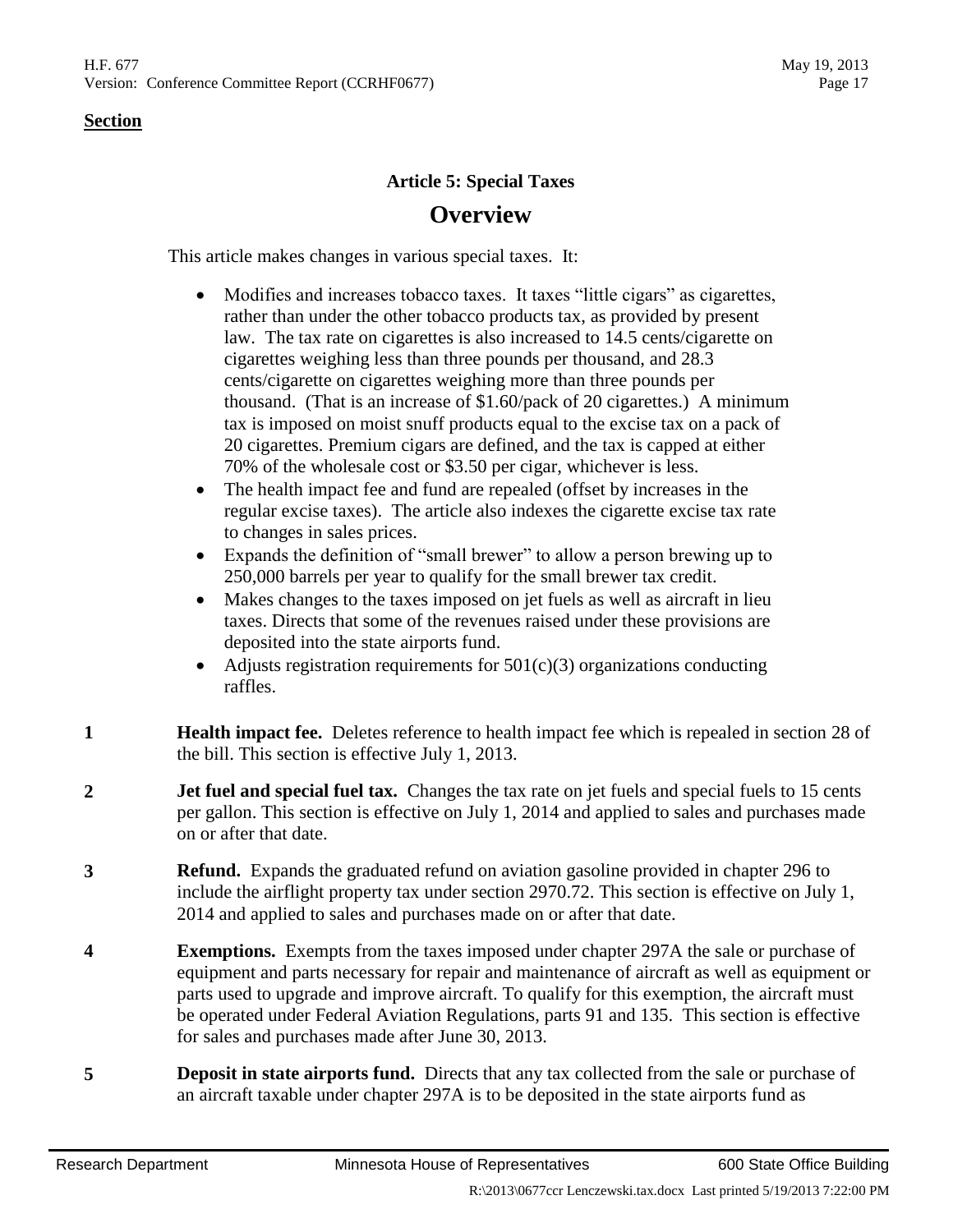established in section 360.017. These funds were previously deposited in the state general fund. This section is effective on July 1, 2014 and applied to sales and purchases made on or after that date.

- <span id="page-17-2"></span>**6 Cigarette definition.** Modifies the definition of "cigarette" to include "little cigars." This will result in this product being taxed as a cigarette, as opposed to an "other tobacco" product." This definition is significantly similar to the federal definition of "cigarette."
- **7 Moist snuff.** Adds a definition for "moist snuff" products. Under section [12,](#page-17-0) a per-container minimum tax applies to moist snuff products.
- **8 Premium Cigar.** Provides a definition of premium cigars. A cigar is a "premium cigar" if it is hand-rolled or hand-constructed, uses a whole leaf tobacco wrapper, and uses only tobacco for filler and binder, except that it may use adhesives or other materials to maintain shape, texture, and taste.
- **9 Other tobacco products.** Removes "little cigars" from the definition of other tobacco products, because under the language of the bill, "little cigars" would be taxed under the same rate as other cigarettes. Also adds a cross reference to premium cigars and provides that those will be taxed at the rates established in sections [13](#page-17-1) and [15.](#page-18-0)
- <span id="page-17-3"></span>**10 Cigarette tax rate.** Increases the excise tax on cigarettes from 24 mills to 141.5 mills per unit for cigarettes weighing not more than three pounds per thousand, and from 48 mills to 283 mills for cigarettes weighing more than three pounds per thousand. This is a per unit tax rate. The rate of tax per cigarette is 14.15 cents on the former and 28.3 cents on the latter. With the repeal in section [28](#page-19-0) of the health impact fee, this results in an increase in the total excise tax/fee burden by \$1.60/pack of 20 cigarettes from \$1.23 to \$2.83 per pack.
- **11 Annual indexing.** Requires the commissioner of revenue to adjust the tax rates on cigarettes and other tobacco products annually. This rate adjustment will be based on the change in the average price of cigarettes sold in Minnesota, the same basis used to annually set the in-lieu sales tax on cigarettes. Any increase in state or federal excise taxes will not be included in this calculation, and the rate is rounded to the nearest mill.
- <span id="page-17-0"></span>**12 Other tobacco products tax rates.** Increases the tax imposed on other tobacco products from 35 percent to 95 percent of the wholesale sales price of the product. (The health impact fee, which is repealed by section [28,](#page-19-0) makes the current total tax/fee rate on other tobacco products 70 percent, so the net increase is from 70 percent to 95 percent.) A minimum tax on individual containers of moist snuff is imposed equal to the tax on a pack of 20 cigarettes. This minimum rate would apply to the sale of any product if 95 percent of the wholesale price of that product is less than the minimum tax. For purposes of this section, if more than one container of snuff is packaged together, the tax is applied to each individual container in the packaging. The tax rate is effective July 1, 2013, while the minimum tax rate on moist snuff is effective January 1, 2014.
- <span id="page-17-1"></span>**13 Rates; Premium cigars.** Sets the tax imposed on premium cigars at the less of 95% of the wholesale sales price or \$3.50 per cigar. This tax is imposed at the time the distributor introduces the cigar to the state, makes the cigar in this state, or ships the cigar to a retailer in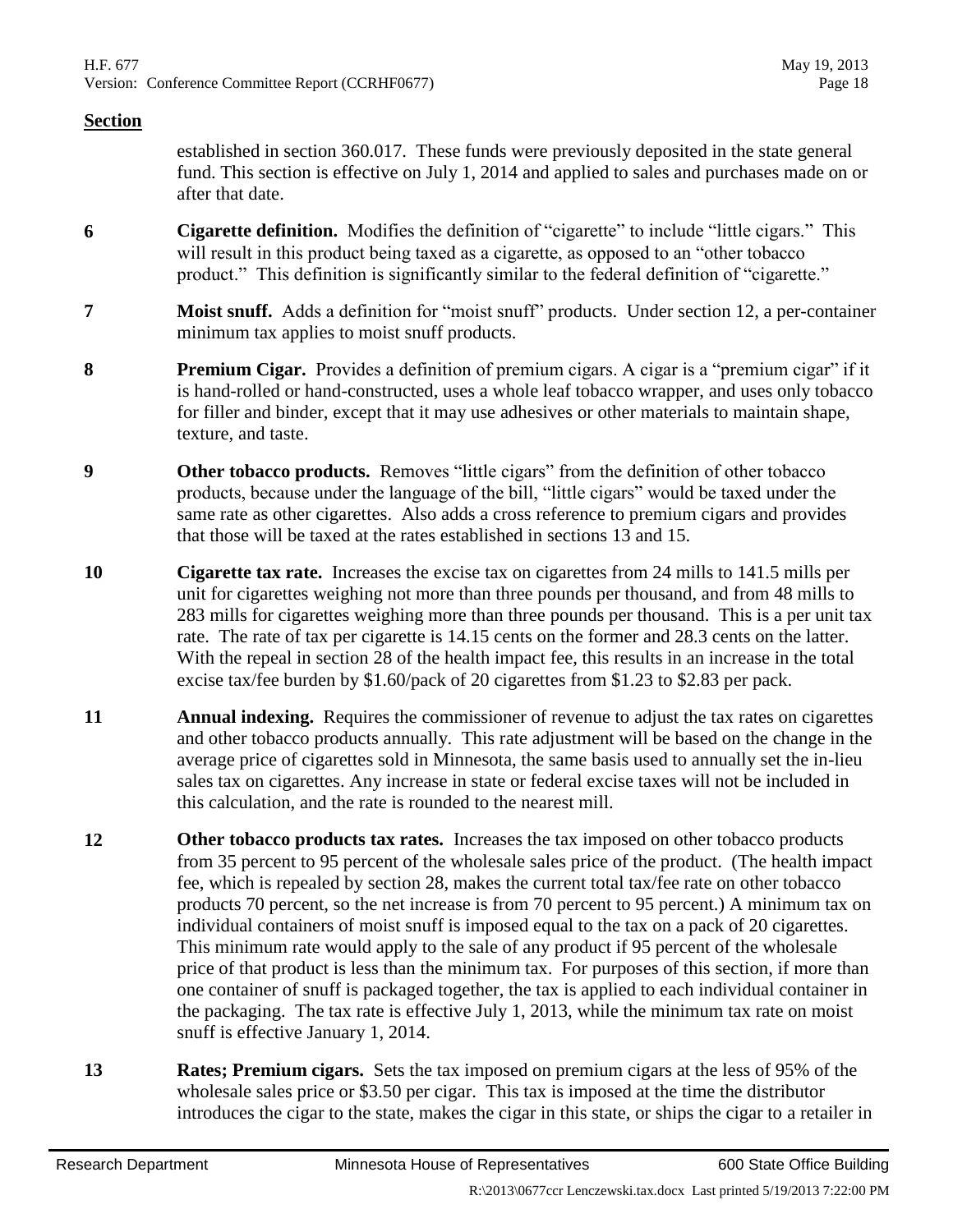this state.

- **14 Tobacco use tax.** Raises the use tax on tobacco products from 35 percent to 95 percent of the cost to the consumer, or the minimum tax as outlined above. Provides cross reference to relevant rates imposed on premium cigars.
- <span id="page-18-0"></span>**15 Use tax for premium cigars.** Provides that the use tax on premium cigars is the same as in section [13.](#page-17-1) The tax imposed is the lesser of 95% of the wholesale sales price or \$3.50 per cigar.
- **16 Nonsettlement fee.** Increases the rate of the fee on cigarettes sold by manufacturers who are not required to pay a fee in connection with a legal settlement from 1.75 cents per cigarette to 2.5 cents per cigarette.
- **17 Cigarette sales tax.** Provides the rate of the tax that is in lieu of the sales tax on cigarettes will be calculated using both the regular sales tax rate and the additional legacy rate (equal to 3/8 of one percent). Under present law, only the regular sales tax rate is used in the calculation.
- **18 Small brewer tax credit.** The small brewers credit parameters are increased, so that the credit applies to the first 25,000 and the maximum amount of annual production that is allowed a qualified brewer is increased from 100,000 barrels/year to 250,000 barrels/year. The credit is not refundable, and it cannot exceed the greater of a brewers tax liability or \$115,000 per year. This credit applies to either strong beer or beer containing not more than 3.2 percent alcohol.
- **19 Cigarette definition.** Changes the definition of cigarette in the unfair cigarette sales act, which establishes minimum pricing rules for cigarette sales, to include "little cigars," consistent with the changes made in section [6.](#page-17-2)
- **20 Definitions.** Adds a cross reference to commerce statutes regarding premium cigars.
- **21 Lawful gambling.** Expands the ability for organizations to conduct raffle drawings without registering with the Minnesota Gambling Control Board. Under current law, an organization does not need to register if the organization does not award more than \$1,500 in prizes annually. Under the bill, the registration exclusion is expanded to allow a  $501(c)(3)$  to conduct a raffle without registering if the organization does not award more than \$5,000 at an event in the calendar year.
- **22 In lieu tax.** Adjusts the in lieu rate applicable to aircraft using Minnesota airspace or airports. The rate is changed from one percent of value to a graduated schedule. The base price calculation is also adjusted, and depreciation is removed from the calculation.
- **23 State airports fund.** Changes cross references to correlate with changes in other sections of the bill.
- **24 Report.** Requires that the commissioner of transportation, on June 30, 2016, and every four years thereafter, must prepare and submit a report that identifies the amount and sources of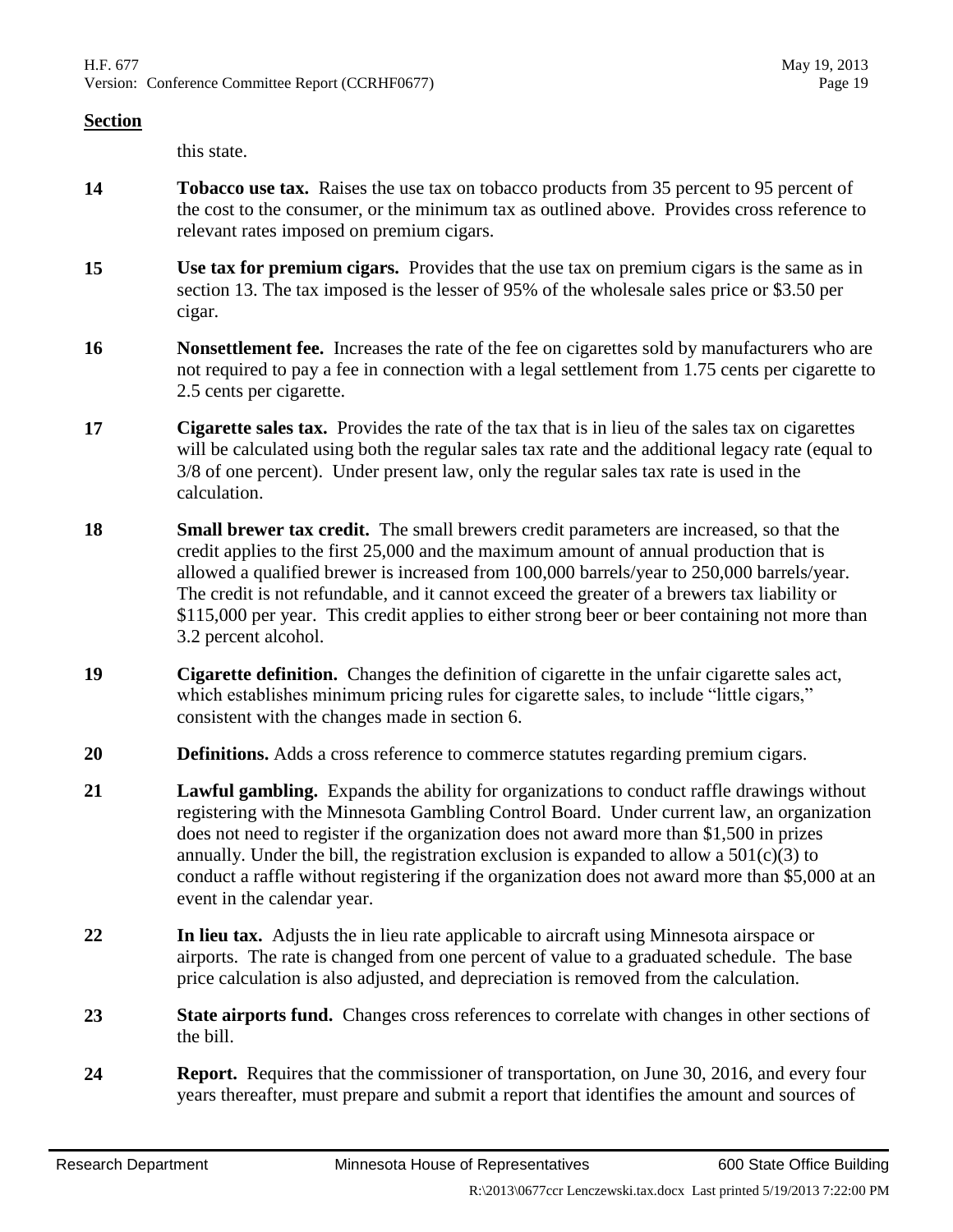H.F. 677 May 19, 2013 Version: Conference Committee Report (CCRHF0677) Page 20

#### **Section**

annual revenues attributable to each type of aviation tax, along with annual expenditures from the state airports fund.

**25 Floor stocks tax.** Imposes a floor stock tax on cigarettes, so that the increase in the tax under section [10](#page-17-3) will also apply to cigarettes in the inventory of retailers and wholesalers. (This prevents "stocking up" to avoid the tax increase temporarily.) This tax would be imposed on both the stamped cigarettes and unaffixed stamps in the person's possession at 12:01 a.m., July 1, 2013. The rate of the tax imposed is 80 mills per cigarette plus the additional cigarette sales tax determined by an adjustment to the weighted average retail price which reflects the price including the increased tax. This section also gives the commissioner of revenue authority to conduct an audit to enforce this tax, as well as the ability to levy penalties. \$26,500,000 of the revenues from this tax must be deposited into the general reserve account established under section 297E.021, subdivision 4. Any remaining funds are deposited into the general fund.

- **26 Interim sales tax.** Requires the commissioner to adjust the weighted average retail price of cigarettes on July 1, 2013, which will be used to calculate the tax rate imposed until December 31, 2013. This, in effect, will immediately incorporate the likely price effects of the excise and health impact fee changes made by the bill in the in-lieu sales tax rate. On January 1, 2014, the commissioner will resume annual adjustments to the weighted average retail price, occurring on January 1 of each calendar year.
- **27 Tobacco tax collection report.** Requires the commissioner of revenue to report to the 2014 legislature on the tobacco tax collection system, including recommendations to improve compliance of all tobacco tax programs. This report will be due by January February 15, 2014.
- <span id="page-19-0"></span>**28 Repealer**. Repeals
	- the health impact fund.
	- $\rightarrow$  the health impact fee on cigarettes and tobacco products and health impact fund. The only moneys deposited in the fund are the revenues from the health impact fee. These revenues are transferred to the general fund after the certification of the amount of state health care costs.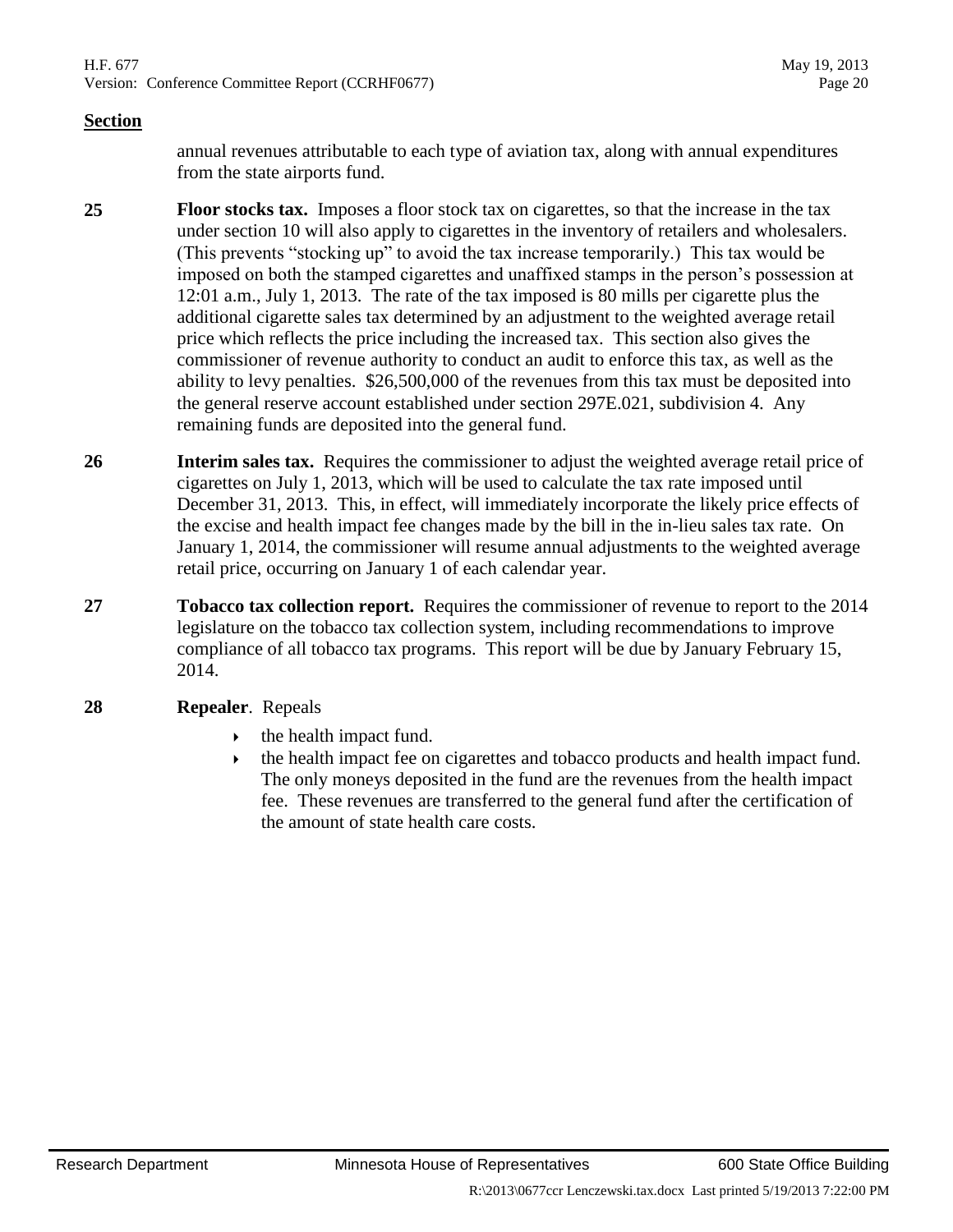## **Article 6: Individual Income and Corporate Franchise Taxes Overview**

Imposes a 9.85 percent individual income tax rate at \$250,000 of taxable income for married joint filers (\$150,000 for single filers, and \$200,000 for heads of household), and increases the alternative minimum tax rate to 6.75 percent.

Makes the following changes to the corporate tax:

- Repeals the special rules for foreign operating corporations (FOCs)
- Repeals the exclusion for foreign royalties
- Treats foreign entities, taxed under federal law as partnerships or disregarded entities, as domestic entities
- Excludes real estate investment trust (REIT) dividends from the dividend received deduction
- Increases the corporate franchise tax minimum fee for inflation since it was enacted in 1990 and indexes it for future inflation

Applies to increased federal bonus depreciation and section 179 expensing allowed for tax year 2013 the current law requirement that taxpayers add to taxable income 80 percent of the additional depreciation amount in the first tax year, and then subtract one-fifth of the amount added back in each of the five following tax years.

Makes the research credit nonrefundable for both individuals and corporations, and allows the credit against the regular tax of all members of the unitary group.

Makes technical changes to the angel investment credit.

Extends the sunset of the historic structure credit, increases the fee the State Historic Preservation Office may collect from developers to offset administrative costs, makes a retroactive change to the effective date, and makes various technical changes to the historic credit.

Authorizes a new refundable Greater Minnesota internship credit program administered by the Office of Higher Education (OHE). The maximum tax credit is set at \$2,000 per intern, and total tax credits authorized are \$2 million per year.

Repeals the credit for individual nonresidents' payment of taxes to their state of domicile.

<span id="page-20-0"></span>**1 Angel credit; definitions.** Provides a new definition of "liquidation event" as a conversion of a qualified investment to cash, cash and other considerations, or any other form of debt or equity interest.

**Effective date:** Effective for businesses certified after June 30, 2013.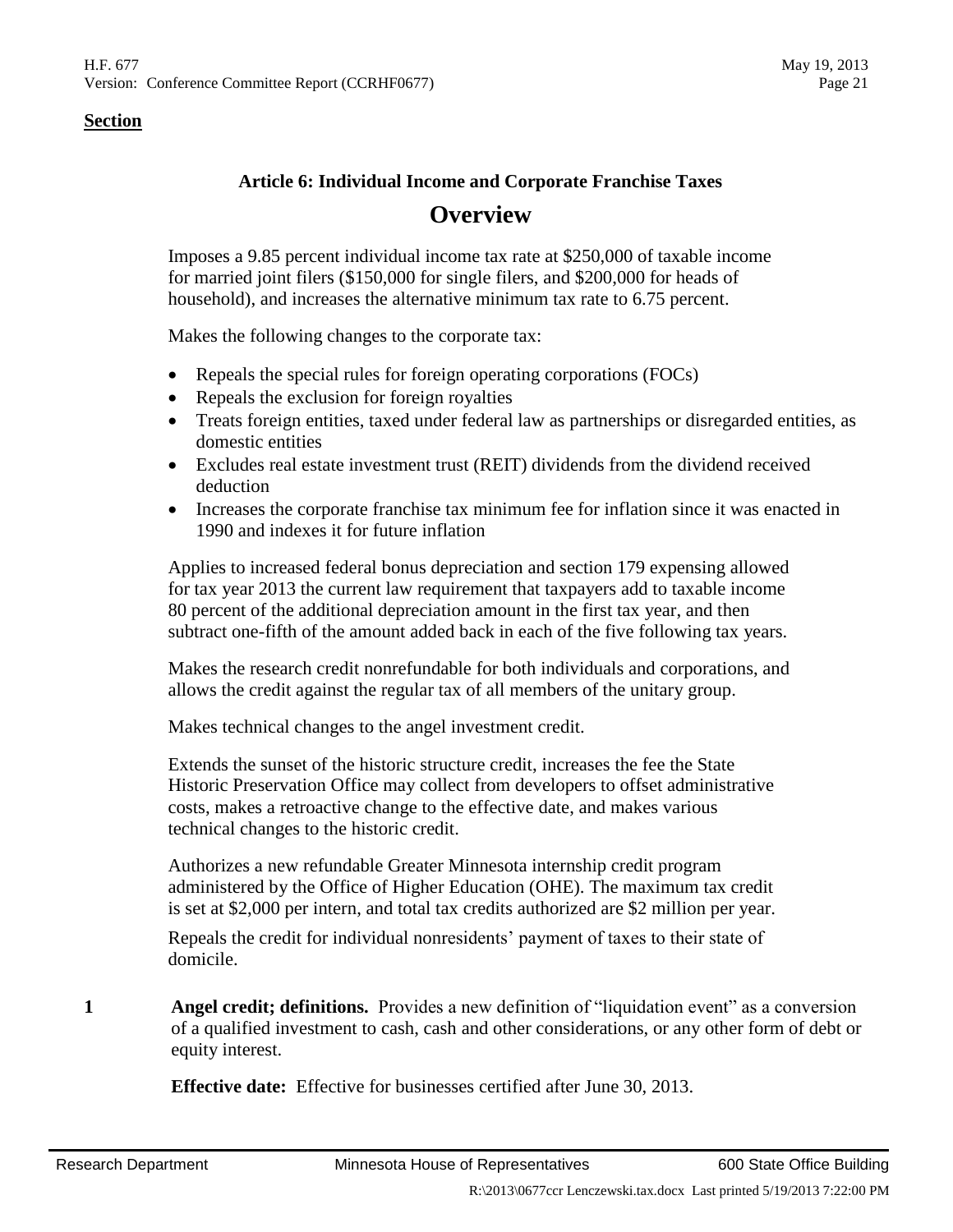- **2 Angel credit; qualified small business.** Modifies the requirements that a small business must satisfy to qualify under the angel investment credit:
	- Extends the number of years in which a business may have been in operation from ten to 20 for businesses engaged in researching, developing, or producing drugs or medical devices that require U.S. Food and Drug Administration approval
	- Prohibits the business from having its securities trade on a public stock exchange before the investment is made and within 180 days after the investment is made
	- Prohibits the business from having a liquidation event, defined in section [1,](#page-20-0) within 180 days of the date the investment qualifying for the credit was made

**Effective date:** The change related to businesses engaged in developing drugs or medical devices that require FDA approval is effective the day following final enactment; the other changes are effective for businesses certified after June 30, 2013.

**3 Angel credit, permitted disclosure.** Modifies the exemption from the Government Data Practices Act for disclosure of information on businesses that receive investments qualifying for the angel credit. Under present law, only the name of the qualified business may be disclosed. This section allows the mailing address, telephone number, e-mail address, contact person's name, and industry type to also be disclosed.

**Effective date:** Effective the day following final enactment.

#### <span id="page-21-0"></span>**4 Greater Minnesota internship program.**

 **Subd. 1. Definitions.** Defines "eligible employer," "eligible institution," "eligible student," and "greater Minnesota" for this program. "Greater Minnesota" excludes the seven metro counties and also Chisago, Isanti, Sherburne, and Wright counties.

 **Subd. 2. Program established.** Requires the Office of Higher Education to administer an internship program through public and private nonprofit institutions that provide tax credits to employers who hire interns under the program.

 **Subd. 3. Program components.** Requires students to be admitted to a major closely related to the intern experience. Requires institutions to have written agreements with employers for 12-week or more internships, paying at least minimum wage for a minimum of 16 hours per week and to provide academic credit for the internship. Requires employers to enter into written agreements with the institution agreeing to the terms of the internship and stating that the intern would not have been hired without the credit and does not replace existing employees. The agreements must certify a credit amount to the employer. Requires annual reports to OHE from institutions and employers. Excludes clinical internships (those required to complete an academic program) from the program.

 **Subd. 4. Allocations to institutions.** Requires OHE to allocate tax credits and administrative fees to institutions based on relevant criteria, including geographic distribution of work locations. OHE must allocate credits to institutions that meet the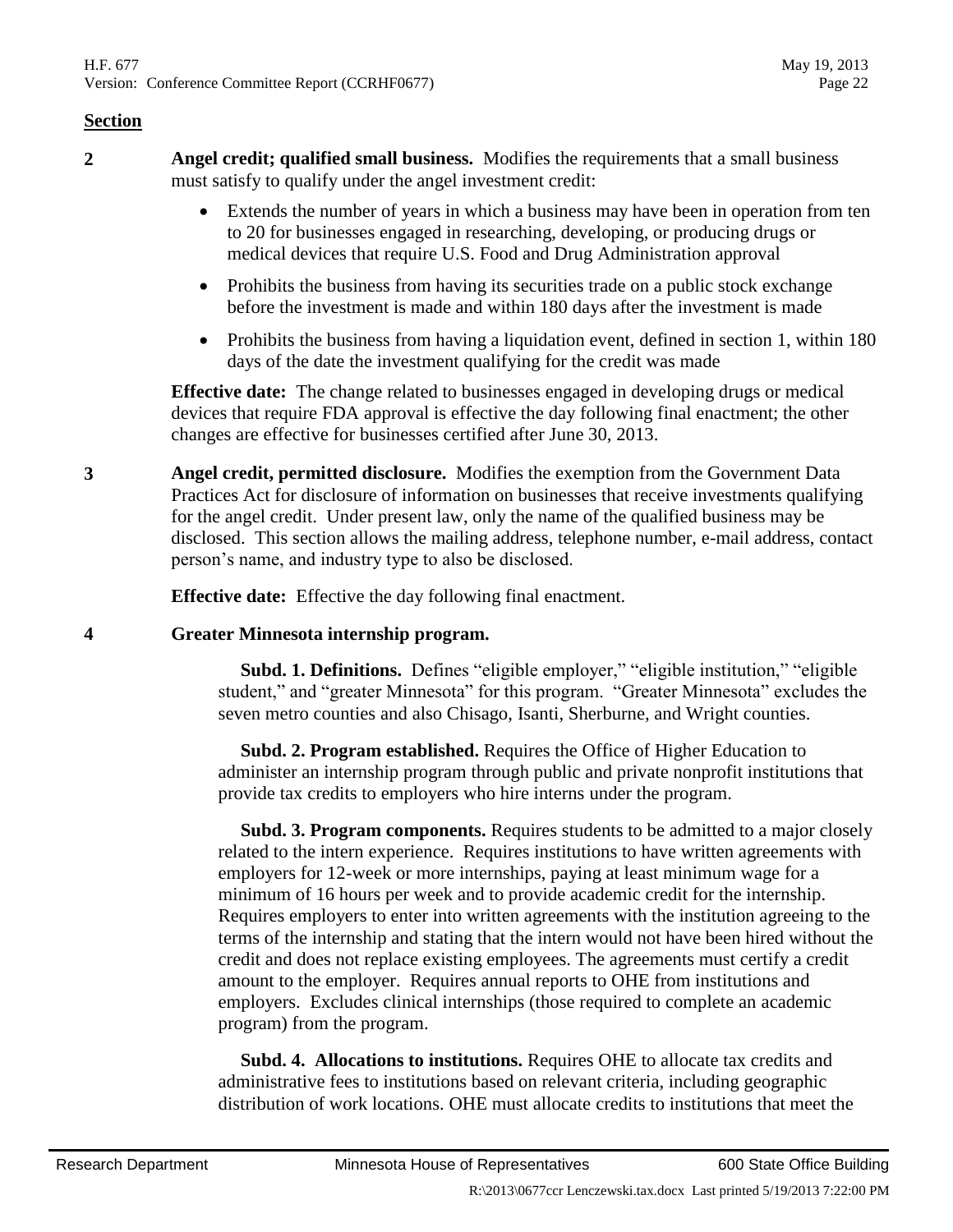criteria on a first-come, first-served basis. Limits total credits per year to \$2 million.

 **Subd. 5. Reports to the legislature.** Requires OHE and DOR to submit two reports to the legislature on the program. The February 1, 2014 report must have cost and participation information. The February 1, 2015 report must have an effectiveness analysis.

**Effective date:** Tax year 2013.

- **5 Foreign operating corporations (FOCs).** Eliminates a reference (in the tax administration chapter) to FOCs, which are repealed by the bill.
- **6 Federal definition of taxable income.** Recognizes the federal extension of bonus depreciation and section 179 expensing in the American Taxpayer Relief Act of 2012, Public Law 112-240. Minnesota would not conform to the extension of bonus depreciation and section 179 expensing but would retain its current law requirement that taxpayers add to taxable income 80 percent of the additional depreciation amount in the first tax year, and then subtract one-fifth of the amount added back in each of the five following tax years.
- **7 Subtractions from federal taxable income (FTI) for individuals.** Provides a subtraction for railroad maintenance expenses by short line railroads that are disallowed as a deduction from FTI due to claiming the federal credit for railroad maintenance expenses. Also updates cross references to conform to other changes in the bill.

**Effective date**: Tax year 2013.

<span id="page-22-2"></span>**8 Additions to FTI for corporations.** Repeals the corporate franchise tax additions to federal taxable income for FOCs' deemed dividends. Section [28](#page-25-0) repeals the preferential treatment of FOCs. This provision eliminates the corresponding addition to income for the deemed dividends that are not derived from foreign source income.

> Eliminates obsolete language related to foreign sales corporations, federal subsidies for prescription drug benefits, income excluded under section 114 of the Internal Revenue Code, and the additional deduction amount for business donations of computers.

**Effective date**: Tax year 2013.

<span id="page-22-1"></span>**9 Subtractions from FTI for corporations.** Repeals the subtraction from federal taxable income for foreign royalties. Provides a subtraction for railroad maintenance expenses by short line railroads that are disallowed as a deduction from FTI due to claiming the federal credit for railroad maintenance expenses. Eliminates an obsolete subtraction for foreign sales corporations and updates cross references to conform to other changes in the bill.

**Effective date**: Tax year 2013.

<span id="page-22-0"></span>**10 Individual income tax rates.** Imposes a new fourth rate of 9.85 percent. The 9.85 percent rate applies at the taxable income levels shown.

**Filing Status Minnesota Taxable Income**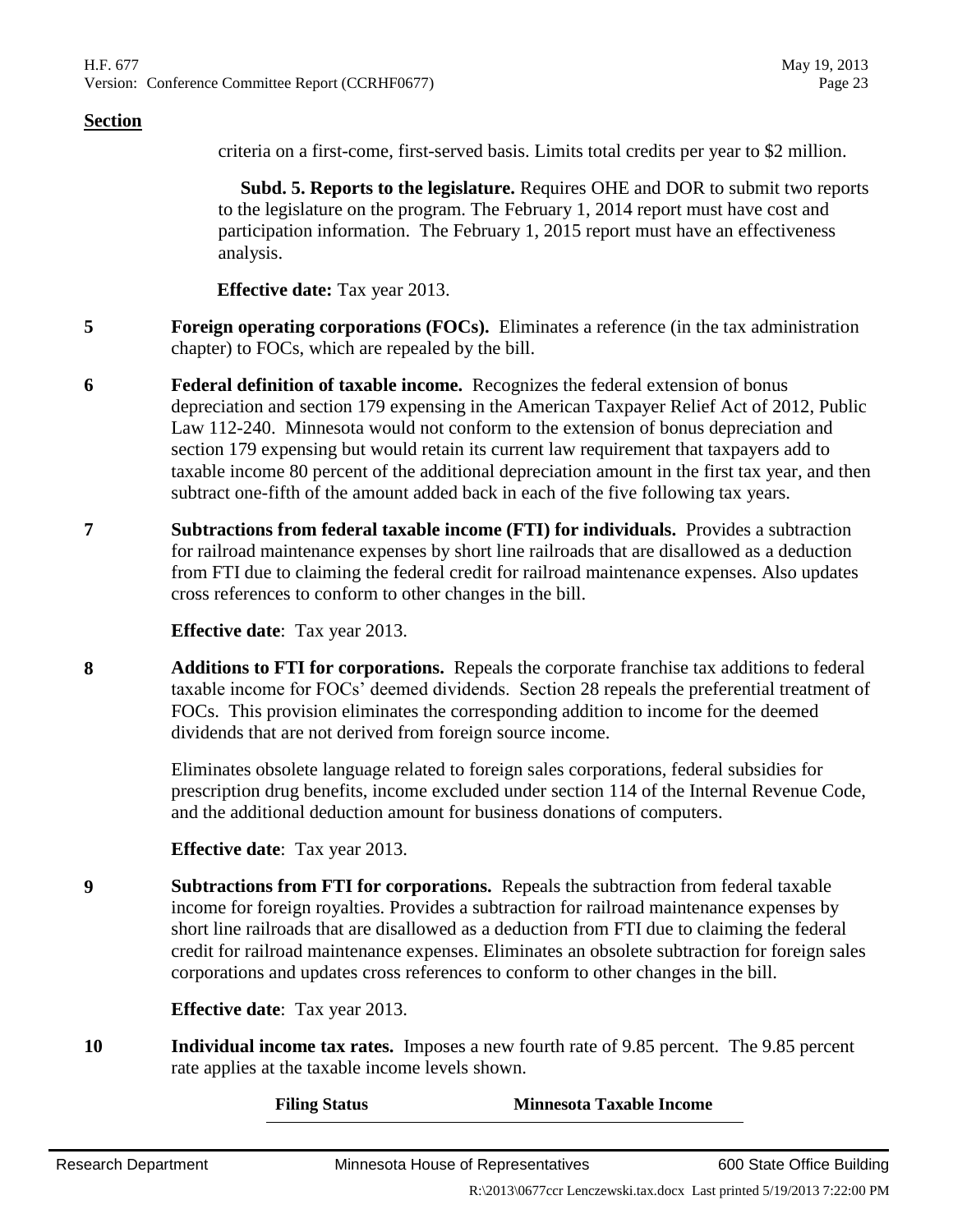| Married joint     | Over \$250,000 |
|-------------------|----------------|
| Married separate  | Over \$125,000 |
| Single            | Over \$150,200 |
| Head of household | Over \$200,000 |

Updates the income thresholds for the 7.05 percent and 7.85 percent rates to the levels in effect under current law for tax year 2013. The income thresholds are adjusted annually for inflation under present law, as provided in 290.06, subdivision 2d. Because the inflation adjustment is controlled by a different section of statute, the thresholds that appear in this section of statute reflect the levels in effect the last time the income tax rates were modified, which was in 2000.

**Effective date**: Tax year 2013.

- **11 Inflation adjustment of brackets.** Resets the base year for adjusting the income tax brackets for inflation to 2013, using as the starting point the current law brackets adjusted to 2013, and the new fourth tier bracket amounts provided in section [10.](#page-22-0)
- **12 Greater Minnesota internship credit.** Establishes a new refundable business tax credit for employers participating in the internship program in section [4.](#page-21-0) The credit equals 40 percent of the intern's compensation, up to \$2,000 per intern. Provides an open appropriation for refunds required under this section (the total amount of credits per year is limited to \$2 million under the limit on allocations in section [4\)](#page-21-0). Appropriates an amount equal to one percent of the total authorized credits for the year to the commissioner of revenue for transfer to OHE for administrative expenses of the program.

**Effective date:** Tax year 2013.

**13 Military retirement credit.** Expands the eligibility criteria for the tax credit for past military service to include any veteran who receives a pension or retirement pay for service in the military. Current law limits the credit to individuals who receive retirement pay and have either served 20 years or separated from the military due to a disability. The change would extend the credit to individuals who were honorably discharged with retirement pay after serving fewer than 20 years, which was the case with individuals discharged due to military downsizing during the 1990s.

**Effective date:** Tax year 2013.

<span id="page-23-1"></span>**14 Research credit carryover.** Restores the 15-year carryover of research credit amounts in excess of liability to conform with the elimination of the refundability of the credit in section [15.](#page-23-0)

**Effective date**: Tax year 2013.

<span id="page-23-0"></span>**15 Research credit.** Makes the research credit nonrefundable, but section [14](#page-23-1) allows it to be claimed against the regular tax of all members of a unitary group (the credit is not allowed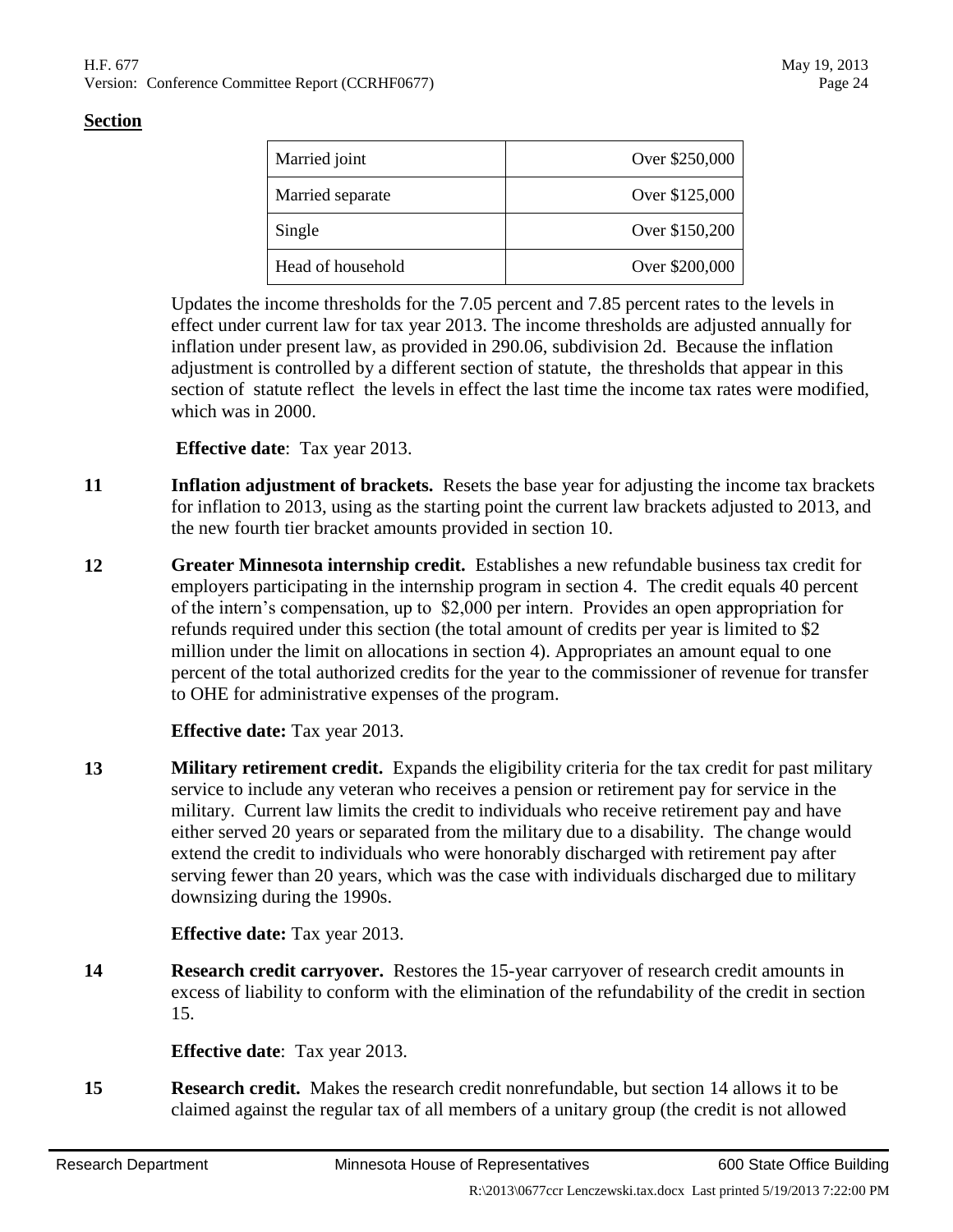against the corporate alternative minimum tax or the minimum fee). Section [14](#page-23-1) restores the 15-year carryover of credit amounts in excess of liability.

**Background.** The credit applies principally to amounts expended for wages for qualifying research activities that exceed a base amount. When the research credit was first enacted in 1982, it applied to both corporate franchise and individual income tax liability. In 1987, as part of the elimination of several credits, the research credit was restricted to the corporate franchise tax. The 2010 jobs bill extended the research credit to the individual income tax, allowing it to be claimed by owners of pass-through entities, and made it refundable for both individual and corporate claimants. The federal research credit, on which the Minnesota credit is based, is available to both corporate and individual taxpayers, and is nonrefundable.

**Effective date**: Tax year 2013.

**16 Definitions; historic structure rehabilitation credit.** Adds a definition of the term "federal credit" to mean the federal historic structure rehabilitation credit, and of the terms "placed in service" and "qualified rehabilitation expenditures," to have the meanings given in the Internal Revenue Code for the federal credit.

**Effective date:** Effective the day following final enactment.

**17 Applications; historic credit.** Authorizes the State Historic Preservation Office (SHPO) of the Minnesota Historical Society to collect up to 0.5 percent of estimated qualified rehabilitation expenditures, up to a maximum of \$40,000, as an application fee for a project. Present law limits the application fee, which is used to offset the costs of administering the credit and preparing reports, to \$5,000.

> Requires the SHPO to notify the developer in writing if a project is eligible for a credit. Present law requires SHPO to determine eligibility but does not require notification.

Allows determinations of the SHPO regarding project eligibility for the historic credit to be appealed through a contested case procedure under chapter 14, within 45 days of the written notification.

**Effective date:** Effective the day following final enactment, except the fee increase applies to applications first received on or after the day following final enactment.

**18 Assignment of credit certificates and grants; historic credit.** Allows grant agreements to provide for grants to be issued to an individual or entity other than the developer. Present law does not provide for grants to be assigned. Requires entities that are assigned a credit certificate to notify the commissioner within 30 days of being assigned a credit, in a form and manner prescribed by the commissioner. Clarifies that the pass-through of credits to owners of a pass-through entity are not considered credit assignments.

**Effective date:** Effective the day following final enactment.

**19 Partnerships; multiple owners; historic credit.** Allows entities with multiple owners to allocate the credit among owners based on the allocation in any "executed agreement."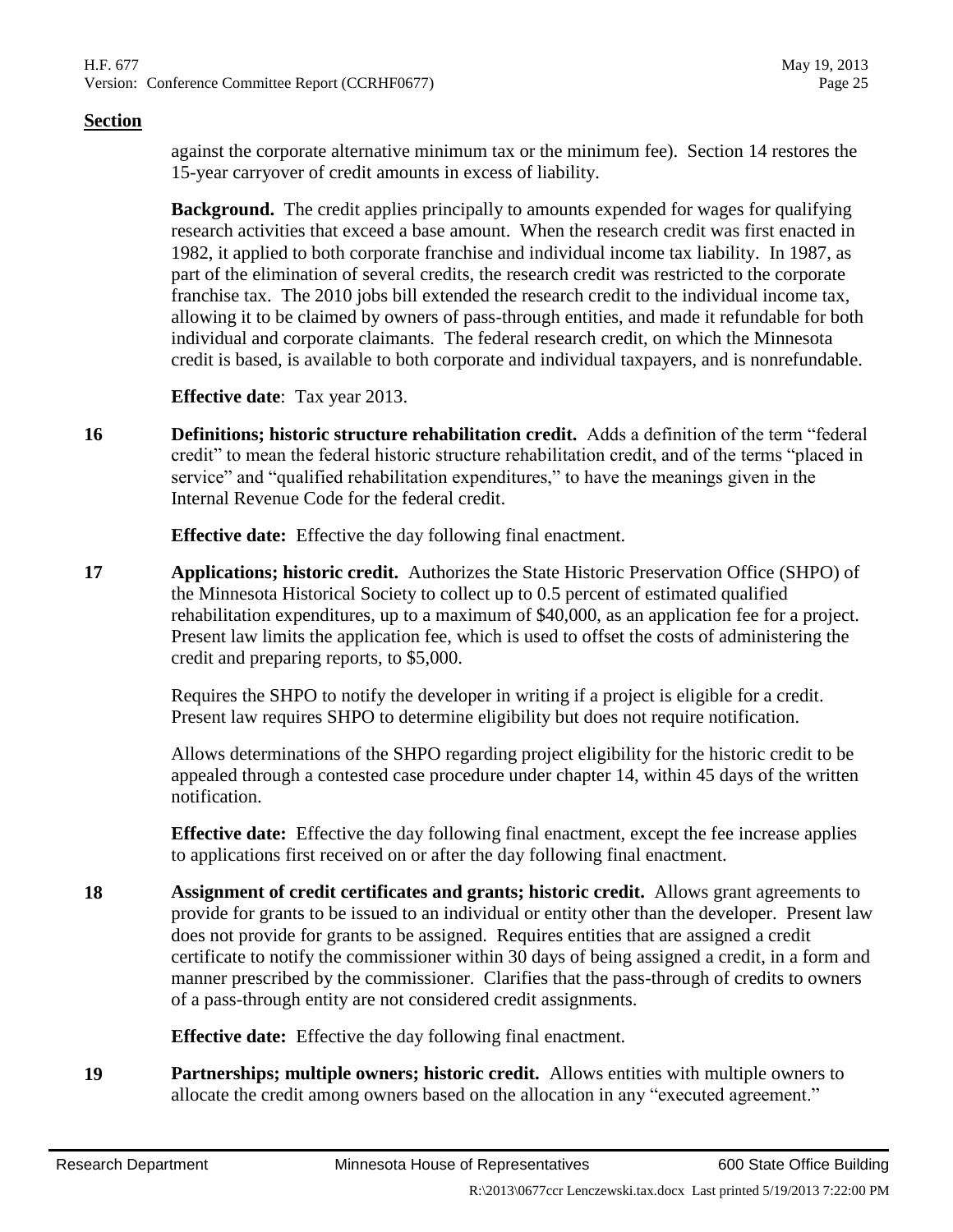Current law allows allocation of the credit either based on the ownership of the entity's assets, or as specified in the entity's organizational documents.

**Effective date:** Effective the day following final enactment.

- **20 Sunset; historic credit.** Extends the availability of the historic structure rehabilitation credit by five years, through fiscal year 2022 (June 30, 2021) and extends the State Historic Preservation Office's authority to issue credit certificates based on allocation certificates issued before fiscal year 2023 (June 30, 2022) through calendar year 2025. Extends the annual reporting requirement through the earlier of 2026, or the year following the year in which all allocation certificates have been canceled or resulted in issuance of credit certificates. Effective the day following final enactment.
- <span id="page-25-1"></span>**21 Alternative minimum tax (AMT) rate.** Increases the AMT rate from 6.4 percent to 6.75 percent.
- **22 Alternative minimum tax; individuals.** Makes a conforming change in the definition of "tentative minimum tax" to reflect the change in the AMT rate in section [21.](#page-25-1)

**Effective date**: Tax year 2013.

- **23 Alternative minimum tax credit.** Makes a conforming change in the AMT credit to reflect the change in the AMT rate.
- **24 AMT; corporations.** Strikes a reference to the foreign royalties subtraction, which is repealed in section [9.](#page-22-1) Also strikes a reference to the expired federal Puerto Rico and possessions tax credit and makes conforming changes to cross references in the corporate AMT to reflect the changes to corporate additions and subtractions in sections [8](#page-22-2) and [9.](#page-22-1)
- **25 Franchise tax minimum fee.** Increases the corporate minimum fee amounts and thresholds at which the fee amounts apply and adjusts the dollar amounts for future increases in the Consumer Price Index (CPI). The lowest fee under present law of \$100 is increased to \$190; the highest fee under present law of \$5,000 increases to \$9,340. The thresholds at which these fees apply increase from \$500,000 (for the \$100 fee) to \$930,000 and from \$20 million (for the \$5,000 fee) to \$37.36 million. These amounts are based on adjusting these amounts for inflation, as measured by the CPI, from the year in which the original fee amounts were set (1990).

**Effective date**: Tax year 2013.

- **26 Net operating loss; definition.** Strikes a reference to the foreign royalty subtraction, which is repealed in section [9,](#page-22-1)
- **27 Nondeductible items.** Strikes a reference to the foreign royalty subtraction, which is repealed in section [9,](#page-22-1)
- <span id="page-25-0"></span>**28 Unitary business principle.** Eliminates the authority to exclude the income and apportionment factors of FOCs from the combined report and eliminates the deemed dividend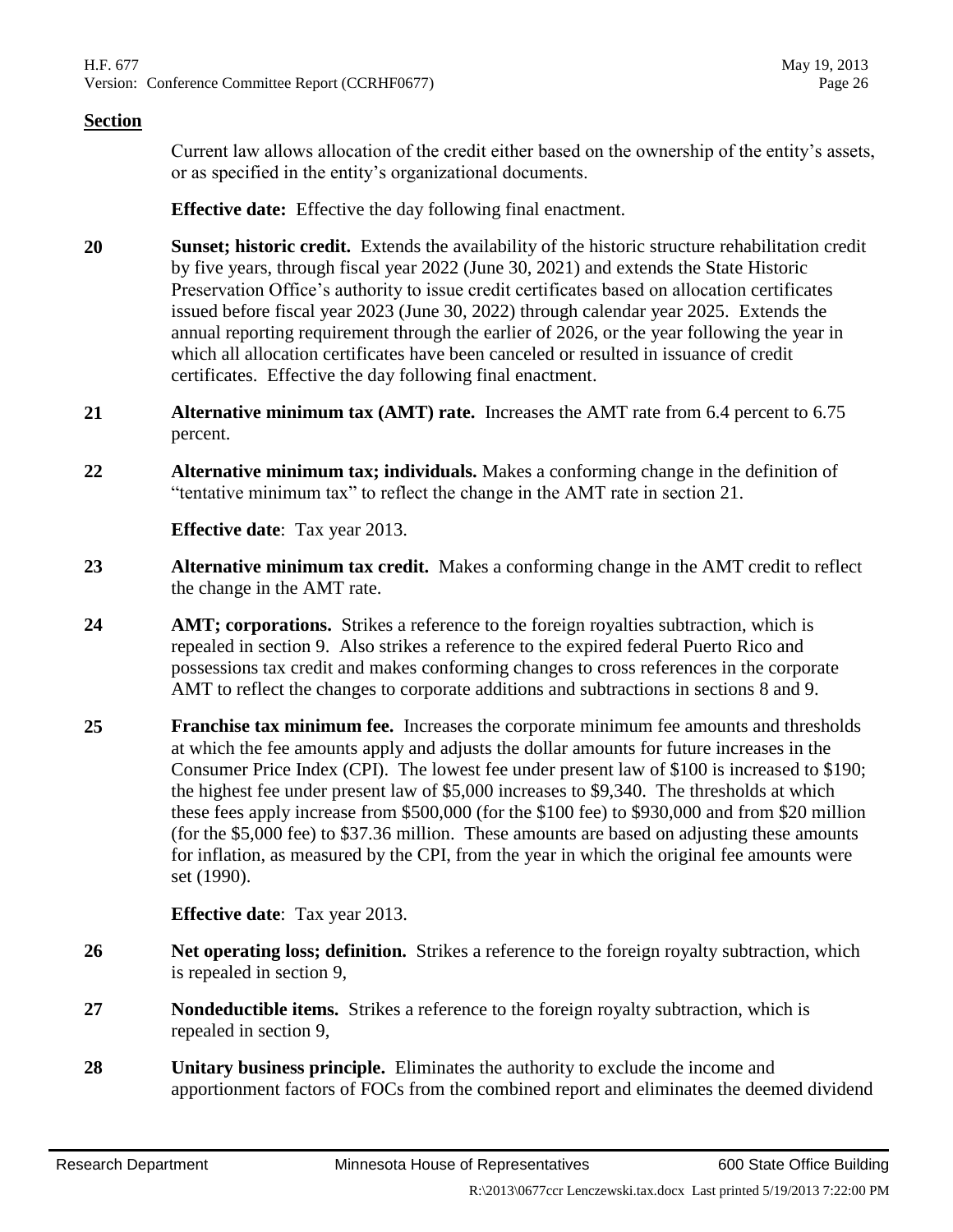deduction for 80 percent of FOC income.

In addition, Minnesota sales of no-nexus subsidiaries (other than foreign corporations) must be reflected in the combined report and be reported by a corporation that is subject to tax by Minnesota.

Also clarifies that unity of ownership does not exist when two or more corporations are involved unless there is, directly or indirectly, a common owner of more than 50 percent of the business.

**Effective date**: Tax year 2013.

- **29 Sales factor.** Strikes a reference to the foreign royalty subtraction, which is repealed in section [9,](#page-22-1)
- **30 REIT dividends.** Excludes real estate investment trust (REIT) dividends from the dividend received deduction allowed to corporations to the extent that the REIT dividends do not qualify for the dividend received deduction under the federal corporate tax.

**Effective date**: Tax year 2013.

- **31 Taxable income; occupation tax.** Updates a reference in the statute allowing deductions from taxable income under the occupation tax to reflect the renumbering of corporate additions to income in section [9.](#page-22-1)
- **32 Historic structure rehabilitation credit; effective date.** Clarifies the effective date of the credit to make the credit effective for rehabilitation expenditures first paid by the developer or taxpayer after May 1, 2010, and for rehabilitation that occurs after May 1, 2010, provided that the application submitted for credit eligibility is submitted before the project is placed in service. Effective the day following final enactment and applies retroactively for certified historic structures placed in service after May 1, 2010, but no credit certificates allowed under the change to this effective date clarification may be issued until July 1, 2013.
- **33 Estimated tax; penalty exemption (safe harbor).** Exempts from penalties and interest the underpayment of estimated tax before September 15, 2013, resulting from the 9.85 percent income tax rate in section [10.](#page-22-0)
- **34 Repealer.** Repeals the following provisions, effective in tax year 2013.

| <b>Section of Statute</b> | <b>Description</b>                                       |
|---------------------------|----------------------------------------------------------|
| 290.01 subd. 6b           | Definition of FOC                                        |
| 290.06, subd. 22a         | Nonresidents' credit for taxes paid to state of domicile |
| 290.0921, subd. 7         | Definition of FOC for the corporate AMT                  |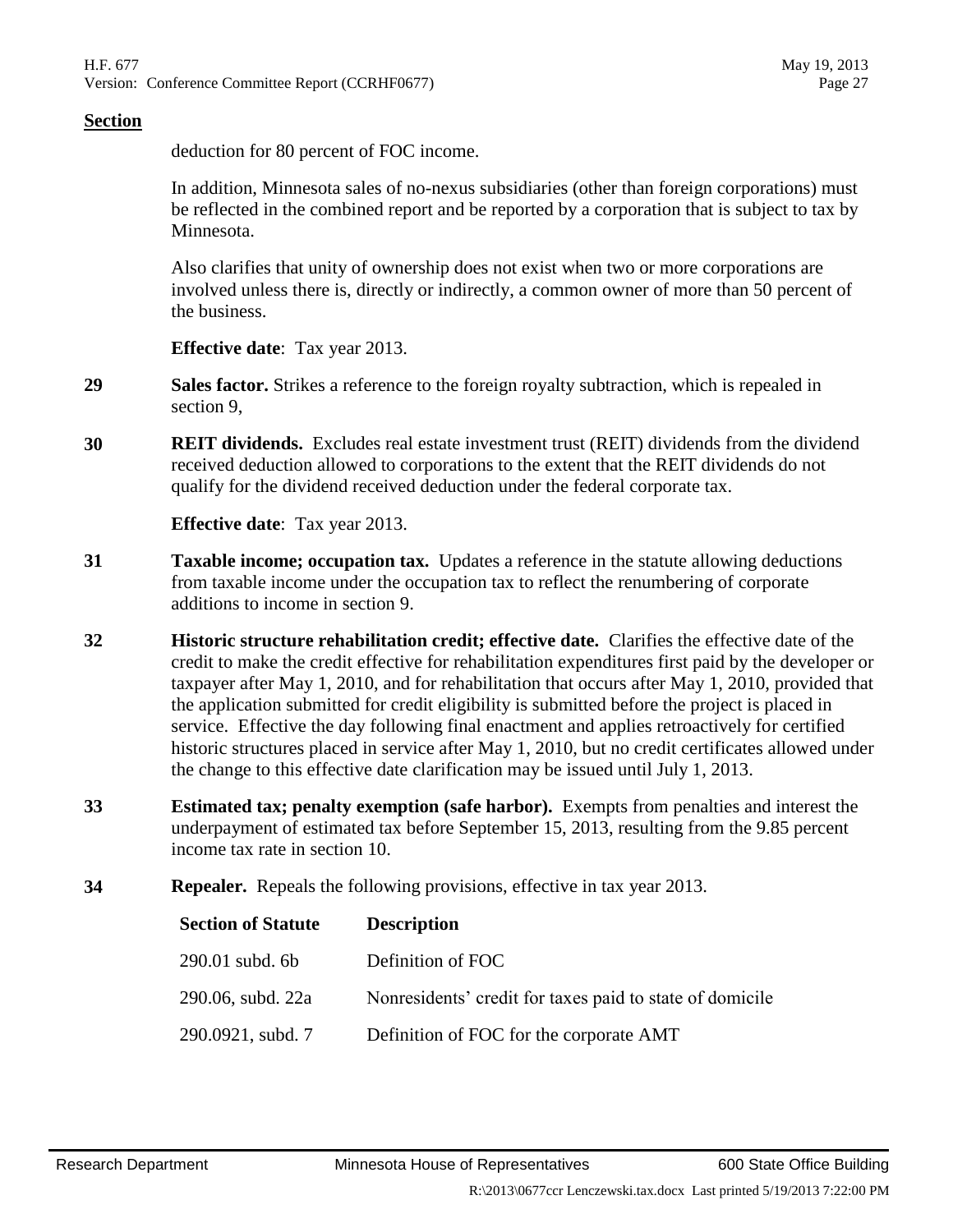## **Article 7: Estate and Gift Taxes Overview**

This article:

- Imposes a gift tax to complement or back up the Minnesota estate tax.
- Adds taxable gifts made within three years of the decedents death to the taxable estate.
- Modifies the nexus rules under the estate tax for nonresident individuals who own pass-through entities with Minnesota real estate or tangible personal property.
- Makes clarifying changes to the estate tax exclusion for qualifying small business and farm property, enacted by the 2011 Legislature.
- **1 Data practices.** Adds the gift tax chapter to the list of tax types covered by the data practice act that covers tax data. This is consistent with sections [11](#page-29-0) to [16,](#page-30-0) which impose a new gift tax.
- **2 Disclosure of gift tax return data.** Provides that gift tax return data may be disclosed to the donor or, if the donor has died, the personal representative of the estate.
- **3 Estate tax filing requirements.** Modifies the filing requirements for the estate tax to provide that taxable gifts (those in excess of the annual per-recipient, federal exclusion amount) made within three years of decedent's death must be added to the value of the estate to determine if the estate exceeds the \$1 million filing requirement.

**Effective date:** Decedents dying after December 31, 2012.

<span id="page-27-0"></span>**4 Estate tax definitions.** Makes three changes.

*Federal update.* Updates the estate tax for federal changes enacted through January 3, 2013, and includes the amount of taxable gifts made by the decedent within three years of death in the taxable estate. Under federal law, taxable gifts are defined as gifts of present interests that exceed the annual exclusion amount (\$14,000 per recipient) or gifts of future interests of any value.

*Situs rules for gifts.* Provides situs rules for gifts: gifts of tangible personal property would be assigned to the place where property is normally kept or located and gifts of intangible property (e.g., cash, stocks, or other securities) would be assigned to the domicile of the donor.

*Situs rules for certain nonresidents.* Provides special situs rules under the estate tax for nonresidents who have ownership interests in pass-through entities that own real or tangible personal property in Minnesota. Pass-through entities are defined as: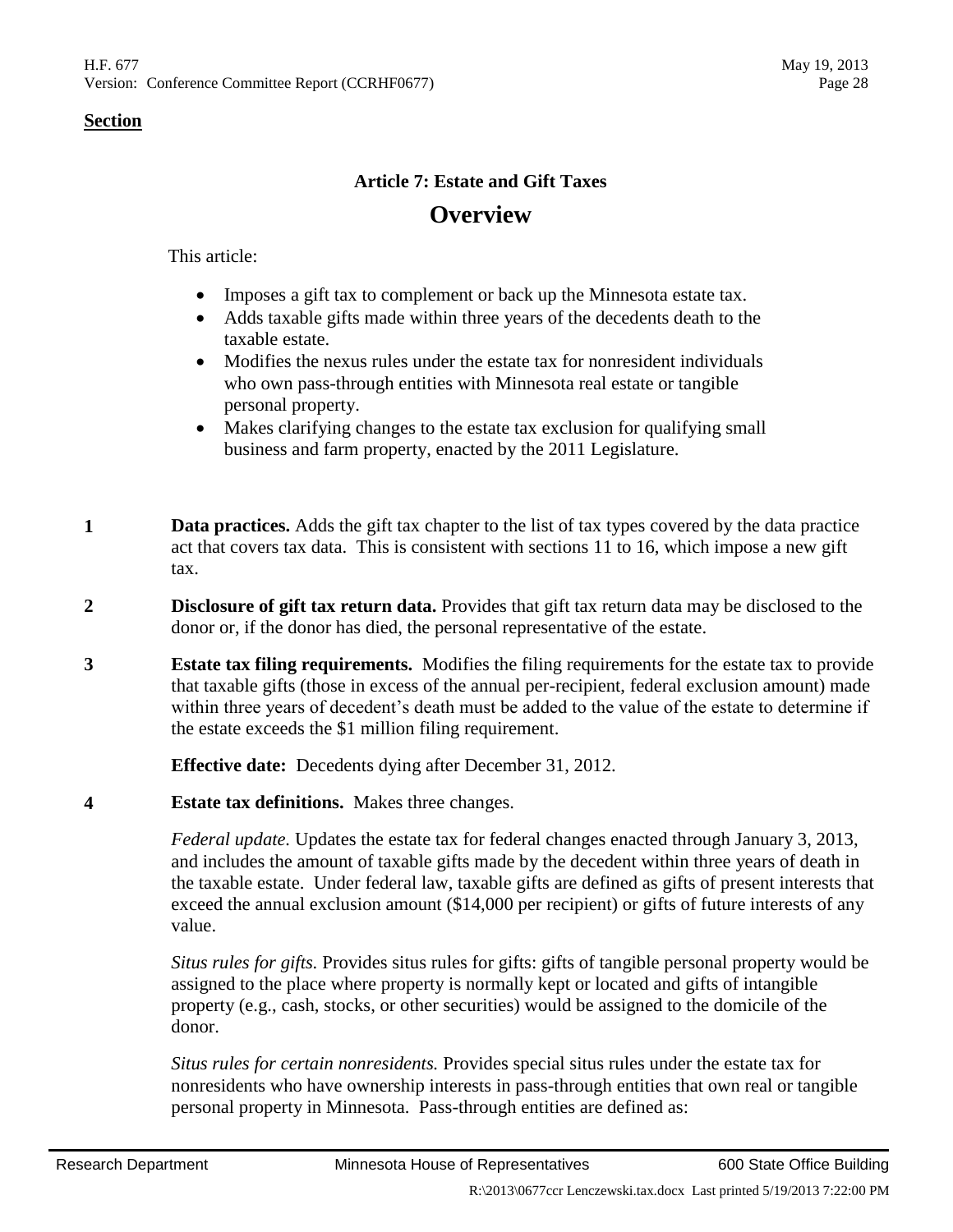- S corporations
- Partnerships
- Disregarded single-member LLCs
- Trusts to the extent the trust property is included in decedent's estate

Under present law, ownership interests in these entities are treated as intangibles and would be assigned to the decedent's state of residence and, thus, would not be included in the Minnesota estate. This change assigns the situs of the real and tangible personal property as if the pass-through entity did not exist. Thus, it will include the Minnesota real and tangible personal property owned by the pass-through entity in the Minnesota estate of the decedent. If there are multiple owners of the entity, the property is assigned to the decedent based on his or her share of the capital interest in the entity.

**Effective date:** Decedents dying after December 31, 2012.

**5 Conforming change.** Provides that any gift tax paid on gifts included in the adjusted taxable estate and the credit allowed under section [6](#page-28-0) reduces the estate tax due.

**Effective date:** Decedents dying after December 31, 2012.

<span id="page-28-0"></span>**6 Nonresident decedent tax credit.** Allows a tax credit against the Minnesota estate tax for estate or inheritance tax paid to another state on property held in pass-through entities, as provided under section [4.](#page-27-0) The credit cannot exceed the Minnesota estate tax attributable to that property.

**Effective date**: Estates of decedents dying after December 31, 2012.

- **7 Family member definition.** Clarifies that a trust whose beneficiaries are all family members qualifies as a family member for purposes of the qualified small business property and qualified farm property exclusion.
- **8 Qualified small business property definition.** Modifies the qualified small business property definition for purposes of the exclusion to:
	- Clarify that property held in trusts qualify for the exclusion (as property of the decedent), if they are included in the federal adjusted taxable estate;
	- Clarify how the passive activity test applies to the tax year prior to the decedent's death;
	- Exclude publicly traded securities and assets not used in the operation of the trade or business from qualifying for the exemption (paralleling the treatment of cash);
	- Treat replacement property of sole proprietors as meeting the three-year ownership test prior to decedent's death if it replaced similar property;
	- Exclude qualified farm property from qualifying for the exclusion; nonhomestead farm property, as well as equipment, can qualify; and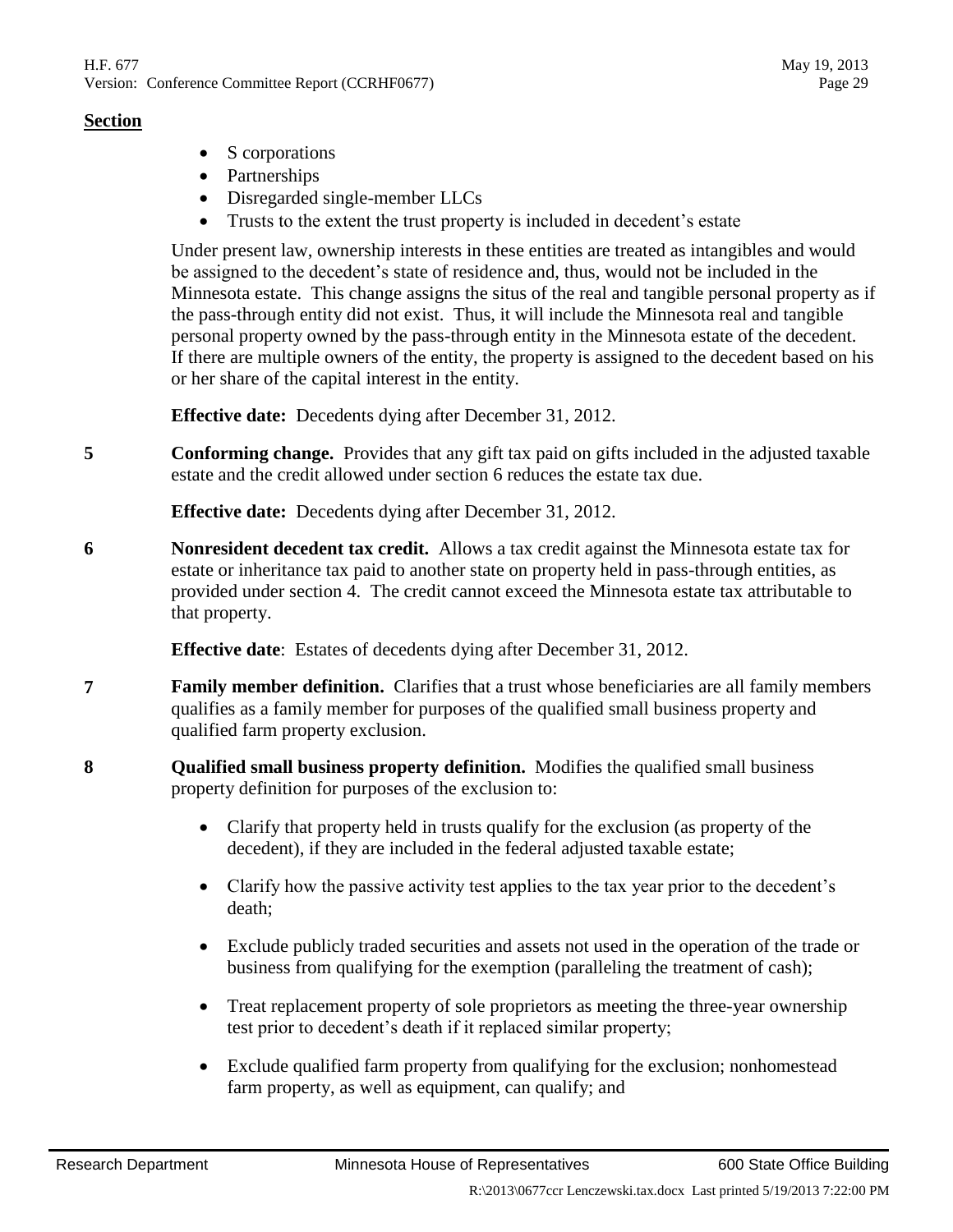- Eliminates the requirement that a family member materially participate in the trade or business of the farm for three years after the decedent's death and substitutes a test based on the federal passive activity rules.
- **9 Qualified farm property definition.** Modifies the definition of qualified farm property for purposes of the exclusion to:
	- Clarify that the property must be agricultural land and owned by a person or entity that is not excluded from owning agricultural land by section 500.24. The property must be the agricultural homestead of the decedent, including qualifying under the relative homestead and special homestead rules;
	- Remove the requirement that for three years after decedent's death a family member must continuously use the property in the operation of the trade or business;
	- Require that for three years after decedent's death the property must be classified for property tax purposes as class 2a agricultural property, rather than that family material participate in the trade or business; and
	- Clarify that property held in trusts qualifies for the exclusion (as property of the decedent), if it is included in the federal adjusted taxable estate.
- **10 Recapture tax**. Clarifies that for sole proprietor property, the qualified heir will not be treated as having disposed of an interest in the qualified property if the heir replaces qualified small business property with similar property.
- <span id="page-29-0"></span>**11 Definitions; gift tax.** Defines terms for purposes of the gift tax:
	- Terms defined in the estate tax chapter apply to the gift tax.
	- Taxable gifts are defined by reference to the federal gift tax. As a result, gifts below the annual exemption amount (for calendar year 2013, \$14,000 per recipient, indexed for inflation) are excluded. Gifts to charities and spouses would not be taxable, as under the federal gift tax.
- **12 Gift tax imposition.** Imposes a ten percent tax on taxable gifts. A lifetime credit of \$100,000 is allowed (the equivalent of a \$1 million exemption). The tax does not apply to transfers of tangible personal property or real property with a situs outside of Minnesota.
- **13 Gift tax returns.** Requires an individual making a taxable gift during the taxable year to file a gift tax return in the form and manner prescribed by the commissioner. If the donor dies before filing, the personal representative must file the return. The return is to include the following:
	- Each gift
	- The deductions claimed
	- Description of the gift, the donee's name, address, and Social Security number
	- Fair market value of noncash gifts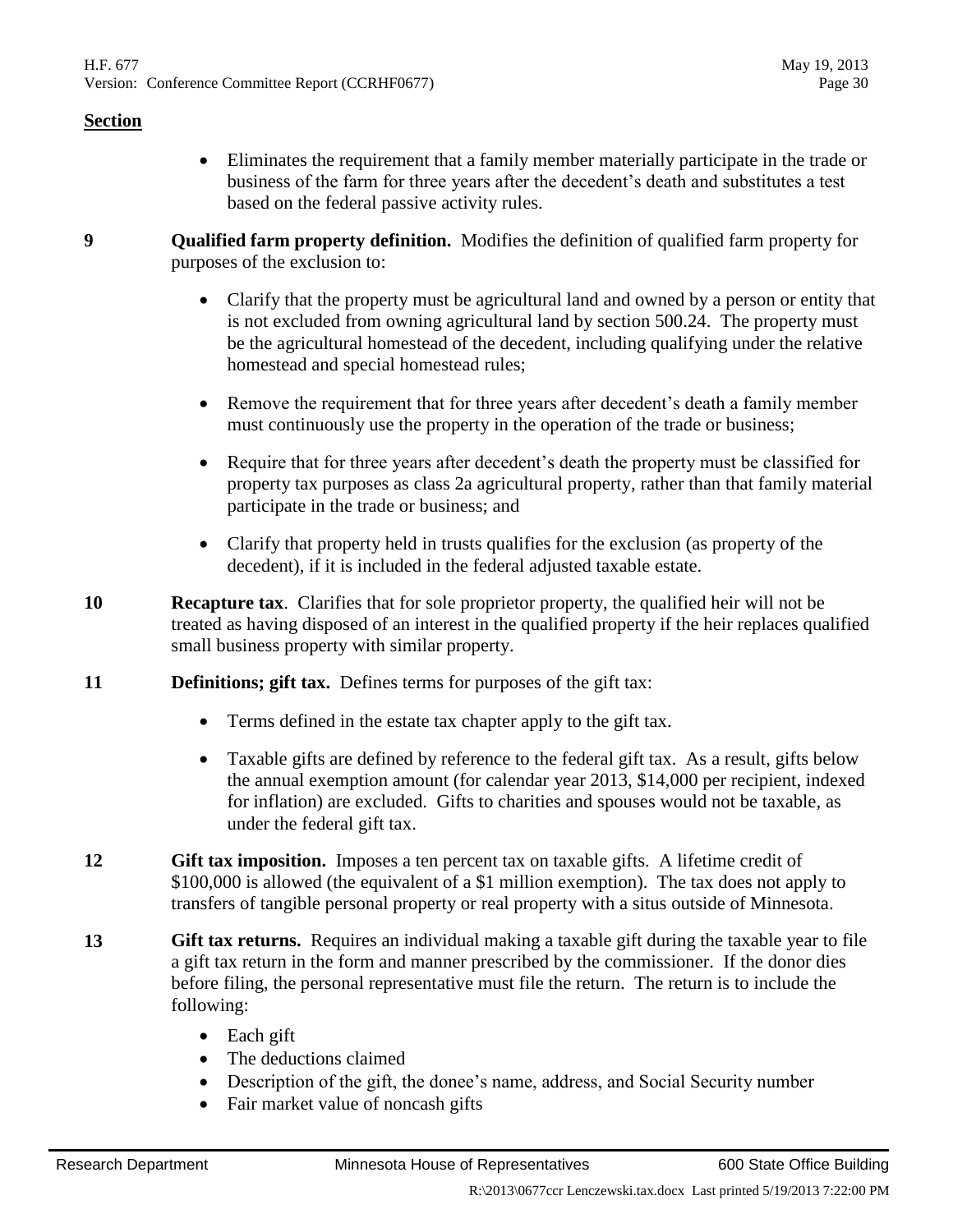- Any other information the commissioner requires
- **14 Filing requirements.** Requires returns to be filed by April 15 after the close of the calendar year in which the gift was made. If the donor dies, the due date is the time for filing the federal gift tax return.
- **15 Appraisal of property.** Authorizes the commissioner to require the donor or donee to show the property subject to tax and to hire suitable persons to appraise the property. The donor is required to provide a statement that the return reflects all of the taxable gifts for the year.
- <span id="page-30-0"></span>**16 Administrative provisions.** Imposes a payment date of April 15 following the calendar year in which the gift was made. If the donor dies, the time for payment of the federal gift tax applies. A ten-percent penalty (or \$100, if greater) applies to late payments. The commissioner can extend the time for filing upon written request, filing of a tentative return, and a showing of good cause. However, tentative tax must be paid with interest (if applicable).

The taxpayer must notify the commissioner of federal changes in the value of taxable gifts within 180 days of a final determination. If a federal amended gift tax return is filed, the taxpayer must file an amended Minnesota return within 180 days.

Various special federal valuation rules apply, such as those for transfers of interests in closely held corporations and trusts.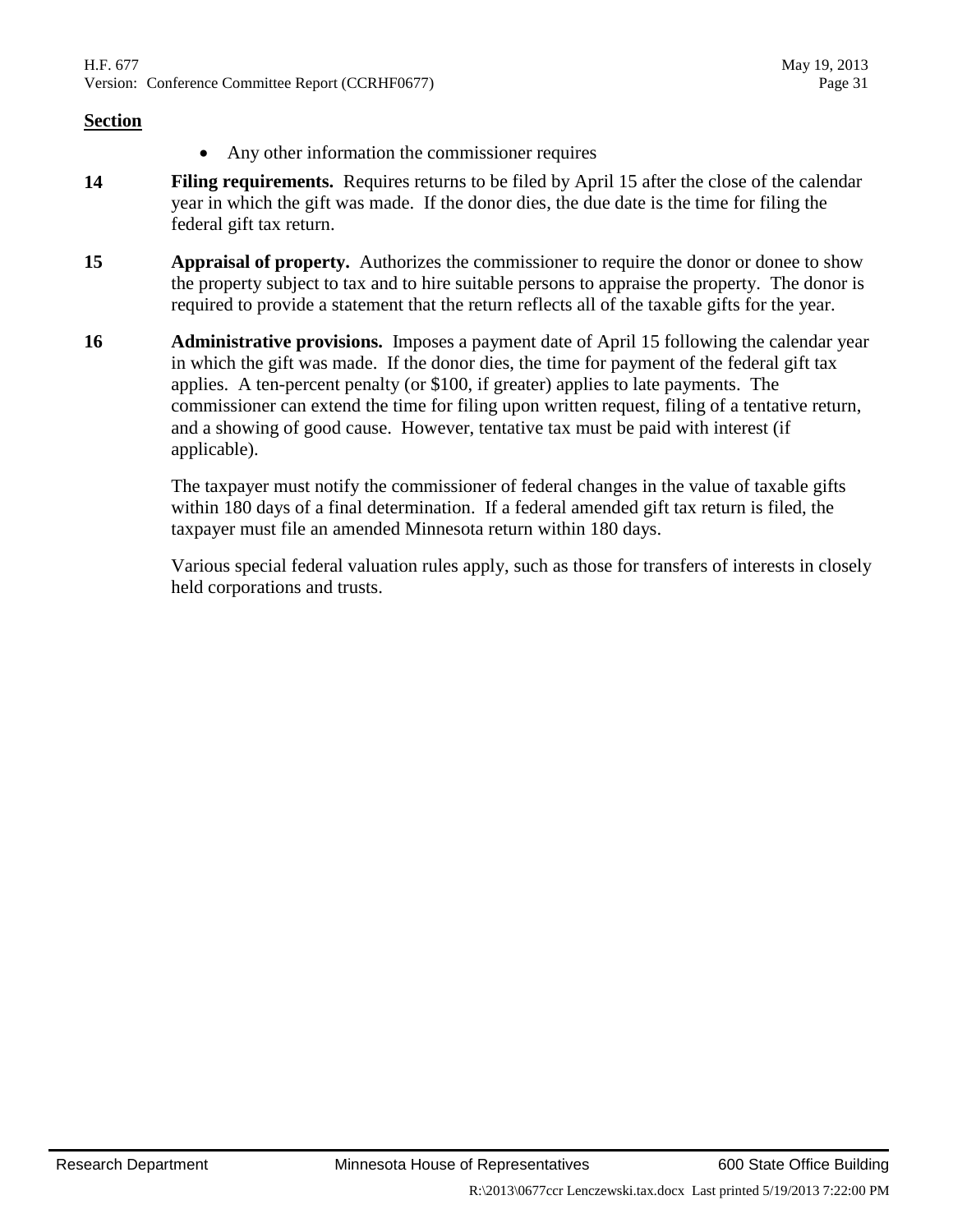## **Article 8: Sales and Use Tax; Local Sales Taxes Overview**

Increases the motor vehicle rental tax from 6.2 percent to 9.2 percent.

Expands the sales tax base to include the following:

- Certain digital products,
- business related warehousing and storage,
- business related electronic and precision equipment repair,
- commercial and industrial machinery and equipment repair, and
- telecommunications capital equipment.

Provides a sales tax exemption for county and city purchases.

Makes the refundable sales tax on capital equipment an upfront exemption. Defines "solicitor" for purposes of determining sales tax nexus.

Provides a method for calculating the taxable paint and repair materials portion of a motor vehicle repair bill.

Reinstates the lodging and food exemption for St. John's Abbey.

Provides sales tax exemptions for construction materials used in an industrial measurement manufacturing and controls facility, a biopharmaceutical manufacturing facility, a research and development facility, and

Modifies existing sales tax provisions in the following cities:

- Clearwater
- Central cities (St. Cloud area)
- Marshall
- Proctor
- St. Paul
- Rochester
- **1 Qualified expansions of greater Minnesota businesses.** Provides a definition and method of certification for businesses in Greater Minnesota that qualify for a sales tax exemption under section 28.

"Qualified business" is defined as a business that:

has operated in greater Minnesota for at least one year before applying for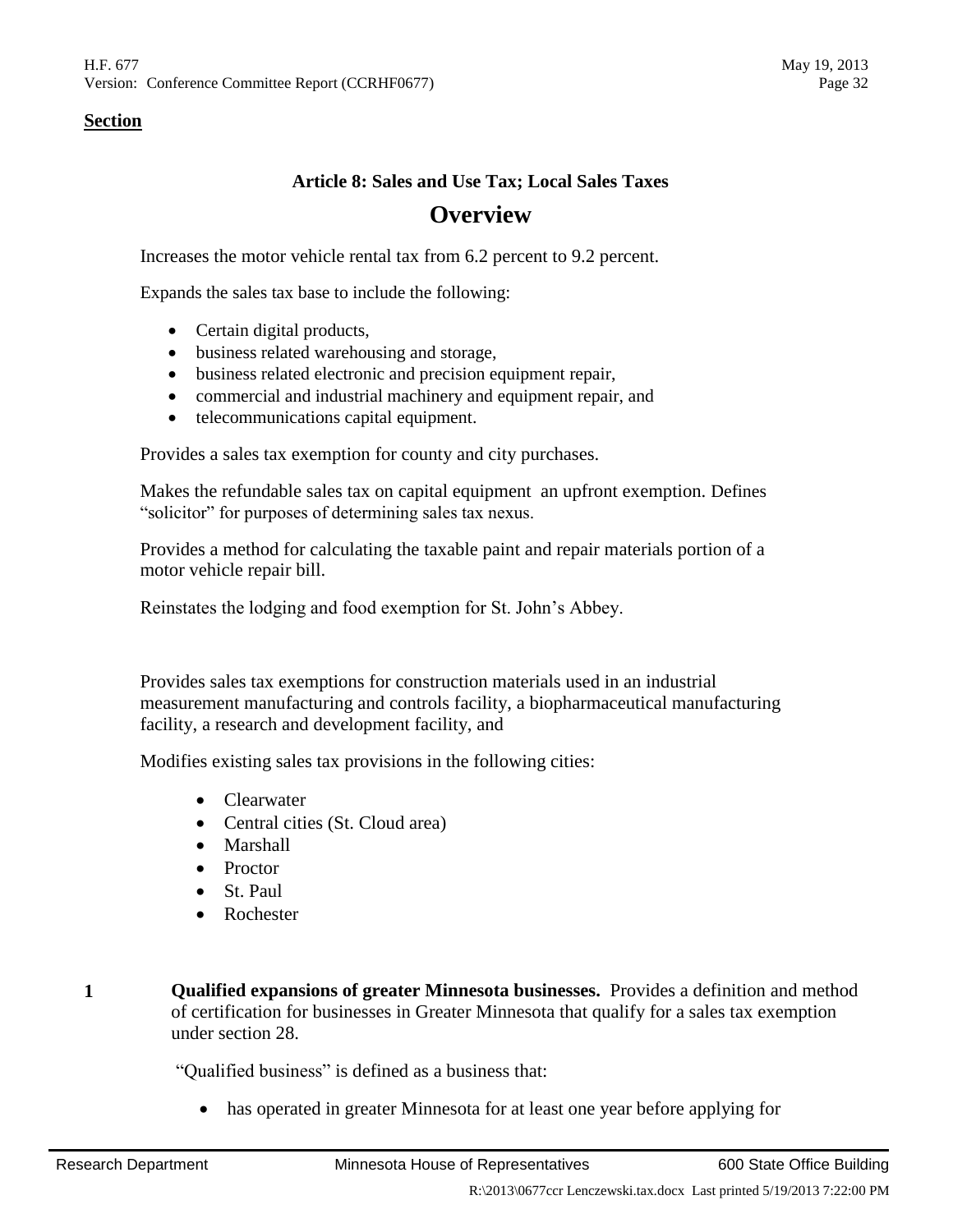certification;

- pays or agrees to pay its employees compensation of at least 120 percent of the federal poverty line for a family four not including benefits mandated by law;
- plans and agrees to expand its employment in greater Minnesota by a minimum number of employees; and
- receives qualification from the commissioner of DEED as a qualified business.

Public utilities and retail employers that are primarily engaged in selling to purchasers physically present at the business's location are ineligible.

A business must apply to the commissioner of DEED in a form and manner prescribed by the commissioner for certification as a qualified business. A copy of the application must also be filed with the chief clerical officer of the city, or the county auditor if located outside a city. The commissioner must determine that the business would not expand its operations in greater Minnesota without the sales tax exemption and the business enters into a business subsidy agreement with the commissioner that it will satisfy minimum expansion requirements within three years of execution of the agreement. The city or county in which a business or agricultural processing facility proposes to expand may file support or opposition to the certification with the commissioner. Certification is valid for 12 years beginning the first day of the calendar month following execution of the business subsidy agreement.

The minimum expansion requirements for the number of employees in greater Minnesota at the time of execution of the agreement are:

- 50 or fewer FTEs must increase by five or more FTEs;
- 51-199 FTEs must increase FTEs by at least ten percent; and
- 200 or more FTEs must increase by at least 21 FTEs.

The certified businesses must meet the minimum expansion requirements within three years of entering the business subsidy agreement and continue to satisfy the requirements for the duration of the certification period. A business would cease to be a qualified business at the end of its certification period or the date the commissioner finds that the business failed to meet its minimum expansion requirements. The commissioner may waive a breach of the certification agreement after consulting with the commissioner of Revenue if the breach is the result of natural disaster, unforeseen industry trends, an overall decline in the statewide or greater Minnesota economy, or the loss of a major supplier or customer.

#### <span id="page-32-0"></span>**2 Sale and purchase.** Expands the definition of sale for sales tax purposes to include:

- Certain digital products,
- business related warehousing and storage,
- business related electronic and precision equipment repair, and
- commercial and industrial machinery and equipment repair.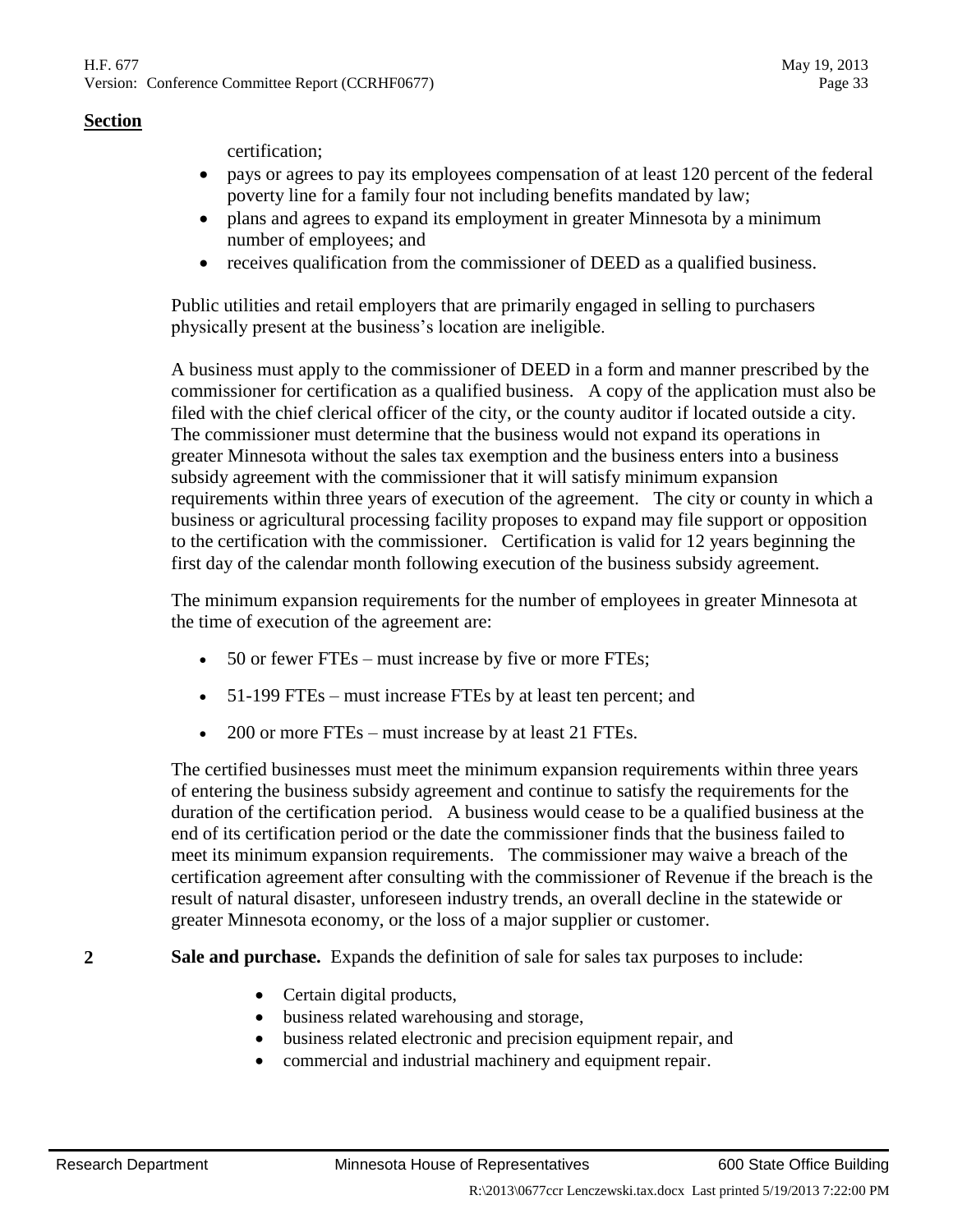Also clarifies that services for monitoring and electronic surveillance of persons in in-home detention pursuant to a court order performed at the direction of a county are exempt. Replaces the terms "cable" television services and "direct satellite services" with the term "pay" television services.

Moves language regarding taxation of services provided by employees and between associated businesses, and the definition of road construction.

Effective for sales made after June 30, 2013, exempt that the tax on warehousing and storage is not effective until after March 31, 2014.

**3 Retail sale.** Makes the following changes to the definition of retail sale.

*Services.* Adds the sale, lease, or rental of tangible personal property or the sale of any service listed in section 297A.61, subdivision 3 for any purpose other than resale by the purchaser in the normal course of business.

*Motor vehicle repair paint.* Adds the sale of motor vehicle repair paint and materials to the definition of a taxable retail sale. Provides that the repair paint and supply portion of a bill can be calculated by multiplying the number of labor hours by an hourly consideration rate for the paint and materials. Allows the taxpayer to use another method to calculate the tax, provided that the method fairly reflects the gross receipts from the retail sale of the paint and materials. This provision does not apply to wholesale transactions at an automobile auction facility.

*Digital products.* Adds the sale of specified digital products or other digital products to an end user to the definition of "retail sale."

*Certain payments to electric utilities and cooperatives.* Clarifies that a payment made as a contribution in aid of construction is a contract for improvement to real property and not a taxable sale.

Effective for sales, purchases, and leases entered after June 30, 2013.

- **4 Tangible personal property.** Clarifies that the definition of "tangible personal property" does not include specified digital products or other digital products transferred electronically. Effective for sales and purchases made after June 30, 2013.
- **5 Pay television service.** Replaces the term "cable television service" with "pay television service" and specifies that direct satellite service, subscription programming service, and digital video recording service are included in the definition of "pay television service." The definition of "direct satellite service" is repealed later in the article. Effective for sales and purchases made after June 30, 2013.
- **6 Bundled transaction.** Adds specified digital products and other digital products to the definition of "bundled transaction" for purposes of determining whether the sale of two or more products is taxable when the items are sold for one nonitemized price. Effective for sales and purchases made after June 30, 2013.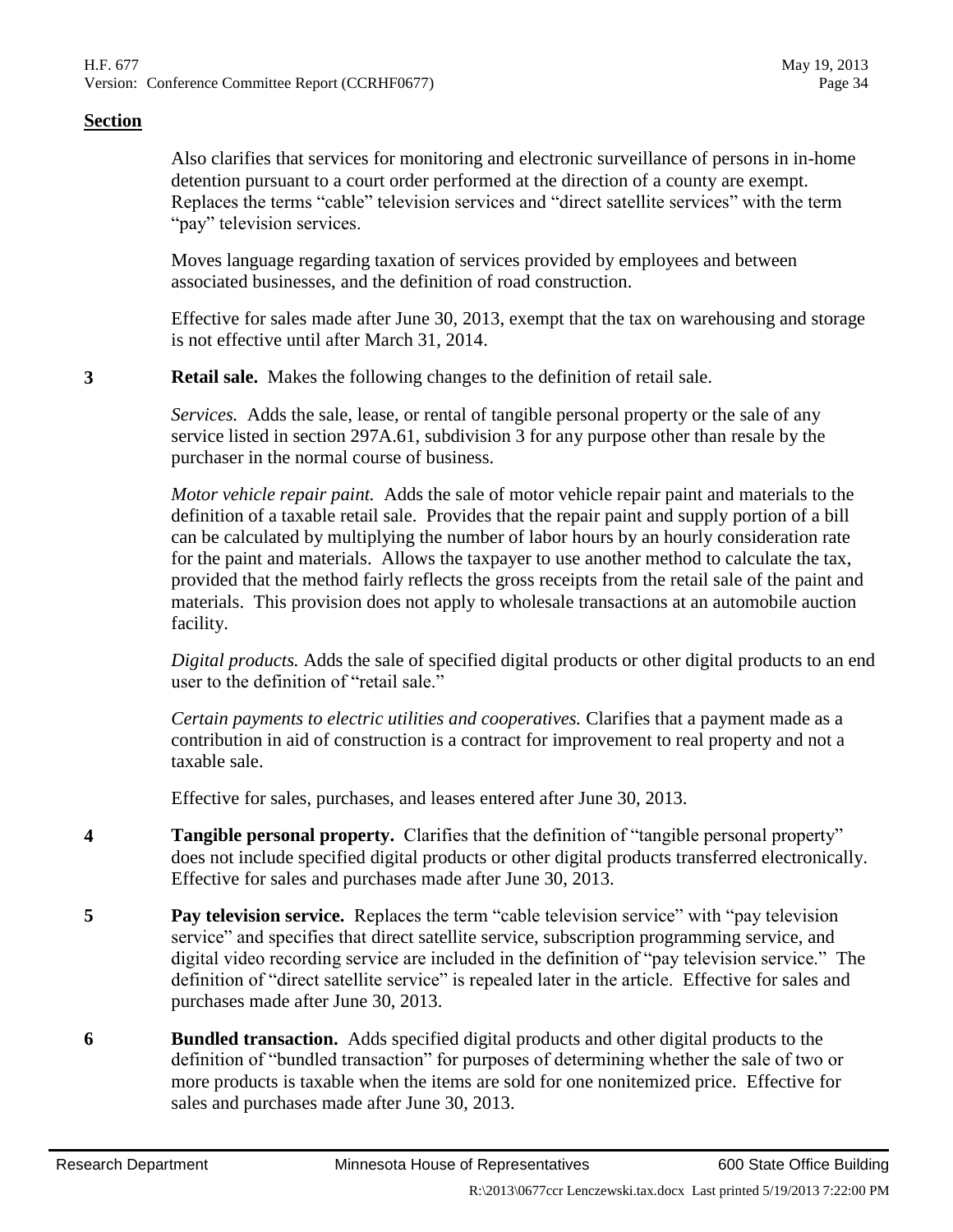- **7 Ring tones.** Clarifies that a ring tone does not include digital audio files not stored on the communication device. Effective for sales and purchases made after June 30, 2013.
- **8 Motor vehicle repair paint and materials.** Defines repair paint and materials for sales tax purposes. "Motor vehicle repair paint" includes primer, body paint, clear coat, and paint thinner. "Repair materials" include items incorporated in the repair or directly consumed in the repair process. They do not include items used to clean and maintain the shop and shop equipment.
- **9 Digital audio works.** Defines "digital audio works" as works that result from a series of musical, spoken, or other sounds that are transferred electronically. Digital audio works include songs, live music, readings of books, speeches, ring tones, or other sound recordings. Effective for sales and purchases made after June 30, 2013.
- **10 Digital audiovisual works.** Defines "digital audio-visual works" as a series of related images which, when shown in succession, impart an impression of motion, together in accompanying sounds, if any, that are transferred electronically. Digital audio-visual works include movies, music videos, news and entertainment, and live events. Effective for sales and purchases made after June 30, 2013.
- **11 Digital books.** Defines "digital books" as any literary work, other than digital audio works or digital audio-visual works, expressed in words, numbers, or other verbal or numerical symbols generally recognized as a book. Digital books does not include periodicals, magazines, newspapers or other news or information products or blogs. Effective for sales and purchases made after June 30, 2013.
- **12 Digital code.** Defines "digital code" as a code providing a purchaser a right to obtain one or more specified digital products or other digital products, such as a code imprinted on another tangible medium. A digital code does not include a gift card or other product that represents a stored monetary value that is deducted from a total. Effective for sales and purchases made after June 30, 2013.
- **13 Other digital products.** Specifies "other digital products" as e-greeting cards and online video and computer gaming. Effective for sales and purchases made after June 30, 2013.
- **14 Specified digital products.** Defines specified digital products to mean digital audio works, digital audio-visual works, and digital books that are transferred electronically. Effective for sales and purchases made after June 30, 2013.
- **15 Transferred electronically.** Defines "transferred electronically" as obtained by the purchaser by means other than tangible storage media. Effective for sales and purchases made after June 30, 2013.
- **16 Self-storage services.** Defines "self-service storage" which is excluded from the definition of business related warehousing and storage that would now be taxable under section [2.](#page-32-0)
- **17 Motor vehicle rental tax; rate increase; exemption for nonprofit car-sharing organizations.** Increases the tax rate on car rentals from 6.2 percent to 9.2 percent. Effective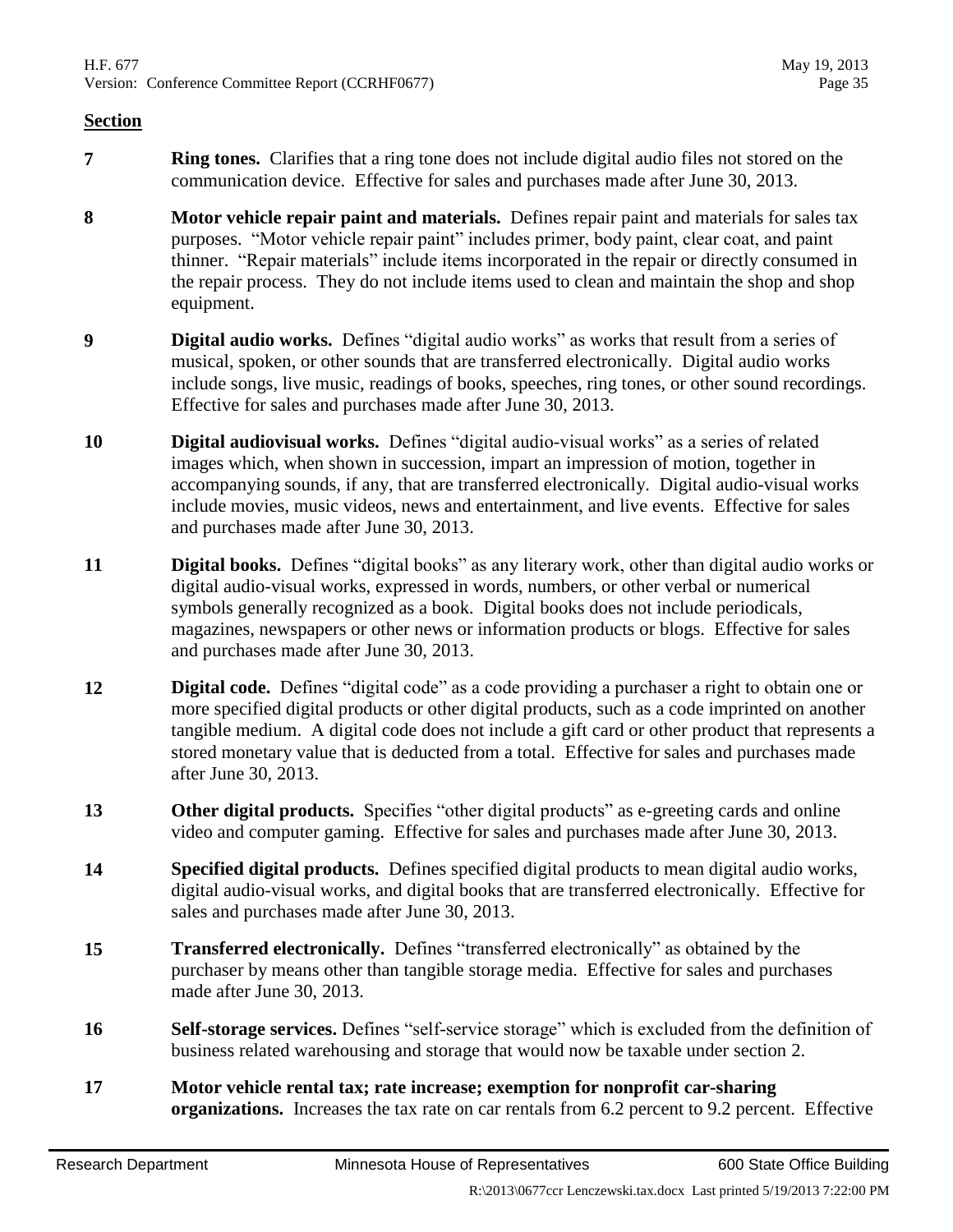for sales and purchases made after May 31, 2013.

- **18 Retailer not maintaining place of business in this state.** Clarifies that a remote seller must collect and remit the state sales tax in accordance with any federal remote seller law. This will allow the state to impose the duty to collect the tax on remote sellers if the Federal Main Street Fairness Act passes and is enacted into law.
- **19 Solicitor nexus.** Provides a definition of "solicitor," which includes residents in the state who directly or indirectly refer potential customers to a seller through an Internet Web site or similar link for a commission or other consideration. The presumption is that a retailer has nexus if the total receipts of sales to Minnesota customers generated by Internet referrals made through Web sites operated by Minnesota residents exceed \$10,000 in the last 12-month period. A rebuttal process to this presumption is provided.

Retailers with a physical presence (nexus) in the state have a duty to collect sales tax under current law. Physical presence is currently defined as having property in this state or employees in this state, including "an affiliate, agent, salesperson, canvasser, or *solicitor* operating in the state."

- **20 Presumption; burden of proof.** Allows a person engaged in drop shipping to claim an exemption for resale sales based on an exemption certificate provided by its customer or reseller. Effective for sales and purchases made after June 30, 2013.
- **21 Multiple points of use.** Allows a business purchaser to use a multiple-points-of-use exemption certificate when purchasing electronically delivered goods and services that are concurrently available for use in multiple taxing jurisdictions (i.e. multiuser software licenses). The seller is exempt from collecting the tax, but the purchaser is responsible for paying the tax in the multiple jurisdictions using a consistent and uniform method of apportioning the sale.

The language is similar to language originally contained in the Streamlined Sales and Use Tax Agreement (SSUTA) and in Minnesota statute through 2008.

Effective for sales and purchases made after June 30, 2013.

**22 Drugs; medical devices.** Expands the health care product exemption by exempting all purchases covered by Medicare and Medicaid and expanding the definition of durable medical equipment to include single-patient use repair and replacement parts.

> Most health care items covered by Medicare and Medicaid are already exempt; the majority of the expansion is to durable medical equipment not purchased for home use. The changes to the definitions of exempt purchases are allowed under the Streamlined Sales and Use Tax (SSUTA) agreement.

Effective for sales and purchases made after June 30, 2013.

**23 Accessories and supplies.** Provides a sales tax exemption for accessories and supplies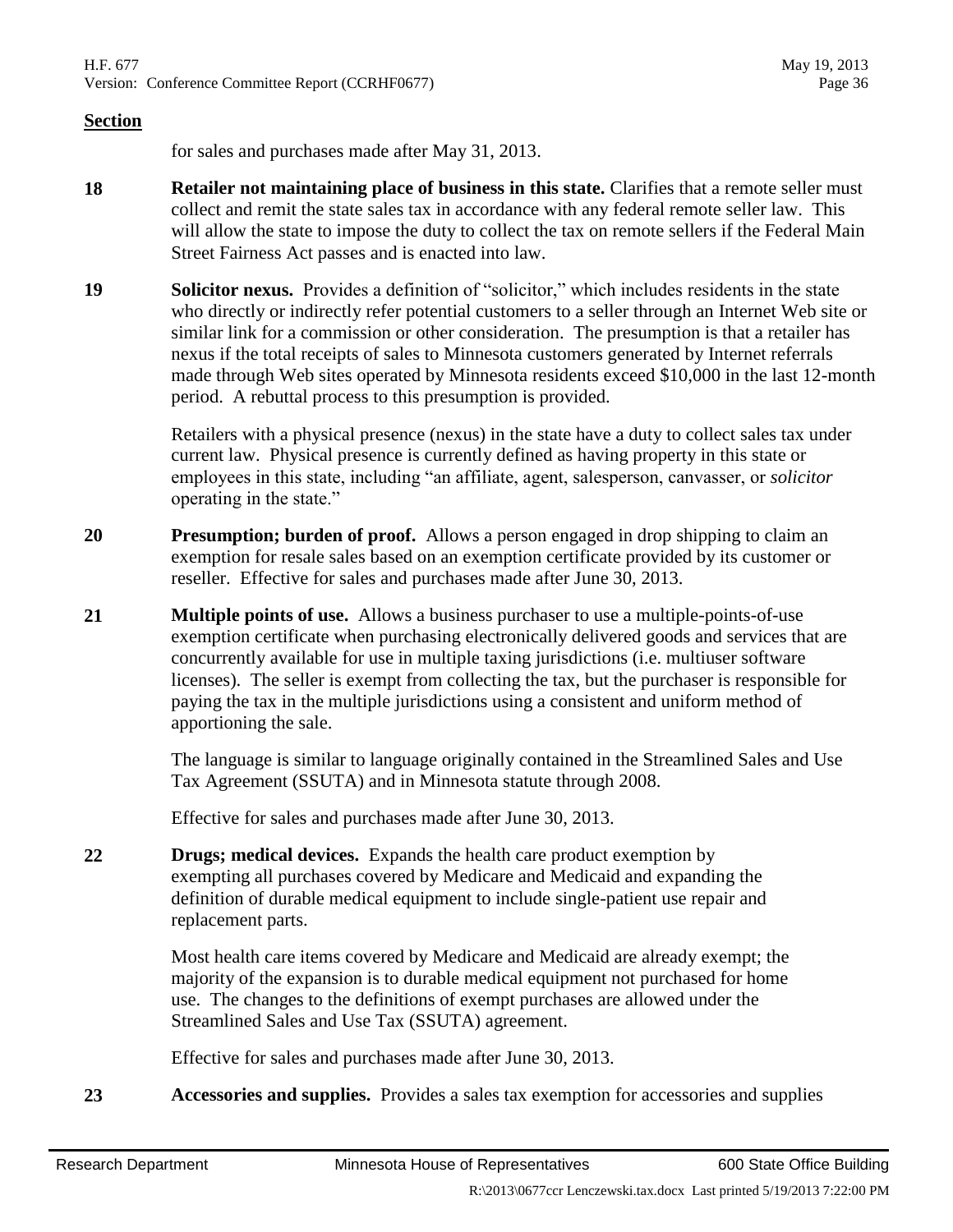required for the use of and prosthetic devices that are exempt under section [22.](#page-35-0)

Effective for sales and purchases made after June 30, 2013.

- **24 Textbooks.** Expands the sales tax exemption for textbooks required in higher education courses of study to digital books that are defined in section [11.](#page-34-0)
- **25 Materials consumed in industrial production.** Adds the word "tangible" to the sales tax exemption for materials stored, used, or consumed in industrial production of personal property to make clear that the exemption applies to industrial production of tangible personal property. Specifies that industrial production does not include services. Effective for sales and purchases made after June 30, 2013.
- <span id="page-36-0"></span>**26 Capital equipment.** Eliminates the requirement that the sales tax on capital equipment purchases be paid at the time of purchase and refunded as provided in statute. Effective for sales and purchases made after August 31, 2014.
- **27 Qualified data centers.** Modifies the sales tax exemption for data centers by adding "refurbished data centers" and modifying the qualifications as follows:
	- reduces the investment requirement from \$50 million in 24 month period to \$30 million in a 48 month period
	- reduces the minimum square footage requirement of the building housing the data center from 30,000 to 25,000 square feet
	- reduces the amount of space that must be "substantially refurbished" for building the data center from 30,000 square feet to 25,000 square feet.
	- defines "substantially refurbished" to retain the requirement of \$50 million in investment within 24 months
	- specifies that "computer software" included in calculating investment includes the maintenance, licensing, and customization of the software. Effective for sales and purchases made after June 30, 2013.
- **28 Sales tax exemption; greater Minnesota business expansions.** Provides an upfront sales tax exemption for purchases of tangible personal property and taxable services purchased by a qualified business if the exemption is provided for in the business subsidy agreement under section [1.](#page-31-0) The property or services must be primarily used or consumed in greater Minnesota and the purchase must have been made, and delivery received, during the certification period. Exempts the purchase and use of construction materials used or consumed in, and equipment incorporated into, the construction of improvements to real property in greater Minnesota if the improvements are used in the conduct of the trade or business of the qualified business. The exemption applies for state and local sales and taxes. The allocations to all qualifying businesses may not exceed \$7million in a fiscal year, but any qualifying claims not paid in one year roll over to the subsequent year. Unused amounts may be carried forward and used for refunds in future years. Effective for sales and purchases made after June 30, 2014.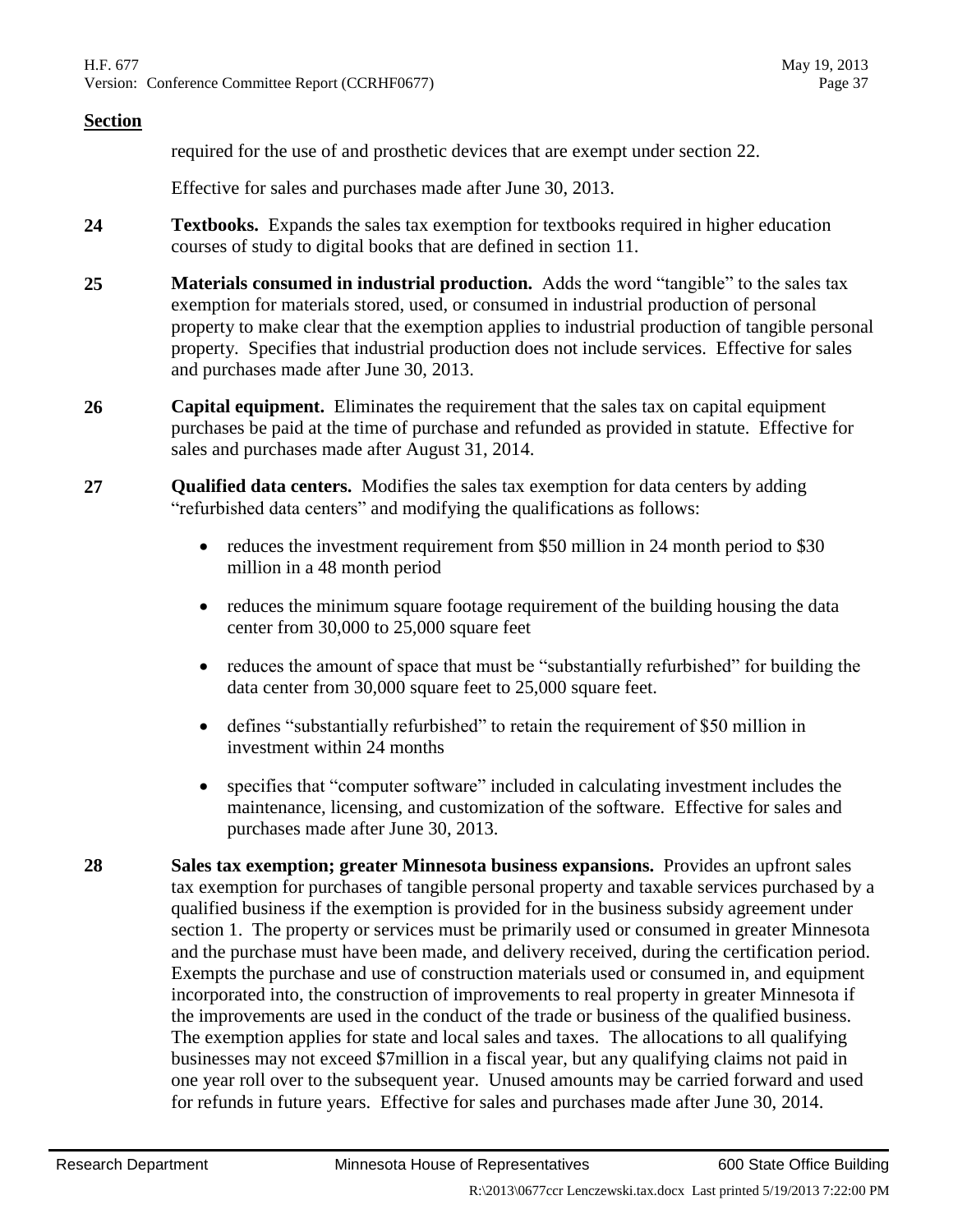- **29 Sales to local governments.** Adds cities and counties to the list of purchasers eligible for a sales tax exemption on qualifying purchases. Towns are already exempt under current law. This bill retains current law to not extend the exemption to goods or services purchased as inputs to goods and services generally provided by a private business, such as those provided by liquor stores, utilities, golf courses, marinas, health and fitness centers, campgrounds, cafes, and laundromats. Goods and services generally provided by a private business do not include housing services, sewer and water services, wastewater treatment ambulance and other public safety services, correctional services, core or homemaking services provide to elderly or disabled individuals, or road and street maintenance or lighting. Effective for sales and purchases made after December 31, 2013.
- **30 Sales to nonprofits.** Provides a cross reference to the exemption in section [33.](#page-37-0)
- **31 Sales to veterans groups.** Extends the current sales tax exemption for qualifying sales of tangible personal property to qualifying sales of services to veterans groups. Effective for sales and purchases made after June 30, 2013.
- **32 Sales tax exemption; critical access dental providers.** Extends the current sales tax exemption for hospitals and outpatient surgical centers to critical access dental care providers, as defined under current law. Requires that the critical access dental center have no more than 15 percent of its patients covered by private dental insurance. The exemption does not extend to purchases of building and construction materials for buildings that will not be used principally by the critical access dental provider, and building materials purchased by a contractor as part of a lump sum contract. Effective retroactively for purchases made after June 30, 2007 and requires that all claims for refunds on taxes paid before July 1, 2013 be filed by June 30, 2014.
- <span id="page-37-0"></span>**33 Established religious orders.** Excludes from the sales tax the sale of lodging and table food and beverages between an established religious order and an affiliated higher education institution. Defines both "established religious order" and "affiliated" for purposes of this subdivision. The effect is to reinstate the sales tax exemption St. John's Abbey lost last year when St. John's University underwent a governance restructuring in order to meet certain educational endorsement requirements. Retroactive to sales and purchases made after June 30, 2012.
- **34 Fundraising sales by nonprofit organizations.** Extends the current sales tax exemption for qualifying sales of tangible personal property to qualifying sales of services for fundraising sales by or for nonprofit groups. Effective for sales and purchases made after June 30, 2013.
- **35 Sales at fundraising events sponsored by nonprofit organizations.** Extends the current sales tax exemption for qualifying sales of tangible personal property to qualifying sales of services to fundraising events sponsored by nonprofit groups. Effective for sales and purchases made after June 30, 2013.
- **36 Nursing homes and boarding care homes.** Provides a sales tax exemption for most purchases by a nursing home or a boarding care facility. To qualify: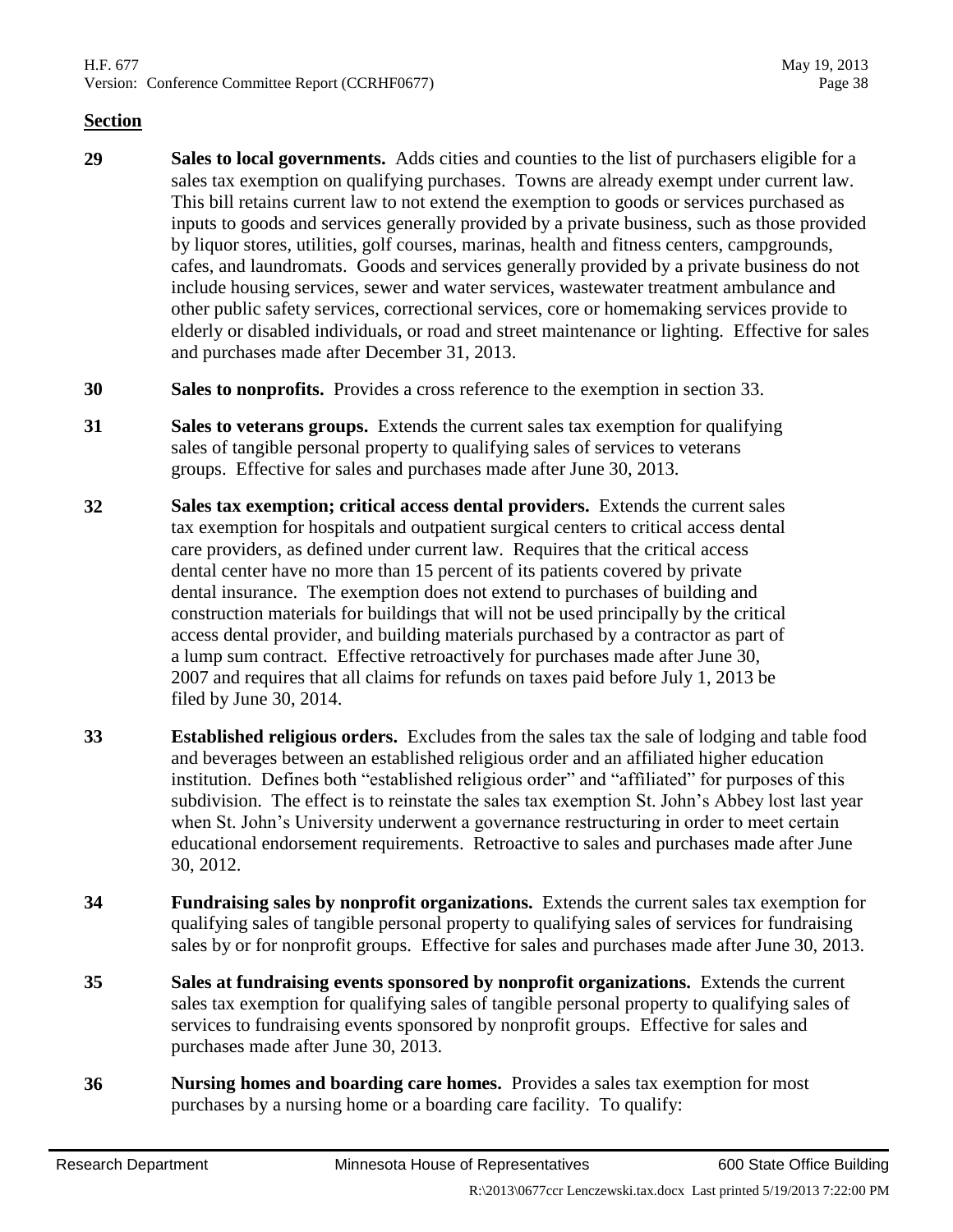- the nursing home must be licensed by the state, and the boarding care home must be certified as a nursing facility under federal law;
- be an exempt  $501(c)(3)$  entity; and
- either be certified to participate in the medical assistance program or certify to the commissioner of revenue that it does not discharge residents due to inability to inability to pay.

The exemption does not apply to the following purchases:

- construction materials purchased as part of a lump sum contract or used in constructing facilities that will not be primarily used by the nursing home or boarding care facility
- lodging
- prepared food, soft drinks, candy, and alcoholic beverages
- leased vehicles, except those leased and used to transport residents and property of the facility

Effective for sales made after June 30, 2013.

<span id="page-38-0"></span>**37 Biopharmaceutical manufacturing facility.** Provides a sales tax exemption for materials, supplies, and capital equipment incorporated into construction improvement or expansion of a biopharmaceutical manufacturing facility if the facility meets the following conditions:

- it manufactures biologics
- it makes a total capital investment of at least \$50 million
- the facility creates and maintains 190 new FTE employees in the state
- the Department of Employment and Economic Development determines that the project meets these requirement in each year in which a refund is requested

The exemption also applies to materials used in privately owned infrastructure needed to support the facility. The tax is owed at the time of purchase, and the owner of the facility may apply for a refund.

The refund is metered out so that 25 percent of the total allowable refund to date is paid annually.

Effective retroactively to investments entered into and jobs created after December 31, 2012, and before July 1, 2019.

- **38 Sales tax exemption; research and development facility.** Exempts materials and supplies used or consumed in and equipment incorporated into the construction or improvement of a qualifying research and development facility that has laboratory space of at least 400,000 square feet and utilizes high and low-intensity laboratories and has a total construction cost of at least \$140 million in a 24-month period. Effective for sales and purchases made after June 30, 2013 and before September 1, 2015.
- <span id="page-38-1"></span>**39 Industrial measurement manufacturing and controls facility.** Provides a sales tax exemption for materials, supplies, capital equipment, and fixtures in construction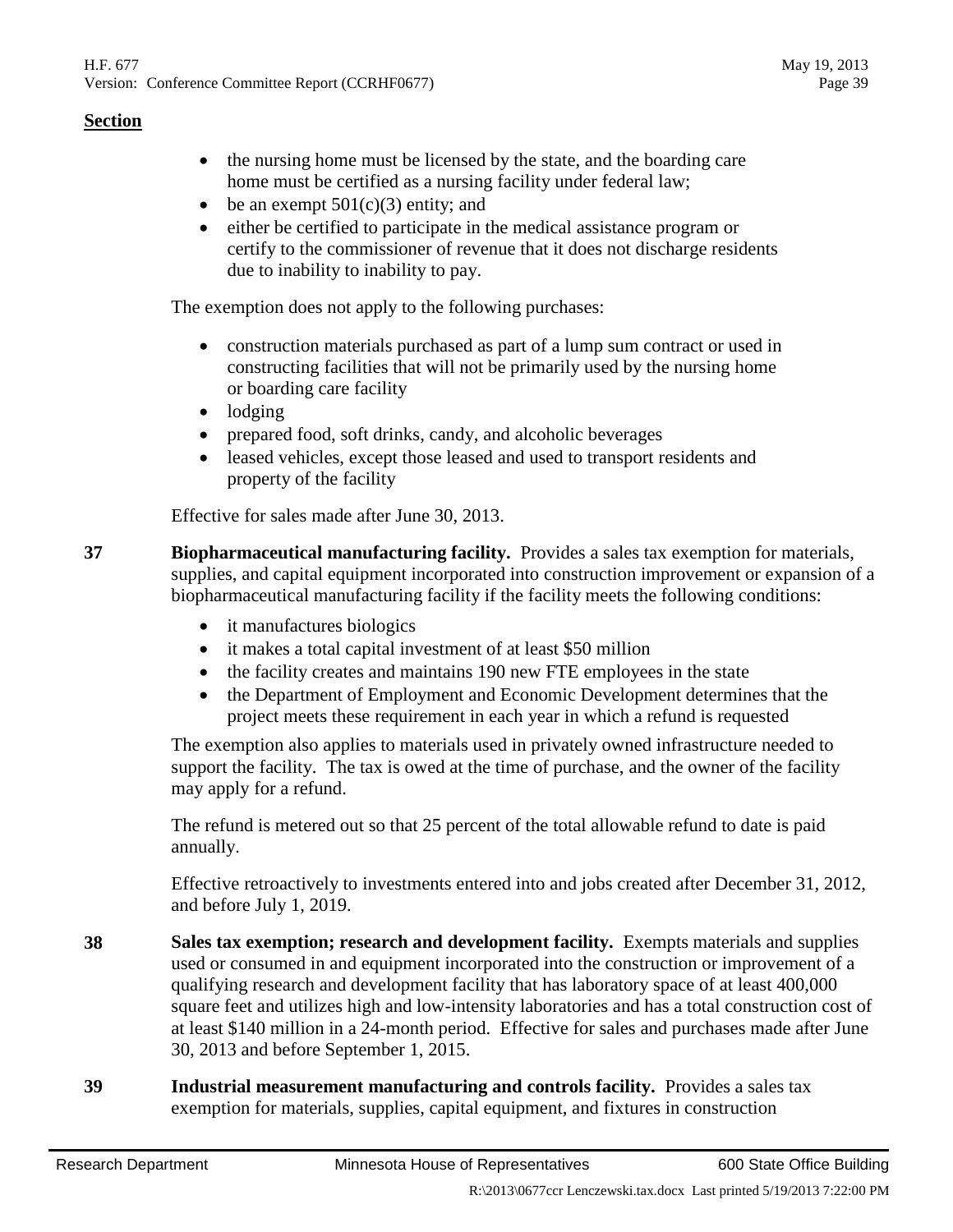improvement or expansion of an industrial measurement manufacturing and controls facility if the facility meets the following conditions:

- total capital investment of at least \$60 million
- employs 250 new FTE employees in the state
- the Department of Employment and Economic Development determines that the project has a significant impact on the state economy

The exemption also applies to materials used in privately owned infrastructure needed to support the facility. The tax is owed at the time of purchase and the owner of the facility may apply for a refund.

Effective for sales and purchases after June 30, 2013.

- **40 Tax collected.** Provides that the purchasers of construction materials and equipment granted an exemption under sections [37](#page-38-0) to [39](#page-38-1) may pay the tax and apply for a refund of sales taxes paid. Also eliminates a cross reference to the collection requirement in section [26,](#page-36-0) effective for sales and purchases made after June 30, 2013.
- **41 Refund.** Provides that owners of the facilities granted an exemption on construction materials under sections [37](#page-38-0) to [39](#page-38-1) must apply for a refund of sales taxes paid. Also eliminates a reference to who can apply for a refund for the upfront tax payment eliminated in section [26,](#page-36-0) effective for sales and purchases made after June 30, 2013.
- **42 Application.** Provides that subcontractors and contractors must provide information to facility owner on taxes paid on construction materials exempt under sections [37t](#page-38-0)o [39](#page-38-1) to allow the owners to apply for a refund. The owner of the biopharmaceutical manufacturing facility under section [37](#page-38-0) may not apply for a refund until after June 30, 2016, and may only file one refund application per year. Also updates a cross reference related to the repeal of the capital equipment sales tax collection requirement, effective for sales and purchases made after June 30, 2013.
- **43 Local sales tax referenda; authorized expenditures.** Authorizes a political subdivision to expend funds to disseminate information included in a city council resolution adopting the imposition of a local sales tax; provide notice of and conduct forums for expression of public opinion on the referendum; and provide facts and data on the impact of a proposed sales tax and on the programs and projects that are proposed to be funded with the local sales tax. Effective the day following final enactment.
- **44 Use of revenues (St. Paul).** Allows the city of St. Paul to deposit into an economic development fund any portion of the 40 percent of its sales tax revenue dedicated to the St. Paul Civic Center Complex not needed for meeting civic center obligations.
- **45 Expiration of tax authority (St. Paul).** Extends the authority for the St. Paul local sales tax to December 31, 2042. Currently the tax would expire on December 31, 2030.
- **46 Rochester lodging tax.** Modifies the Rochester lodging tax as follows:

**Subd. 1a. Authorization.** Increases the allowed rate of the lodging tax imposed to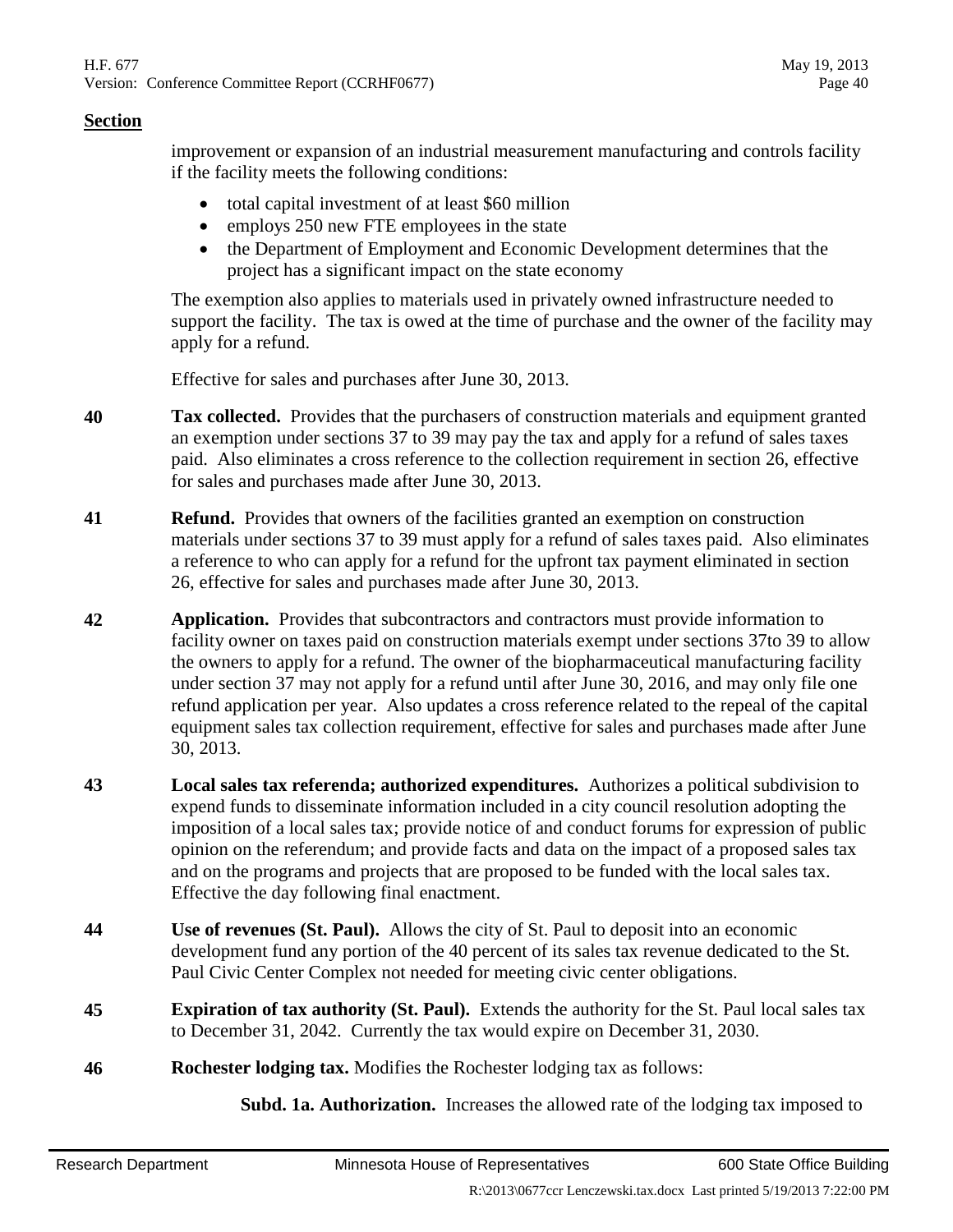fund construction, renovation, improvement, and expansion of the Mayo Civic Center Complex from one percent to three percent.

 **Subd. 2. Disposition of proceeds.** Adds design costs to the allowed uses for the lodging tax proceeds.

 **Subd. 2a. Bonds.** Increases the authority to issue bonds for this project from \$43.5 million to \$50 million.

 **Subd. 3. Expiration of taxing authority.** Removes the requirement that the tax in subdivision 1a expires when the proceeds are sufficient to pay the bonds in subdivision 2a; however, it allows the city to choose to repeal the tax anytime after that time.

- **47 Use of revenues (St. Cloud).** Modifies one of the existing allowed uses of the sales tax in the city of St. Cloud to limit funding to *regional* community and aquatic centers.
- **48 Termination of tax (central cities).** Allows each city to extend the tax in its community from 2018 to 2038, provided the extension is approved by the voters no later than November 7, 2017 at either a general election or a special election held on the first Tuesday after the First Monday of a November. The vote must still list the projects to be funded from the tax extension but the tax does not have to expire for one year before being re-imposed.
- **49 Use of revenues (Clearwater).** The bill provides a specific list of park and trail improvements that the city of Clearwater may fund with its local sales tax. The total amount of revenue that the city may raise from the sales tax remains the same as it was in the original 2008 authorizing legislation—\$12 million.
- **50 Use of food and beverage tax (Marshall).** Allows the city to use proceeds of this tax for construction of the Minnesota Emergency Response and Training Center and the Southwest Amateur Sports Center, as well as for their ongoing maintenance costs.
- **51 City of Marshall, validation of prior act.** Allows the city of Marshall until July 1, 2013, to file its approval of the special laws authorizing the food and beverage and lodging taxes originally enacted in 2010.
- **52 City of Proctor; validation of prior act.** Allows the city to approve the extended uses and additional bond authority authorized under 2008 and 2010 special law by passing a resolution and filing the approval with the secretary of state by January 1, 2014. The additional bonding authority in the 2010 law was already approved by the city voters.
- **53 Repealer.** Paragraph (a) repeals the definition of direct satellite service now included in the definition of paid television and repeals the exemption of the capital equipment exemption for the telecommunications industry; effective for sales and purchases made after June 30, 2013. Paragraph (b) repeals the Rochester local food and beverage tax authority authorized in 2009 but never imposed.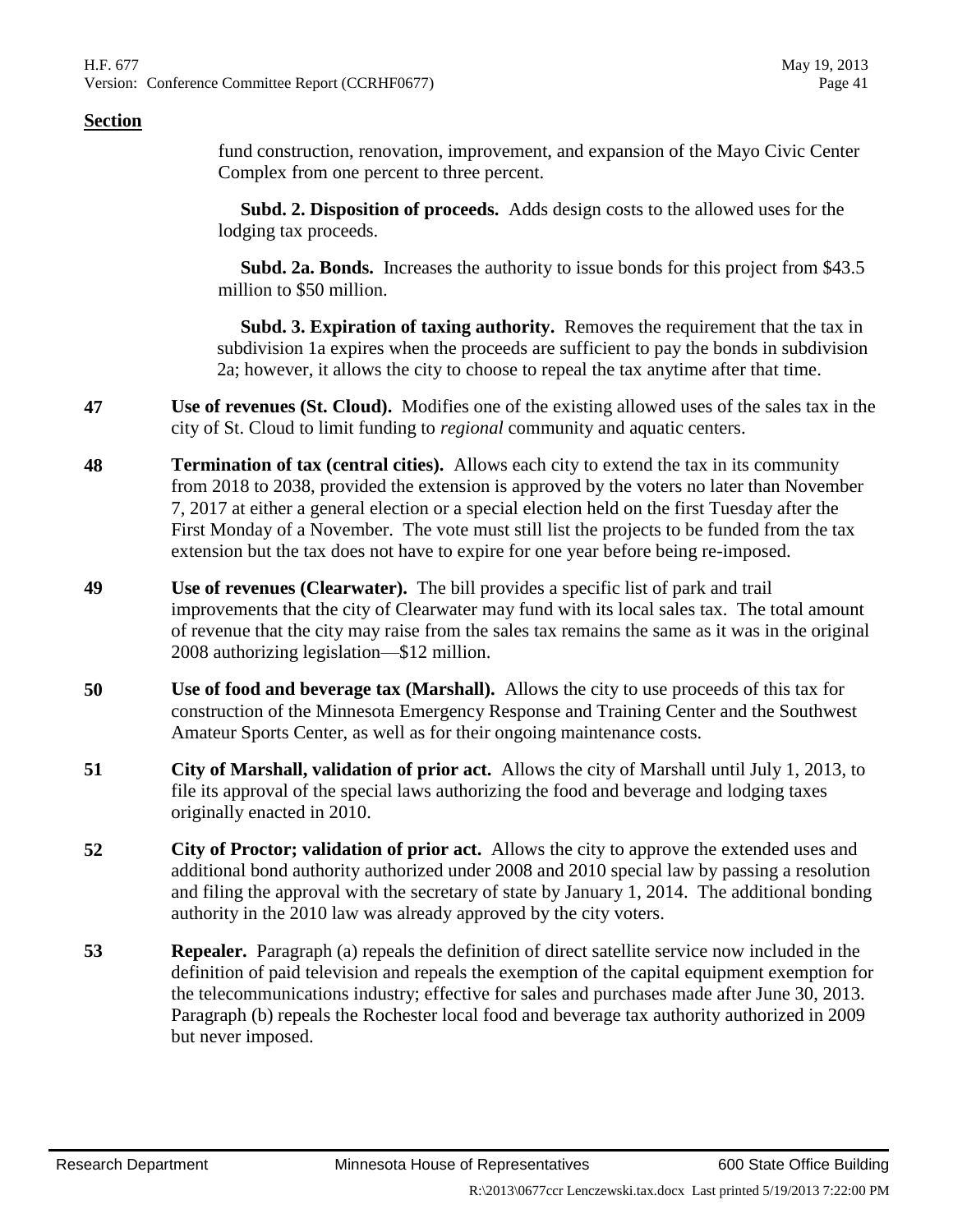# **Article 9: Economic Development Overview**

This article includes:

- \$1.5 million allocation for border city enterprise zone tax reductions.
- The Mall of America (MOA) financing that uses the fiscal disparities taxes paid by properties located in the two tax increment financing (TIF) districts.
- An adjustment to the original net tax capacity for TIF districts that suffered large reductions in captured tax capacity as a result of enactment in 2011 of the homestead market value exclusion.
- Special TIF law provisions for the cities of Apple Valley, Bloomington, Ely, Glencoe, Maplewood, Oakdale, and St. Cloud, and the Dakota County Community Development Agency.
- A value capture district for the city of Minneapolis to fund a downtown streetcar line.
- Funding for the renovation or replacement of the Old Cedar Avenue Bridge in the city of Bloomington.
- **1 Public bidding requirement.** Modifies the Bloomington Port Authority's special law exception to the general law, competitive bidding requirements. Under present law, this exception is limited to structured parking constructed above, below, or adjacent to the development. The section expands the exemption to apply regardless of the source of port authority funds used (present law is limited to TIF and revenue bonds) and to extend it to other public improvements in addition to structured parking.
- **2 Border city funding.** Allocates \$1.5 million for border city enterprise zone and border city development zone tax reductions. This allocation is divided equally between the two programs (\$750,000 to each), but the city can reallocate the amounts between the two programs. The allocation is divided among the qualifying border cities on a per capita basis. The five cities that qualify are Moorhead, Dilworth, East Grand Forks, Breckenridge, and Ortonville.
- **3 Economic development districts.** Eliminates obsolete language related to the qualified retail facilities (the substantive definitions were repealed in 2010) and the temporary exemptions under the 2010 jobs bill.
- **4 General government use.** Eliminates the prohibition on using tax increments for improvements and equipment that either primarily serve a decorative or aesthetic purpose or have costs twice as high because of the selection of the types of materials or designs compared with more commonly used improvements or equipment.
- **5 Four-year rule.** Extends the temporary two-year extension of the four-year rule that applies to TIF districts certified between January 1, 2005, and April 20, 2009, through December 31,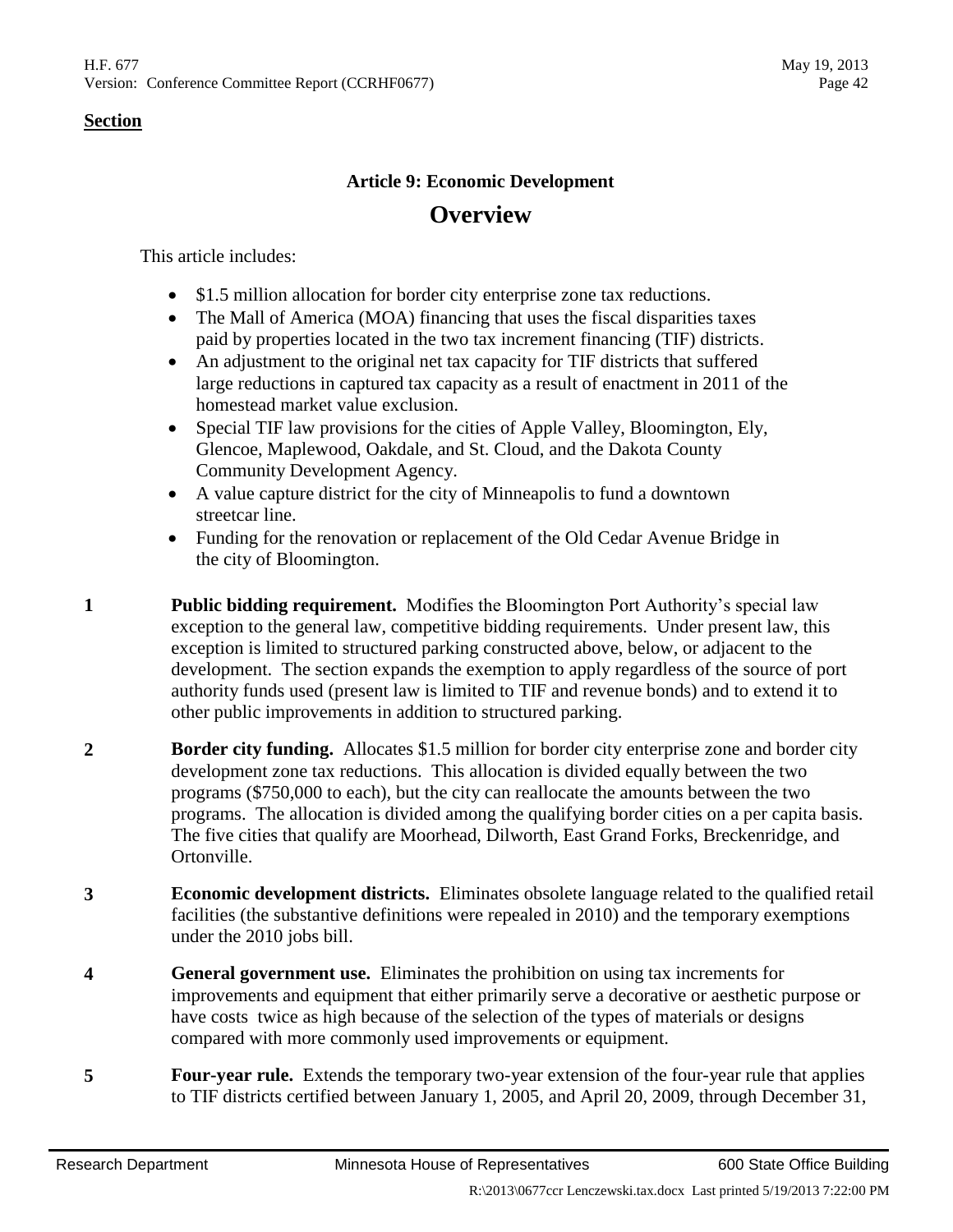2016.

- **6 Original local tax rate; general education levy.** Excludes the tax rate attributable to the new general education tax rate from the certified original tax rate. This will prevent the tax generated by applying this rate to the captured tax capacity from generating tax increment.
- **7 Adjustment to original net tax capacity.** Authorizes development authorities to elect to reduce the original net tax capacity of a TIF district for the effects of enactment of the homestead market value exclusion (HMVE). Reductions in original tax capacity have the effect of increasing captured tax capacity and the amount of tax increment for the district.

The election must be approved by the municipality (typically the city in which the TIF district is located or the county for TIF districts located in towns). The election is limited to "qualified TIF districts"—generally districts that have a large loss in captured tax capacity as a result of enactment of the HMVE.

To qualify for the election, a district must satisfy three criteria:

(1) The district received a homestead market value credit of \$10,000 or more for taxes payable in 2011 (the last year before the credit was replaced by the HMVE).

(2) The district's captured net tax capacity must have dropped by at least 1.75 percent as a result of the HMVE for taxes payable in 2013 (the most recently available year).

(3) Either the district's five-year rule must still be open (that is, the increments are still permitted to be spent) or the district must not have enough increment to pay its outstanding bonds.

For a qualified district, the subtraction will equal the reduction in net tax capacity of the TIF district that results from the HMVE for taxes payable in 2013. The subtraction cannot reduce original net tax capacity below zero. An election must be made before July 1, 2014. For an election to apply for taxes payable in 2014, it must be made by July 1, 2013.

**8 Adjustment to original net tax capacity; qualifying district.** Provides for a reduction in original net tax capacity for qualifying TIF districts of up to \$20,000. Reductions in original tax capacity have the effect of increasing captured tax capacity and the amount of tax increment for the district. To qualify for the reduction, the district must have been certified in calendar year 2011 and have 75 percent of its value in class 4d (low income housing) apartment property and have a per unit market value of at least \$115,000.

The adjustment expires for property taxes payable in 2021.

- **9 Distributions of general education levy taxes.** Provides that the taxes paid by captured tax capacity of TIF districts that are attributable to the new general education levy (authorized under article 3) will be paid to the school district that imposed the levy.
- <span id="page-42-0"></span>**10 Fiscal disparities calculations; MOA funding.** Provides that commercial-industrial tax capacity in the MOA TIF districts is exempt from contributing to the areawide pool and that tax increments in the MOA TIF districts include the tax that would normally be paid to the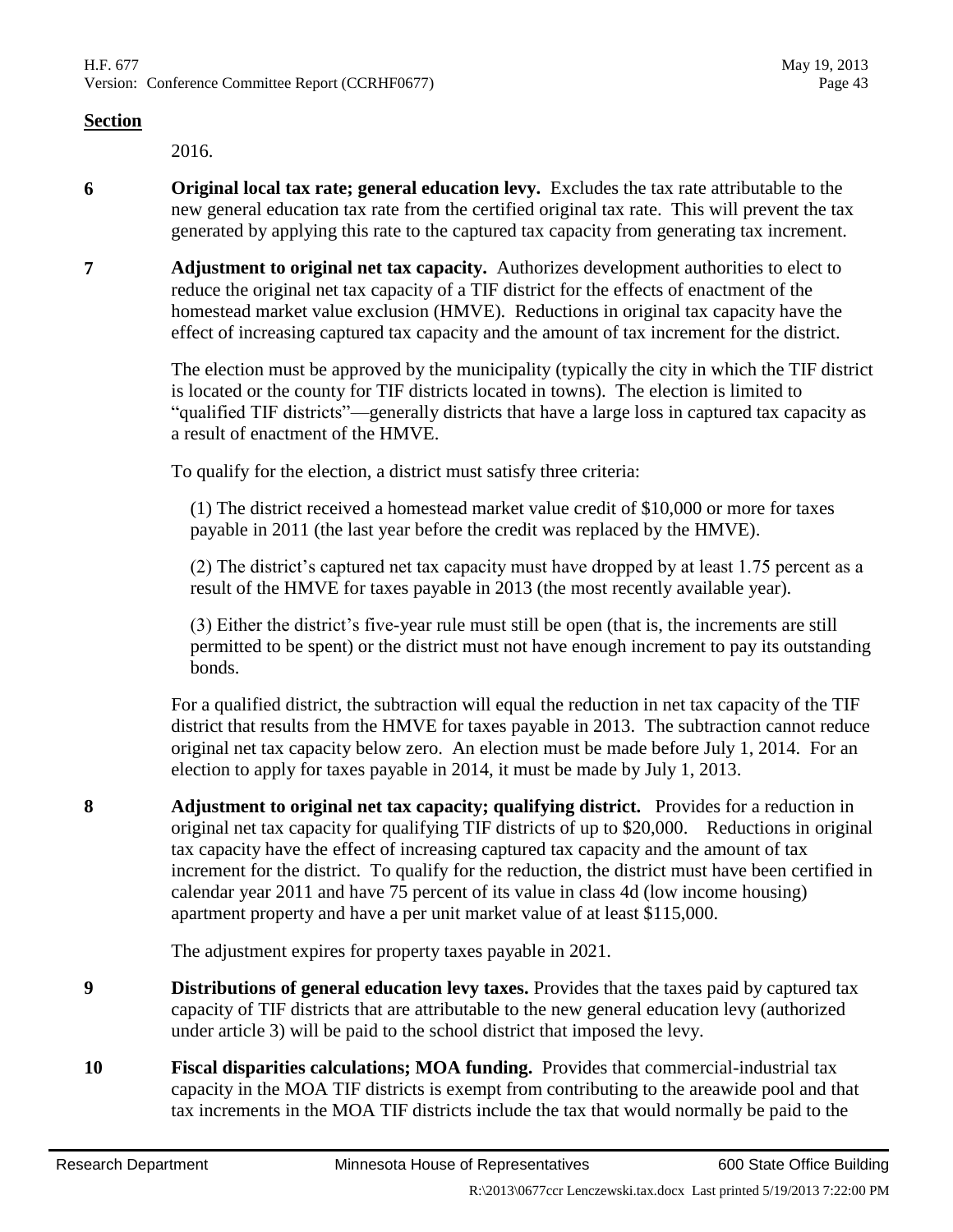areawide pool.

**Effective date:** Taxes payable in 2014, but for this provision to take effect, the city clerk for Bloomington must certify to the Hennepin County auditor that the city has entered a binding, written agreement to rehabilitate or replace the Old Cedar Avenue bridge and approves the provisions of section [23](#page-47-0) requiring the city to transfer increments from these districts to pay for the Old Cedar Avenue bridge.

# **11 Bloomington Central Station (BCS) TIF.** Makes three changes in Bloomington's BCS TIF district:

- Extends the five-year rule from ten years (under 2008 special legislation) to 15 years.
- Allows the city to extend the duration of the district through 2039 (an eight-year extension).
- Unfreezes the original tax capacity rate, allowing the district's increment to be calculated using the current tax rate, not the rate that was in effect when the district was certified.
- 12 **Oakdale TIF.** Modifies the special TIF law for the city of Oakdale, passed by the legislature in 2008 and modified in 2009, granting the city authority to deviate from general law rules with regard to TIF districts created in a defined area of the city. Makes two changes in the special law authority:
	- The period of time that the city has to establish TIF districts under the special law is extended by four years from 2013 to 2017.
	- An exemption is provided to the general law "blight test" rules. The blight test (essentially a requirement that an area contain "blighting" conditions that legally justify creating a redevelopment TIF district) requires that 70 percent of the parcels in an area be occupied by buildings or other qualifying structures and that 50 percent of the buildings be substandard. A parcel can be treated as being occupied by a substandard building if the parcel was occupied by a substandard building that was demolished within three years of certification of the district and if a four-part test is satisfied. The bill provides special rules for meeting this four-part test:
		- o The three-year time limit between demolition of the building and the certification of the district does not apply.
		- $\circ$  The requirement that private demolition (if done by the property owner rather than the development authority) be done under a development agreement does not apply.

The adjustment to original net tax capacity (increasing it for any reduction in tax capacity resulting from demolition of the building) does not apply. This is consistent with the original special law, which allowed the city to set the original tax capacity at the land value.

**13 Oakdale TIF; extension and expanded spending authority.** Extends the duration of the Bergen Plaza TIF district in Oakdale by 16 years. In 2010, the legislature granted this district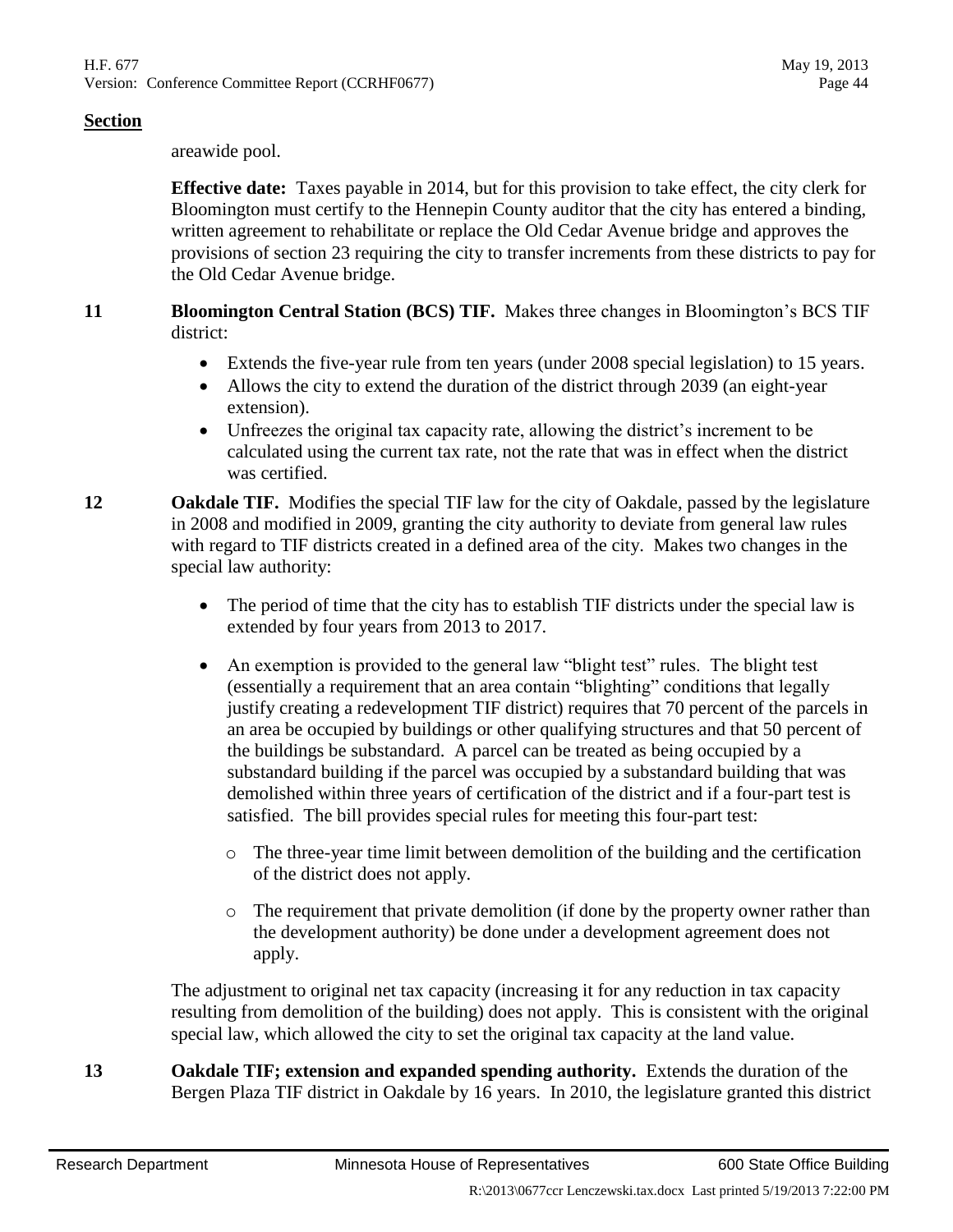a ten-year extension, so the combined extensions would equal 26 years.

In addition, this section repeals the restrictions the 2010 special legislation placed on the extension. The 2010 legislation prohibited pooling of increments from the district during the extension, except to the extent that they were used for improvements on two listed parcels. (Pooling refers to the spending of increments from the district on activities outside of the geographic area of the district. This district is a pre-1990 district that would otherwise not have been subject to pooling restrictions.) Under the changes made by this section, this restriction would not apply; in effect allowing the city to use the district's increments on activities anywhere in the project area.

Because this is an extension, it would require approval by the county and school district in addition to the city.

- **14 St. Cloud TIF.** Deems TIF District No. 2, referred to as the Norwest District, in the city of St. Cloud, a "gap district," that is a district for which the request for certification was made on or after August 1, 1979, and before July 1, 1982. This will clarify an issue (which cannot be resolved in the city's records) of when the district was certified and what TIF rules apply to it. "Gap districts" were created before the 1982 legislature allowed "pooling" of increments for new TIF districts.
- **15 Glencoe TIF extension.** Authorizes the city of Glencoe to extend the duration of its TIF district No. 4 through December 31, 2023. This district is a redevelopment district that is required by general law to be decertified in 2013, so this is a ten-year extension and the district would have a 35-year duration.

The additional increment collected during the extension would be limited to paying debt service on bonds that were outstanding on January 1, 2013, for public improvements serving:

- the city's TIF district No. 14 (a redevelopment district certified in 2004);
- the city's TIF district No. 15 (an economic development district certified in 2007); and
- benefited properties related to a series of special assessment bonds issued in 2007 (or refunding bonds).

**Effective date:** Upon local approval by the city, county, and school district.

**16 Ely TIF extension.** Allows the city of Ely to extend the duration of its TIF district No. 1 by four years (from 2017 to 2021). The city is also permitted to transfer increments from TIF District No. 3 to pay binding obligations of the TIF District No. 1, which has a deficit. This transfer is limited to \$168,000 or the amount of the shortfall in District No. 1, whichever is less.

**Effective date:** Upon local approval by the city, county, and school district.

**17 Dakota County CDA TIF; West St. Paul.** Allows the Dakota County Community Development Agency (CDA) to establish a redevelopment TIF district in the city of West St. Paul. This district would consist of the parcels of a redevelopment district that was decertified in 2012; the original tax capacity of the district is set at \$93,239. The district is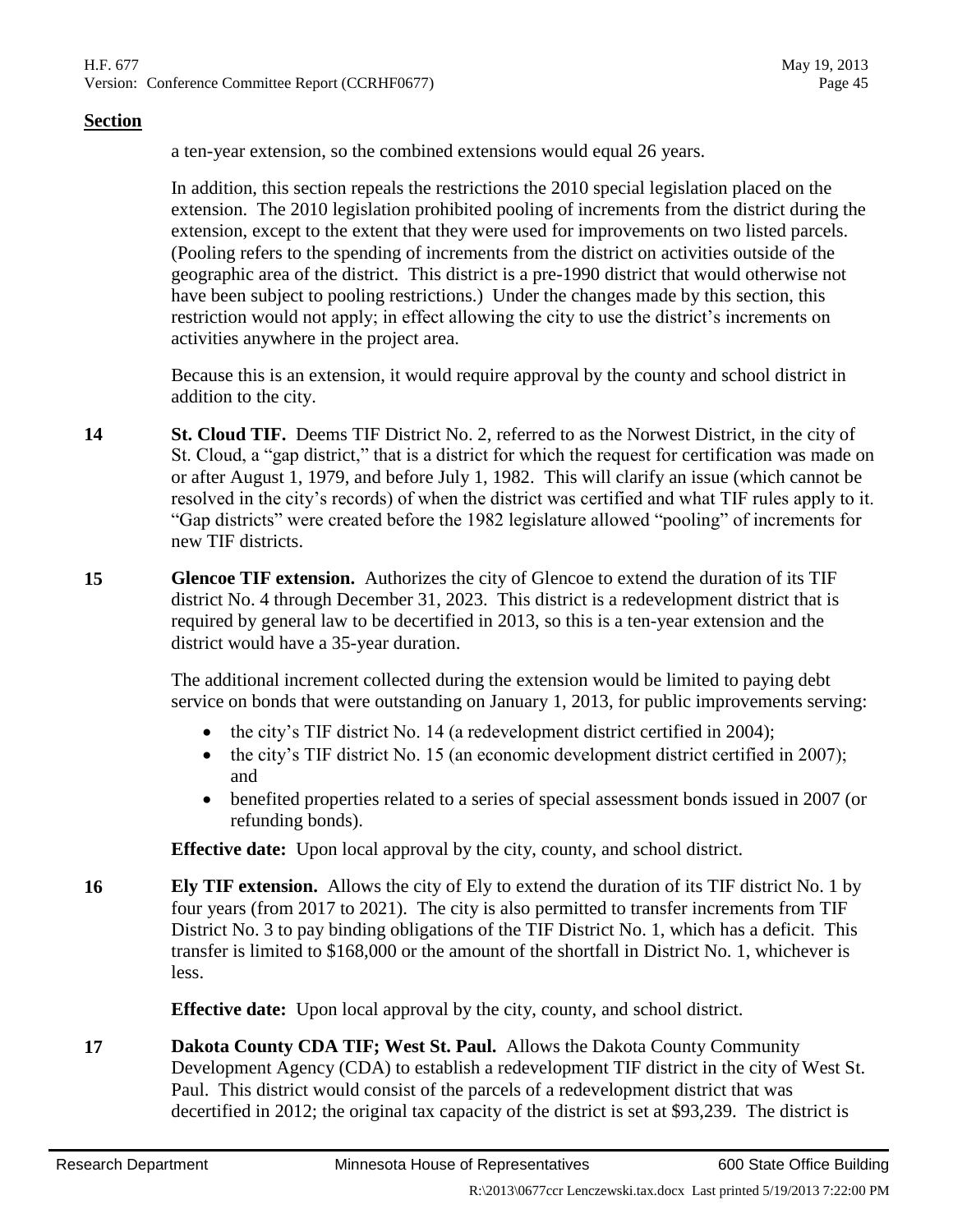treated as a redevelopment district, but it must be decertified in 2023. Under general law, a redevelopment district is allowed 26 years of increment, as contrasted with the five years allowed to this district. Alternatively, the bill could be viewed as a ten-year extension of the pre-existing district, since the original tax capacity is set at the level of the decertified district.

This district would be exempt from the blight test (i.e., the rules that restrict areas that qualify as redevelopment districts) and is provided exemptions for the following limits on the spending of redevelopment district increments:

- The requirement that increments be used for blight correction does not apply.
- The pooling rules (percentage limits on how much increment may be spent on activities outside of the TIF district) do not apply.

The district's captured tax capacity is included for computing state aid formulas (e.g., local government aid, county program aid, education aid, and so forth).

**<sup>18</sup> City of Apple Valley; TIF Authority.** Grants special law authority to the city of Apple Valley to created TIF districts (until December 31, 2022) under special rules in a defined area of the city. Before using this authority, the city must find that 70 percent of the defined area has one or more of the following conditions (a parcel is treated as wholly meeting a requirement if 70 percent of its area meets the requirement, except a 30-percent test applies for the substandard building requirement):

- Peat or other geotechnical difficulties with the soil that "impair" the ability to develop the parcel
- Substantial fill is required for commercial development
- Landfills, dumps, or similar conditions
- Quarries (e.g., gravel pits) or similar
- Floodway
- Substandard building(s), as defined under the TIF blight test under general law, on the parcel

**Special TIF rules that apply.** The following exceptions to general law TIF rules would apply to new districts created in the defined area. Any type of TIF district, except an economic development district or housing district, could be created in the area and qualify for these special rules.

 **A new type of TIF district – a soils deficiency district – with special qualifying rules would be allowed**. This authority roughly mirrors a similar type of district that existed under an old TIF law, which was repealed by the legislature in the 1990s. To qualify, 60 percent of the area would need to have soils or terrain difficulties with estimated correction costs (basically grading or filling) that exceed the fair market value of the property (but not counting the cost of roads and other public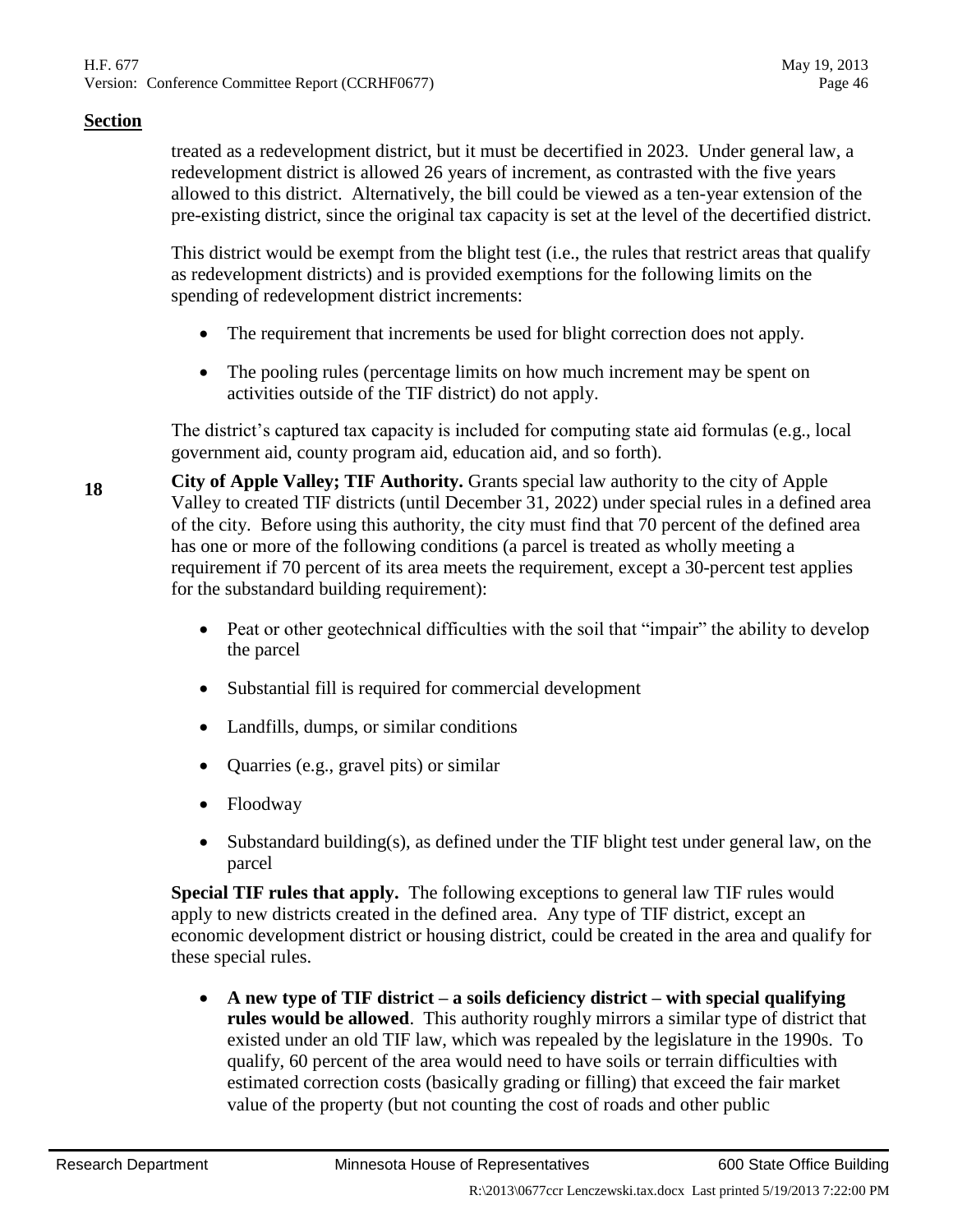improvements that landowners could be specially assessed for). These soils deficiency districts would be allowed to collect 21 years of increments and would be limited to spending increments on land acquisition, soils correction, public improvements, and administrative expenses. These expenditures would qualify if they are made for these types of costs anywhere in the defined area.

- **The five-year rule is extended to ten years.** Under general law, the five-year rule limits the period of time that in-district expenditures (under the percentage-pooling rules) may be spent. This is intended to ensure that after a reasonable period of time, tax increments are used to pay off development costs and to put the property back on the tax rolls.
- **The pooling percentage is increased from 20 percent to 80 percent.** However, to qualify for the higher percentage, the increment would need to be spent in the area defined by the bill (i.e., the project area could not extend beyond these boundaries).
- **19 City of Apple Valley; TIF Authority.** Authorizes the city of Apple Valley to use tax increment financing to provide improvements, loans, subsidies to buildings and facilities if: (1) the projects will create or retain jobs, including construction jobs, in Minnesota; (2) construction of the project will not begin prior to July 1, 2014 without the use of tax increment financing; (3) request for certification of the district is made no later than June 30, 2014; and (4) construction of the project begins no later than July 1, 2014.
- **20 Minneapolis value capture district for transit.** Authorizes the city of Minneapolis to create a value capture district to finance construction of a streetcar line and related improvements. The city could include parcels in the district that are located in five defined areas of the city along the proposed line. Revenues from the district would be calculated using the same method that applies under the TIF law, except current tax rates would be used, rather than a certified original tax rate.

Revenues from the district may be spent for items within an area located within one block on either side of the streetcar line, the location of which would be determined by the city. Permitted uses of district revenues are limited to:

- planning and design for the streetcar line;
- acquiring, constructing, and equipping the line;
- transit stations; and
- related public infrastructure improvements (sidewalks, street improvements, and so forth).

District revenues may not be used to pay for operation of the streetcar line.

The city is authorized to issue bonds without an election under the authority.

The duration of the district is limited to 25 years or the time needed to pay for the capital improvements, including bonds, if that is shorter.

**21 Maplewood TIF.** Authorizes the city of Maplewood to establish TIF districts within an area of the city defined by reference to a property tax parcel number, which presumably consists of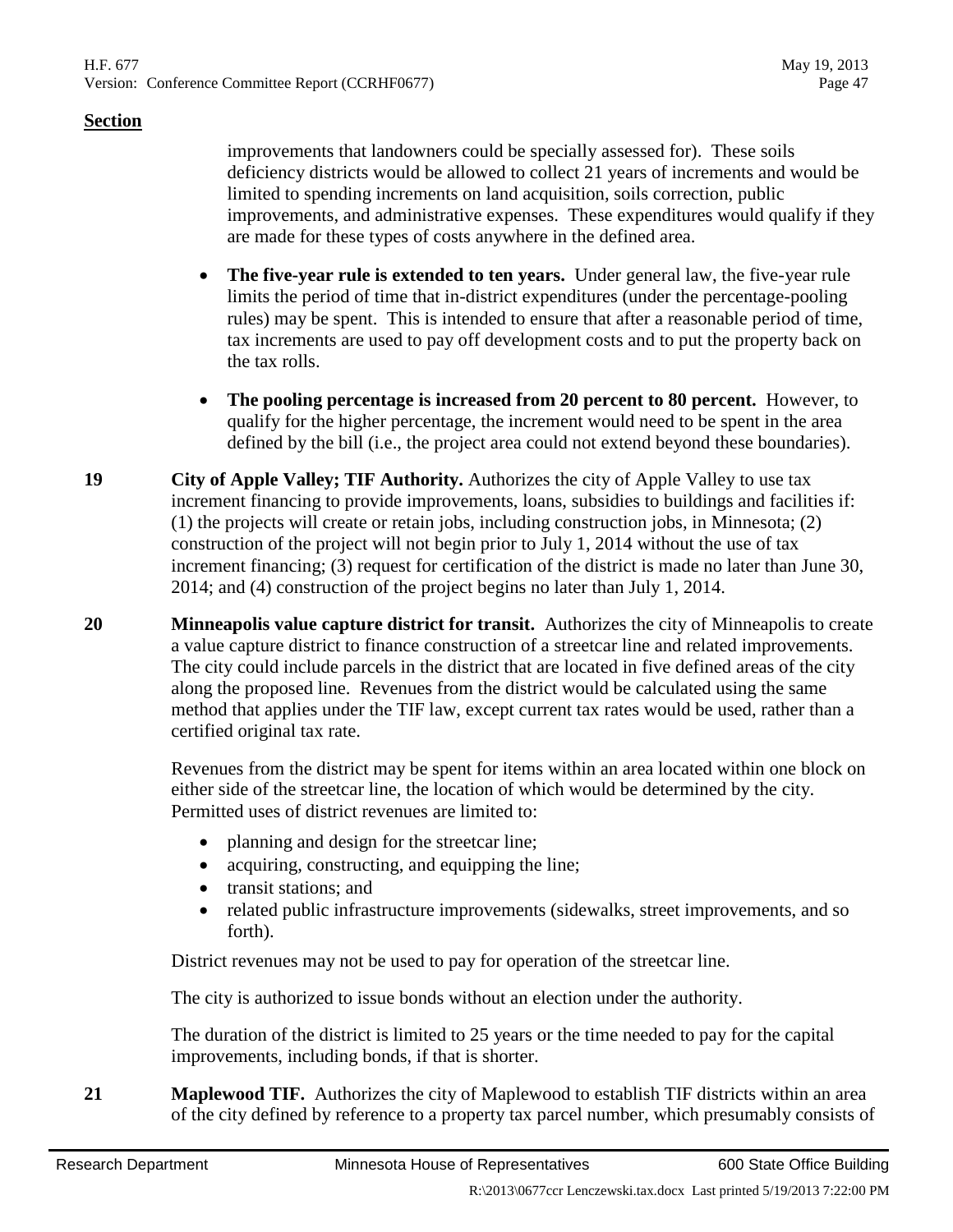all or part of the corporate campus of the 3M Company. If the city so elects, these TIF districts will be subject to special law rules that differ from those under general TIF law.

The city could approve TIF plans and establish districts under this authority through December 31, 2018.

The following special rules or exemptions from general law would apply to districts certified in the defined project area:

- **Blight test exemption.** Redevelopment districts could be established without meeting the blight test. Ninety percent of increments from the district, unlike a general law redevelopment district, would not be required to be spent on correction of blight.
- **Pooling exemption.** So long as increments are spent within the defined project area, restrictions on pooling increments (that is, spending on activities outside of the TIF district) do not apply.
- **Five-year rule exemption.** The five-year rule, which requires spending to be completed within five years of certification of the district, is extended to ten years.
- **One-year knockdown rule.** Parcels in a district would be subject to a one-year knockdown rule—that is, if construction does not start on a parcel within one year after its certification for inclusion in the TIF district, the parcel would be dropped from the district and could only be reinstated when construction actually begins. Under general law, a four-year period applies.
- **22 MOA TIF district; property transfer and extension.** Allows the port authority and city of Bloomington to elect to transfer several parcels between the MOA TIF districts. This will allow these undeveloped parcels on the northern edge of the district containing the mall to be shifted to the district containing the site of the former Met Center. This would have the effect of extending by three years the ability to collect increments from these parcels.

In addition, this section allows Bloomington to extend the two MOA TIF districts through 2034 (an 18-year extension for the district containing the mall and 15-year extension for the district containing the Met Center site). During the extension, however, increment would be limited to the special fiscal disparities computation provided by section [10;](#page-42-0) local tax rates for the city, county, school, and special districts would be computed including the captured tax capacity of the TIF districts. The extensions would terminate for taxes payable in 2024, if new improvements, worth at least \$100 million, have not been constructed in District No. 1-G (the district containing the former Met Center) by January 1, 2021.

This provision is effective upon local approval by the city, but does not require approval by the county or school district, since the entire area covered by the fiscal disparities tax is affected equally, not just the school or county. In addition, the provision does not become effective unless the city has entered a binding, written agreement to rehabilitate or replace the Old Cedar Avenue bridge.

<span id="page-47-0"></span>**23 City of Bloomington; Old Cedar Avenue Bridge.** Requires the city of Bloomington to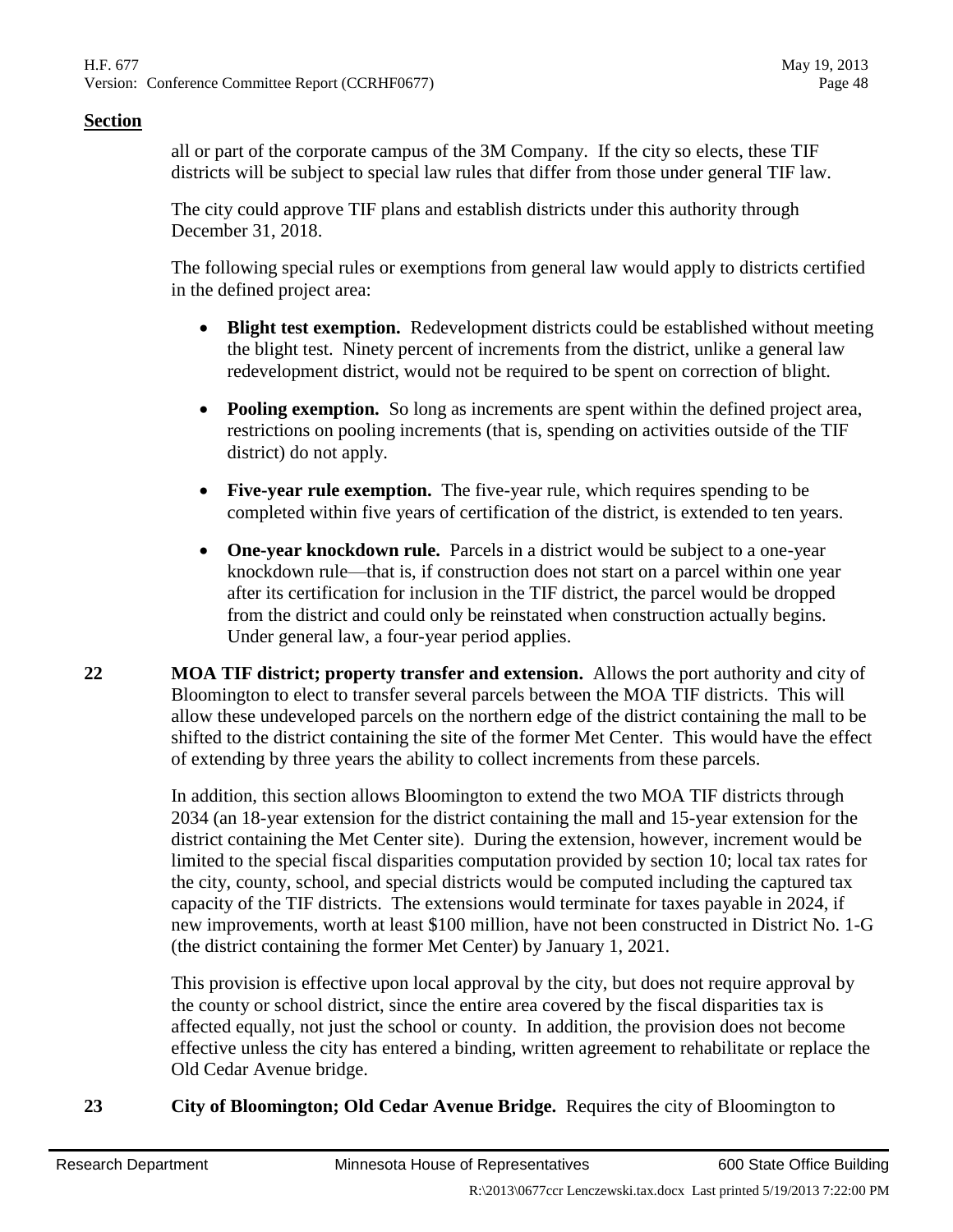transfer increment from its two MOA TIF districts equal to the amount of increment for taxes payable in 2014 as a result of section [10](#page-42-0) to be used to renovate or replace the Old Cedar Avenue bridge.

The section also prohibits putting signage on or around the bridge acknowledging contributions, sponsorships, or sale of naming rights to the bridge.

**Effective date:** Subject to local approval by the city of Bloomington

# **Article 10: Destination Medical Center**

# **Overview**

This article provides local bonding, taxing, and other development financing powers to the city of Rochester to fund public infrastructure for the destination medical center project. The article directs the city to create a nonprofit corporation to develop the plan and help finance the development. In addition, the article provides state aid, based on the level of new nonpublic capital investment in Mayo Clinic and other private building projects in the city, to provide state assistance in building public infrastructure for the development. The maximum amount of general state aid is \$327 million, with no more than \$30 million per year (the city and county are expected to pay for \$128 million to qualify for this aid). In addition, \$116 million funding for public transit for the project is provided with a portion of this to be funded with local taxes. A sales tax exemption for construction materials and supplies is provided for public projects.

- **1 Private donor data.** Provides that the nonprofit corporation, which the city of Rochester is directed to create by section [4](#page-49-0) for the destination medical center project, will be treated for data practices purposes in the same manner provided under present law for the University of Minnesota, the MNSC, the Minnesota zoo, the Regional Parks Foundation, and the State Services for the Blind. This will classify various donor related data of the corporation as private or nonpublic data.
- **2 Construction material; public infrastructure costs.** Provides a sales tax exemption for construction materials and supplies used in, and equipment incorporated into public infrastructure included in the Destination Medical Center Corporation (DMCC) development plan and financed with public funds.

**Effective date:** Purchases after June 30, 2015 and before December 31, 2049.

**3 Definitions.** Defines "city" (Rochester), "county" (Olmsted), "Destination Medical Center Corporation" (nonprofit created by the city), "destination medical center development district" (geographic area in the city in which under the development plan public infrastructure projects are implemented), "development plan" (adopted by the nonprofit corporation), "financial interest" (used in applying conflict of interest rules), "medical business entity" (Mayo), "nonprofit economic development agency" (nonprofit corporation to be created by Mayo), "project," "public infrastructure project" (project funded in part or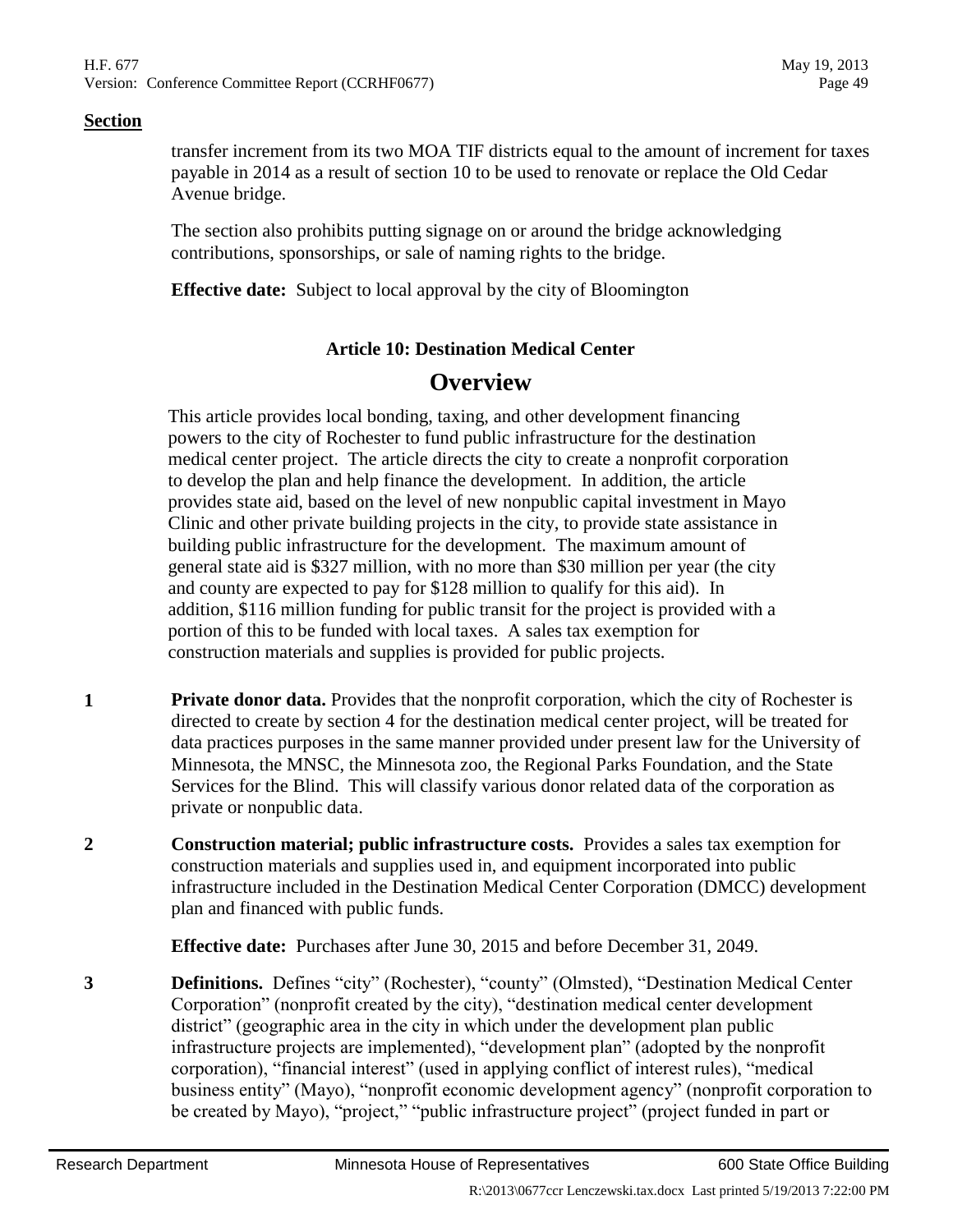whole with public money to support the medical business entity's development identified in the development plan), and "year" (calendar year).

# <span id="page-49-0"></span>**4 Destination Medical Center Corporation (DMCC) established.**

 **Subd. 1. DMCC created.** Directs the city to establish a nonprofit corporation. Provides that the corporation is not subject to laws governing the city except as provided in this section.

**Subd. 2. Membership.** Provides for eight members:

- the mayor of the city or designee, subject to city council approval
- the city council president or designee, subject to city council approval
- a member of the county board, appointed by the county board
- one representative of Mayo Clinic is appointed by and serving at the pleasure of Mayo
- four appointees of the governor, subject to Senate confirmation

 **Subd. 3. Terms.** Provides for six-year staggered terms for board members appointed by the governor. City and county representatives serve for the length of their terms of office with the city or county.

 **Subd. 4. Vacancies.** Provides for filling of vacancies will be covered by general law governing filling vacancies in appointed and elective office.

 **Subd. 5. Chair.** Provides for election of the chair from among the gubernatorial appointees.

 **Subd. 6. Pay.** Provides for compensation of members under the general provision (\$55/day). The Mayo Clinic representative is treated as an employee of a political subdivision and, thus, would not be compensated.

 **Subd. 7. Removal for cause.** Authorizes removal of board members for inefficiency, neglect of duty, or misconduct in office and establishes the procedural rules for removal.

 **Subd. 8. Open meeting law; data practices.** Provides that the open meeting law in chapter 13D and the government data practices act apply to the DMCC.

 **Subd. 9. Conflicts of interest.** Prohibits members of the board of the DMCC, other than the representative of Mayo, from being employees of, serving on the board of, or otherwise representing the Mayo Clinic for a year before serving on the board and while on the board. Board members may not be lobbyists.

 **Subd. 10. Public officials.** Provides board members are public officials under chapter 10A. This will require them to file annual statements of economic interest.

 **Subd. 11. Powers.** Permits the DMCC to exercise any powers granted in its articles of incorporation and bylaws as long as they are not inconsistent with this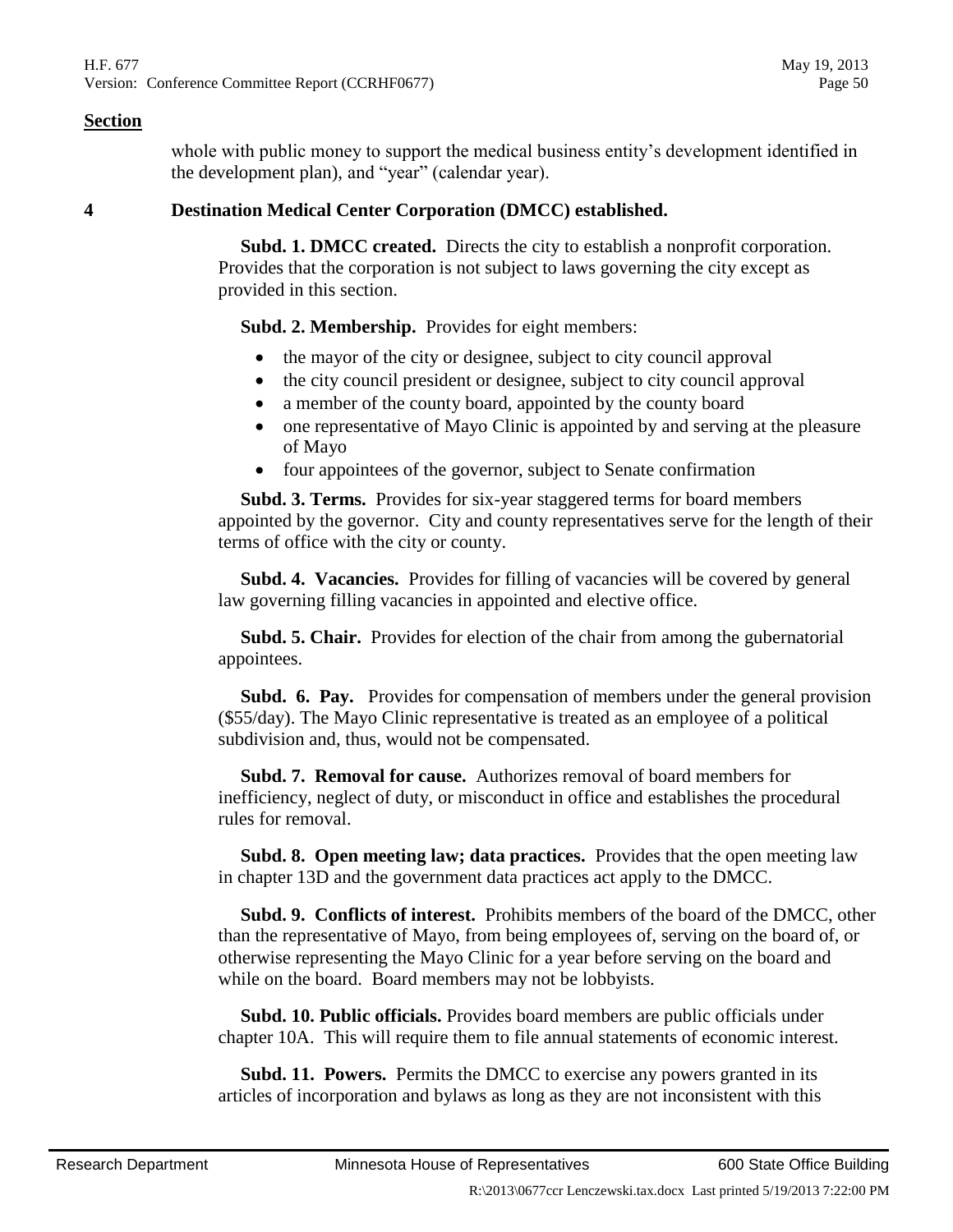article.

 **Subd. 12. Contract for services.** Authorizes the corporation to contract for services and requires it to contract with the nonprofit economic development agency for the services listed in section [6.](#page-50-0)

 **Subd. 13. DMCC approval of projects.** Requires the corporation to approve individual public infrastructure projects.

 **Subd. 14. Dissolution.** Requires the articles of incorporation to provide for dissolution of the corporation.

**5 Officers, duties and organizational matters.** Authorizes the corporation to adopt bylaws and rules and requires the corporation to have an elected treasurer and appointed secretary and assistance treasurer. Specifies the duties of these officers.

# <span id="page-50-0"></span>**6 Development plan.**

 **Subd. 1. Development plan; adoption by DMCC; notice; findings.** Directs the DMCC to prepare and adopt a development plan after publication, notice, and public hearing. Requires the DMCC to make certain findings before adopting the plan, including that the city has approved the plan. The plan must give priority to projects that pay wages equal to a basic cost of living standard proposed in the jobs bill.

 **Subd. 2. Development plan approval by city.** Provides that the process requirements of section 15.99 do not apply city approval, but directs the city to act on the plan within 60 days after submission.

 **Subd. 3. Subject to city requirements.** Specifies that all projects are subject to the city's planning, zoning, and similar requirements.

 **Subd. 4. Modification of development plan.** Directs the DMCC to review and update the plan at least every five years.

 **Subd. 5. Medical center development districts; creation; notice; findings.** Permits the DMCC plan to create districts and subdistricts within the city. Permits projects to be undertaken within the districts consistent with the adopted development plan.

 **Subd. 6. Nonprofit economic development agency.** Direct the Mayo Clinic to establish a nonprofit agency to help develop and market the destination medical center. Its board must include representatives of the medical community, city, and county. The agency is to provide a variety of services to the corporation, related to developing and implementing the plan for the DMC. The agency must disclose to the corporation the financial interests of its employees and contractors in public infrastructure projects.

 **Subd. 7. Audit of nonprofit agency contracts.** Provides that any services paid for with public money are subject to audit by the DMCC, the city and the state auditor, as necessary to certify the nature and extent of services furnished, and that payment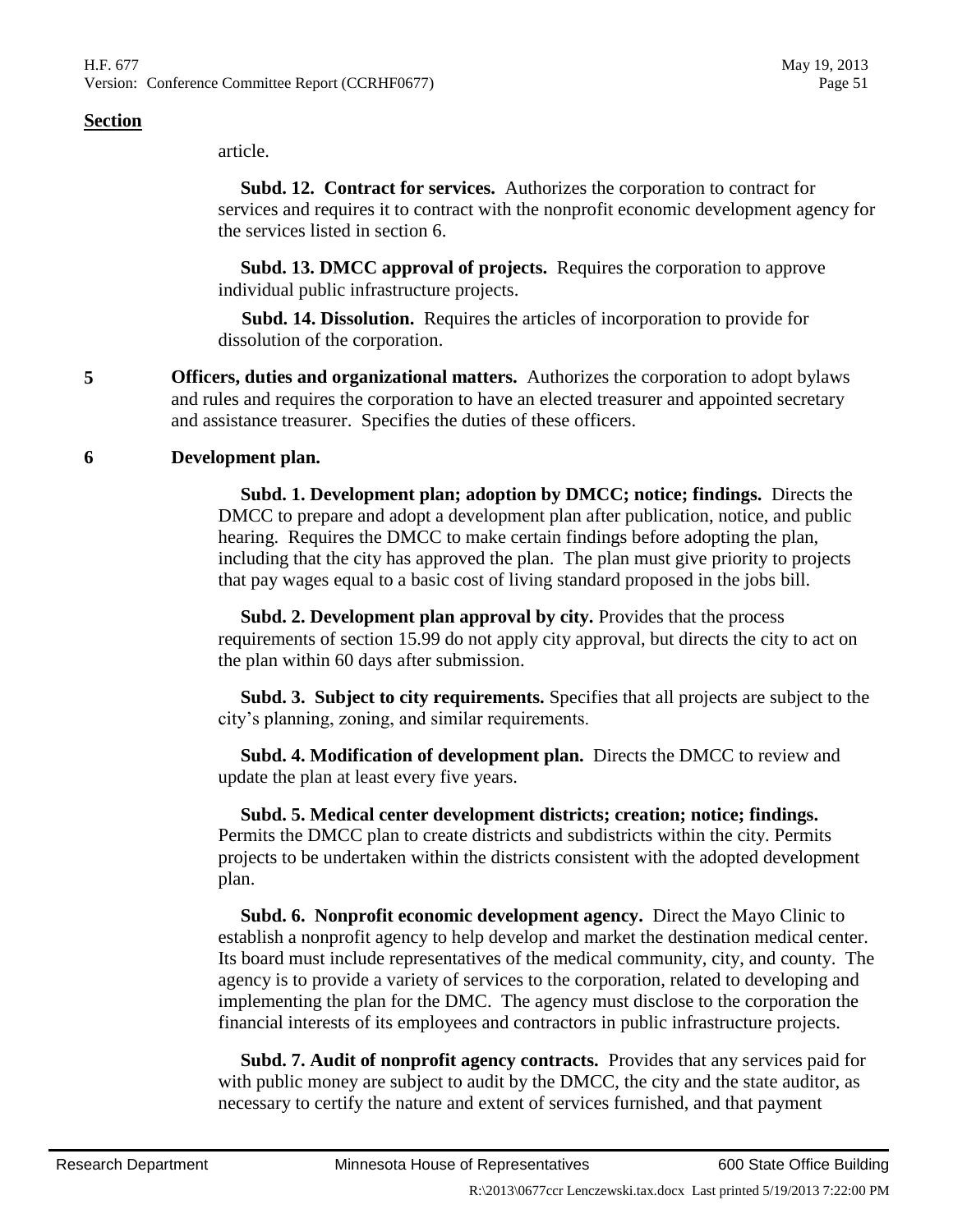complies with applicable laws and terms of the contract.

 **Subd. 8. Report.** Requires an annual report by the DMCC and city to the legislature, and to the commissioners of revenue and employment and economic development, and to the county. Specifies scope of report, including actual costs and financing sources, including state aid amounts paid and the required local contributions.

**7 City powers; duties, authority to issue bonds.** Grants the following powers to the city to implement the DMC development plan:

- general port authority powers
- authority to provide money to fund the corporation
- authority to issue any type of bonds, without referendum and outside of net debt limits, secured by any of the city revenues, including the newly authorized taxes and state aid payments under section [10.](#page-52-0) The city is prohibited from issuing bonds secured only by state aid payments and is required to use, to the extent practicable, American made steel in the project.
- authority to finance projects before adoption of the development plan. If the projects are approved by the corporation, they are credited against the required local matching contribution in section [10.](#page-52-0)

The city must require that public infrastructure projects use American made steel to the extent practicable under the federal contracting law standards. The city is to make every effort to employee women and minority contractors. The city or its EDA are required to issue conduct, tax exempt bonds for projects with contributions from donors equal to ten percent or more of the capital cost.

An exemption from competitive bidding requirements is provided for public improvements that are constructed in conjunction with the private developments.

**8 City tax authority.** Provides the city of Rochester the following options to fund the city's share of the public infrastructure projects for the DMC development plan.

> **Subd. 1. Other local taxes authorized.** Authorizes the city to impose by ordinance any of the following local taxes:

- a local lodging tax
- a food and beverage tax
- an admission/entertainment tax

Proceeds from any of these taxes must be used to fund projects included in the development plan. If imposed, these taxes terminate by December 31, 2049, or when sufficient funds are raised to meet the cities obligations for funding these projects.

 **Subd. 2. General sales tax authority.** The city may also choose to extend its existing local sales tax until 2049 under section [13](#page-54-0) or increase its general local sales tax rate (by up to an additional 0.25 percent point) under section [11.](#page-54-1)

**Subd. 3. Special abatement rules.** Authorizes the city and county to use the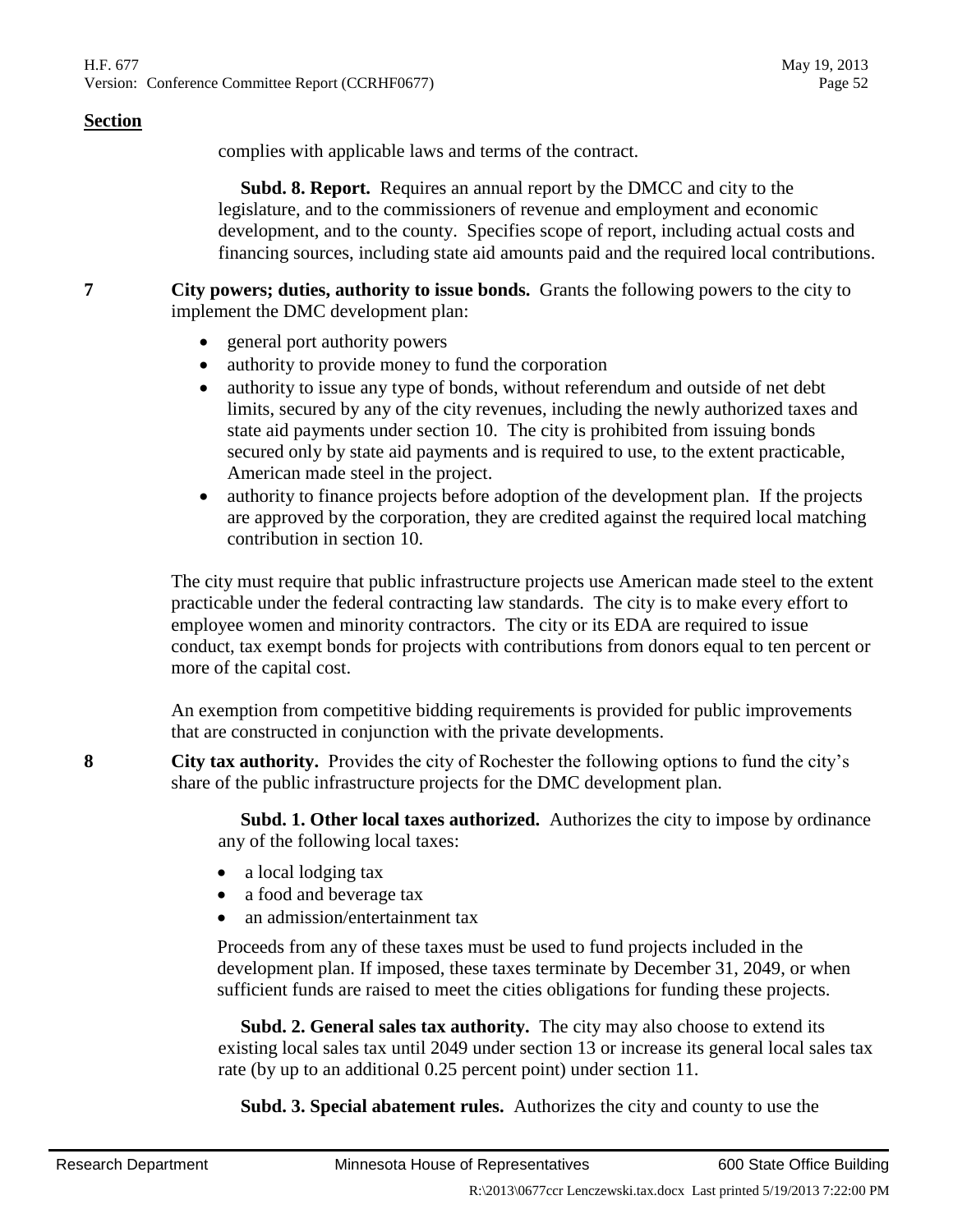#### H.F. 677 May 19, 2013 Version: Conference Committee Report (CCRHF0677) Page 53

#### **Section**

general economic development abatement law to fund the DMC development without regard to the duration limits, the prohibition on granting additional abatements for eight years after an abatement was granted, and the percentage and dollar amount limits.

 **Subd. 4. Special tax increment financing rules.** Authorizes the city to establish redevelopment TIF districts within the area of the DMC district without regard to the blight test, the requirement that redevelopment district increments be spent on blight correction, the prohibition on using increments for social and recreational facilities, the five-year rule and pooling restriction, if the increments are used for public infrastructure projects.

**9 County tax authority.** Authorizes Olmsted County to impose, by resolution, up to a 0.25 percent general sales tax and/or up to a \$10 per vehicle wheelage tax to pay a portion of the transit infrastructure costs related to the DMC development plan. Revenues are first dedicated to the county portion which is limited to the amount raised by a sales tax of 0.15 percent, and any excess revenues may be used by the county to fund other transportation and transit projects within the county. Until January 1, 2018, the combined wheelage tax imposed under this section and general law must be equal to the rate in general law due to limitations in the state computer system.

> Taxes imposed under this section expire at the earlier of December 31, 2049, or when the county determines it has revenues sufficient to meets its obligation to the DMC transit projects.

<span id="page-52-0"></span>**10 State infrastructure aid.** Provides for general state infrastructure aid and transit aid based on private investment and local city and county contributions to fund infrastructure projects in the DMC development plan.

**Subd. 1. Definitions.** Defines terms for the purposes of the aid programs:

- **Commissioner** is the commissioner of the Department of Employment and Economic Development (DEED).
- **Construction projects** are buildings in Rochester for which the building permit is granted after June 30, 2013.
- **Expenditures** are capital outlays by the Mayo Clinic for building construction projects, including both hard and soft costs, and similar expenditures by other private entities under the development plan.
- **Qualified expenditures** are expenditures that exceed \$200 million; this is the point at which the expenditures enter into the aid formula calculations under subdivision 3 and 5.
- **Transit costs** are the parts of the development plan related to transit improvements.

 **Subd. 2. Certification expenditures.** Requires Mayo Clinic and the corporation for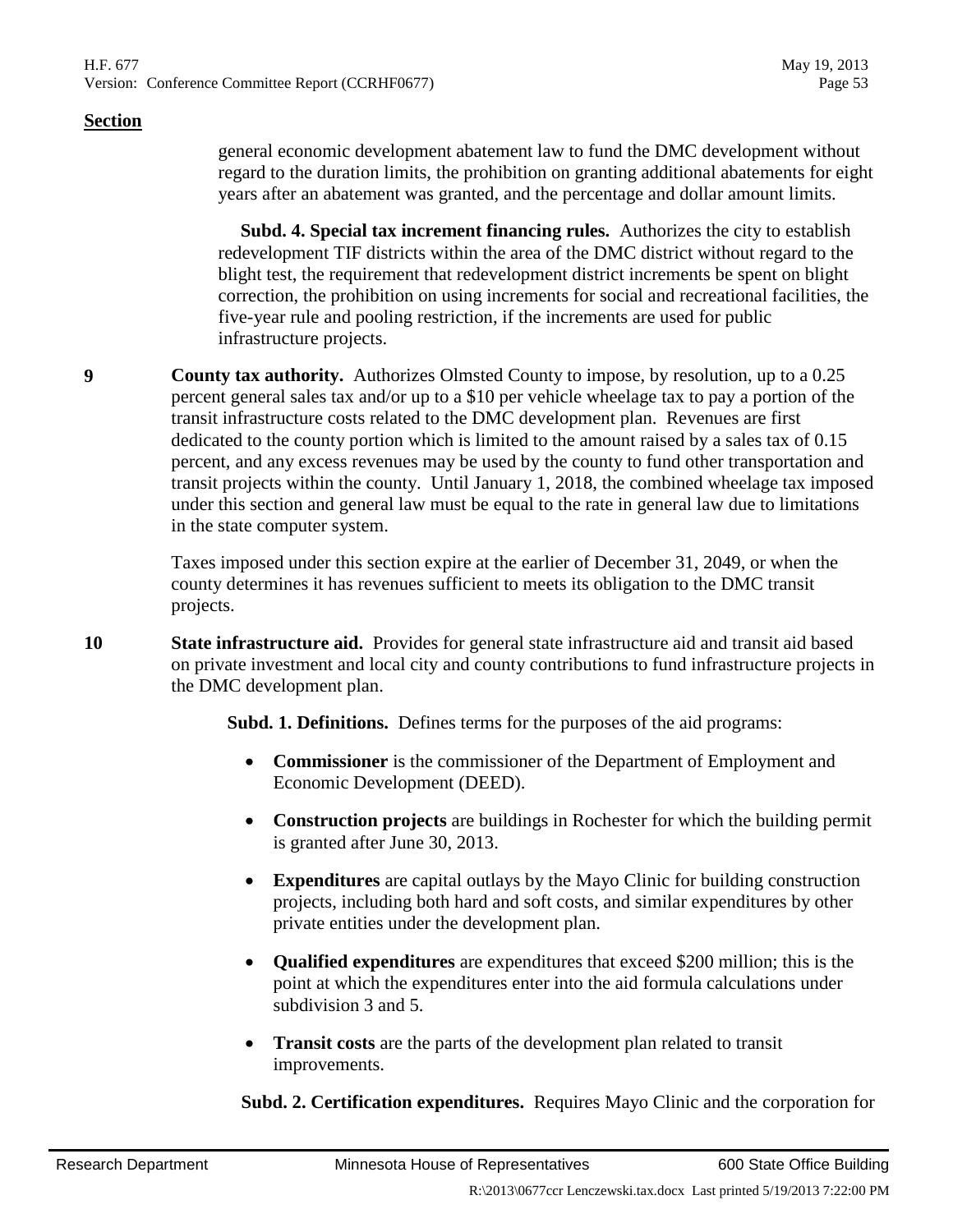other private entities making qualifying expenditures under the plan to annually certify to DEED the amount of the expenditures. This must be done in the manner specified by DEED.

 **Subd. 3. General state infrastructure aid.** Provides for payment of state aid to Rochester after the Mayo Clinic has made a minimum of expenditures of \$200 million for construction of buildings in the city. The aid equals the amount of those expenditures in the prior calendar year multiplied by 2.75 percent. To qualify for this aid, the city must make the local match specified in subdivision 4. The aid will be paid on September 1. The city may use the aid only for public infrastructure costs (other than transit costs) of the DMC. The aid cannot exceed \$30 million in any year and the total amount of aid cannot exceed the amount necessary to pay for the project costs of \$327 million, including financing costs. If the aid entitlement in any year exceeds the annual dollar limit, the excess is carryover to later years.

 **Subd. 4. General aid, local matching contribution.** Sets a local matching contribution to qualify for the state aid of \$128 million of project costs. DEED and the city will agree on the manner and timing for making this local contribution. The city and DEED may agree to modify this agreement when appropriate.

 **Subd. 5. Transit aid.** Provides that transit aid is calculated in the same manner as state general aid, except a rate of 0.75 percent is used. To qualify for transit aid in any year, the local match must be provided as required by subdivision 6. The maximum amount of transit aid that may be paid in any year is \$7.5 million. If the aid entitlement in any year exceeds the annual dollar limit, the excess is carryover to later years. The combined transit aid under this subdivision and the revenues from the local match in subdivision 6 is limited to the amount needed to finance \$116 million in transit costs.

 **Subd. 6. Transit aid; local match**. Provides that the local match of transit aid is an amount equal to the lesser of:

- 40 percent of the state transit aid under subdivision 5; or
- the amount that would be raised by imposing a county general sales tax at a rate of 0.15 percent.

The local match could be met by the county imposing that tax or by the county and city agreeing to use other funds to provide an equal amount.

 **Subd. 7. Prevailing wage requirement.** Requires the payment of prevailing wages on public infrastructure contracts and subjects projects to enforcement under the prevailing wage statute.

 **Subd. 8. Termination.** Terminates aid payments in fiscal 2049. General infrastructure aid payments may terminate earlier if the maximum amount of project costs, as specified by subdivision 3, have been funded by state aid.

 **Subd. 9. Appropriation.** Provides an open and standing general fund appropriation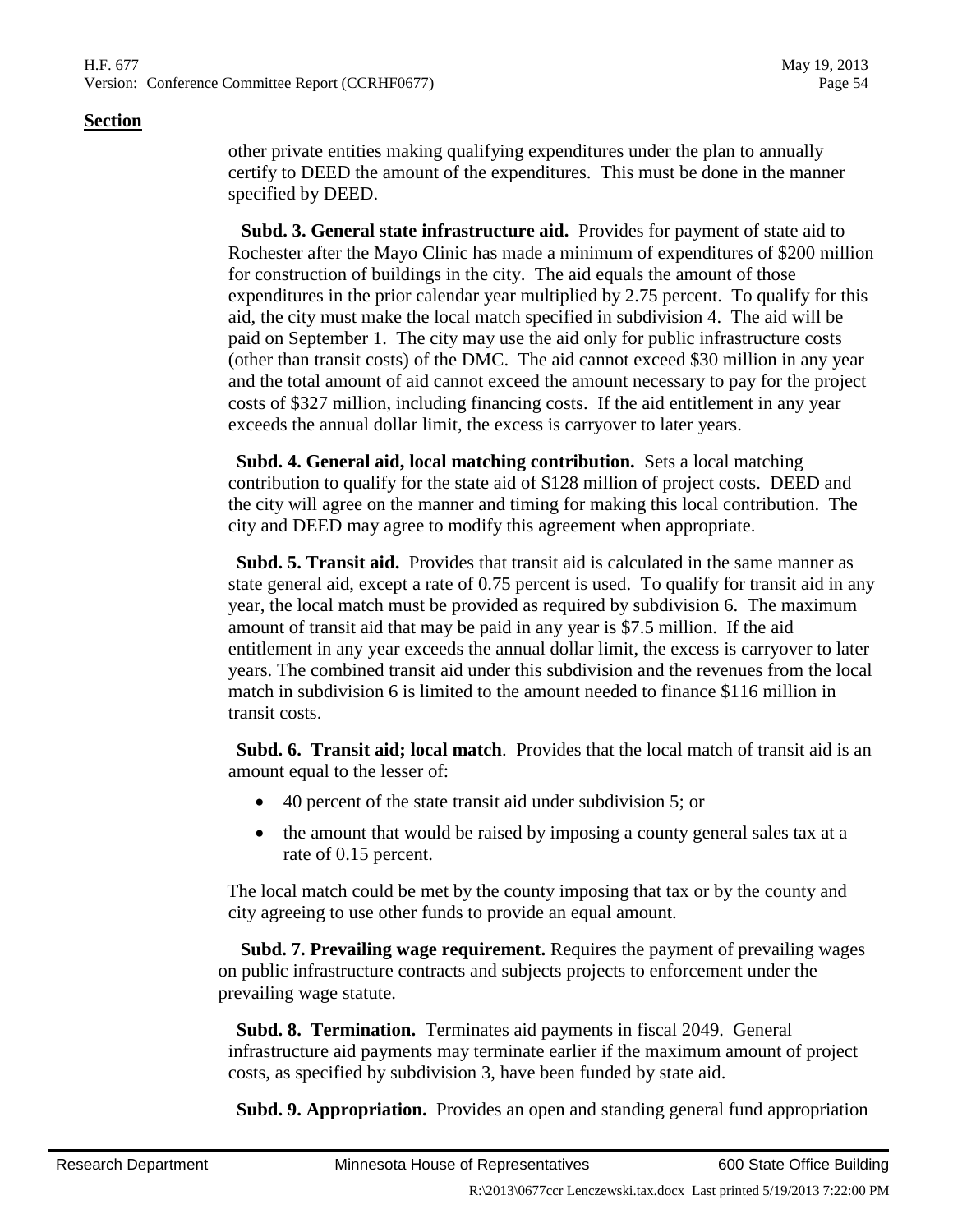to pay the state aid.

- <span id="page-54-1"></span>11 **Sales and use taxes authorized (Rochester).** Authorizes the city of Rochester to impose an additional general sales tax of up to one-quarter of one percent without voter approval. This would be in addition to the current one-half percent tax in Rochester.
- <span id="page-54-3"></span>**12 Use of revenues (Rochester sales tax).** Requires that any additional revenue resulting from either (1) an extension of the duration of the existing local sales tax or (2) an increase in the local sales tax rate under section [11,](#page-54-1) be used to fund the city share of public infrastructure costs related to the DMC development plan. Also repeals the requirement for the city to share \$5 million of its existing sales tax revenues with surrounding cities. This authority is reinstated subject to city council approval in section [14.](#page-54-2)
- <span id="page-54-0"></span>**13 Termination of taxes (Rochester).** Authorizes the city to extend the duration of the existing one-half of one percent local sales tax as late as December 31, 2049, without voter approval. Also provides that if the sales tax rate is increased under section [11,](#page-54-1) the additional tax expires at the earlier of December 31, 2049, or when the city determines that the total revenues raised by the city for the DMC development project under this and other optional taxes is sufficient to meet the city's obligation.
- <span id="page-54-2"></span>**14 Rochester sales tax sharing.** Reinstates the authority stricken in section [12,](#page-54-3) for the city of Rochester to share \$5 million of its local sales tax revenue collection with surrounding cities. Requires the city council to hold a hearing and approve the revenue sharing by resolution by September 1, 2013, in order to share the money. If the city does not pass the resolution, the \$5 million is directed to paying the city share of costs related to the Destination Medical Center development plan.

Effective the day after final enactment.

- **15 Olmsted interregional passenger rail study.** Requires this ongoing study to include an analysis of the feasibility of high-speed rail between Rochester and the Mall of America, extending to the airport and the Union Depot in St. Paul.
- **16 Effective date.** Upon local approval by the city of Rochester.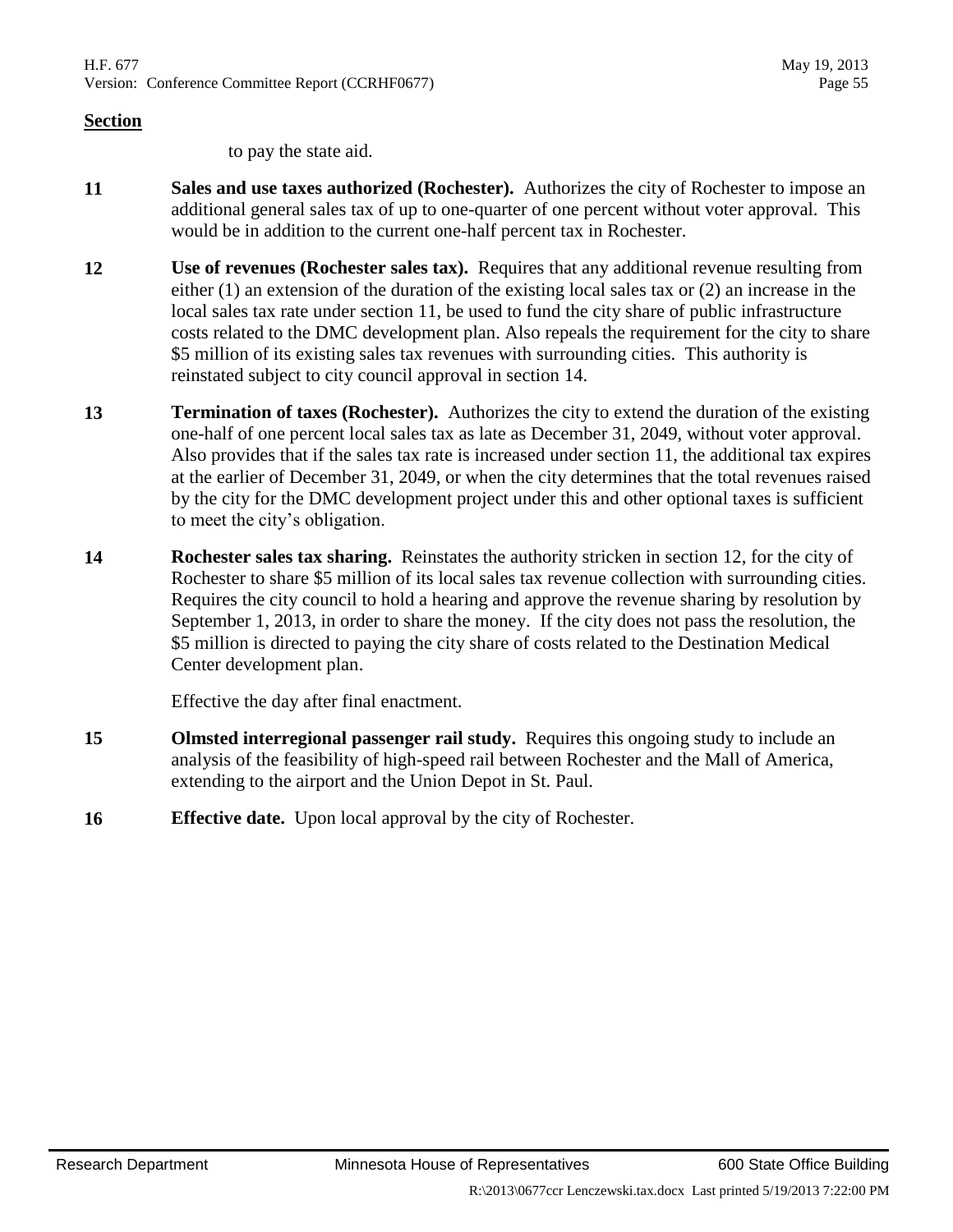# **Article 11: Minerals Taxes**

# **Overview**

The article increases the taconite production tax by five cents per ton and makes following changes in the distribution of the taconite production tax revenues:

- Provides for increased payments to all school districts in the taconite tax relief area.
- Increases the match requirement for companies receiving distributions from the taconite economic development fund from 50 percent to an equal match.
- Reduces the distribution to the property tax relief fund by nine cents per ton. (This fund pays the taconite homestead credit.)
- Modifies the one-time distributions made in H.F. No. 729 (the omnibus jobs bill) by decreasing a distribution to the city of Tower and providing an additional distribution to the city of Grand Rapids.
- Authorizes the Iron Range Resources and Rehabilitation commissioner to issue bonds to finance school capital projects for schools in the two taconite areas.
- **1 Taconite payments and other reductions.** Fixes the school share of the portion of the taconite production tax that is used for property tax relief under this section at 95 percent of the total property tax relief for that year, and directs the other five percentage points to the cities and townships located within that school district.
- **2 Cocupation taxes to be apportioned.** Redirects annually an amount of the occupation tax equal to 2.5 cent per ton on taconite production (as defined under the production tax) from the general fund to the mining environmental and regulatory account in the special revenue fund.
- **3 Taconite economic development fund (TEDF).** Requires taconite companies to provide a dollar-for-dollar match to any funds received from the TEDF, beginning with distributions in 2014. Under current law, the match requirement is 50 percent, but only applies to the first 14.7 cents of the TEDF (out of 30.1 cents total). The higher match would apply to all TEDF grants.
- **4 Taconite production tax rate.** Increases the rate of the taconite production tax by five cents per ton, to \$2.56 per ton.

**Effective date:** Production year 2013

<span id="page-55-0"></span>**5 Taconite school aid.** Increases the production tax distribution to all school districts in the taconite area by nine cents per ton, and provides for a supplemental distribution of taconite production tax proceeds to school districts based on the size of each district's referendum levy authority and its tax base.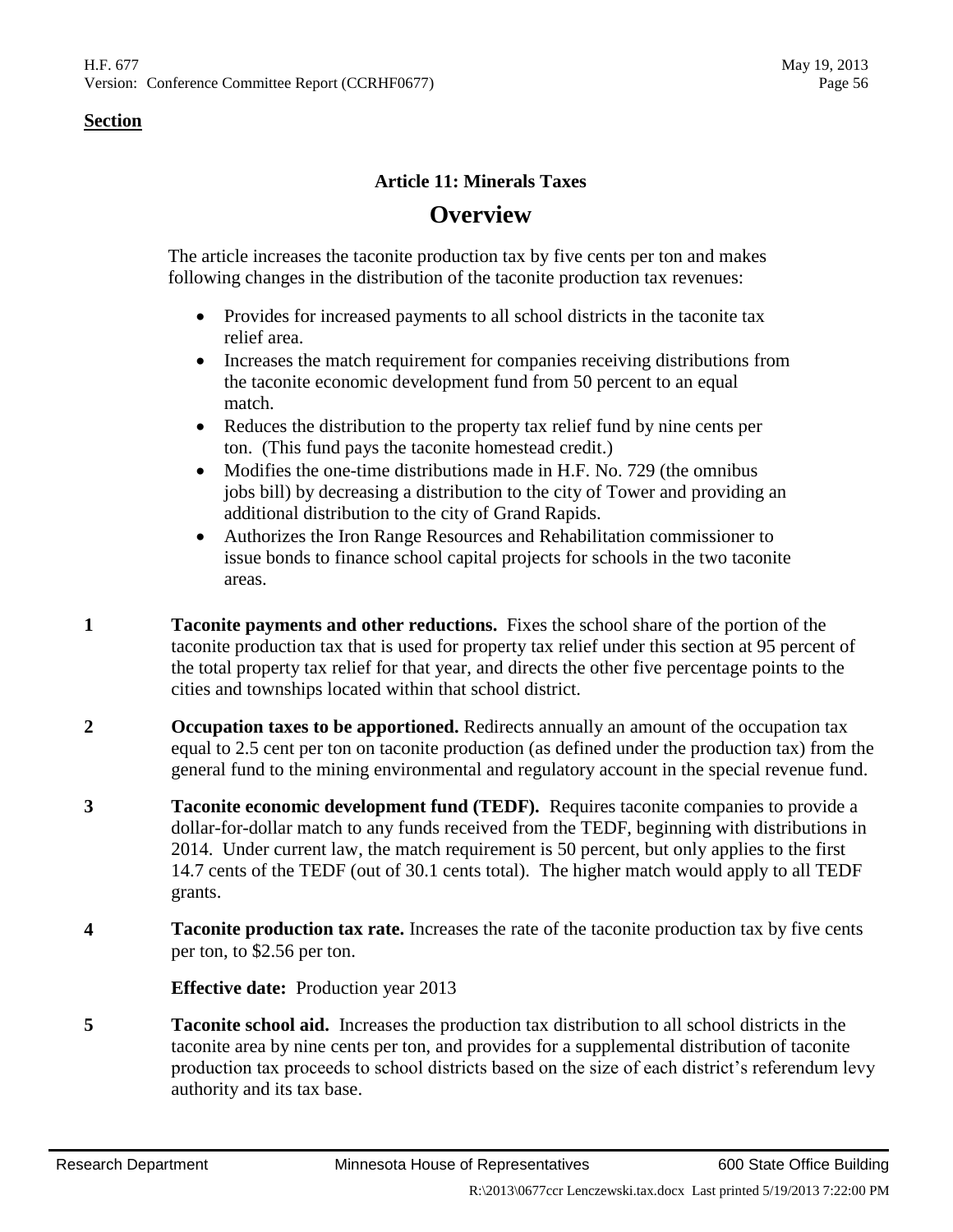**Effective date:** 2014 distribution.

<span id="page-56-0"></span>**6 Property tax relief.** Reduces the production tax distribution to the fund that pays for the taconite homestead credit by nine cents/ton (from 43.8 cents/ton to 34.8 cents/ton). This increases the amount available under the residual distribution to the Taconite Environmental Fund and the Douglas J. Johnson Economic Fund, offsetting the increased distributions to schools under section [5.](#page-55-0)

**Effective date:** 2014 distribution.

- **7 Distribution to city of Eveleth.** Makes the 0.2 cents per ton distribution to the city of Eveleth for the hockey hall of fame a permanent distribution and eliminates the donation match requirement.
- **8 Indexing adjustment.** Resets the escalator that applies to the rate for the distribution to the taconite tax relief fund after the rate reduction under section [6.](#page-56-0)
- **9 Iron Range Fiscal Disparities Study.** Requires the commissioner of revenue to conduct a study of the Iron Range fiscal disparities program. The study must be completed by February 1, 2014. Requires the study to analyze:
	- trends in population, tax base, tax rates, and contribution and distribution tax capacities across the region;
	- volatility of the program's distribution and causes of the volatility;
	- the impact of state policy changes on the program; and
	- the interaction between the program and the distribution of property tax aids and credits, taconite aid, and IRRR funding across the region.
- **10 2013 one-time distributions.** Modifies the one-time distributions of taconite production tax revenues passed in H.F. No. 729 (the omnibus jobs finance bill) to reduce the distribution to the city of Tower by 0.5 cents/ton and to provide an additional distribution of 0.5 cents/ton to the city of Grand Rapids for an economic development project.

**Effective date:** Production year 2013 only

**11 IRRR school bonds.** Authorizes the Iron Range Resources and Rehabilitation commissioner to issue bonds to make grants to school districts in the taconite tax relief areas for capital projects. These bonds would be paid by production tax distributions equal to ten cents per ton. The bonds would qualify for the credit enhancement program that applies to bonds directly issued by school districts. Proceeds provided to the St. Louis County Schools are required to be used to reduce debt service on outstanding bonds issued in 2009.

**Effective date:** 2014 distribution.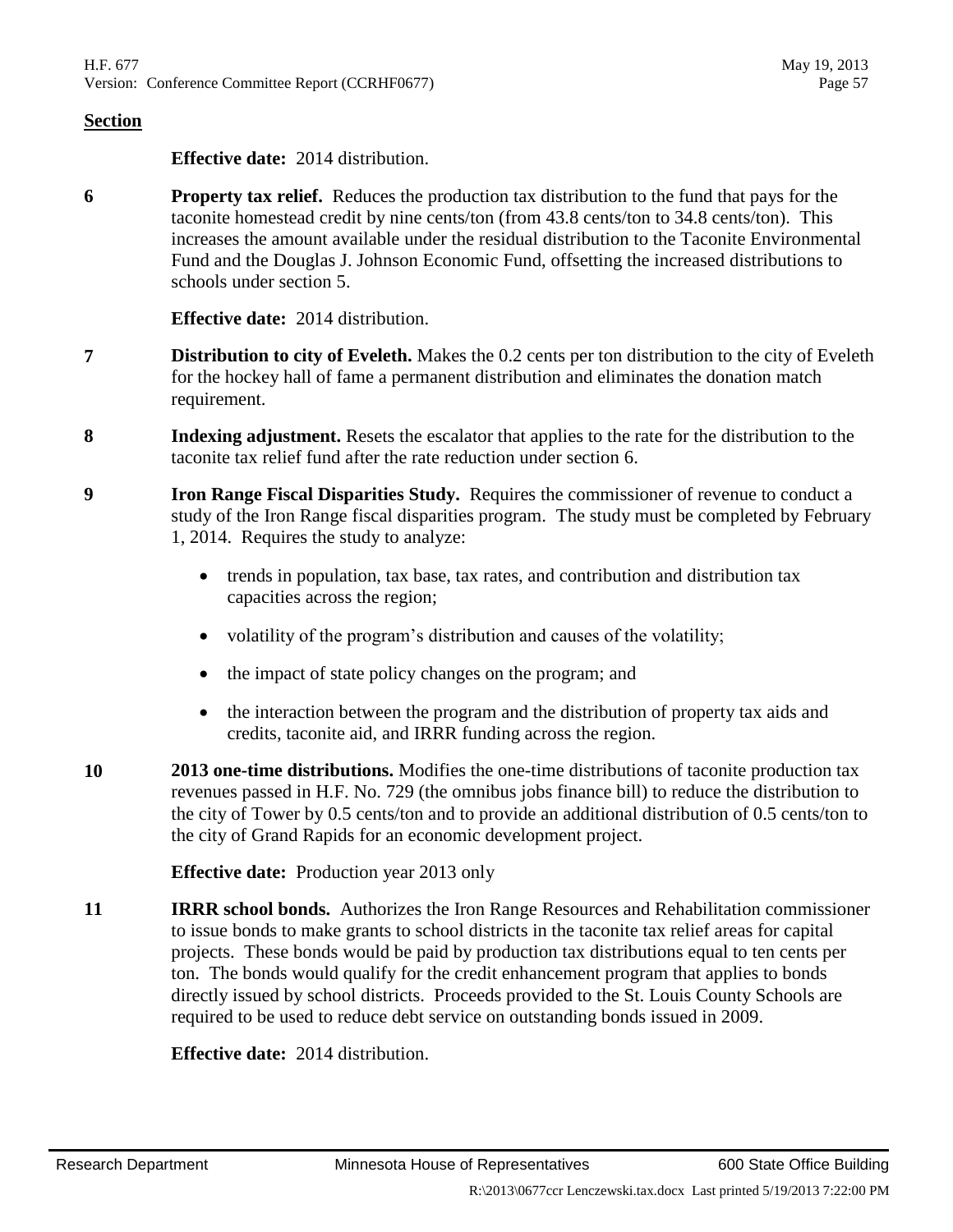# **Article 12: Public Finance**

# **Overview**

The article contains portions of the annual bill sponsored by the Public Finance Institute, a trade association of businesses and professionals providing services in connection with state and local government bonding. It makes changes in the laws that affect the investment of local government money and the authority of local governments to issue debt securities.

The article also:

- Modifies the bond allocation statute to allow entitlement issuers to carryover allocations for the same period of time permitted under federal law.
- Authorizes the Metropolitan Council bonding of \$35.8 million for transit.
- Expands street reconstruction bonding authority to include bituminous overlay projects.
- Extends the city of St. Paul's capital improvement plan bonding authority.
- **1 Authority to invest in state and local securities.** Modifies the law regulating the authority to invest local government funds in municipal securities to include:
	- Revenue obligations of local governments without taxing authority, if the obligations are rated AA or better. Under current law, the issuing governmental unit must have taxing power.
	- Any short-term school district obligation (13 months or less) if it is either (1) rated in the highest rating category, or (2) covered by the state credit enhancement program.
- **2 Guaranteed investment contracts (GICs).** Authorizes local governments to invest in shortterm GICs (18 months or less), if the issuer's or guarantor's short-term debt is rated in the highest rating category. This will allow purchase of short-term GICs issued by companies whose long-term debt is rated below the top two rating categories.
- **3 Special assessments for energy improvements.** Eliminates a reference under the energy improvement financing program (EIFP), enacted by the 2010 Legislature, that the properties must be "benefited" and allows EIFP special assessments to be repaid in 20 equal annual installments.
- <span id="page-57-0"></span>**4 County capital notes.** Modifies the definition of "capital equipment" for which county capital notes may be issued to include:
	- Computer hardware and software
	- Development and training services bundled with computer hardware and software
- <span id="page-57-1"></span>**5 County capital improvement program (CIP) bonds.** Expands the permitted facilities and expenditures that may be financed with county CIP bonds to include: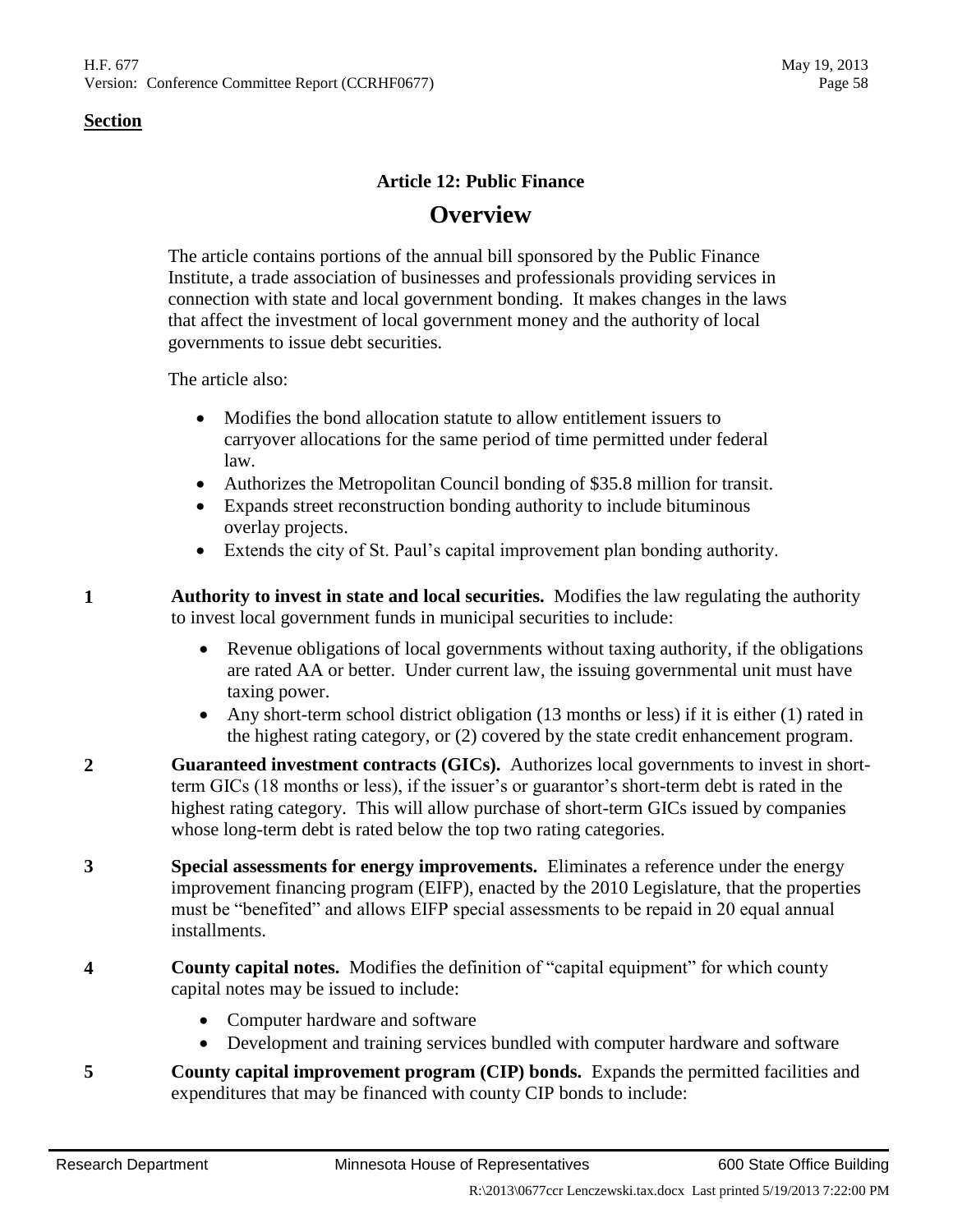- Public works facilities
- Fairgrounds buildings
- Records and data storage facilities
- Expenditures incurred before adoption of the plan, if the expenditures are included in the plan

Under present law, CIP bonds may be issued without referendum approval, but issuance is subject to a reverse referendum.

<span id="page-58-0"></span>**6 County CIP bonds; election requirement.** Makes three changes in the statute related to the reverse referendum authority for county CIP bonds. The section:

- Ties the five-percent petition requirement to the number of voters in the last county general election. Current law ties this to the most recent general election, regardless of whether county officials were on the ballot.
- Eliminates the requirement that the commissioner of revenue prepare the ballot question.
- Prohibits the county from proposing to issue CIP bonds for a one-year period, if a reverse referendum petition is filed and the county chooses not to issue the bonds, rather than holding an election to approve them. If the issue is submitted and the voters do not approve, the issue can be resubmitted to the voters after 180 days.
- **7 Dakota County Community Development Agency (DCCDA); housing improvement area powers.** Authorizes the DCCDA to exercise housing improvement district powers. The agency would be allowed to do this by resolution, rather than ordinance, as is required for cities exercising those powers. Housing improvement powers are used to help housing developments (e.g., town house developments) finance rehabilitation costs.
- **8 Home rule charter city capital notes.** Makes changes to the capital note authority for home rule charter cities similar to those under section [4](#page-57-0) for county capital notes.
- **9 Statutory city capital notes.** Makes changes to the capital note authority for statutory cities similar to those under section [4](#page-57-0) for county capital notes.
- **10 Metropolitan Council; transit obligations.** Increases the council's authority to issue debt obligations to fund its capital improvement plan for transit and paratransit by \$35.8 million. Proceeds may also be used to pay issuance costs (subject to the \$35.8 million limit).
- **11 Metropolitan Airports Commission (MAC), investment powers.** Eliminates restrictions on MAC's investment powers to be consistent with the authority for other local units of government.
- **12 Bond allocation; entitlement issuers.** Eliminates the provision that deducts unused carryovers of entitlement issuers' bond allocations from their next year's allocation. This change is retroactive to the 2012 entitlement allocation.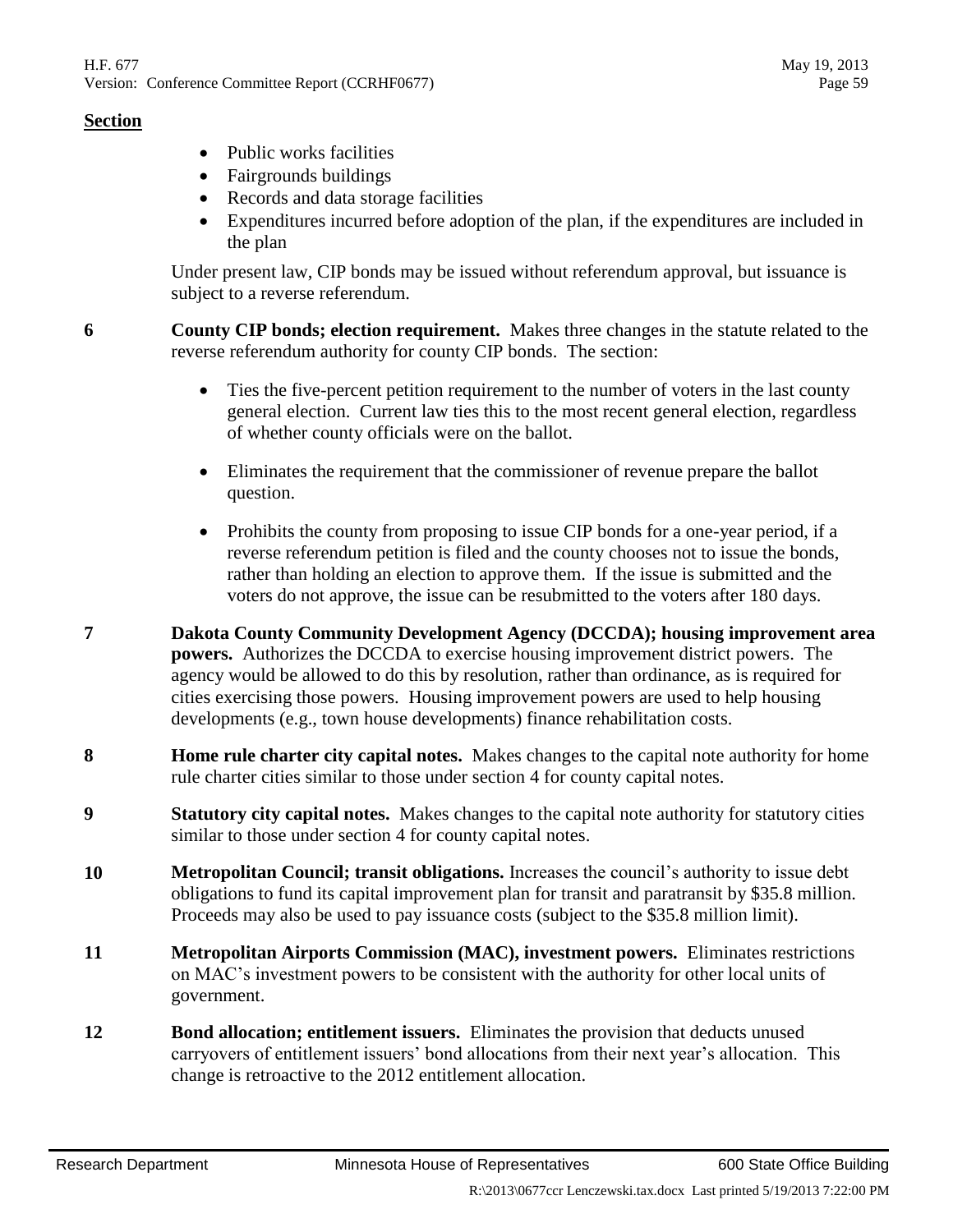- **13 Bond allocation; OHE bonds.** Eliminates the one-year limit on Office of Higher Education's carryover of its bond allocation for student loan bonds. This change is retroactive to the 2012 entitlement allocation.
- **14 Bond allocation; MHFA bonds.** Eliminates the one-year limit on Minnesota Housing Financing Agency's carryover of its bond allocation for housing bonds. This change is retroactive to the 2012 entitlement allocation.
- **15 City CIP bonds.** Authorizes use of CIP bonds for expenditures incurred before adoption of the CIP, if the expenditures are included in the plan. This parallels the similar change in section [5](#page-57-1) for county CIP bonds.
- <span id="page-59-0"></span>**16 City CIP bonds; election requirement.** Makes changes to the city CIP reverse referendum provisions that parallel those made to the county CIP program by section [6.](#page-58-0)
- **17 Street reconstruction bonds.** Makes changes in the reverse referendum provisions governing street reconstruction bonds for questions that are subject to referendum, but that are not submitted to the voters or that are defeated to parallel the similar provisions for county and city CIP bonds in sections [6](#page-58-0) and [16,](#page-59-0) and also provides that expenditures incurred before adoption of the capital improvement plan can be financed with the bonds, if the expenditures are included in the plan.

This section allows street reconstruction bonds to be used for bituminous overlay projects, which under current law are not considered to be reconstructions.

- **18 St. Paul capital improvement plan (CIP) bonding.** Extends the St. Paul CIP bonding authority, which is set to expire at the end of 2013, through 2024. These bonds are general obligation bonds and may be issued upon a vote of five of the seven members of the city council without voter approval—this is an exception to the city's home rule charter, which otherwise would require simple majority approval by the council and voter approval.
- **19 Bond allocation; carryforward of 2011 allocations.** Provides carryforwards of bond allocations of entitlement issuers from 2011 are not to be deducted from the entitlement issuers' allocations in 2013.
- **20 Local match; Independent School District No. 435.** Allows Independent School District No. 435, Waubun-Ogema-White Earth to expand classroom space at its Ogema elementary site using a grant that was awarded to the district by the Department of Human Services on August 12, 2012. Notwithstanding match requirements, the district may use a lease-purchase agreement held by the district. Effective the day following final enactment.
- **21 Legislative office facilities; appropriations.** Authorizes the commissioner of administration to enter into a long-term lease purchase agreement (up to 25 year term) to predesign, design, construct, and equip a legislative office building for the senators and staff. The building is to be located on the block north of the capitol, bounded by Park Street and North Capitol Boulevard on the west and east. In addition, a parking structure could be built on the block to the immediate west. The commissioner of management and budget is authorized to issue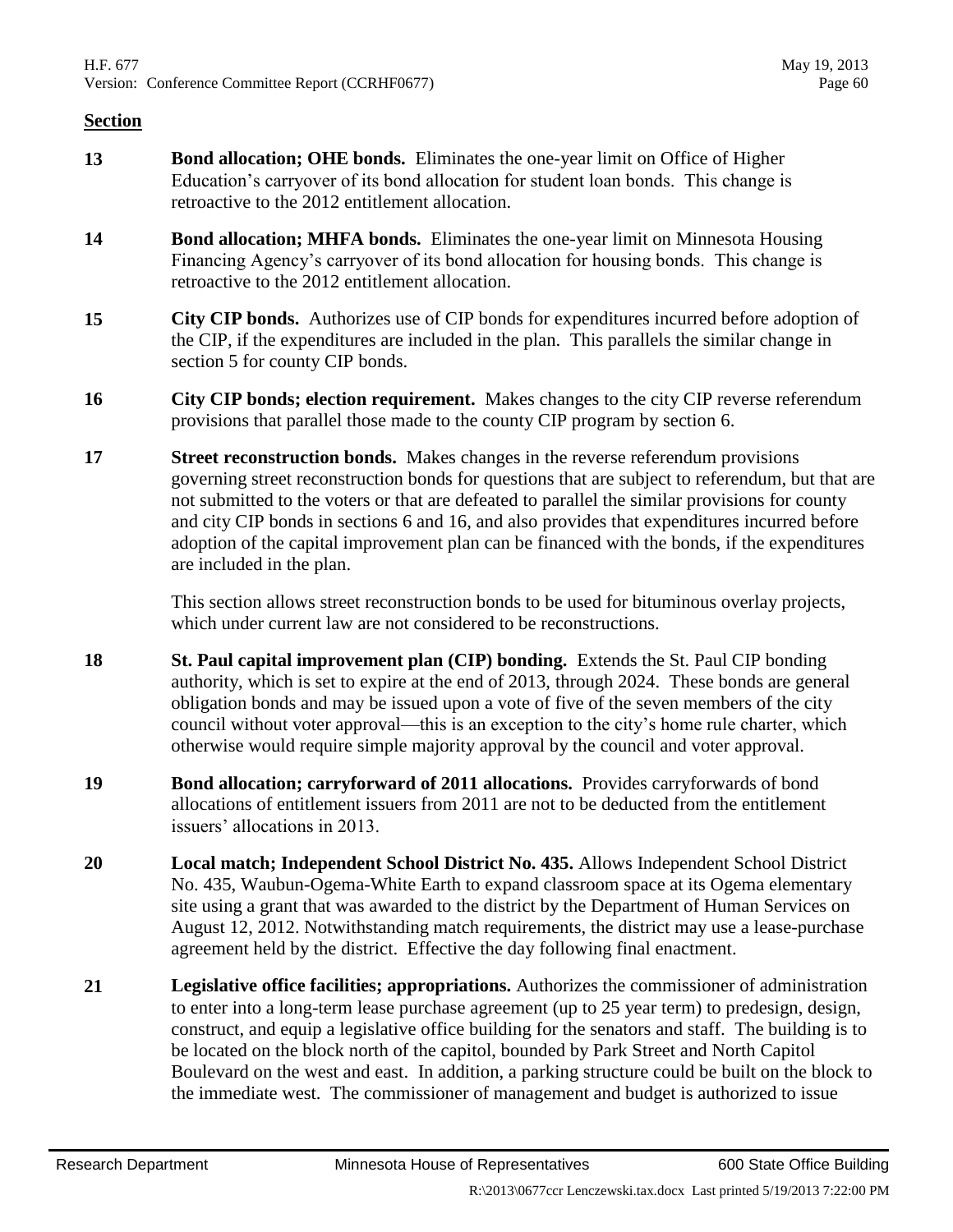revenue bonds or certificates of participation to fund the project.

The facilities are exempt from the design competition requirements. The commissioner of administration is to create a seven member selection committee to act as a board under the design build process statute, if the commissioner decides to use that method. Three of the members of the committee would be House members selected by the Speaker and three senators selected by the subcommittee on committees of the Rules Committee.

If the design build process is used, exemptions are provided from competitive bidding for audio and video contractors and subcontractors. The commissioner is given discretion and flexibility to select contractors. Authority is granted to enter ground leases for state-owned property as part of the financing. The commissioner of administration, however, cannot proceed with final plans and specifics until approval is obtained from the Senate Rules Committee.

\$3 million is appropriated from the general fund for FY 2014 for predesign and design. The appropriation is available until June 30, 2015. The commissioner is authorized to reserve money from the appropriation for legislative space for the repair costs related to the new building.

**22 Appropriation.** Appropriates \$1.86 million from the general fund for rent loss and relocation expenses related to the renovation of the capitol. The base for this appropriation is \$1.38 million for FY 2016 and \$960,000 for FY 2017 and \$0 in later years.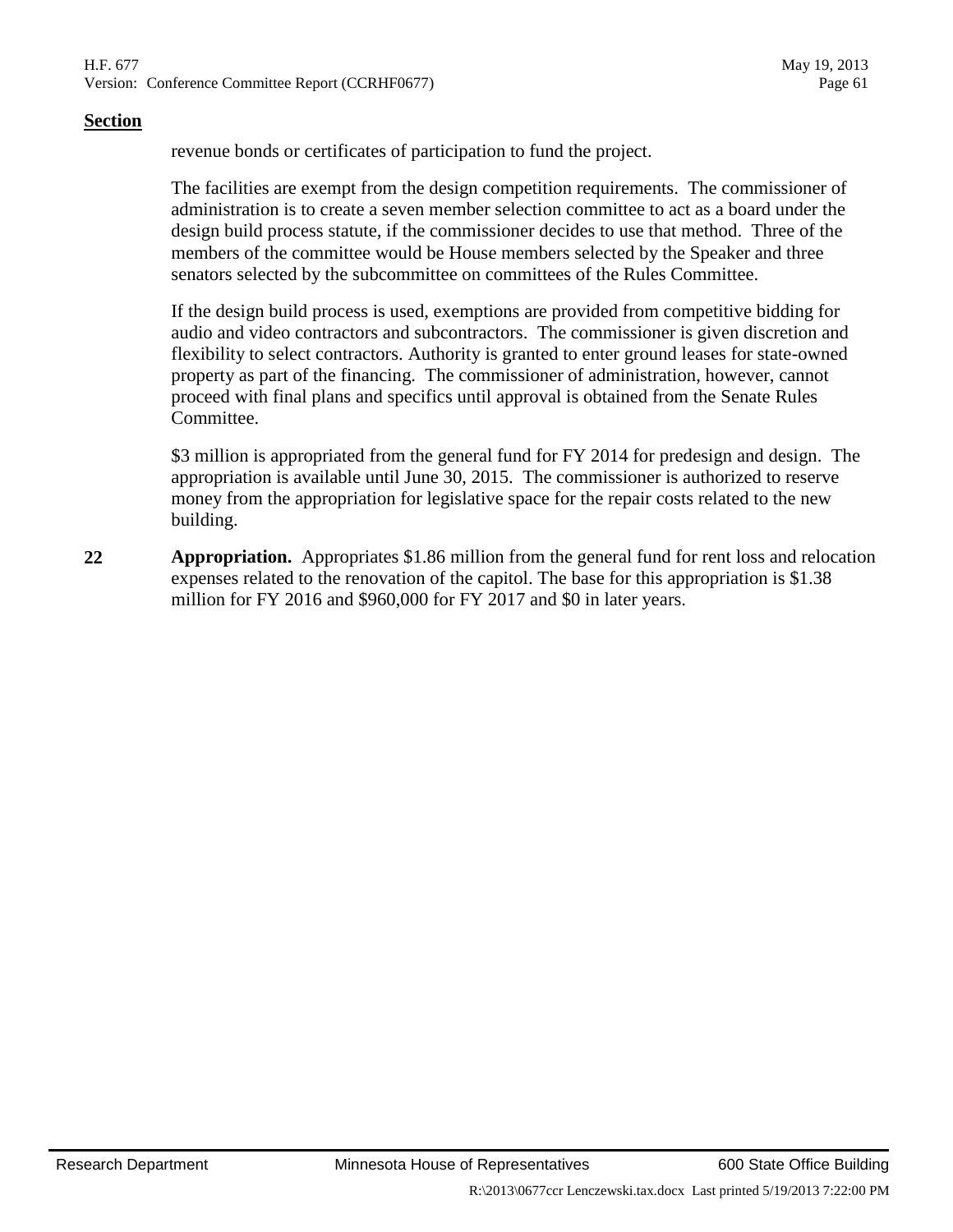# **Article 13: Miscellaneous Provisions**

# **Overview**

Extends the E911 fee and the Telecommunication Access Minnesota fee (which provides devices to persons with communications impairments to enable them to use telecommunications devices) to prepaid wireless customers.

Modifies the calculation of the backup revenue trigger for funding the Vikings stadium.

Provides an annual \$1 million statutory appropriation to an account for the Agricultural Utilization Research Institute.

Makes recently enacted provisions related to timely filing of tax court appeals consistent with federal case law and provisions of the Internal Revenue Code.

Provides purpose statements for new tax expenditures proposed in the bill.

Makes administrative appropriations to the commissioner of revenue for administering the act and to the commissioner of employment and economic development for administering the Destination Medical Center article.

- **1 Backup stadium revenues.** Increases the revenue sources in the formula that triggers the backup revenue sources for the Vikings stadium account by \$20,000,000.
- **2 Appropriation.** Provides an annual \$1 million appropriation from the general fund to the Agricultural Utilization Research Institute account in the special revenue fund.
- **3 E911 fee; collection.** Provides an exception to the requirement that all telecommunications carriers collect the Telephone Access Minnesota (TAM) fee under this subdivision.
- **4 E911 fee; prepaid wireless telecommunications service.** Specifies that the regular TAM fee does not apply to prepaid wireless communications service, which is subject instead to the fee established in section [18,](#page-62-0) subdivision 1, paragraph (b).
- **5 E911 fee; Minnesota tax laws.** Adds fees established in section 403 (i.e., the E911 fee) to the definition of "Minnesota tax laws."
- **6 E911 fee; Department of Public Safety.** Allows the commissioner of revenue to disclose return information to the Department of Public Safety as necessary to administer the collection of E911 and TAM fees from prepaid wireless customers.
- **7 Participation in Multistate Tax Commission (MTC) audits.** Authorizes the commissioner of revenue to participate in audits performed by the MTC. Section [24](#page-64-0) repeals Minnesota's participation in the Multistate Tax Compact as a member of the MTC.
- **8 Timely filed.** Makes technical changes to Laws 2013, Chapter 36 so that the postmark rule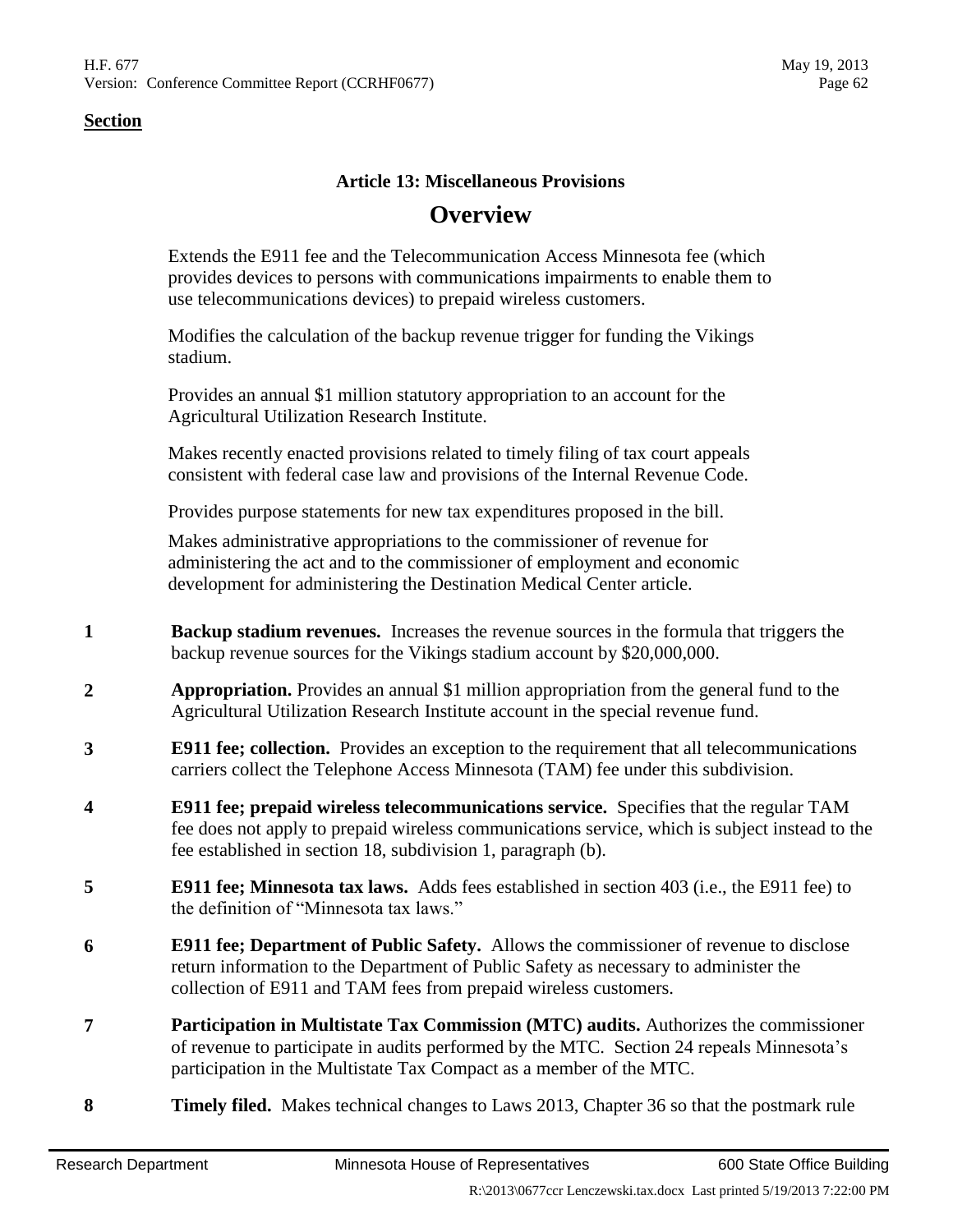for tax court appeals parallels federal case law and provisions of the Internal Revenue Code.

- **9 Backup stadium revenues.** Increases the revenue sources in the formula that triggers the backup revenue sources for the Vikings stadium account by \$20,000,000.
- **10 Prepaid wireless telecommunications services; definition.** Defines prepaid wireless telecommunications services in chapter 403 for use in administering the E911 fee.
- <span id="page-62-1"></span>**11 Wireless telecommunications service; definition.** Defines wireless telecommunications service in chapter 403 for use in administering the E911 fee.
- **12 Wireless telecommunications service provider; definition.** Changes the existing definition of wireless telecommunications service provider to reference the new definition of wireless telecommunication service in section [11.](#page-62-1)
- **13 Biennial budget; annual financial report.** Requires inclusion of 911 revenue and expenditure forecasts and projections, including separate data for prepaid wireless revenues, and projections of year-end fund balances in the Department of Public Safety's annual budget report to the legislature.
- **14 Emergency telecommunications service fee; account.** Exempts prepaid wireless customers from the current 911 fee and subjects them to the fee established in section [18.](#page-62-0)
- **15 Eligible telecommunications carrier status; requirement.** Prohibits wireless communication providers from qualifying for federal designation as an eligible telecommunications carrier, unless the commissioner of public safety certifies that the carrier is not in arrears in its payment to the 911 account.
- **16 Report.** Requires semiannual reports from telecommunications providers to the commissioner of public safety on the number of prepaid and total wireless subscribers sourced to Minnesota. Specifies that this is trade secret data.
- **17 Definitions; prepaid wireless fee.** Provides definitions for use in administering the E911 prepaid wireless fee.
- <span id="page-62-0"></span>**18 Prepaid wireless fees imposed; collection; remittance.**

 **Subd**. **1. Fees imposed.** Imposes an E911 and TAM fee on prepaid wireless service at the current monthly rate.

**Subd. 2. Exemption.** Exempts from the fees in subdivision 1 a minimal amount of prepaid wireless telecommunications service (ten minutes or \$5 or less) sold with a prepaid wireless device that is charged a single nonitemized price.

 **Subd. 3. Fee collected.** Specifies that these fees must be collected at the point of retail sale, combined into one amount, and separately reported on a receipt.

 **Subd. 4. Sales and use tax treatment.** Specifies that the sales tax statutes be used to determine whether retail transactions of prepaid wireless service occur in Minnesota.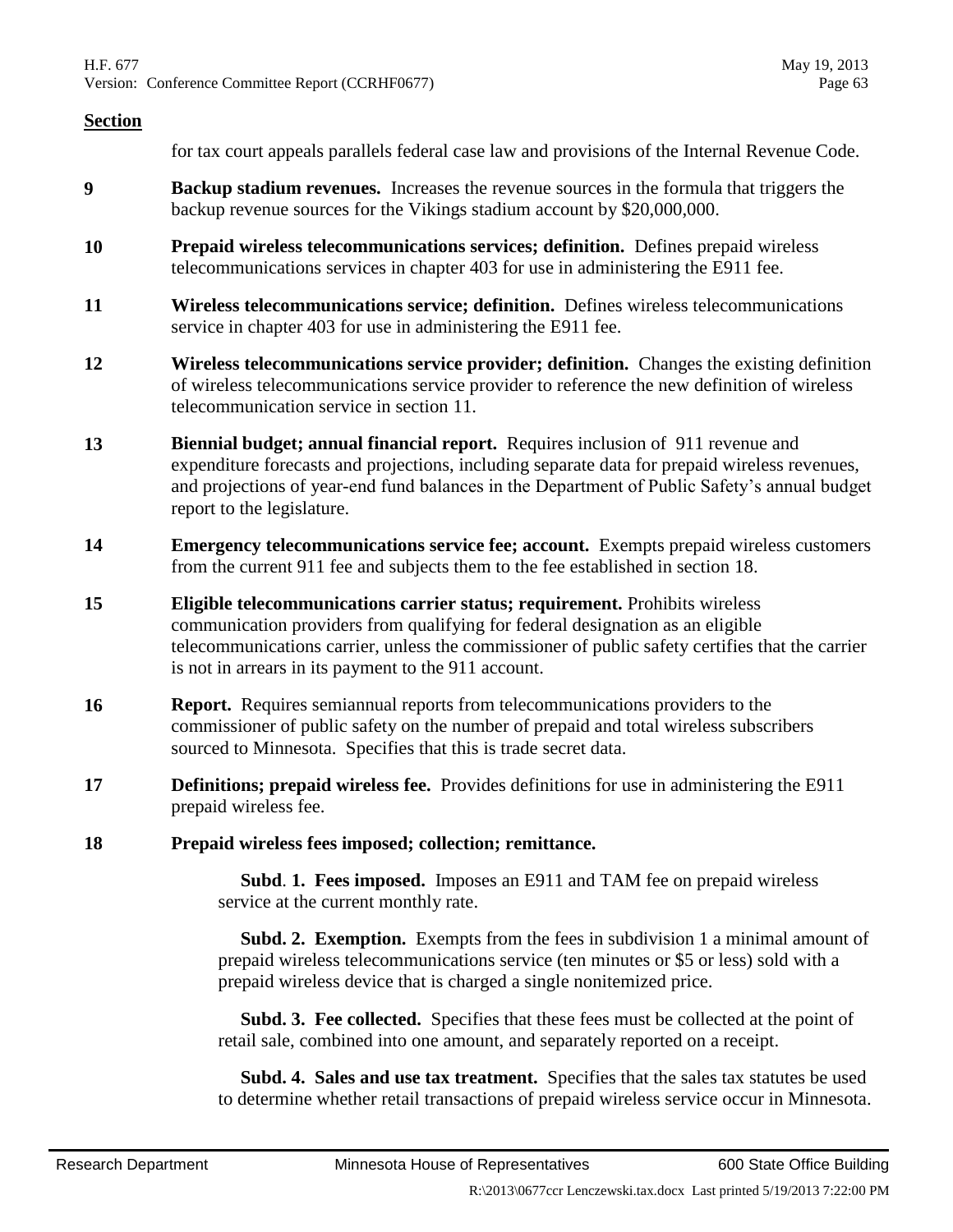**Subd. 5. Remittance.** Specifies that the seller is liable to remit these fees as provided in section [19.](#page-63-0)

 **Subd. 6. Exclusion for calculating other charges.** Excludes the fees from being included in the base for measuring any other tax or charge imposed by the state or a local government.

 **Subd. 7. Fee changes.** Specifies that these fees for prepaid wireless service must be increased or reduced proportionately to fluctuations in the same fees that apply to other customers. Specifies the effective date of fee changes and notice requirements.

#### <span id="page-63-0"></span>**19 Administration of prepaid wireless 911 fees.**

 **Subd. 1. Remittance.** Specifies that the fees must be collected by sellers and remitted to the commissioner of revenue in the same general manner as sales taxes.

 **Subd. 2. Seller's fee retention.** Authorizes a seller to deduct and retain three percent of the fees.

 **Subd. 3. Department of Revenue provisions.** Specifies that the audit, collection, appeal, and other procedures of chapters 289A and 270C apply to these fees.

 **Subd. 4. Procedures for resale transactions.** Authorizes the commissioner of revenue to establish procedures by which a seller may document that a sale is not a retail transaction that substantially coincide with existing provisions in chapter 297A.

 **Subd. 5. Fees deposited.** Requires the commissioner of revenue to deposit each fee in its corresponding account within 30 days of receipt. The department may retain and deduct up to two percent of the collected fees for administration costs.

- **20 Liability protection for sellers and providers.** Exempts providers and sellers of prepaid wireless telecommunications service from liability for damages resulting from providing lawful assistance in good faith to a state, federal, or local law enforcement officer.
- **21 Exclusivity of prepaid wireless E911 fee.** Prohibits any tax, fee, or surcharge being imposed on prepaid wireless telecommunications service for E911 purposes.
- **22 Purpose statements for tax expenditures.** Provides purpose statements for various tax expenditures added by the bill as follows:
	- Federal conformity to simplify compliance and administration of the individual income tax
	- Income tax subtraction for federal railroad track maintenance credit to increase maintenance and upgrading of railroad track in Minnesota
	- Historic structure rehabilitation credit to create and retain jobs related to historic rehabilitation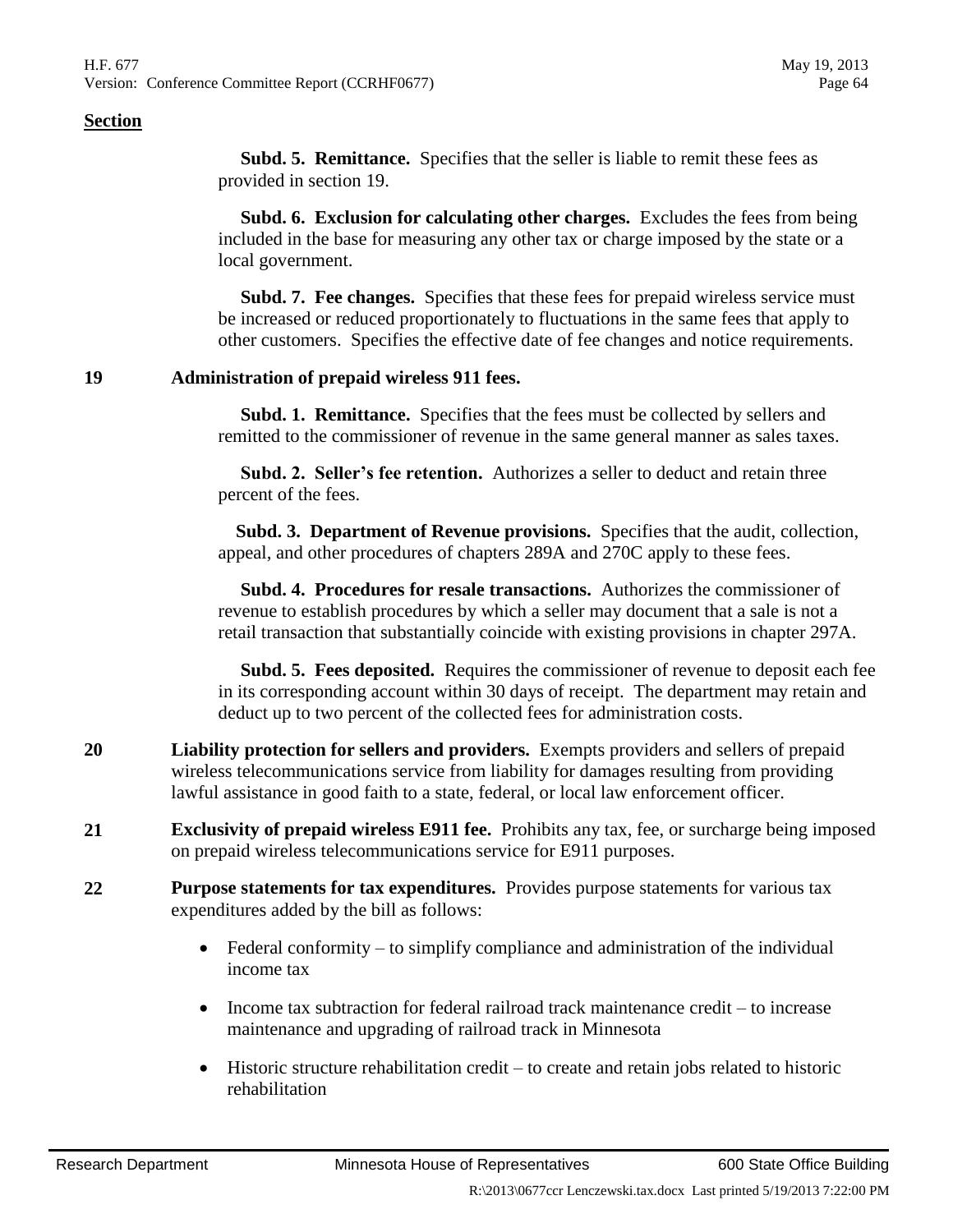- Greater Minnesota internship credit to encourage Minnesota businesses to provide more internships in Greater Minnesota
- Sales tax exemption for Greater Minnesota businesses to induce increased investment and expand employment in Greater Minnesota
- Expansion of sales tax exemption of durable medical products to Medicare and Medicaid purchases – to simplify sales tax administration and provide relief for sellers unable to collect tax under Medicare and Medicaid
- Sales tax exemption for public safety radio communications systems to provide equal treatment to local governments on public safety radio purchases
- Sales tax exemption for established religious orders to maintain an existing exemption that is jeopardized due to a St. John's University governance change
- Sales tax exemption for certain dental providers to defray the costs of these providers to encourage provision of service to underserved communities
- Sales tax exemption for nursing homes and boarding care homes to maintain an existing exemption potentially eliminated due to a property tax court case
- Various sales tax exemptions for construction materials to increase jobs and reduce tax pyramiding
- Sales tax exemption for aircraft parts and labor to encourage growth of the aviation service sector in the state
- Sales tax exemption for public infrastructure related to destination medical center to reduce city costs for projects

**Background.** Minnesota Statutes, section 3.192, requires bills that create new tax expenditures or renew existing tax expenditures to provide a purpose for the tax expenditure and a standard or goal for use in measuring its effectiveness.

- **23 Administrative appropriation.** Appropriates \$950,000 to the commissioner of revenue for administering the act. \$350,000 is a onetime appropriation and \$300,000 per year becomes part of the agency's base budget. Also appropriates \$25,000 per year to the commissioner of employment and economic development (DEED) for administering the Destination Medical Center article. The amount appropriated for DEED becomes part of the base budget.
- <span id="page-64-0"></span>**24 Repealer**. Repeals Minnesota's membership in the Multistate Tax Commission.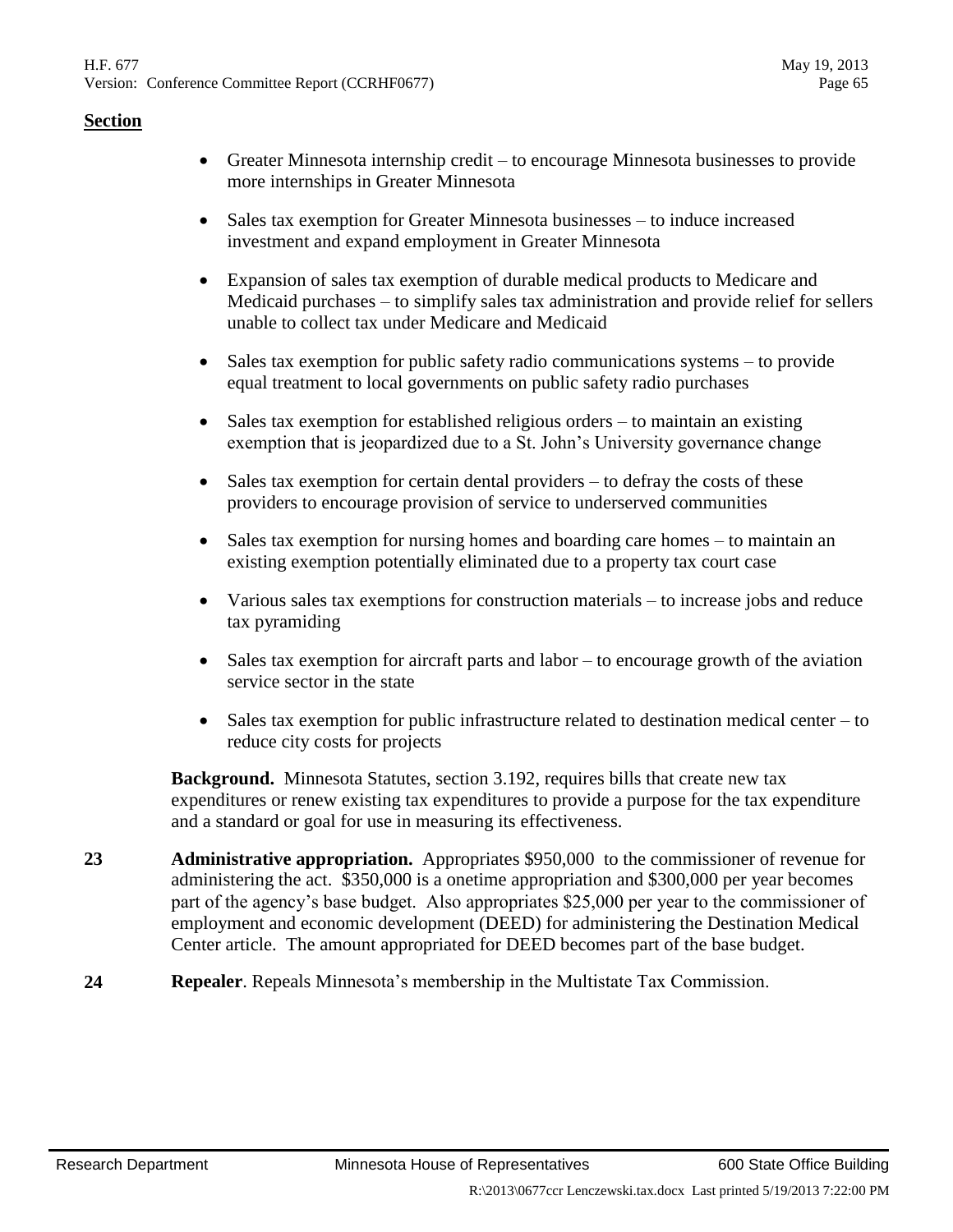# **Article 14: Market Value Definitions Overview**

This bill converts the computation of levy, tax, spending, debt, and similar limits that are based on "market value" or "taxable market value" to estimated market value. This is done in response to the 2011 law that replaced the market value homestead credit with the market value exclusion and had, following a Department of Revenue interpretation, the consequence of reducing these limits by the amount of the new exclusion. Using estimated market value will base these limits on the assessor's estimate of the properties' fair market value, including any board or court orders adjusting that value, but before any exclusions, adjustments, or other changes are made to the value for tax or legislative policy purposes (e.g., green acres and similar deferrals and the homestead market value or other exclusions).

- **1 County fairgrounds improvement expenditures.** Converts from taxable to estimated market value the qualifying criterion (a minimum of \$105 million of market value) that permits a city, town, or school district to spend up to \$10,000 per year on county fairgrounds improvements.
- **2 County agriculture and conservation land assistance program; required levy.** Converts the minimum levy required for a county to participate in the state agricultural land preservation and conservation assistance program from a percentage of taxable market value to estimated market value. This levy is capped at \$15,000.
- **3 State police and fire aid; definitions.** Modifies the definitions for state police and fire aid to refer to estimated market value, rather than market value. Market value is used to allocate the amount of fire aid among recipient jurisdictions. The definition includes tax exempt market value.
- **4 Apportionment of state fire aid.** Provides for apportionment of state fire aid among recipient jurisdictions (cities, towns, and various other governmental units) based on estimated market value, rather than market value.
- **5 State fire aid.** Changes a reference in state fire aid from market value to estimated market value.
- **6 Auxiliary forest.** Deems the market value of land in an auxiliary forest for all purposes other than taxation to be based on estimated, rather than taxable, market value.
- **7 Watershed management tax district; levy limit.** Converts the watershed management tax district levy limit in rural towns from a limit based on 0.02418 percent of taxable market value to the same percentage of estimated market value.
- **8 Watershed management organizations; bond levy.** Converts the levy limit on watershed management organization bond levies in rural towns from a limit based on 0.02418 percent of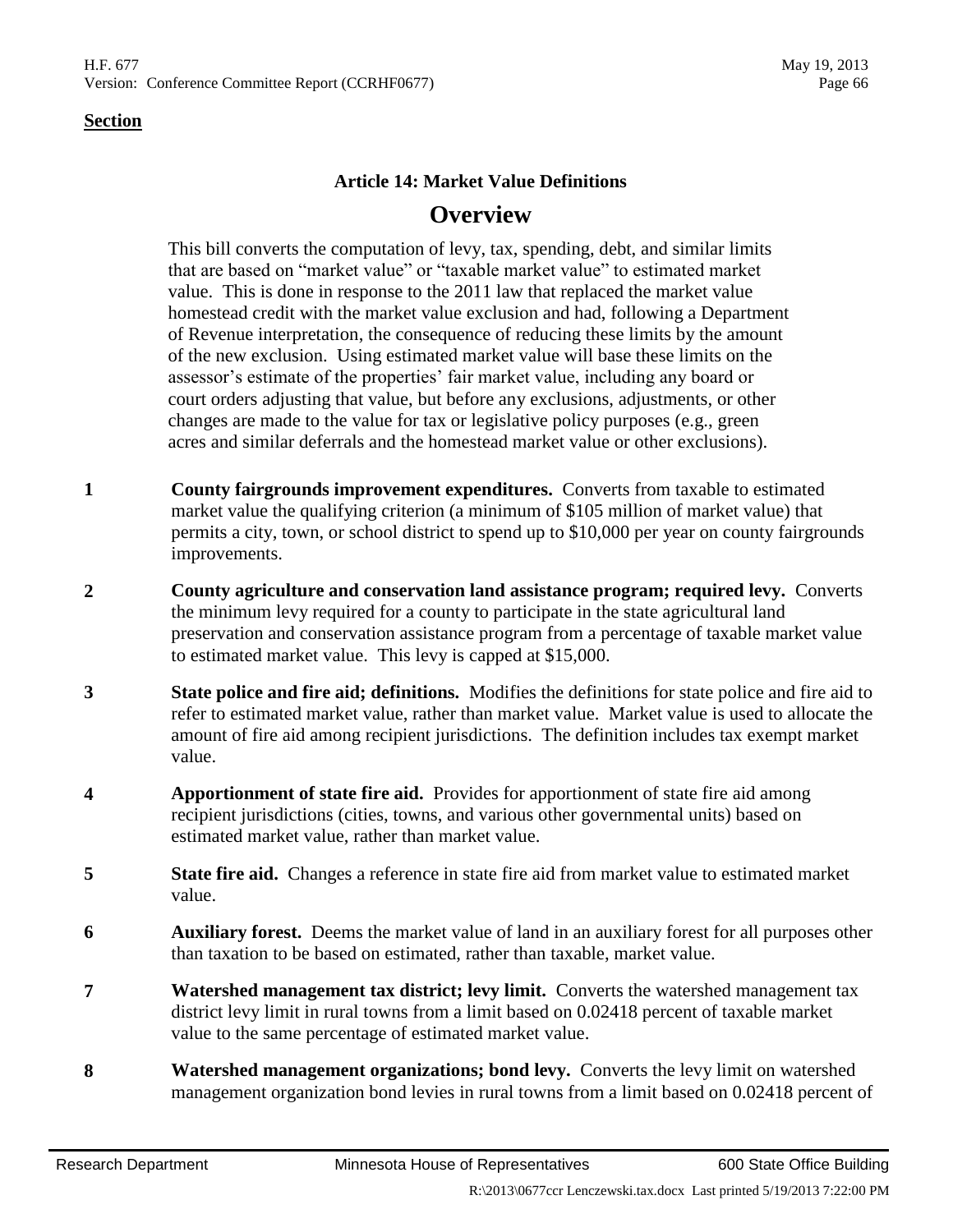taxable market value to estimated market value.

- **9 Lake Minnetonka Conservation District, total funding limitation.** Converts the total funding limit that applies to the Lake Minnetonka Conservation District from 0.00242 percent of taxable market value to estimated market value. This limit may be exceeded by resolution of three-fourths of the participating municipalities.
- **10 White Bear Lake Conservation District; municipal levy limits.** Converts the levy limit for municipalities to fund the White Bear Lake Conservation District from 0.02418 percent of taxable market value to estimated market value. This affects the cities of White Bear Lake, Dellwood, and Mahtomedi, and the town of White Bear.
- **11 Watershed districts; organizational expense fund.** Converts the cap on a watershed district's organizational expense fund, which is funded by a property tax levy, from a limit based on 0.01596 percent of taxable market value to estimated market value. This fund is capped at \$60,000.
- **12 Watershed districts; general fund and basic features levy limits.** Converts the limit on a watershed district's general levy limit from one equal to 0.048 percent of taxable market value to estimated market value. This levy cannot exceed \$250,000. An additional 15-year levy for basic water management features, if petitioned for by 50 or more resident owners, is also converted from taxable market value to estimated market value.
- **13 Watershed districts; survey and data acquisition levy.** Converts the limit on a watershed district's survey and data acquisition levy limit from 0.02418 percent of taxable market value to estimated market value. This levy may only be imposed once every five years.
- **14 Eminent domain blight test.** Modifies the definition of "structurally substandard" under the blight test in the eminent domain law to refer to estimated market value, rather than taxable market value. This test limits certain uses of the eminent domain power to properties where the cost of curing housing and similar types of code violations exceeds 50 percent of the value of the property. Under the changes, this would be measured against estimated, rather than taxable, market value.
- **15 Computation of adjusted net tax capacity or ANTC.** Requires the Department of Revenue (DOR) to compute ANTC values for cities and counties. ANTCs are used in various state aid formulas that are based on "equalized" tax base amounts (i.e., adjusted for the variations in assessment practices using assessment sales ratios). The statute now refers only to the computations for school districts. Changes in the section also clarify that these computations use values that reflect fiscal disparities, tax increment financing, and the power line credit. All of these changes codify the current DOR practice. Section [111](#page-75-0) directs the Revisor to recodify this statute in the property tax statutes.
- **16 County historical society levy.** Converts the city and town levy limit for county historical societies from 0.02418 percent of taxable market value to estimated market value.
- **17 EMS district levy limit.** Converts the emergency medical service (EMS) taxing district levy limit from 0.048 percent of taxable market value to estimated market value. This levy is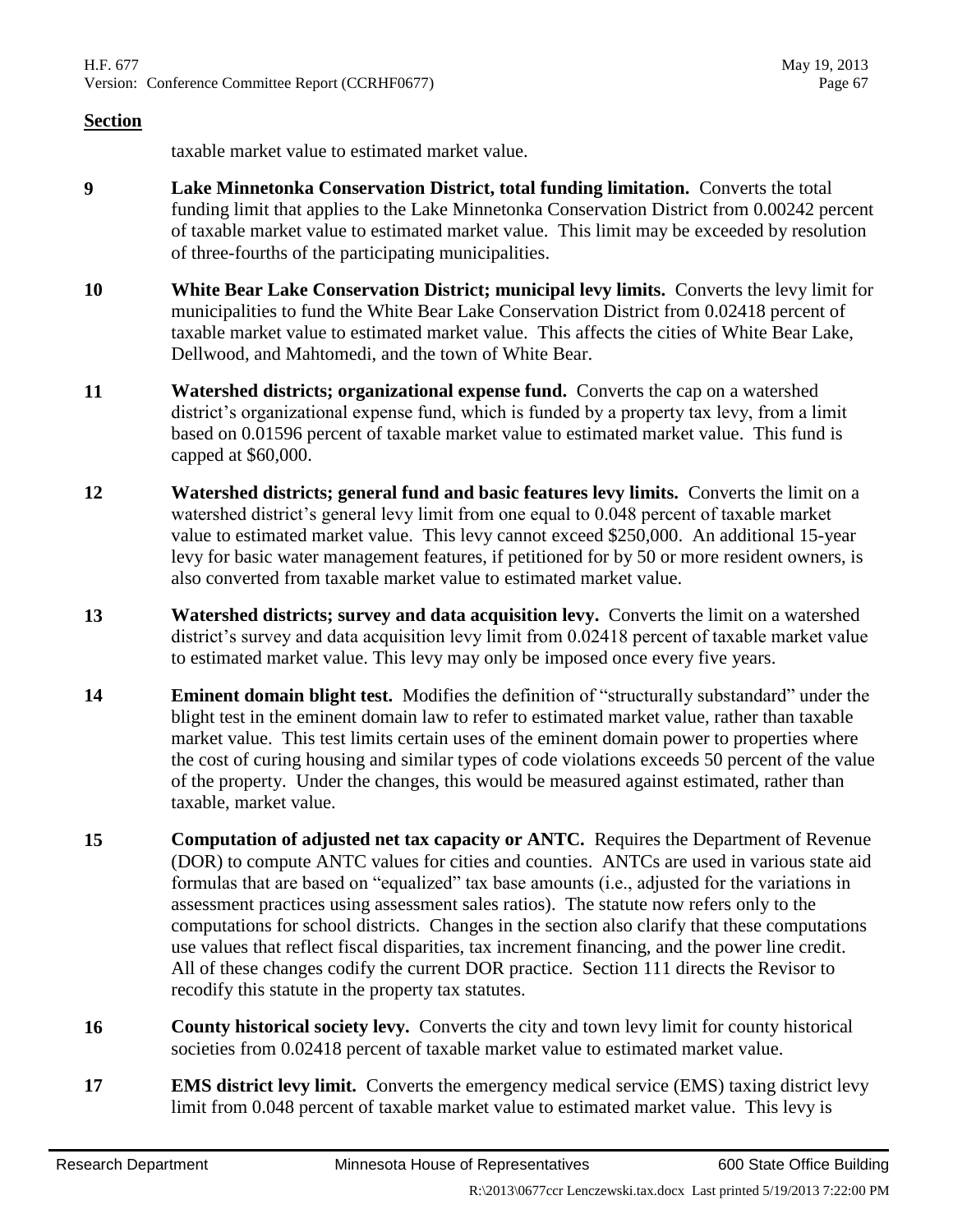capped at \$400,000.

- **18 CSAH formula; rural counties.** Converts the levy calculation in the county state aid highway (CSAH) formula for rural counties from 0.01596 percent of taxable market value to estimated market value. This levy determines the expected local contribution under the formula.
- **19 CSAH formula; urban counties.** Converts the levy calculation in the CSAH formula for urban counties from 0.00967 percent of taxable market value to estimated market value. This levy determines the required local contribution under the formula.
- **20 Mandated expenditure of CSAH money; exemption.** Modifies the exemption from a mandate on counties to spend CSAH money on bridge and dam improvements in statutory, third, and fourth class cities. Under present law, this requirement does not apply to cities with taxable market value of more than \$2,100 per capita. This measure is converted to an estimated market value base.
- **21 County road and bridge levy in unorganized townships.** Modifies qualifying rules related to expenditure of the county road and bridge levy in unorganized towns from valuation based on taxable market value to estimated market value. This provision applies only to counties with unorganized townships and between 95 and 105 full or fractional townships and values between \$12 million and \$21 million. An obsolete reference to base for the property tax on "money and credits" is repealed; this tax was eliminated in the 1930s.
- **22 County road and bridge bond limit.** Converts the limit on county road and bridge bonds from 0.12089 of taxable market value to estimated market value and repeals a reference to the obsolete property tax on money and credits.
- **23 Estimated market value; definition.** Defines "estimated market value" for purposes of the property tax statutes as the assessor's determination of market value, including any board orders, for the parcel of property. The definition of estimated market *for a taxing district* in section [25](#page-67-0) governs the computation of tax levy limits, debt limits, and state aid computations. This section contains the general definition of a *parcel's* estimated market value.
- <span id="page-67-1"></span>**24 Taxable market value; definition.** Defines "taxable market value" for purposes of the property tax statutes as the estimated market value of the parcel reduced by:
	- Market value exclusions
	- Deferments of value (e.g., green acres, rural preserves, open space, metropolitan agricultural preserves and so forth)

Other adjustments that reduce market value before class rates are applied.

<span id="page-67-0"></span>**25 Market value definition; computation of levy limits, debt limits, and state aid.** Converts from taxable market value to estimated market value the definition of "market value" in the statute that provides the general rules for computing tax levy limits, debt limits, and state aid computations based on market value. Under current law, taxable market value is computed after (1) limited market value (which has expired and is obsolete) and (2) the "This Old House" valuation exclusion, but includes tax-exempt wind energy values. In addition, it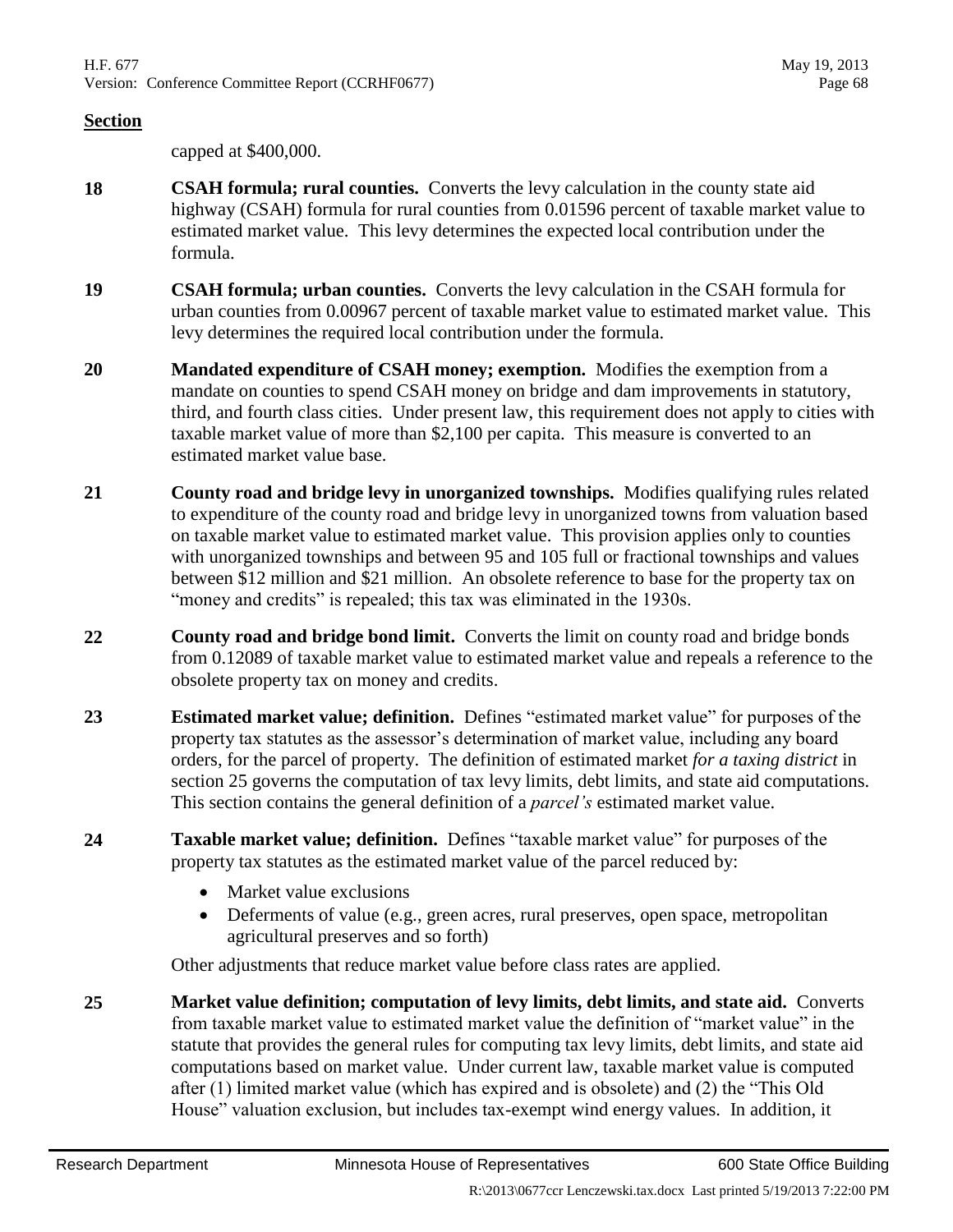provides that market value does not reflect adjustments for TIF, fiscal disparities, and the power line credit. In applying the statute, DOR has excluded a variety of minor valuation exclusions that are not referenced in the statute. This section now specifically references the minor exclusions, while providing that estimated market value is the value before these adjustments.

By converting the limits to estimated market value, the definition will not reflect the reductions or shifts in value caused by the following:

- The various deferrals, such as green acres, open space, rural preserves and so forth this is a policy change from current practice and will increase limits somewhat in areas with these properties.
- Exclusions, including the homestead market value exclusion enacted by the 2011 legislature, as well as the more minor exclusions in prior law—this reflects either a change in the way the statute is written or DOR practice, but under prior law (before enactment of the homestead market value exclusion) these amounts were very minor.
- Adjustments to tax capacity, such as fiscal disparities and TIF—this is the same as current practice.

Present law requires that tax-exempt wind energy property be added to taxable market value. The section reverses that, confirming apparent local administrative practices in the counties with the largest amounts of this property.

The measure of estimated market value for tax limits is the amount for the previous assessment year, while for debt limits it is the most recently available amount.

Limits under special law and city charters that are based on market value are also converted to estimated market value.

- **26 Cross reference.** Corrects a cross reference to a subdivision (relating to the value of platted land) that was recodified as two subdivisions in 2008.
- **27 Manufactured home park cooperative.** Eliminates a reference to the repealed market value homestead credit with a reference to the market value homestead exclusion.
- **28 Homestead application.** Replaces a reference to the repealed market value credit with a reference to the market value exclusion.
- **29 Tax definition.** Eliminates an obsolete reference to gross tax capacity.
- **30 Disparity reduction aid (DRA).** Requires taxable market values to be used in the computation of DRA, since DRA computations are based on net tax capacity, which is always based on taxable market value.
- **31 Disparity reduction credit (DRC).** Confirms that the DRC will continue to be computed using taxable market value. This prevents the definitional change in section [25](#page-67-0) from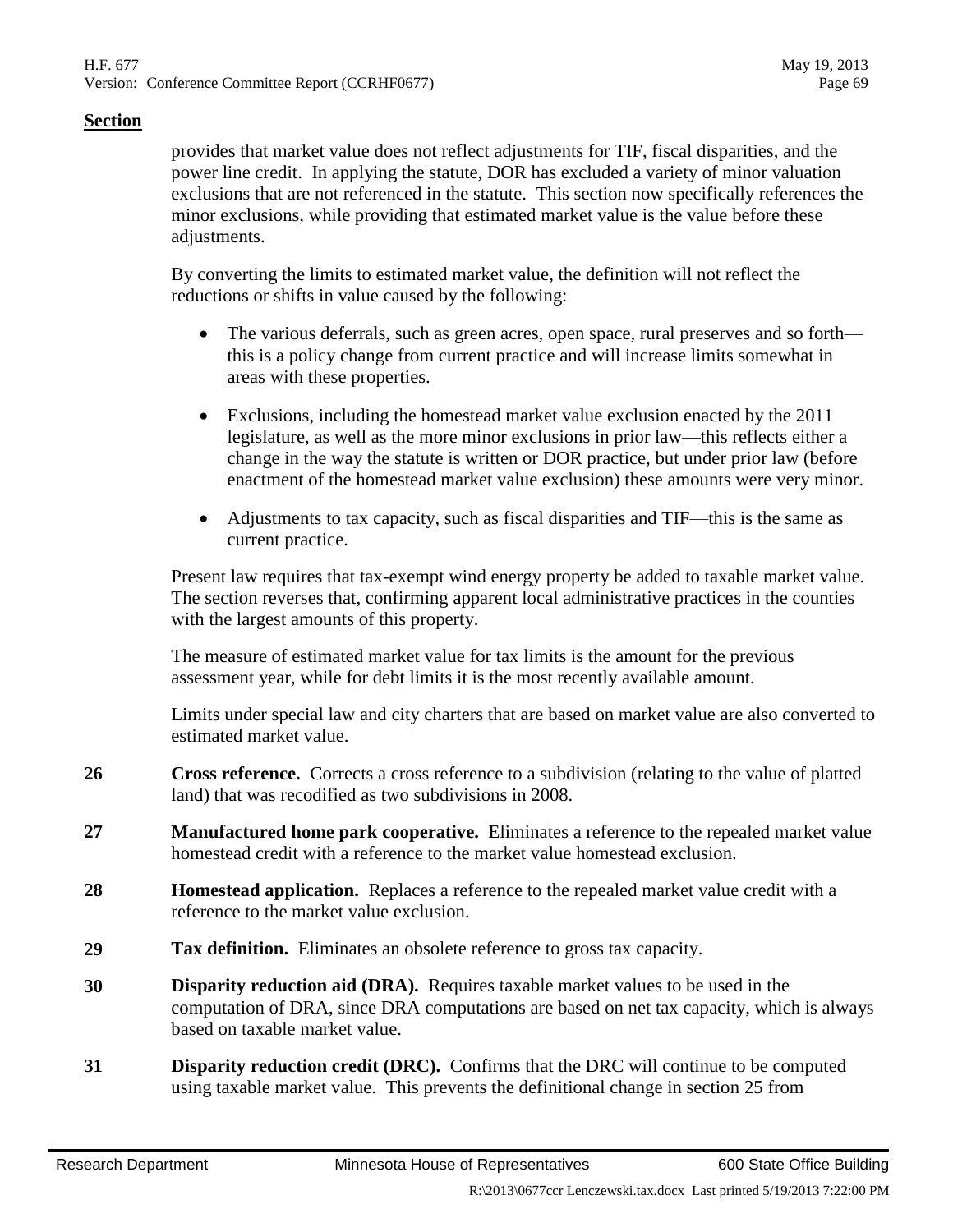modifying the computation of the DRC.

- **32 Levy limits based on mill rates; growth factor.** Provides that the law converting old special law and city charter provisions containing levy or mill rate limits will provide increases based on the rate of growth in estimated market value, rather than taxable market value.
- **33 Correction of town levies.** Modifies the thresholds used to determine which year's levy a correction of mistakes in town levies will be added to from a percentage of taxable market value to estimated market value.
- **34 Obsolete levy limit law.** Converts the growth factor under the old (last effective for the 2010 levy) levy limit law for commercial-industrial property from taxable to estimated market value.
- **35 Contents of tax statement.** Updates a cross reference in the statute specifying the contents of the property tax statement to the new definition of taxable market value contained in section [24](#page-67-1) and eliminates an obsolete reference to limited market value.
- **36 Iron Range fiscal disparities; adjusted market value.** Defines "adjusted market value" for the purposes of the Iron Range fiscal disparities law to be taxable market value, adjusted by the sales ratio. This change confirms existing practice, which is contrary to the statute's use of estimated market value.
- **37 Iron Range fiscal disparities; fiscal capacity.** Clarifies that fiscal capacity under the Iron Range fiscal disparities law is based on adjusted market value.
- **38 Iron Range fiscal disparities; average fiscal capacity.** Clarifies that average fiscal capacity under the Iron Range fiscal disparities law is based on adjusted market value.
- **39 Iron Range fiscal disparities; net tax capacity.** Clarifies that net tax capacity under the Iron Range fiscal disparities law is based on taxable market value.
- **40 Iron Range fiscal disparities; adjustment of values.** Eliminates the mandate that limits on levies, aid, taxes, debt, or salary based on values be adjusted to reflect the effect of the Iron Range fiscal disparities law. (Most of these limits will be based on estimated market value, which does not reflect the effects of fiscal disparities.) The section also clarifies computation of fiscal capacity (used to compute distributions) to be consistent with administrative practices.
- **41 Allocation of multicounty mortgage registry tax collections.** Provides that the county portion of collections of mortgage registry tax paid for mortgages on properties in multiple counties is allocated among the counties using the estimated, rather than taxable, market value of the properties.
- **42 Allocation of multicounty deed tax collections.** Provides that the county portion of collections of deed tax paid for properties in multiple counties is allocated among the counties using the estimated, rather than taxable, market value of the properties.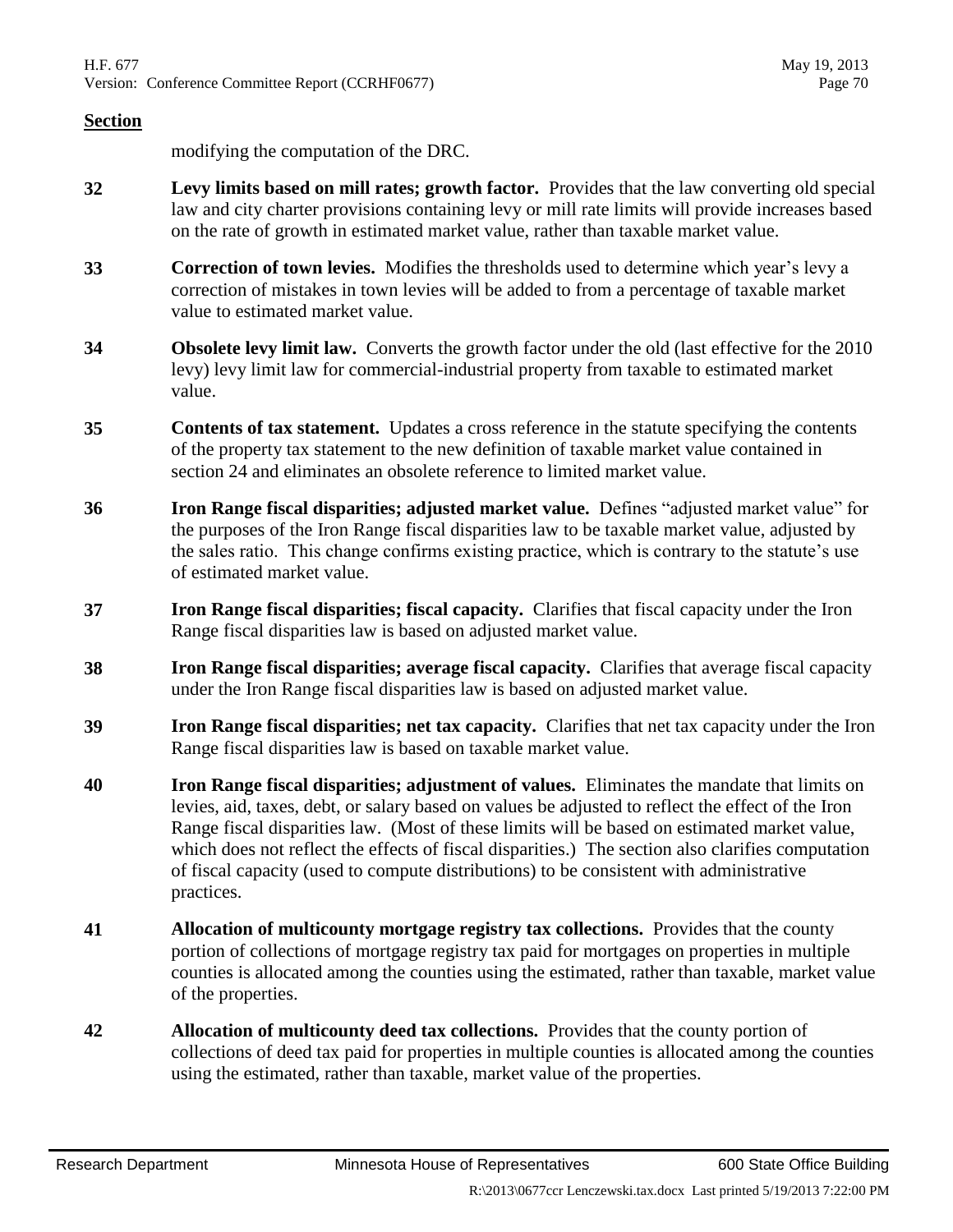- **43 Employer contributions to volunteer firefighters' pensions.** Provides that one-half of additional contributions to a volunteer firefighters' pension fund, required as a result of insufficient fund assets, to be allocated to employer-municipalities in proportion to their estimated, rather than taxable, market values.
- **44 Major town purchases.** Converts the threshold that subjects large contracts for town purchases to reverse referendum authority from 0.24177 percent of taxable market value to estimated market value.
- **45 Town certificates of indebtedness.** Converts the threshold that subjects town issuance of certificates of indebtedness to reverse referendum authority from 0.25 percent of taxable market value to estimated market value.
- **46 Town firefighter relief levy limit.** Converts the levy limit for firefighter pension benefits, applicable to towns with populations of 1,200 or more, from 0.00806 percent of taxable market value to estimated market value.
- **47 Metropolitan area towns; certificates of indebtedness.** Converts the threshold that subjects metro area town issuance of certificates of indebtedness to reverse referendum authority from 0.24177 percent of taxable market value to estimated market value.
- **48 Dissolution of towns.** Converts the criteria for dissolution of a town, which is triggered by the town's total taxable market value dropping below \$165,000, to estimated market value.
- **49 County boundary changes.** Converts the criteria allowing changes in county boundaries to estimated, rather than taxable, market value.
- **50 County CIP bonds.** Eliminates the definition of "tax capacity" in the county capital improvement plan (CIP) bond law. This definition is obsolete, since the CIP debt limit is based on market value, rather than tax capacity.
- **51 County CIP bond debt limit.** Converts the limit on county CIP bonds from 0.12 percent of taxable market value to estimated market value.
- **52 Limit on county spending for nonprofit legal assistance.** Modifies the limit on the amount a county may spend to fund a nonprofit legal assistance corporation from 0.00604 percent of taxable market value to estimated market value.
- **53 County courthouse bonds.** Converts the debt limit for county courthouse bonds that may be issued without an election from 0.0403 percent of taxable market value to estimated market value.
- **54 County emergency jobs program.** Modifies the limit on the county levy for an emergency jobs program from 0.01209 percent of taxable market value to estimated market value.
- **55 Hennepin County; building fund.** Converts the Hennepin County reserve and building maintenance levy limit from 0.02215 percent of taxable market value to estimated market value.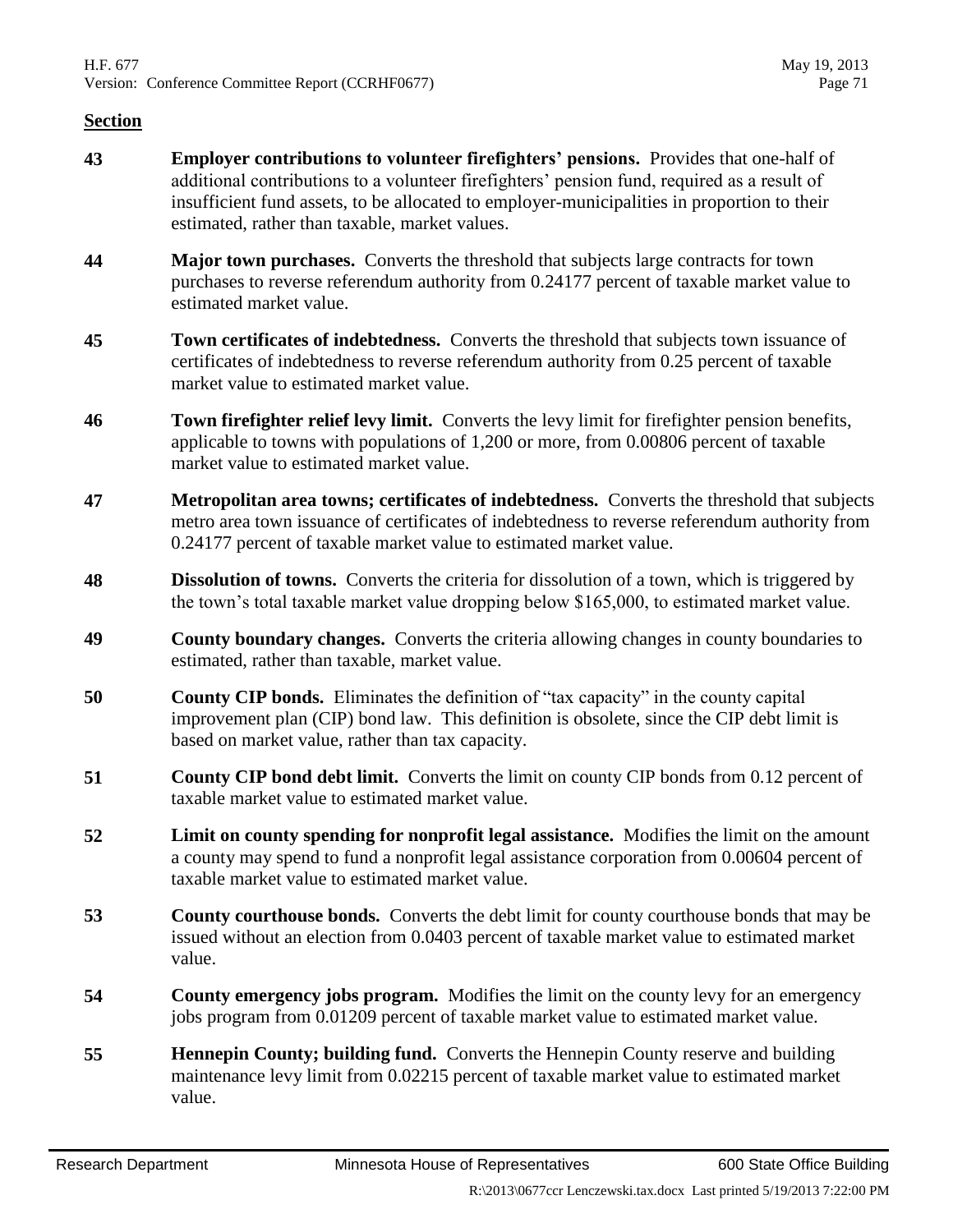- **56 Hennepin County Library levy limit.** Converts the Hennepin County Library levy limit from 0.01612 percent of taxable market value to estimated market value.
- **57 Three Rivers Park District levy limit.** Converts the levy limit for the Three Rivers Park District from 0.03224 percent of taxable market value to estimated market value.
- **58 Anoka County Library debt limit.** Converts the debt limit (expressed relative to the maximum annual payment of principal and interest) on Anoka County Library bonds from 0.01 percent of taxable market value to estimated market value.
- **59 Anoka County Library levy limit.** Converts the Anoka County Library levy limit from 0.01 percent of taxable market value to estimated market value.
- **60 County interfund borrowing.** Converts the minimum size threshold for a county to engage in interfund borrowing from \$1.033 billion of taxable market value to estimated market value.
- **61 Continuance of nonconforming land uses.** Modifies the exception to the authority to continue nonconforming land uses if more than 50 percent of the market value of the building or structure is destroyed by fire or natural disaster so that the test is based on estimated, rather than taxable, market value.
- **62 Regional rail authority levy limit.** Converts the regional rail authority levy limit from 0.04835 percent of taxable market value to estimated market value.
- **63 Community corrections facilities; rent limit.** Converts the rent limit in the law permitting lease-revenue bond financing of community corrections facilities from 0.1 percent of taxable market value to the same percentage of estimated market value.
- **64 Capital notes; home rule charter cities.** Converts the debt limit that applies to capital notes issued without an election by a home rule charter city from 0.03 percent of taxable market value to estimated market value.
- **65 Certain contracts; statutory cities.** Converts the threshold that subjects conditional sale contracts and contracts for deed purchases by statutory cities to reverse referendum authority from 0.24177 percent of taxable market value to the same percentage of estimated market value.
- **66 Certificates of indebtedness; statutory cities.** Converts the threshold that subjects statutory cities' issuance of certificates of indebtedness to reverse referendum authority from 0.25 percent of taxable market value to estimated market value.
- **67 Special service districts; property subject to charges.** Modifies the test to determine whether a split-use property in a special service district is subject in full or proportionately to the charges or levies from 50 percent of taxable market value to the same percentage of estimated market value. (Properties with more than 50 percent of their value derived from the commercial-industrial uses are subject to the charges on their full value, while properties with lower percentages are only subject to the charges on the C/I portion of the value.)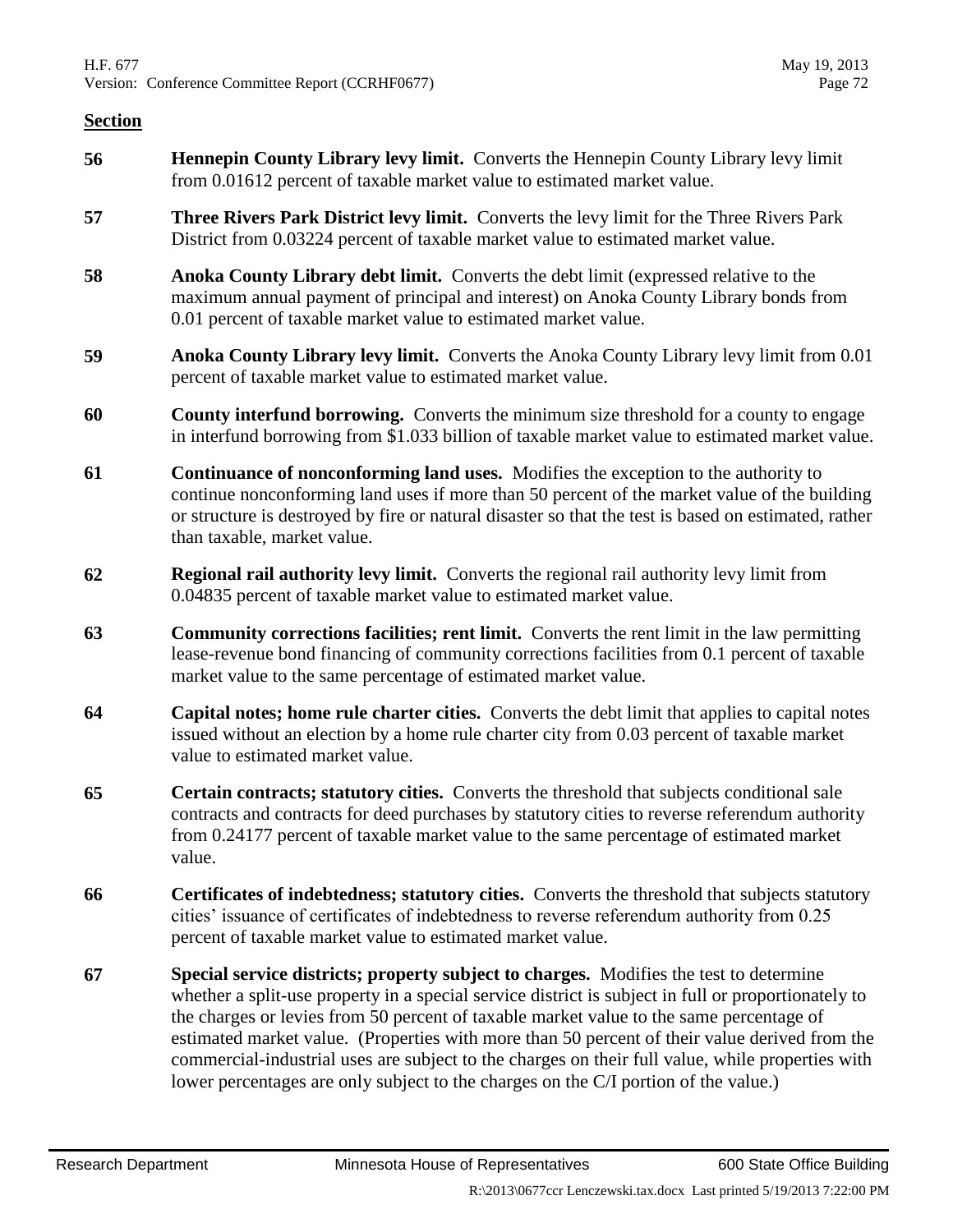- **68 Pedestrian mall improvements; levy limit.** Converts the levy limit for special city tax for pedestrian mall improvements from 0.12089 percent of taxable market value to the same percentage of estimated market value.
- **69 First-class city hospital levy.** Converts the authorized levy for operation of a first-class cityowned hospital from 0.0806 percent of taxable market value to estimated market value.
- **70 Campground levy.** Converts the authorized levy for operation and maintenance of a city or town tourist camping grounds from 0.0806 percent of taxable market value to estimated market value.
- **71 Hennepin County park museum levy.** Converts the Hennepin County park museum levy (used for the Minneapolis Museum Institute of Arts) from 0.00846 percent of taxable market value to estimated market value.
- **72 St. Cloud Transit Commission levy.** Converts the limits on the St. Cloud Transit Commission property tax levy from 0.12089 percent of taxable market value to estimated market value.
- **73 Duluth Transit Commission levy.** Converts the limits on the Duluth Transit Commission property tax levy from 0.07253 percent of taxable market value to estimated market value.
- **74 Cities; acceptance of conditional gifts.** Converts the qualifying rule for second-, third-, and fourth-class cities to accept gifts with conditions (such as life annuity gifts with interest not to exceed five percent) from \$41 million of taxable market value to estimated market value.
- **75 HRA levy limit.** Converts the levy limit for housing and redevelopment authorities (HRAs) from 0.0185 percent of taxable market value to estimated market value.
- **76 HRA debt limit.** Converts limit on the issuance of general obligation HRA bonds from 0.5 percent of taxable market value to estimated market value.
- **77 Port authority, mandatory city levy.** Converts the levy limit for the mandatory port authority levy (i.e., the levy the city must levy on behalf of the port authority) from 0.01813 percent of taxable market value to estimated market value.
- **78 Seaway Port Authority levy.** Converts the maximum basic levy of the Seaway Port Authority (which levies as a special tax district, rather than requiring the city to levy its tax as other port authorities do) from 0.01813 percent of taxable market value to estimated market value.
- **79 Port authority; discretionary city levy.** Converts the limit for the discretionary port authority levy (i.e., the levy the city may levy on behalf of the port authority) from 0.00282 percent of taxable market value to estimated market value.
- **80 EDA levy.** Converts the economic development authority city levy from 0.01813 percent of taxable market value to estimated market value.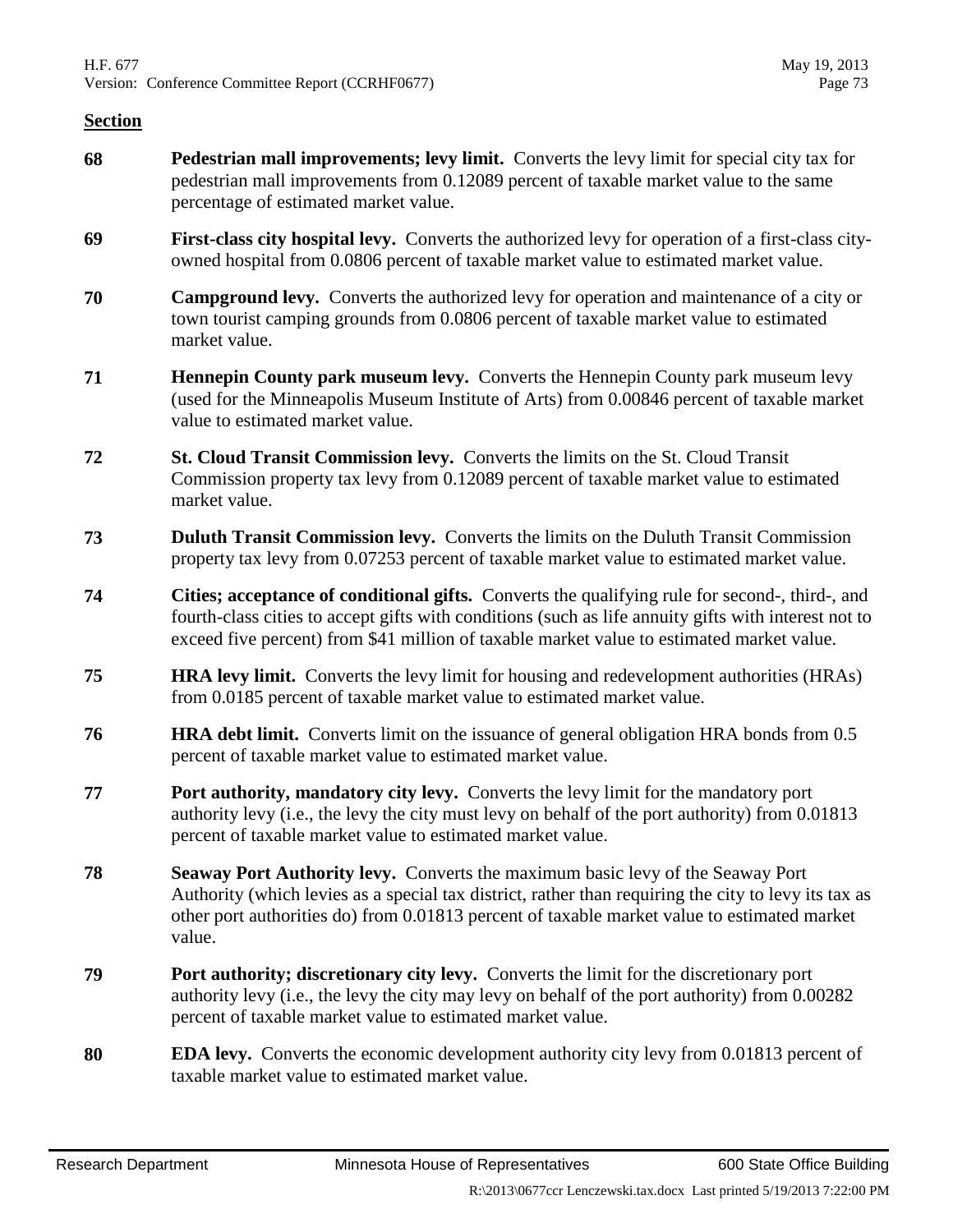- **81 Multicounty economic development levy.** Converts the levy for county contributions to a multicounty, nonprofit economic development corporation from 0.0008 percent of taxable market value to estimated market value.
- **82 First-class city publicity levy.** Converts the authorized first-class city publicity levy from 0.0008 percent of taxable market value to estimated market value.
- **83 Hazardous property penalty.** Converts the limit on the penalty a city may assess on hazardous properties from one percent of taxable market value to estimated market value.
- **84 Joint maintenance of cemeteries.** Modifies the law allowing contiguous towns and statutory cities to agree to jointly maintain public cemeteries, if each has a minimum market value of \$2 million. The minimum market value requirement would be based on estimated, rather than taxable, market value. This law limits the maximum expenditure by each governmental unit to no more than \$10,000 per year.
- **85 City improvement fund; taconite cities.** Modifies the minimum requirement (\$2.5 million) of taconite and iron ore value that permits a city to establish a permanent improvement fund to being based on estimated, rather than taxable, market value.
- **86 Taconite cities improvement fund levy limit.** Converts calculation of the levy limits for the permanent improvement fund for taconite cities from 0.08059 percent of taxable market value to estimated market value.
- **87 Acceptance of 1943 law applying to cities with high concentrations of iron ore value.** Modifies references in the acceptance section of an old law, regulating financial practices, which applied to cities with more than one-half of their value in unmined iron ore value, to refer to estimated market value. Note: this law is likely obsolete, since no city has sufficient iron ore value to qualify.
- **88 Metropolitan Council debt limit.** Converts the Metropolitan Council's debt limit from 0.01209 percent of taxable market value to estimated market value.
- **89 School district debt limits; adjustment for detached airport property.** Converts the statute that adjusts school district debt limits for districts affected by airport detachments (this affects both the MSP and Holman Field airports) from taxable market value to estimated market value. In addition, the language of the statute is updated to reflect that these detachments have already occurred. (The statutory language is written to apply to future detachments.)
- **90 Metropolitan Airports Commission (MAC); levy limit for general budget purposes.** Converts the MAC's levy limit for general budget purposes from 0.00806 percent of taxable market value to estimated market value. MAC has not levied property taxes for any purpose in over 40 years.
- **91 MAC general obligation bonding; additional levy limit.** Converts the MAC additional levy limit (beyond what is necessary to pay its general obligation revenue bonds) from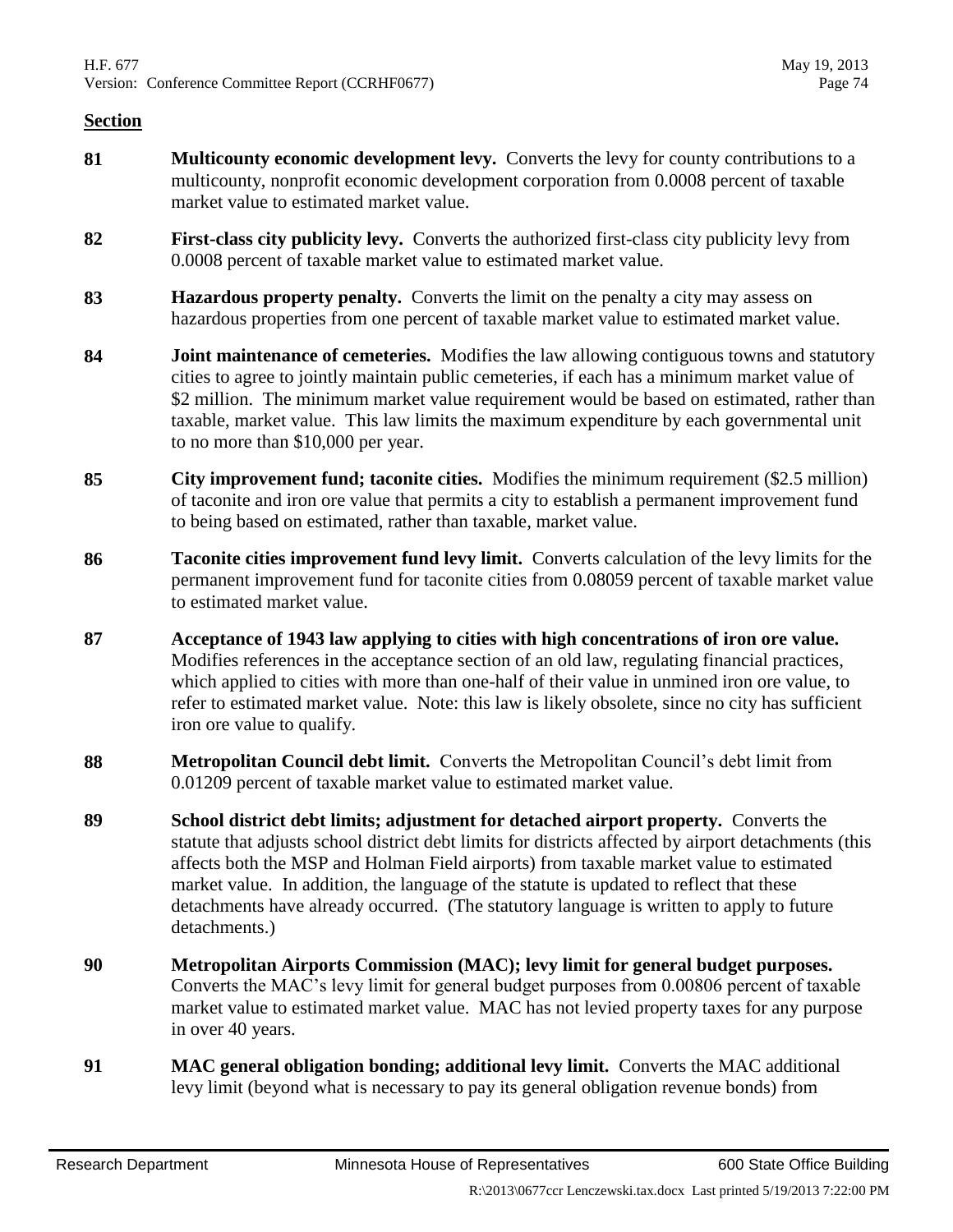0.00121 percent of taxable value to estimated market value.

- **92 MAC general levy limit.** Converts the MAC's levy limit from 0.00806 percent of taxable market value to estimated market value.
- **93 Metropolitan Mosquito Control Commission (MMCC); levy limit.** Converts the rate of growth in the MMCC's levy limit from the growth in its taxable market value to the growth in estimated market value.
- **94 Metro area fiscal disparities; adjusted market value.** Defines "adjusted market value" for the purposes of the metropolitan area fiscal disparities law to be taxable market value, adjusted by the assessment sales ratio. This change confirms existing practice, which is contrary to the statute's use of estimated market value.
- <span id="page-74-0"></span>**95 Metro area fiscal disparities; fiscal capacity.** Clarifies that fiscal capacity under the metropolitan area fiscal disparities law is based on adjusted market value.
- **96 Metro area fiscal disparities; average fiscal capacity.** Clarifies that average fiscal capacity under the metropolitan area fiscal disparities law is based on adjusted market value.
- **97 Metro area fiscal disparities; net tax capacity.** Clarifies that net tax capacity under the metropolitan area fiscal disparities law is based on taxable market value.
- **98 Metro area fiscal disparities; adjustment of values.** Eliminates the mandate that limits on levies, aid, taxes, debt, or salary based on values be adjusted to reflect the effect of the fiscal disparities law. (Most of these limits will be based on estimated market value, which does not reflect the effects of fiscal disparities.) The section also clarifies computation of fiscal capacity (used to compute distributions) to be consistent with administrative practices.
- **99 City CIP bonds.** Converts the limit that applies under the city capital improvement program (CIP) bond law from 0.16 percent of taxable market value to estimated market value. CIP bonds may be issued without an election, but are subject to a reverse referendum requirement.
- **100 General net debt limit.** Converts the general net debt limit (applies to municipalities other than school districts and first-class cities) from three percent of taxable market value to estimated market value.
- **101 Net debt limit; first-class cities.** Converts the net debt limit that applies to first-class cities from percentages of taxable market value to estimated market value.
- **102 Net debt limit; school districts.** Converts the net debt limit that applies to school districts from 15 percent of taxable market value to estimated market value and clarifies the values may be adjusted by the assessor's sales ratio, if that results in a higher limit.
- **103 Refunding bonds; referendum exemption.** Converts the debt threshold that allows a city, county, town, or school to issue refunding bonds without holding an election from 1.62 percent of taxable market value to estimated market value.
- **104 Bonds qualifying for State Board of Investment (SBI) purchase.** Converts the maximum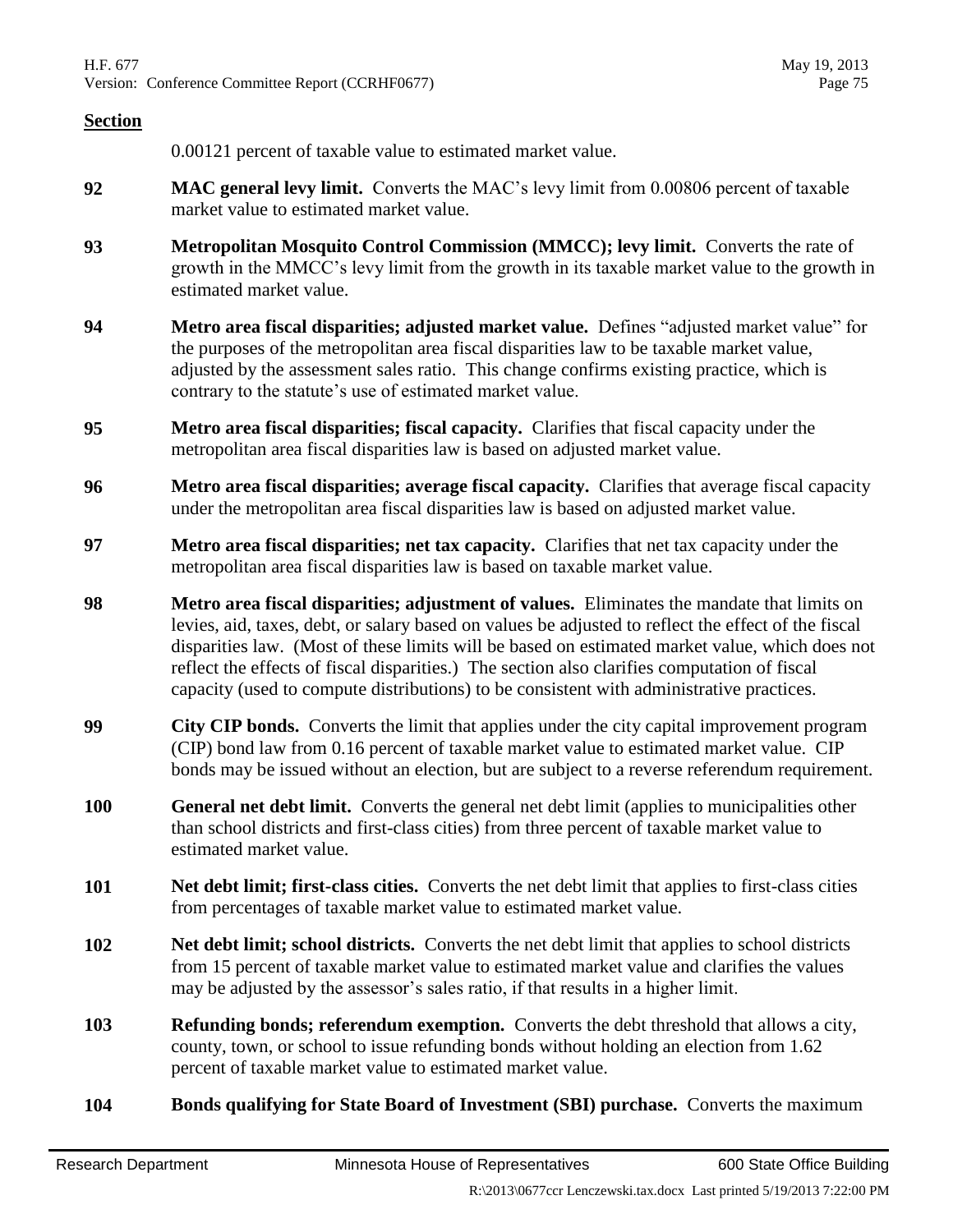### **Section**

limit on Minnesota municipal bond purchases by SBI from 3.63 percent of the taxable market value of the issuer to estimated market value.

- **105 Local government aid (LGA); ANTC.** Updates the reference to city net tax capacity in the LGA statute to the recodified section (under the Revisor's instruction in section [111\)](#page-75-0) that provides for calculation of ANTCs.
- **106 Commercial-industrial percentage.** Requires the commercial-industrial percentage factor in the LGA formula to be based on the estimated market value of commercial-industrial property relative to the city's total estimated market value.
- **107 County program aid; ANTC.** Updates the reference to county net tax capacity in the county program aid statute to the recodified section (under the Revisor's instruction in section [111\)](#page-75-0) that provides for calculation of ANTCs.
- **108 County jail bonds; referendum exemption.** Converts the annual tax levy permitted to pay county jail bonds issued without an election from 0.09671 percent of taxable market value to estimated market value.
- **109 County jail leases; rent limit.** Converts the rent limit in the law permitting lease-revenue bond financing of county jails from 0.1 percent of taxable market value to estimated market value.
- **110 Definition of estimated market value.** Adds a definition of "estimated market value" to the general definition section of the statutes (section 645.44). This definition points to (cross references) section [25'](#page-67-0)s definition and applies for purposes of levy, tax, spending, and debt limits and calculation of aid payments.
- <span id="page-75-0"></span>**111 Revisor's instruction.** Directs the Revisor of Statutes to recodify the statute governing calculation of ANTCs in the property tax statutes (chapter 273). This law is now codified in the school finance law, but largely relates to computation of aids paid to cities and counties and is the primary responsibility of the commissioner of revenue.
- **112 Repealer.** Repeals the following statutes:

| <b>Section</b>     | <b>Description</b>                                                                                                                                                                   |  |  |  |  |  |  |  |
|--------------------|--------------------------------------------------------------------------------------------------------------------------------------------------------------------------------------|--|--|--|--|--|--|--|
| 276A.01, subd. 11  | Iron Range fiscal disparities law, definition of "valuation";<br>this is replaced by the definition of "adjusted market value" as<br>redefined in section 36.                        |  |  |  |  |  |  |  |
| 473F.02, subd. 13  | Metropolitan area fiscal disparities law, definition of<br>"valuation"; this is replaced by the definition of "adjusted"<br>market value" as redefined in section 95.                |  |  |  |  |  |  |  |
| 477A.011, subd. 11 | Definition of "equalized market value" in the local<br>government aid statute; this is replaced by the use of adjusted<br>net tax capacity, the measure that is actually used in the |  |  |  |  |  |  |  |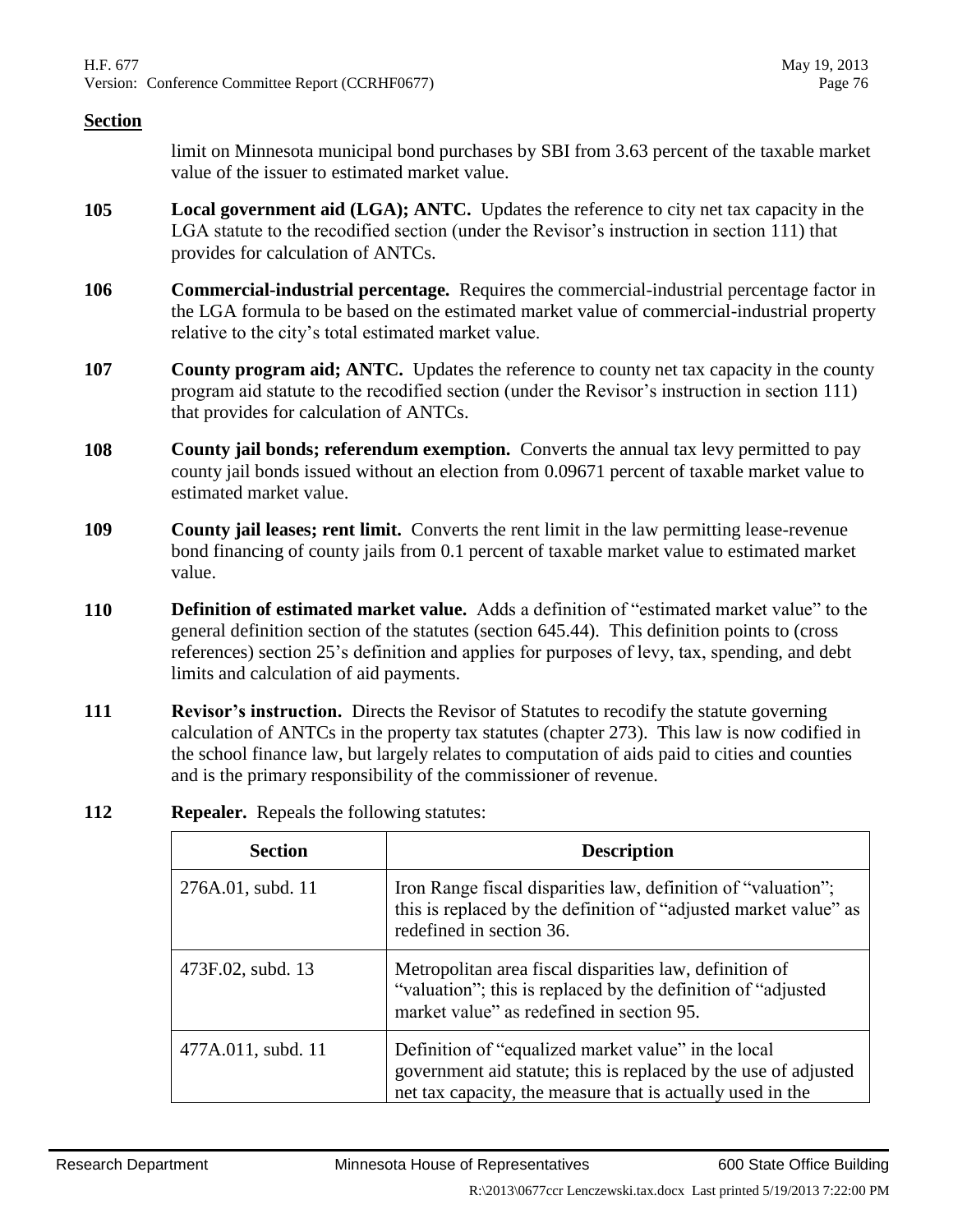|   |      |                          |     |  | . |               |  |  |               |     |               |  |
|---|------|--------------------------|-----|--|---|---------------|--|--|---------------|-----|---------------|--|
| . | $ -$ | $\overline{\phantom{a}}$ | $-$ |  |   | $\sim$ $\sim$ |  |  | $\sim$ $\sim$ | - - | $\sim$ $\sim$ |  |

**113 Effective date.** Provides the changes affecting the computation of debt limits are effective the day following final enactment, while changes that affect levy and tax limitations or aid computations are effective for taxes payable in 2014.

## **Article 15: Department Income, Franchise and Estate Taxes**

# **Overview**

Makes changes recommended by the Department of Revenue:

- Requires all regulated investment companies to report municipal bond interest and dividend payments.
- Clarifies that various estimated tax provisions apply both to C corporations and entities subject to the unrelated business income tax.
- Makes clarifying changes to the recapture tax enacted as part of the estate tax exclusion for qualifying small business and farm property, effective retroactively to the original effective date of the exclusion.
- Increases the payment threshold for eight percent withholding on payments to out-of-state construction contractors from \$50,000 of cumulative payments to contracts exceeding \$50,000.
- Strikes references to expired federal provisions.
- **1 Recapture tax return required**. Moves the return filing requirement for the recapture tax from the estate tax chapter to chapter 289A, the chapter of the statutes that provides general tax and administrative provisions. The recapture tax applies when a qualifying heir of a family business or farm fails to satisfy the three-year qualifying use requirement, (Sections [3](#page-76-0) to [6](#page-77-0) similarly relocate existing provisions in chapter 291 to chapter 289A or place new administrative provisions related to the recapture tax in chapter 289A.)
- **2 Municipal bond interest reporting; regulated investment companies.** Requires regulated investment companies to report payment of municipal bond interest and dividends without regard to whether the company is required to register under chapter 80A, the Minnesota Securities Act.
- <span id="page-76-0"></span>**3 Recapture tax – informational return required.** Requires qualified heirs to file two informational returns during the three-year period after a decedent's death if the decedent excluded from the taxable estate qualified small business or qualified farm property. These returns are due 24 months and 36 months after the decedent's death.
- **4 Recapture tax – return due date.** Specifies that the due date for the recapture tax return is six months after a disqualifying cessation of the trade or business or a disqualifying disposition of the property that was excluded from the taxable estate.
- **5 Regular estate tax – payment due date.** Clarifies that the estate tax payment due date relates only to the regular estate tax (as distinguished from the recapture tax, which is covered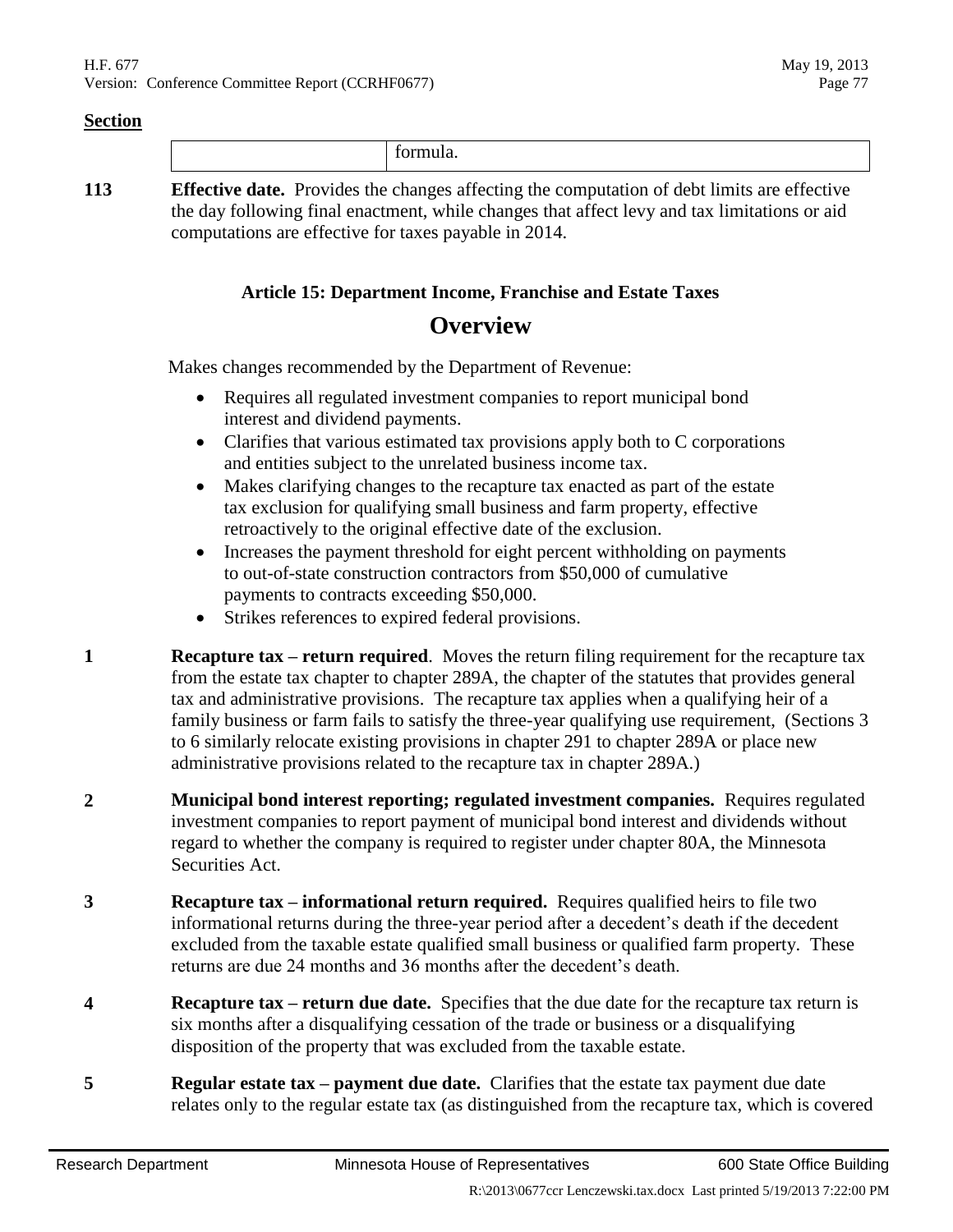### **Section**

by section [6\)](#page-77-0).

- <span id="page-77-0"></span>**6 Recapture tax – payment due date.** Provides that the recapture tax payment is due on or before six months after a disqualifying cessation of the trade or business or a disqualifying disposition of the property that was excluded from the taxable estate.
- **7 Estimated tax payments; short taxable year.** Along with sections [8,](#page-77-1) [9,](#page-77-2) and [10](#page-77-3) clarifies that estimated tax provisions apply to both C corporations that pay corporate franchise tax and exempt entities that pay unrelated business income tax. Under present law, estimated tax payment requirements for businesses with short taxable years reference "entity" but not "corporation." Effective the day following final enactment.
- <span id="page-77-1"></span>**8 Underpayment of estimated tax.** Clarifies that interest on underpayments of estimated tax is added to the tax due for both C corporations that pay corporate franchise tax and exempt entities that pay unrelated business income tax. Under present law, the interest on underpayments provision references "corporation" but not "entity." Effective the day following final enactment.
- <span id="page-77-2"></span>**9 Required installments; estimated tax.** Clarifies that the statute outlining the calculation of required installments of estimated tax applies to both C corporations that pay corporate franchise tax and exempt entities that pay unrelated business income tax. Present law references "entity" but not "corporation" in some sentences, and "corporation" but not "entity" in others. Effective the day following final enactment.
- <span id="page-77-3"></span>**10 Failure to file estimated tax.** Clarifies that the statute defining the time from which an underpayment of estimated tax runs applies to both C corporations that pay corporate franchise tax and exempt entities that pay unrelated business income tax. Present law references "entity," but not "corporation." Effective the day following final enactment.
- **11 Withholding; out-of-state construction contractors.** Changes the payment threshold that triggers the eight percent withholding requirement on payments to out-of-state construction contractors from \$50,000 of cumulative payments during the year to contracts exceeding \$50,000. Effective for payments made to contractors after December 31, 2013.

# **Article 16: Department Sales and Use and Special Taxes**

# **Overview**

This article makes changes in sales and special taxes provisions, as recommended by the Department of Revenue (DOR).

**1 Deed tax; partitions.** Defines a real property "partition" for purposes of the deed tax exemption for partition deeds (i.e., a deed to or from a co-owner partitioning their undivided interest in the same piece of real property). The definition provides, in effect, that the exemption only applies to a deed, or that portion of a deed, that divides a contiguous tract of co-owned real property into physically separate tracts owned individually by each of the coowners.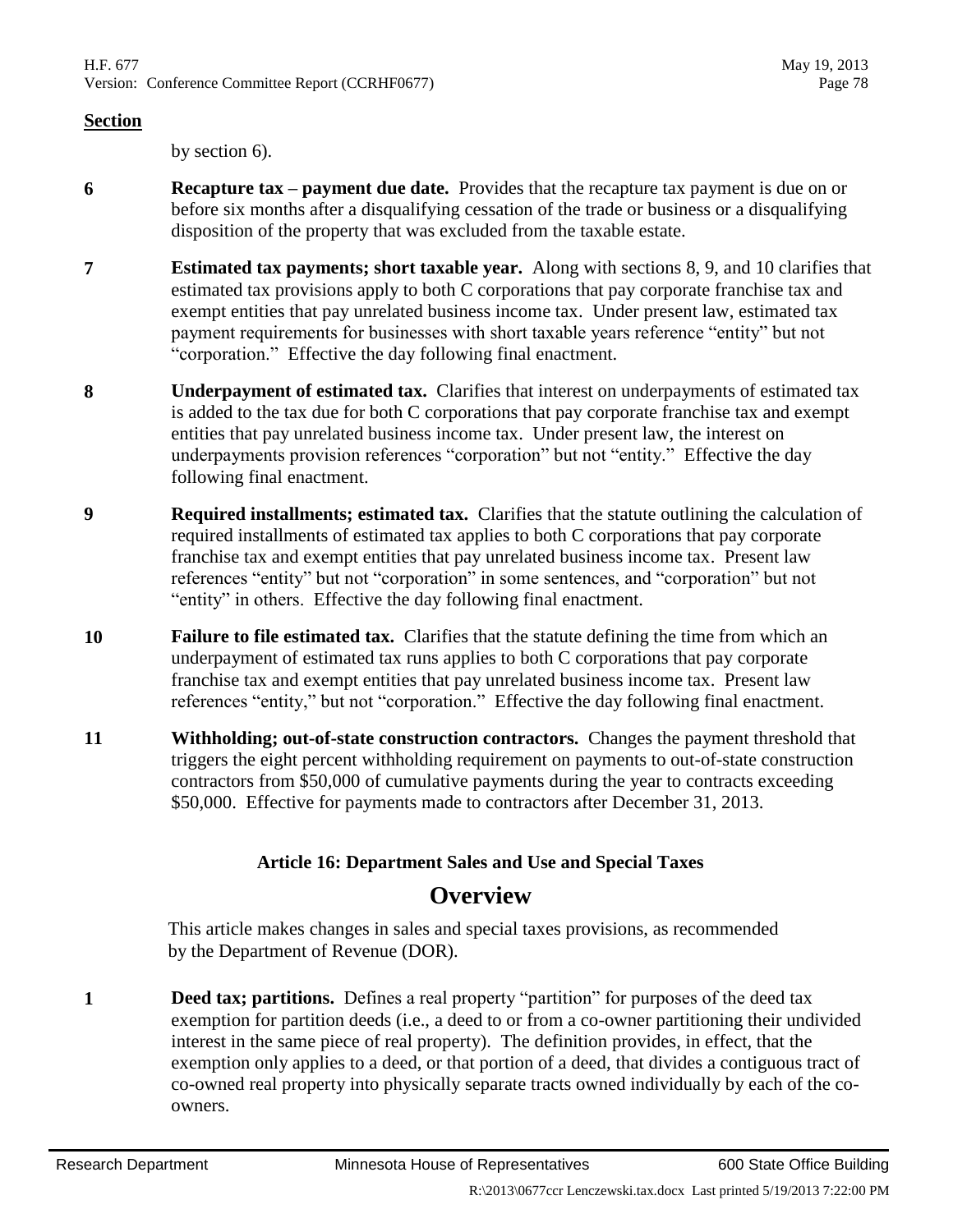**Effective date:** Day following final enactment.

<span id="page-78-1"></span>**2 Sales and use tax**. Eliminates the accelerated remittance schedules for vendors with annual sales tax collections of at least \$120,000 for all months except for June collections. Effective the day following final enactment. These early remittance requirements became inactive after the full statutory amounts for the budget reserve and cash flow accounts were restored in the February 2012 economic forecast.

**Effective date:** Day following final enactment.

- **3 Exemption certificate taken in good faith.** Defines the term "taken in good faith" for purposes of seller relief from sales tax liability when a seller obtains a fully completed exemption certificate within 120 days after a request by the commissioner for substantiation of the exemption. Also clarifies that the relief is not available if the commissioner finds that the seller:
	- knows or has reason to know that the information relating to the exemption was materially false; or
	- knowingly participated in activity intended to purposefully evade the tax due.

This is current practice but putting the definition in statute is necessary for conformity with the Streamlined Sales Tax Agreement.

**Effective date:** Retroactively from January 1, 2013.

**4 Wholesale sales price; tobacco products.** Modifies the definition of wholesale sales price by replacing references to price lists in current law with a reference to the price at which a distributor purchases the tobacco product.

**Effective date:** Purchases made after December 31, 2013.

**5 Beer excise tax; small brewer credit.** Ties allowance of the credit for small brewers to the fiscal year (rather than calendar year).

**Effective date:** Day following final enactment.

<span id="page-78-0"></span>**6 Nonadmitted insurance tax.** Includes purchasing groups that purchase insurance directly from a nonadmitted insurer in the entities subject to tax.

**Effective date:** Premiums received after December 31, 2013.

**7 Retaliatory provisions.** Includes life insurance companies in the list of entities that are covered by the retaliatory tax provisions.

**Effective date:** Day following final enactment.

**8 Tax on purchasing groups.** Removes the tax on purchasing groups that purchase insurance directly from a nonadmitted insurer. Section [6](#page-78-0) moves the tax on these groups to tax that applies to entities that purchase insurance from nonadmitted insurers.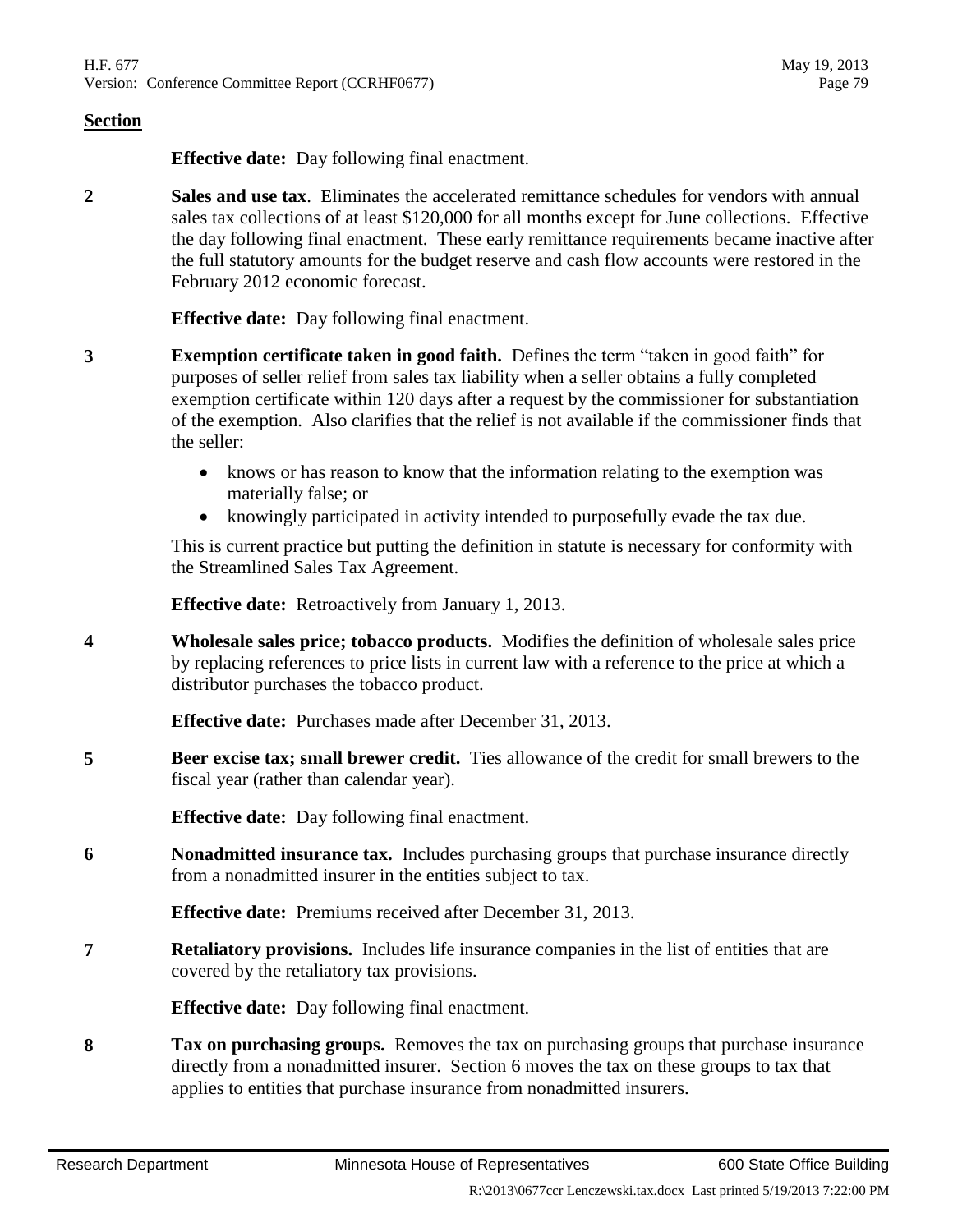**Effective date:** Premiums received after December 31, 2012.

**9 Purchasing groups due date.** Eliminates the requirement that purchasing groups file biannual returns. Section [10](#page-79-0) provides for filing of annual returns.

**Effective date:** Premiums received after December 31, 2013.

<span id="page-79-0"></span>**10 Purchasing groups due date.** Changes purchasing groups' due date for filing returns from twice a year to once a year. This is consistent with the annual return due for other entities that buy directly from unauthorized insurers rather than from licensed insurance companies or surplus lines brokers.

**Effective date:** Premiums received after December 31, 2013.

**11 Repealer.** Repeals the penalty and safe harbor provisions related to the early remittance schedules for sales tax eliminated in section [2.](#page-78-1)

# **Article 17: Department of Revenue Property and Minerals Provisions Overview**

Makes miscellaneous technical and policy changes to property tax law recommended by the Department of Revenue, including:

- Allowing assessors to do appraisals related to land exchanges;
- Clarifying the format of notices related to delinquent property taxes; and
- Providing that certain transfers of land enrolled in the rural preserves program do not trigger payment of back-taxes.
- **1 Definitions.** Modifies a cross reference due to the change made in section [10.](#page-80-0)
- **2 Taxes credited to state airports fund.** Clarifies that the commissioner of revenue collects the air flight property tax. Current law only requires the tax to be credited to the state airports fund but does not specifically require the commissioner to collect the tax.
- <span id="page-79-1"></span>**3 Prohibited activity (assessor's duties).** Modifies the list of nontax property appraisals that assessors may perform within their jurisdictions, so that county assessors are allowed to do appraisals related to land exchanges.
- **4 Authority; air flight property tax penalties.** Adds a citation to allow the commissioner to abate air flight property tax late payment penalties, clarifying that the commissioner has the power to abate both late payment and late filing penalties upon finding reasonable cause.
- **5 Exempt property used by private entity.** Clarifies that taxes on the use of federal real property are assessed as a personal property tax against the user.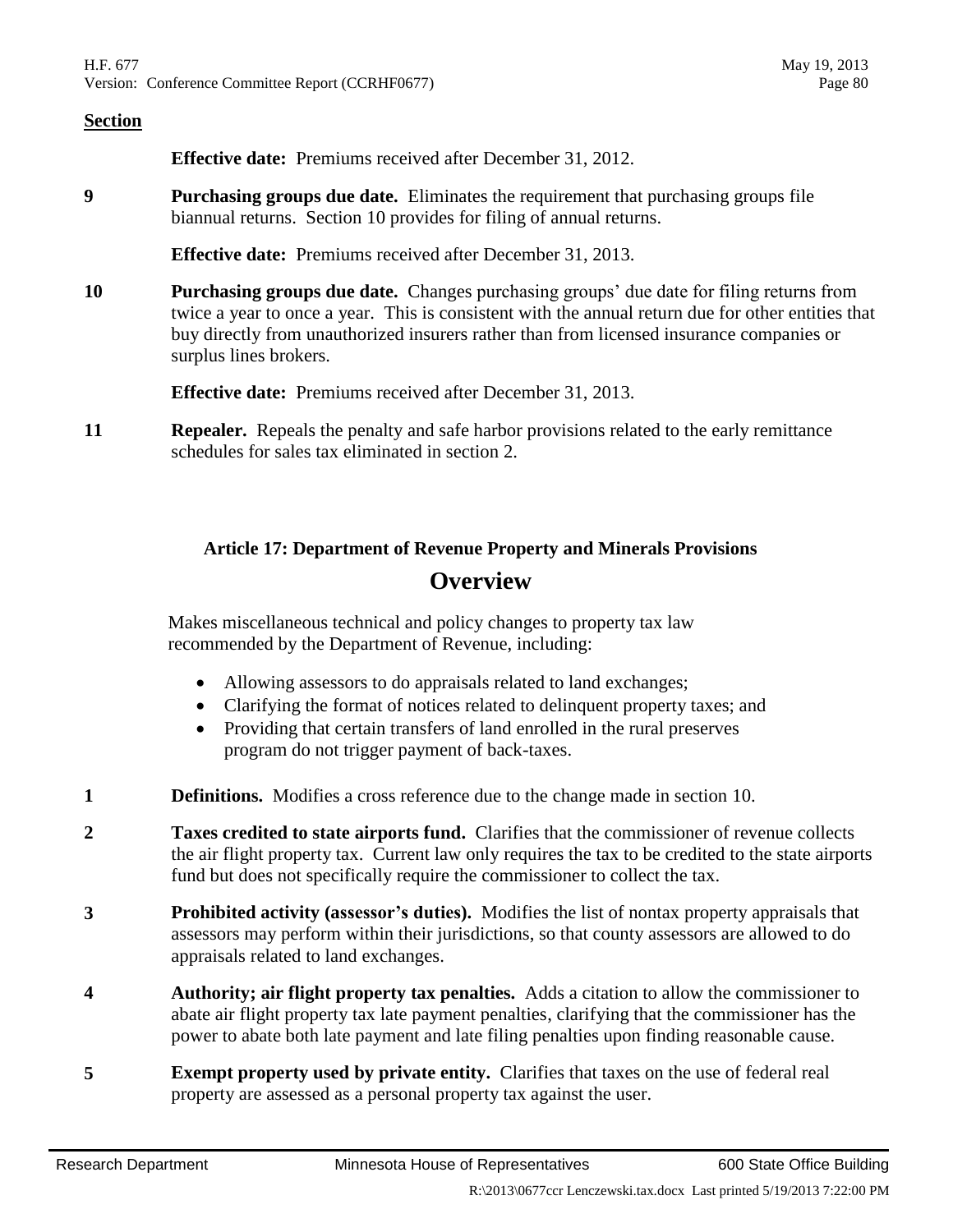- **6 Net proceeds tax, property tax exemption.** Deletes the exemption from property tax for "direct reduced ore" under the net proceeds tax. Direct reduced ore is an iron ore product, which will not be the net proceeds tax that only applies to nonferrous ores, metals, or minerals.
- **7 Definition of person for property taxes.** Clarifies that for property tax purposes, the term "person" includes many different kinds of entities.
- **8 Additional taxes (ownership changes for property in rural preserves).** Allows certain new owners of property enrolled in the rural preserves program to qualify without an intervening period of disqualification. This avoids deferred taxes becoming payable when both the prior owner and the new owner qualify. Provides that the new owner will qualify in the following situations: (1) a transfer of the property to a surviving owner due to death; (2) a transfer of the property to a spouse by reason of marriage or divorce; or (3) a transfer of the property to a trust or authorized farming partnership, corporation, or company when the same people retain the same beneficial interests.
- **9 Class 2 agricultural classification.** Clarifies that (a) intensive livestock and poultry confinement operations are agricultural even if less than ten acres in size, (b) land must have been agricultural prior to enrollment in a conservation program in order to retain agricultural classification, and (c) certain 11-acre parcels fall under qualification criteria for ten-acre parcels.
- <span id="page-80-0"></span>**10 Class 4 residential nonhomestead classification.** Eliminates a requirement that assessors separately report residential nonhomestead properties located on farms (but makes no changes in how those properties are classified or taxed).
- **11 Tax-exempt property; lease.** Clarifies that the tax on leased exempt property applies in the case of property owned by a local unit of government.
- **12 Administrative appeals; railroad and utility valuations.** Allows railroads, until the earlier of June 15 or ten days after the date of the valuation, and utilities, until the earlier of July 1 or ten days after the valuation, to file an administrative appeal of their property tax valuations. Current law allows both railroads and utilities to file appeals until May 15 or ten days after the date of the valuation, whichever is earlier.
- **13 Definition of rural area; electrical cooperatives per capita tax.** Amends the definition of rural area to refer to "statutory cities" and "home rule charter cities." This technical change is necessary because the current statute refers only to "incorporated city," a designation that no longer exists. All cities are now either statutory cities or home rule charter cities.
- **14 Notice of delinquent property tax.** Eliminates obsolete text from the notice regarding the various times within which the owners of different types of property may avoid a forfeiture of the property by paying the taxes, costs, and interest. Instructs the commissioner of revenue to provide a narrative description of the various redemption periods that the respective county auditors will include in the notice. Effective for notices required beginning in 2014.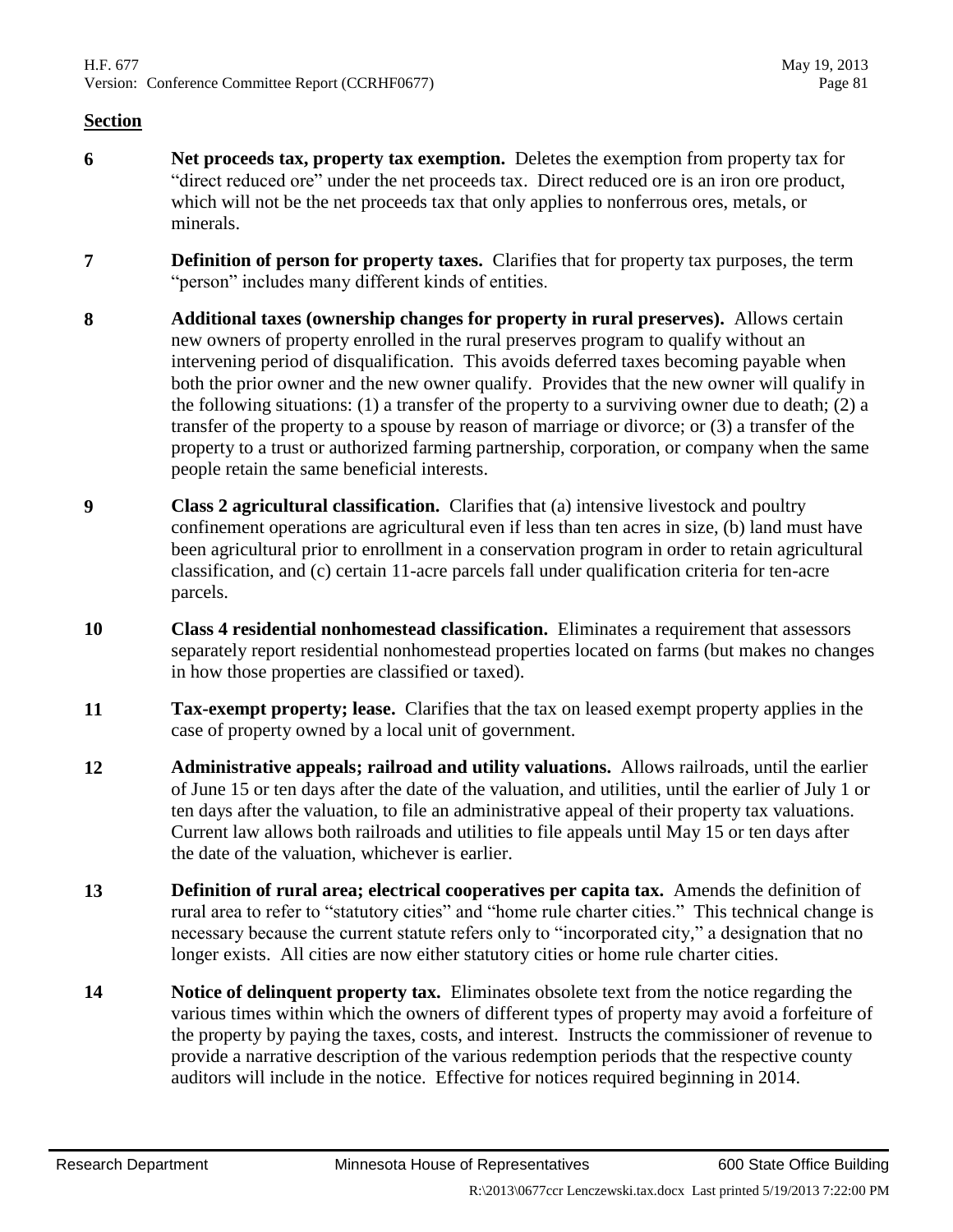- **15 Approval; recording (senior deferral program).** Allows the commissioner to prescribe the form of the lien notices recorded under this program, eliminating the need for the lien notices to be notarized or contain a notation that the document was drafted by the commissioner of revenue.
- **16 Nonferrous occupation tax, mining.** Defines the term "hydrometallurgical processes" that is used in nonferrous minerals tax.
- **17 Net proceeds tax.** Modifies the terminology used in the distribution language for the net proceeds tax to be consistent with the language imposing the tax.
- **18 Public corporation; listed powers (duties of assessors).** Provides that county assessors need not be licensed as real estate appraisers in order to do land exchange appraisals as provided in section [3.](#page-79-1)
- **19 Repealer.** Repeals obsolete provisions relating to (a) filing a list of leased tangible personal property with the commissioner of revenue, (b) limited market value, and (c) a market value exclusion for property treated for lead paint removal.

# **Article 18: Department of Revenue Miscellaneous Provisions Overview**

Makes miscellaneous changes recommended by the Department of Revenue:

- Provides that the state is not liable to holders of warrants voided when the commissioner issues a replacement warrant.
- Provides that notices sent via email by the commissioner are sufficient if the taxpayer agreed to accept notices electronically.
- Replaces explicit statements of the time for running of interest on penalties in the various tax chapters with a reference to a general definition in chapter 270C, which provides that interest on penalties runs from the time the penalty was assessable.
- Modifies definitions of various fuels in the petroleum tax chapter to refer to new standards adopted by the American Society for Testing and Materials (ASTM).
- **1 Void warrants.** Clarifies that a holder of a void warrant is not a holder-in-due-course and may not recover against the state. Effective the day following final enactment.
- **2 Notice by electronic means.** Provides that notice of determinations and actions of the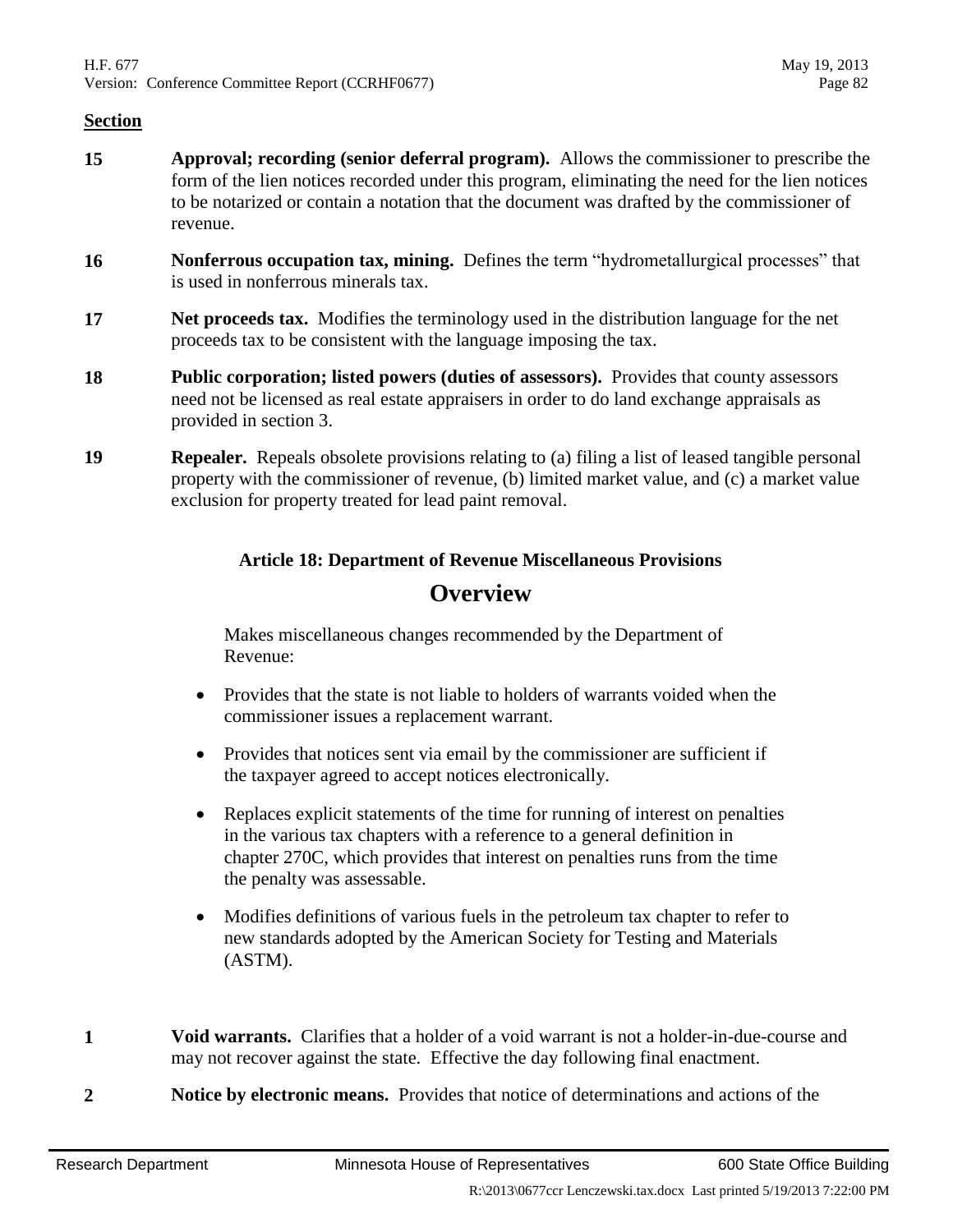#### **Section**

commissioner sent by electronic means is sufficient notice if the taxpayer or other person agrees to accept notice electronically. Effective the day following final enactment.

- **3 Penalty for failure to pay electronically; interest.** Replaces language requiring interest on the penalty for failure to pay by electronic means from the date the payment was due with a reference to section 270C.40, subdivision 3, which provides that interest on penalties runs from the time the penalty was assessable. Effective the day following final enactment.
- **4 Interest on penalties; mortgage registry and deed tax.** Replaces language requiring interest on penalties under the mortgage registry and deed tax chapter (chapter 287) to run from the date the payment was required, including any extensions, with a reference to section 270C.40, subdivision 3, which provides that interest on penalties runs from the time the penalty was assessable. Effective the day following final enactment.
- **5 Interest on penalties; civil penalties under chapter 289A.** Replaces language requiring interest on civil penalties under chapter 289A to run from the date the payment was required, including any extensions, with a reference to section 270C.40, subdivision 3, which provides that interest on penalties runs from the time the penalty was assessable. Chapter 289A provides for administration of taxes under chapters 290, 290A, 291, 297A, and parts of 298, including the individual income, withholding, corporate franchise, estate, sales and minerals taxes administered by the state, and the property tax refund. Effective the day following final enactment.
- **6 Interest on penalties; understatement of liability under chapter 289A.** Replaces language requiring interest on the penalty for substantial understatement of liability for taxes administered under chapter 289A, except for the sales tax, to run from the date the tax was underpaid with a reference to section 270C.40, subdivision 3, which provides that interest on penalties runs from the time the penalty was assessable. Effective the day following final enactment.
- **7 Aviation gasoline definition; petroleum taxes.** Modifies the definition of aviation gasoline to refer to a new standard recently adopted by the American Society for Testing and Materials (ASTM).
- **8 Aviation turbine fuel and jet fuel definition; petroleum taxes.** Modifies the definition of aviation turbine fuel and jet fuel to refer to a new standard recently adopted by the ASTM.
- **9 Biobutanol definition; petroleum taxes.** Provides a new definition of biobutanol by refer to the ASTM standard for use in the petroleum tax chapter.
- **10 Diesel fuel oil definition; petroleum taxes.** Modifies the definition of diesel fuel oil to refer to a new standard recently adopted by the ASTM.
- **11 E85 definition; petroleum taxes.** Modifies the definition of E85 (ethanol) used in the petroleum tax chapter to refer to a new standard recently adopted by the ASTM.
- **12 Denatured ethanol definition; petroleum taxes.** Modifies the definition of denatured ethanol to refer to a new standard recently adopted by the ASTM.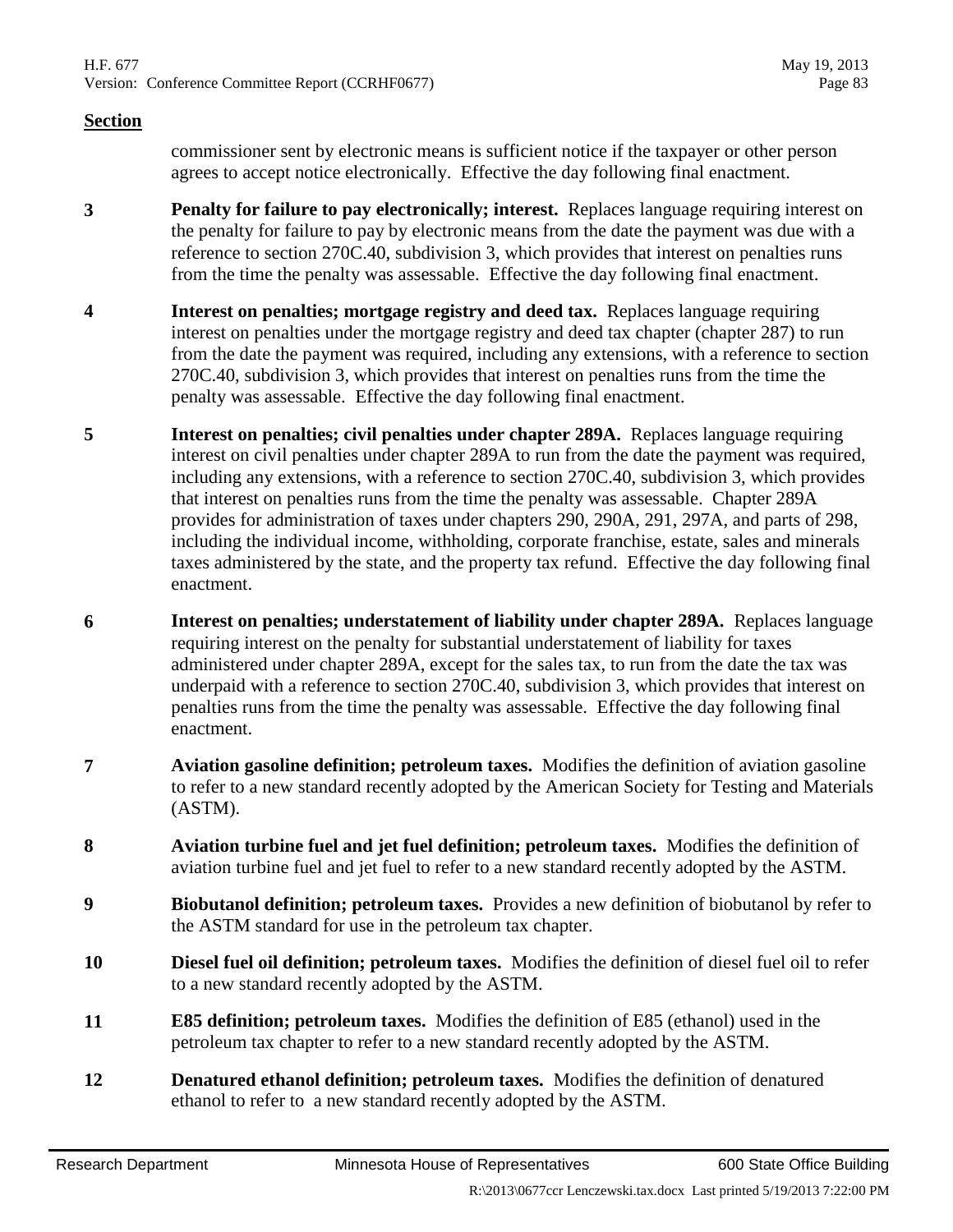- **13 Gasoline definition; petroleum taxes.** Modifies the definition of gasoline to refer to new standards recently adopted by the ASTM.
- **14 Blended gasoline definition; petroleum taxes.** Modifies the definition of blended gasoline to refer to a new standard recently adopted by the ASTM.
- **15 Heating fuel oil definition; petroleum taxes.** Modifies the definition of heating fuel oil to refer to a new standard recently adopted by the ASTM.
- **16 Penalty for failure to pay; petroleum taxes.** Clarifies that interest on penalties for failure to pay taxes or fees under the petroleum tax accrues until the tax or fee is paid. Effective the day following final enactment.
- **17 Interest on penalties; operating without a license.** Provides that the penalty for operating without a license under the petroleum tax chapter bears interest as provided in section 270C.40, subdivision 3. Effective the day following final enactment.
- **18 Interest on penalty for unpaid motor vehicle sales tax.** Clarifies that interest on any additional tax and penalties under the motor vehicle sales tax chapter runs from the date the payment tax or penalty was assessable, set by reference to section 270C.40, subdivision 3, until the tax or penalty is paid. Effective the day following final enactment.
- **19 Interest on civil penalties; chapter 297E (gambling taxes).** Replaces language requiring interest on civil penalties under the gambling tax chapter (297E) from the date the payment was required, including any extensions, with a reference to section 270C.40, subdivision 3, which provides that interest on penalties runs from the time the penalty was assessable. Effective the day following final enactment.
- **20 Interest on penalty for unpaid cigarette and tobacco taxes.** Replaces language requiring interest on the penalty for unpaid cigarette and tobacco taxes to run from the date the payment was required with a reference to section 270C.40, subdivision 3, which provides that interest on penalties runs from the time the penalty was assessable. Effective the day following final enactment.
- **21 Interest on civil penalties under chapter 297F (cigarette and tobacco taxes).** Replaces language requiring interest on civil penalties under the cigarette and tobacco tax chapter (297F) to run from the date the payment was required, including any extensions, with a reference to section 270C.40, subdivision 3, which provides that interest on penalties runs from the time the penalty was assessable. Effective the day following final enactment.
- **22 Interest on penalty for unpaid liquor taxes.** Replaces language requiring interest on the penalty for unpaid liquor taxes to run from the date the payment was required with a reference to section 270C.40, subdivision 3, which provides that interest on penalties runs from the time the penalty was assessable. Effective the day following final enactment.
- **23 Interest on civil penalties under chapter 297G (liquor taxes).** Replaces language requiring interest on civil penalties under the liquor tax chapter (297G) from the date the payment was required, including any extensions, with a reference to section 270C.40, subdivision 3, which